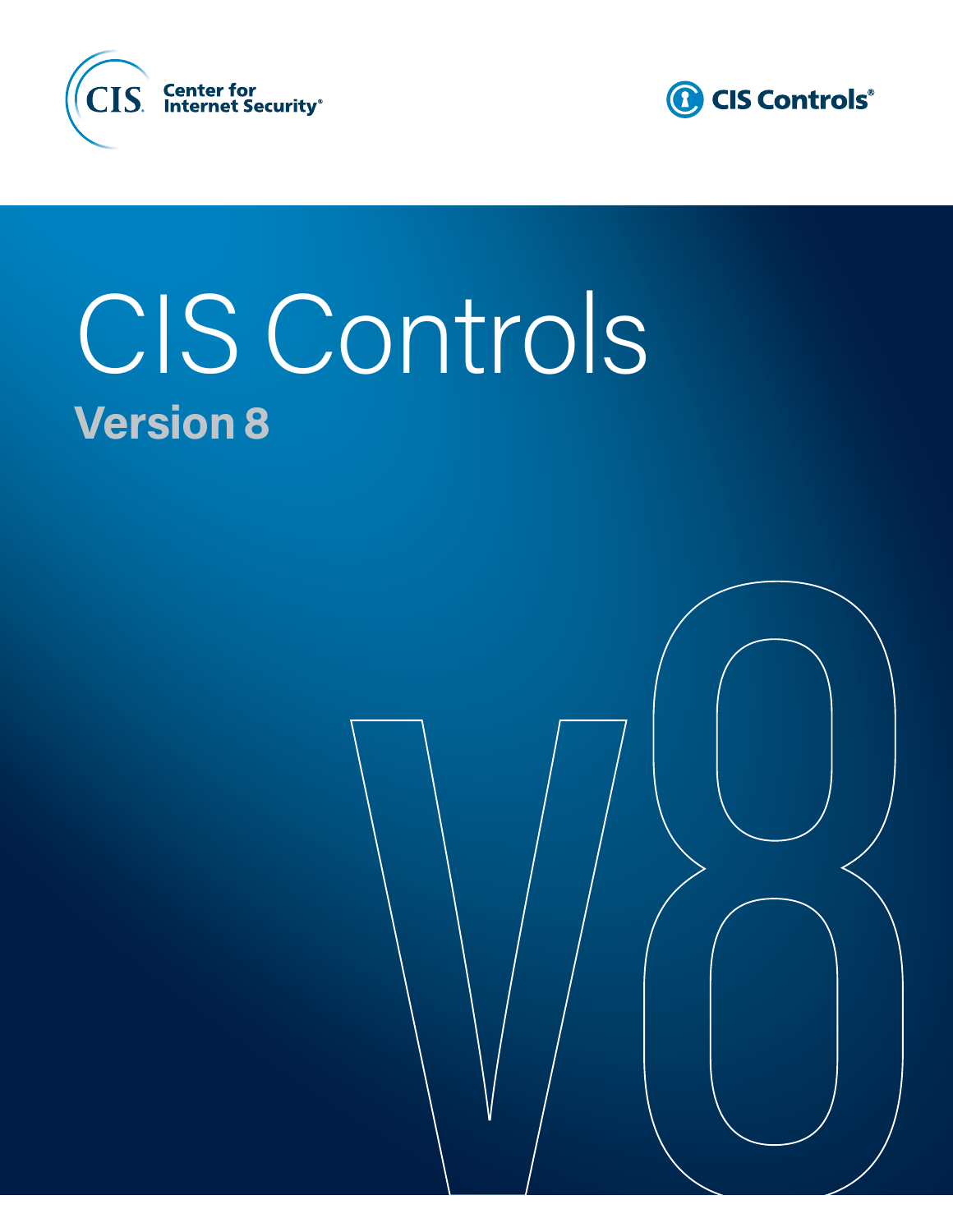### **CIS Controls** Version 8

#### **Acknowledgments**

CIS would like to thank the many security experts who volunteer their time and talent to support the CIS Controls and other CIS work. CIS products represent the effort of a veritable army of volunteers from across the industry, generously giving their time and talent in the name of a more secure online experience for everyone.

### **Creative Commons License**

This work is licensed under a Creative Commons Attribution-NonCommercial-No Derivatives 4.0 International Public License (the link can be found at **<https://creativecommons.org/licenses/by-nc-nd/4.0/legalcode>**.

To further clarify the Creative Commons license related to the CIS Controls® content, you are authorized to copy and redistribute the content as a framework for use by you, within your organization and outside of your organization, for non-commercial purposes only, provided that (i) appropriate credit is given to CIS, and (ii) a link to the license is provided. Additionally, if you remix, transform, or build upon the CIS Controls, you may not distribute the modified materials. Users of the CIS Controls framework are also required to refer to (http:// www.cisecurity.org/controls/) when referring to the CIS Controls in order to ensure that users are employing the most up-to-date guidance. Commercial use of the CIS Controls is subject to the prior approval of the Center for Internet Security, Inc. (CIS®).

May 2021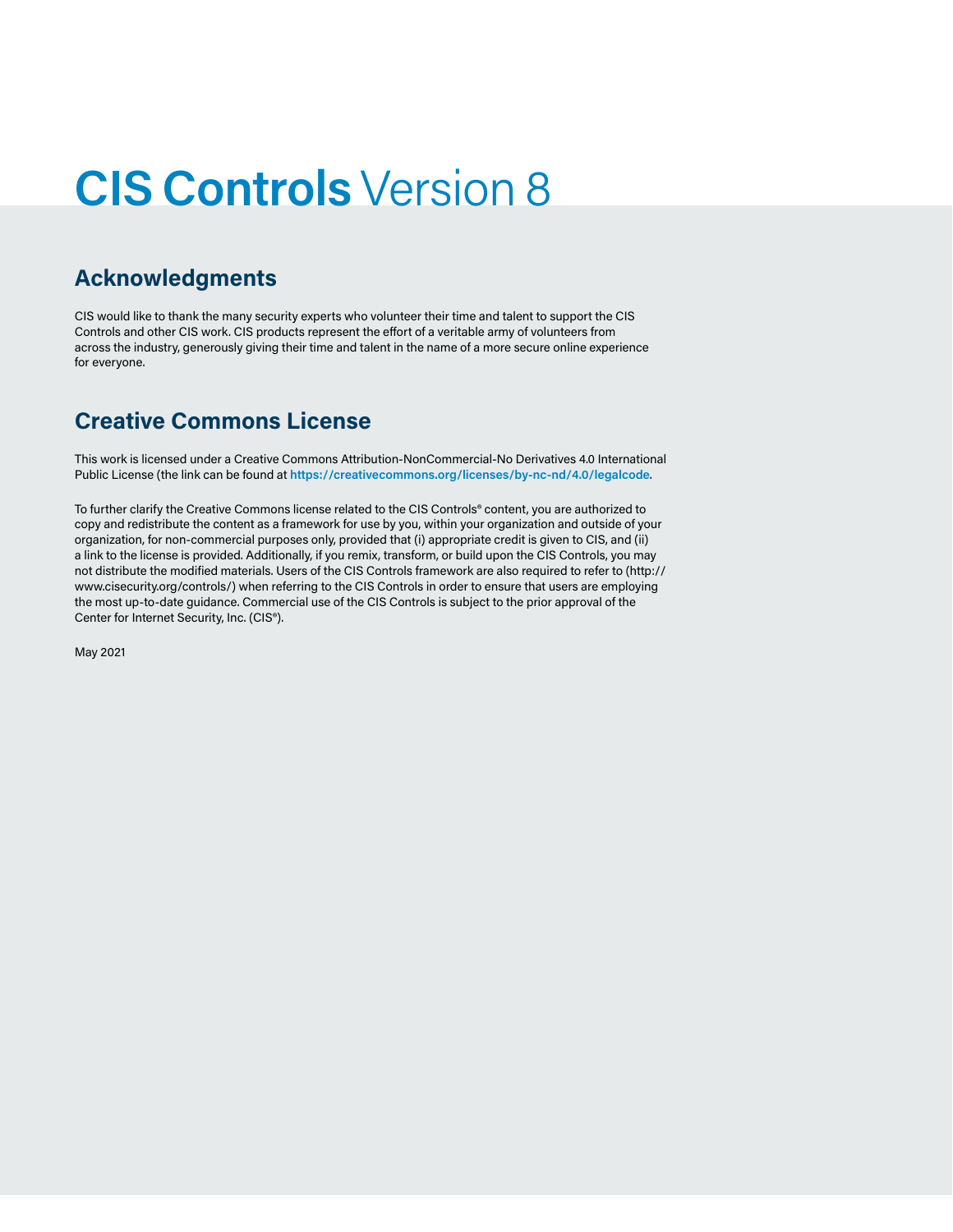### **Contents**

|                   | <b>Overview</b>                                                                                 | .1                      |
|-------------------|-------------------------------------------------------------------------------------------------|-------------------------|
|                   | Introduction                                                                                    | 1                       |
|                   | This Version of the CIS Controls                                                                | 3                       |
|                   | The CIS Controls Ecosystem ("It's not about the list")                                          | 4                       |
|                   | How to Get Started                                                                              | 5                       |
|                   | Using or Transitioning from Prior Versions of the CIS Controls<br>Structure of the CIS Controls | 5                       |
|                   |                                                                                                 | 5                       |
|                   | <b>Implementation Groups</b>                                                                    | 6                       |
| <b>Control 01</b> |                                                                                                 | $\overline{\mathbf{8}}$ |
|                   | Why is this Control critical?                                                                   | 8                       |
|                   | Procedures and tools                                                                            | 9                       |
|                   | Safeguards                                                                                      | 10                      |
| <b>Control 02</b> |                                                                                                 | 11                      |
|                   | Why is this Control critical?                                                                   | 11                      |
|                   | Procedures and tools                                                                            | 12                      |
|                   | Safeguards                                                                                      | 12                      |
| <b>Control 03</b> | <b>Data Protection</b>                                                                          | 14                      |
|                   | Why is this Control critical?                                                                   | 14                      |
|                   | Procedures and tools                                                                            | 15                      |
|                   | Safeguards                                                                                      | 15                      |
| <b>Control 04</b> |                                                                                                 | 17                      |
|                   | Why is this Control critical?                                                                   | 17                      |
|                   | Procedures and tools                                                                            | 18                      |
|                   | Safeguards                                                                                      | 19                      |
| <b>Control 05</b> |                                                                                                 | 20                      |
|                   | Why is this Control critical?                                                                   | 20                      |
|                   | Procedures and tools                                                                            | 21                      |
|                   | Safeguards                                                                                      | 21                      |
| <b>Control 06</b> |                                                                                                 | 23                      |
|                   | Why is this Control critical?                                                                   | 23                      |
|                   | Procedures and tools                                                                            | 24                      |
|                   | Safeguards                                                                                      | 24                      |
|                   |                                                                                                 |                         |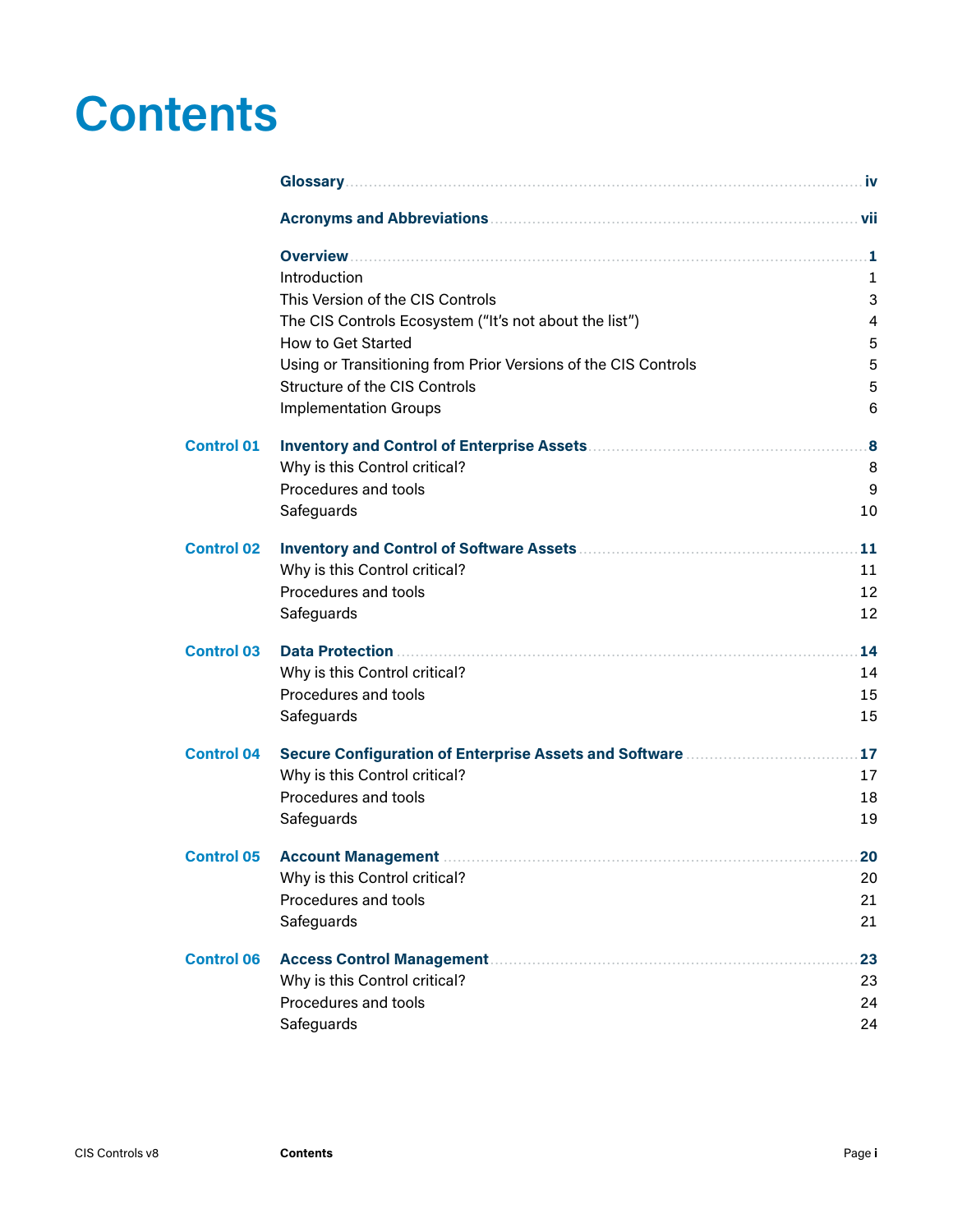| <b>Control 07</b> |                               | 26 |
|-------------------|-------------------------------|----|
|                   | Why is this Control critical? | 26 |
|                   | Procedures and tools          | 27 |
|                   | Safeguards                    | 28 |
| <b>Control 08</b> |                               | 29 |
|                   | Why is this Control critical? | 29 |
|                   | Procedures and tools          | 29 |
|                   | Safeguards                    | 30 |
| <b>Control 09</b> |                               | 31 |
|                   | Why is this Control critical? | 31 |
|                   | Procedures and tools          | 31 |
|                   | Safeguards                    | 32 |
| <b>Control 10</b> |                               | 34 |
|                   | Why is this Control critical? | 34 |
|                   | Procedures and tools          | 34 |
|                   | Safeguards                    | 35 |
| <b>Control 11</b> |                               | 36 |
|                   | Why is this Control critical? | 36 |
|                   | Procedures and tools          | 37 |
|                   | Safeguards                    | 37 |
| <b>Control 12</b> |                               | 38 |
|                   | Why is this Control critical? | 38 |
|                   | Procedures and tools          | 39 |
|                   | Safeguards                    | 39 |
| <b>Control 13</b> |                               | 41 |
|                   | Why is this Control critical? | 41 |
|                   | Procedures and tools          | 42 |
|                   | Safeguards                    | 42 |
| <b>Control 14</b> |                               | 44 |
|                   | Why is this Control critical? | 44 |
|                   | Procedures and tools          | 44 |
|                   | Safeguards                    | 45 |
| <b>Control 15</b> |                               | 47 |
|                   | Why is this Control critical? | 47 |
|                   | Procedures and tools          | 48 |
|                   | Safeguards                    | 48 |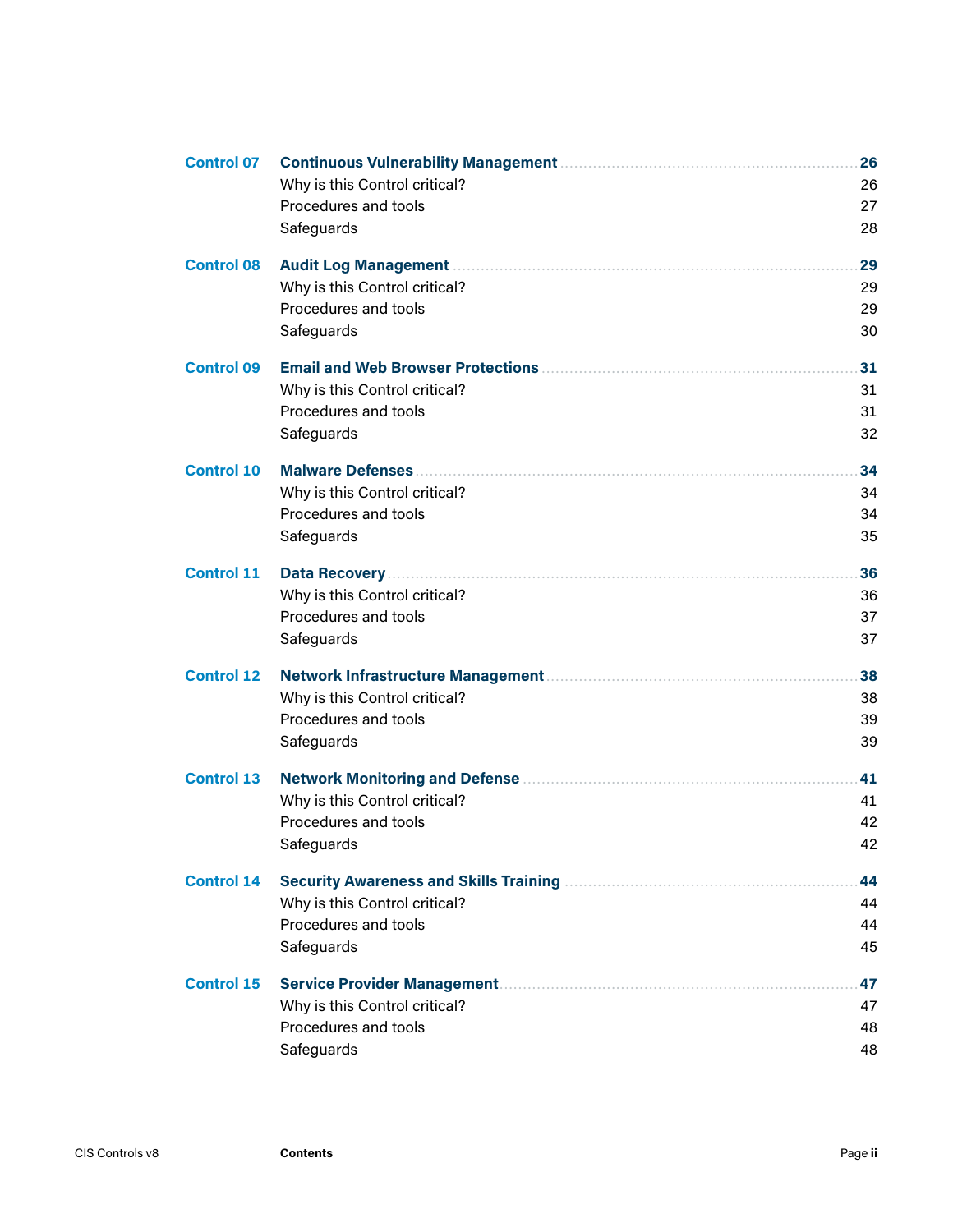| <b>Control 16</b> | <b>Application Software Security</b>  | 50        |
|-------------------|---------------------------------------|-----------|
|                   | Why is this Control critical?         | 50        |
|                   | Procedures and tools                  | 51        |
|                   | Safeguards                            | 53        |
| <b>Control 17</b> | <b>Incident Response Management.</b>  | 55        |
|                   | Why is this Control critical?         | 55        |
|                   | Procedures and tools                  | 56        |
|                   | Safeguards                            | 56        |
| <b>Control 18</b> | <b>Penetration Testing</b>            | 58        |
|                   | Why is this Control critical?         | 58        |
|                   | Procedures and tools                  | 59        |
|                   | Safeguards                            | 60        |
| <b>Appendix A</b> | <b>Resources and References </b>      | A1        |
| <b>Appendix B</b> | <b>Controls and Safeguards Index.</b> | <b>B1</b> |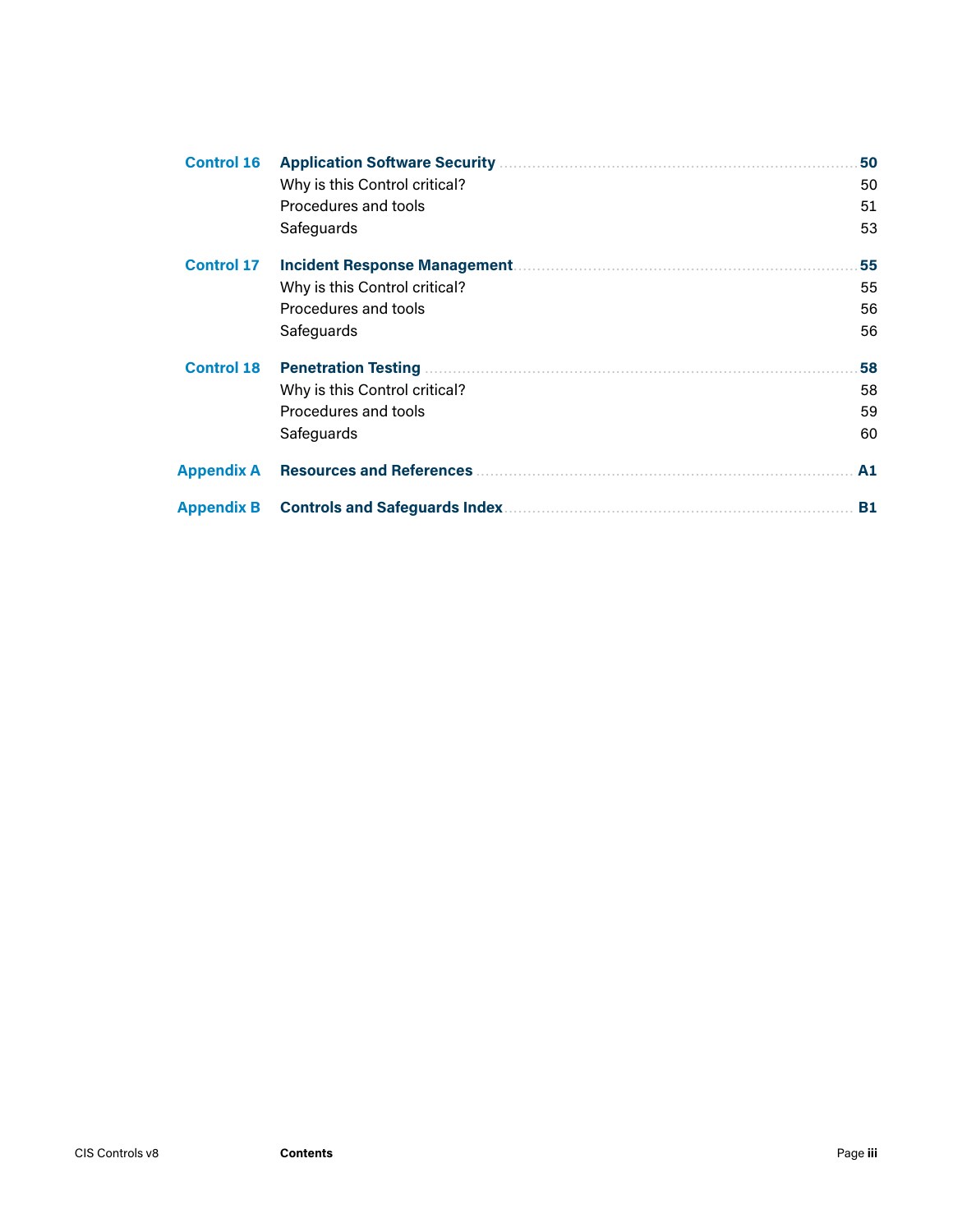## <span id="page-5-0"></span>**Glossary**

| <b>Administrator accounts</b>                  | Dedicated accounts with escalated privileges and used for managing aspects of a<br>computer, domain, or the whole enterprise information technology infrastructure.<br>Common administrator account subtypes include root accounts, local administrator<br>and domain administrator accounts, and network or security appliance<br>administrator accounts.                                                                                                                                                                                       |
|------------------------------------------------|--------------------------------------------------------------------------------------------------------------------------------------------------------------------------------------------------------------------------------------------------------------------------------------------------------------------------------------------------------------------------------------------------------------------------------------------------------------------------------------------------------------------------------------------------|
| <b>Application</b>                             | A program, or group of programs, hosted on enterprise assets and designed for end-<br>users. Applications are considered a software asset in this document. Examples include<br>web, database, cloud-based, and mobile applications.                                                                                                                                                                                                                                                                                                             |
| <b>Authentication systems</b>                  | A system or mechanism used to identify a user through associating an incoming request<br>with a set of identifying credentials. The credentials provided are compared to those on<br>a file in a database of the authorized user's information on a local operating system, user<br>directory service, or within an authentication server. Examples of authentication systems<br>can include active directory, Multi-Factor Authentication (MFA), biometrics, and tokens.                                                                        |
| <b>Authorization systems</b>                   | A system or mechanism used to determine access levels or user/client privileges related<br>to system resources including files, services, computer programs, data, and application<br>features. An authorization system grants or denies access to a resource based on the<br>user's identity. Examples of authorization systems can include active directory, access<br>control lists, and role-based access control lists.                                                                                                                     |
| <b>Cloud environment</b>                       | A virtualized environment that provides convenient, on-demand network access<br>to a shared pool of configurable resources such as network, computing, storage,<br>applications, and services. There are five essential characteristics to a cloud<br>environment: on-demand self-service, broad network access, resource pooling, rapid<br>elasticity, and measured service. Some services offered through cloud environments<br>include Software as a Service (SaaS), Platform as a Service (PaaS), and Infrastructure as<br>a Service (laaS). |
| <b>Database</b>                                | Organized collection of data, generally stored and accessed electronically from a<br>computer system. Databases can reside remotely or on-site. Database Management<br>Systems (DMSs) are used to administer databases, and are not considered part of a<br>database for this document.                                                                                                                                                                                                                                                          |
| <b>End-user devices</b>                        | Information technology (IT) assets used among members of an enterprise during work,<br>off-hours, or any other purpose. End-user devices include mobile and portable devices<br>such as laptops, smartphones and tablets, as well as desktops and workstations. For the<br>purpose of this document, end-user devices are a subset of enterprise assets.                                                                                                                                                                                         |
| <b>Enterprise assets</b>                       | Assets with the potential to store or process data. For the purpose of this document,<br>enterprise assets include end-user devices, network devices, non-computing/Internet of<br>Things (IoT) devices, and servers, in virtual, cloud-based, and physical environments.                                                                                                                                                                                                                                                                        |
| <b>Externally-exposed</b><br>enterprise assets | Refers to enterprise assets that are public facing and discoverable through domain<br>name system reconnaissance and network scanning from the public internet outside of<br>the enterprise's network.                                                                                                                                                                                                                                                                                                                                           |
| Internal enterprise assets                     | Refers to non-public facing enterprise assets that can only be identified through network<br>scans and reconnaissance from within an enterprise's network through authorized<br>authenticated or unauthenticated access.                                                                                                                                                                                                                                                                                                                         |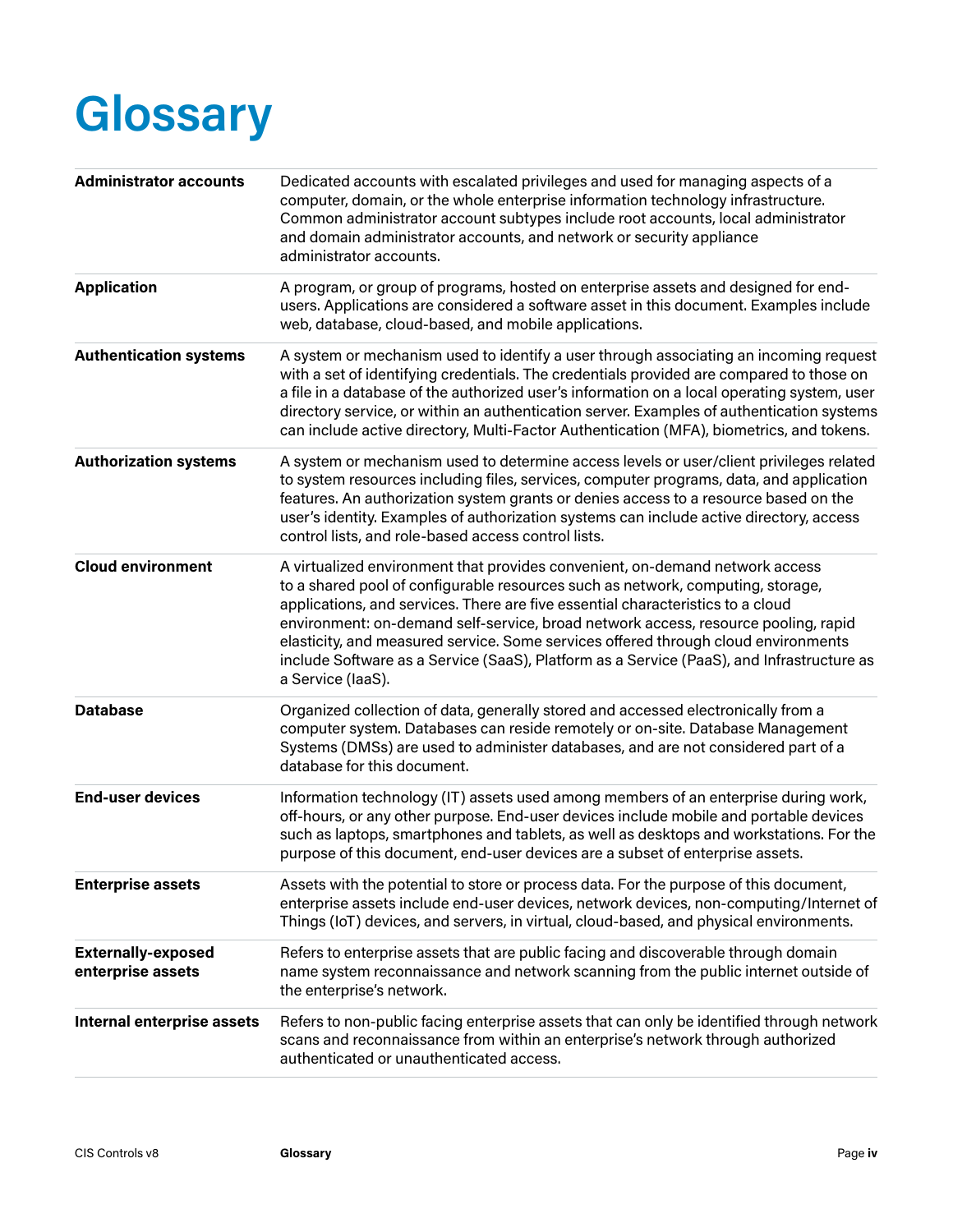| <b>Library</b>                                    | Pre-written code, classes, procedures, scripts, configuration data, and more,<br>used to develop software programs and applications. It is designed to assist<br>both the programmer and the programming language compiler in building and<br>executing software.                                                                                                                                                                                                                                                                                                                      |
|---------------------------------------------------|----------------------------------------------------------------------------------------------------------------------------------------------------------------------------------------------------------------------------------------------------------------------------------------------------------------------------------------------------------------------------------------------------------------------------------------------------------------------------------------------------------------------------------------------------------------------------------------|
| <b>Mobile end-user devices</b>                    | Small, enterprise issued end-user devices with intrinsic wireless capability, such as<br>smartphones and tablets. Mobile end-user devices are a subset of portable end-user<br>devices, including laptops, which may require external hardware for connectivity. For the<br>purpose of this document, mobile end-user devices are a subset of end-user devices.                                                                                                                                                                                                                        |
| <b>Network devices</b>                            | Electronic devices required for communication and interaction between devices on a<br>computer network. Network devices include wireless access points, firewalls, physical/<br>virtual gateways, routers, and switches. These devices consist of physical hardware,<br>as well as virtual and cloud-based devices. For the purpose of this document, network<br>devices are a subset of enterprise assets.                                                                                                                                                                            |
| <b>Network infrastructure</b>                     | Refers to all of the resources of a network that make network or internet connectivity,<br>management, business operations, and communication possible. It consists of hardware<br>and software, systems and devices, and it enables computing and communication<br>between users, services, applications, and processes. Network infrastructure can be<br>cloud, physical, or virtual.                                                                                                                                                                                                |
| Non-computing/Internet<br>of Things (IoT) devices | Devices embedded with sensors, software, and other technologies for the purpose<br>of connecting, storing, and exchanging data with other devices and systems over the<br>internet. While these devices are not used for computational processes, they support an<br>enterprise's ability to conduct business processes. Examples of these devices include<br>printers, smart screens, physical security sensors, industrial control systems, and<br>information technology sensors. For the purpose of this document, non-computing/loT<br>devices are a subset of enterprise assets. |
| <b>Operating system</b>                           | System software on enterprise assets that manages computer hardware and software<br>resources, and provides common services for programs. Operating systems are<br>considered a software asset and can be single- and multi-tasking, single- and multi-<br>user, distributed, templated, embedded, real-time, and library.                                                                                                                                                                                                                                                             |
| <b>Physical environment</b>                       | Physical hardware parts that make up a network, including cables and routers. The<br>hardware is required for communication and interaction between devices on a network.                                                                                                                                                                                                                                                                                                                                                                                                              |
| <b>Portable</b><br>end-user devices               | Transportable, end-user devices that have the capability to wirelessly connect to a<br>network. For the purpose of this document, portable end-user devices can include<br>laptops and mobile devices such as smartphones and tablets, all of which are a subset<br>of enterprise assets.                                                                                                                                                                                                                                                                                              |
| <b>Remote devices</b>                             | Any enterprise asset capable of connecting to a network remotely, usually from public<br>internet. This can include enterprise assets such as end-user devices, network devices,<br>non-computing/Internet of Things (IoT) devices, and servers.                                                                                                                                                                                                                                                                                                                                       |
| <b>Remote file systems</b>                        | Enable an application that runs on an enterprise asset to access files stored on a<br>different asset. Remote file systems often make other resources, such as remote non-<br>computing devices, accessible from an asset. The remote file access takes place<br>using some form of local area network, wide area network, point-to-point link, or other<br>communication mechanism. These file systems are often referred to as network file<br>systems or distributed file systems.                                                                                                  |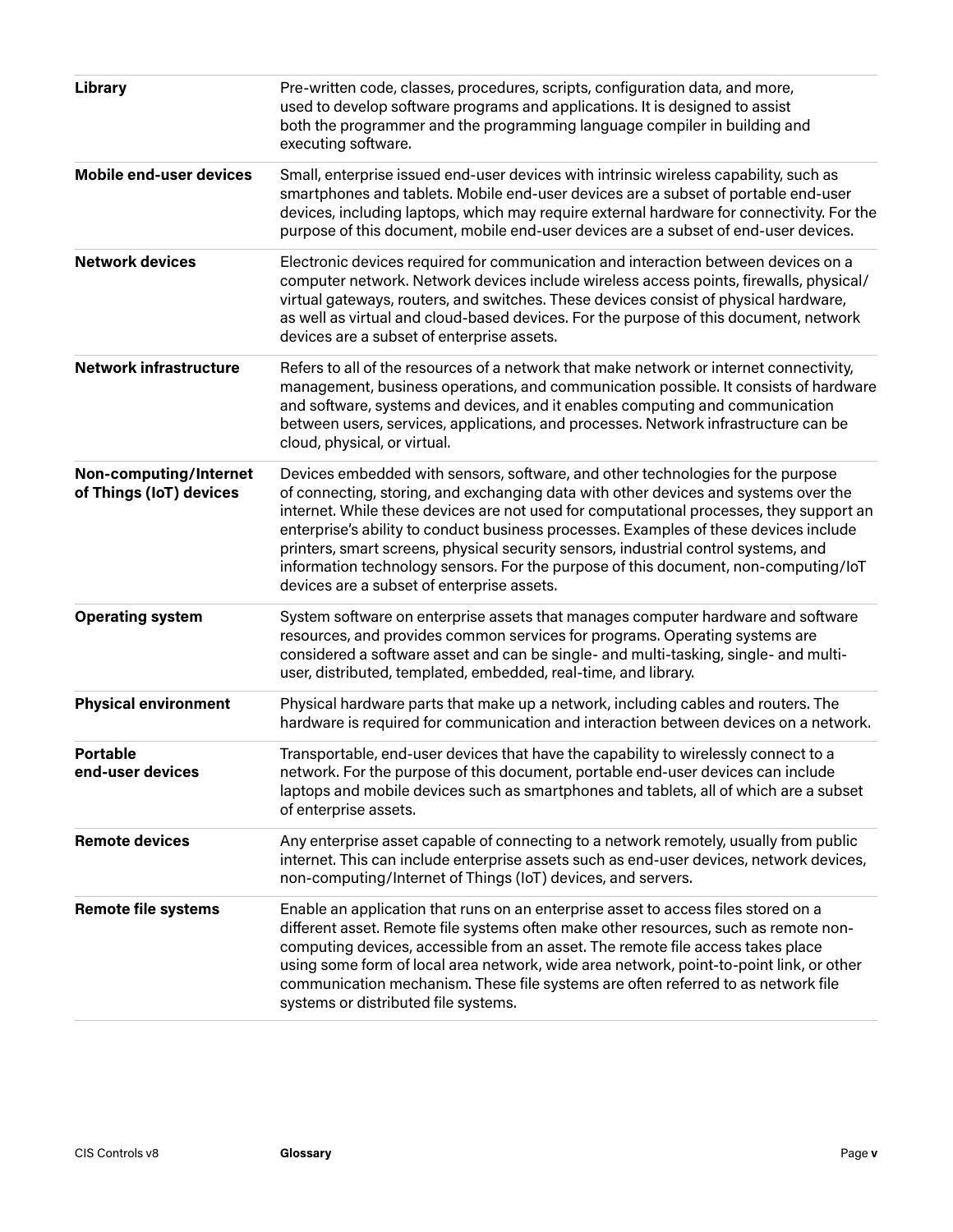| Removable media            | Any type of storage device that can be removed from a computer while the system<br>is running and allows data to be moved from one system to another. Examples of<br>removable media include compact discs (CDs), digital versatile discs (DVDs) and<br>Blu-ray discs, tape backups, as well as diskettes and universal serial bus (USB) drives.                                                  |
|----------------------------|---------------------------------------------------------------------------------------------------------------------------------------------------------------------------------------------------------------------------------------------------------------------------------------------------------------------------------------------------------------------------------------------------|
| <b>Servers</b>             | A device or system that provides resources, data, services, or programs to other devices<br>on either a local area network or wide area network. Servers can provide resources<br>and use them from another system at the same time. Examples include web servers,<br>application servers, mail servers, and file servers.                                                                        |
| <b>Service accounts</b>    | A dedicated account with escalated privileges used for running applications and other<br>processes. Service accounts may also be created just to own data and configuration<br>files. They are not intended to be used by people, except for performing administrative<br>operations.                                                                                                             |
| <b>Services</b>            | Refers to a software functionality or a set of software functionalities, such as the<br>retrieval of specified information or the execution of a set of operations. Services<br>provide a mechanism to enable access to one or more capabilities, where the access is<br>provided using a prescribed interface and based on the identity of the requestor per the<br>enterprise's usage policies. |
| <b>Social engineering</b>  | Refers to a broad range of malicious activities accomplished through human interactions<br>on various platforms, such as email or phone. It relies on psychological manipulation to<br>trick users into making security mistakes or giving away sensitive information.                                                                                                                            |
| <b>Software assets</b>     | Also referred to as software in this document, these are the programs and other<br>operating information used within an enterprise asset. Software assets include operating<br>systems and applications.                                                                                                                                                                                          |
| User accounts              | An identity created for a person in a computer or computing system. For the purpose<br>of this document, user accounts refer to "standard" or "interactive" user accounts with<br>limited privileges and are used for general tasks such as reading email and surfing the<br>web. User accounts with escalated privileges are covered under administrator accounts.                               |
| <b>Virtual environment</b> | Simulates hardware to allow a software environment to run without the need to use<br>a lot of actual hardware. Virtualized environments are used to make a small number<br>of resources act as many with plenty of processing, memory, storage, and network<br>capacity. Virtualization is a fundamental technology that allows cloud computing to work.                                          |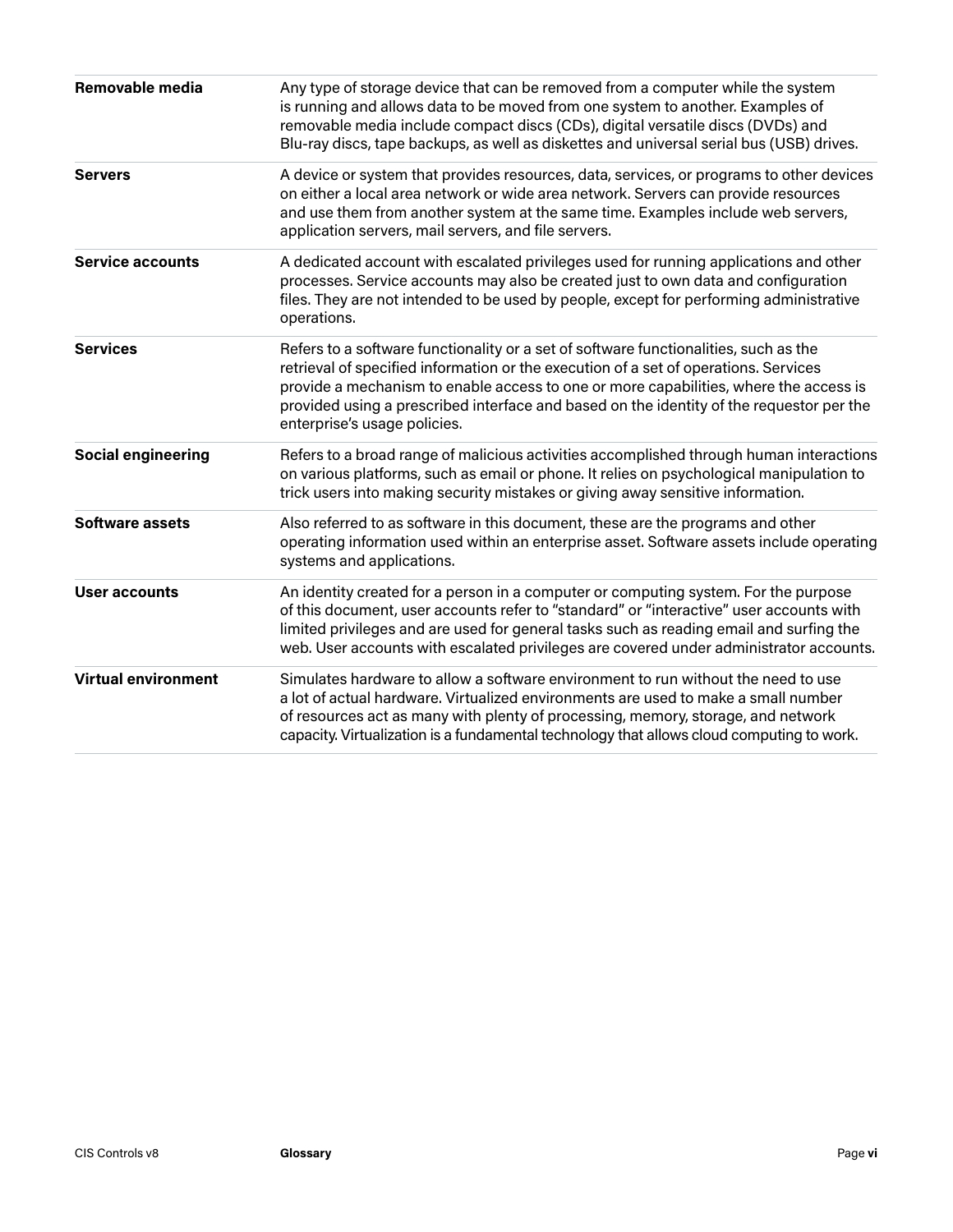## <span id="page-8-0"></span>**Acronyms and Abbreviations**

| AAA            | Authentication, Authorization,<br>and Auditing                      |
|----------------|---------------------------------------------------------------------|
| ACL            | <b>Access Control List</b>                                          |
| AD             | <b>Active Directory</b>                                             |
| AoC            | <b>Attestation of Compliance</b>                                    |
| <b>API</b>     | <b>Application Programming Interface</b>                            |
| <b>BEC</b>     | <b>Business Email Compromise</b>                                    |
| C2             | <b>Command and Control</b>                                          |
| <b>CCE</b>     | <b>Common Configuration Enumeration</b>                             |
| <b>CDM</b>     | <b>Community Defense Model</b>                                      |
| <b>CIA</b>     | Confidentiality, Integrity, and Availability                        |
| <b>CIS</b>     | Center for Internet Security                                        |
| <b>CIS-CAT</b> | <b>CIS Configuration Assessment Tool</b>                            |
| COTS           | Commercial off-the-Shelf                                            |
| CPE            | <b>Common Platform Enumeration</b>                                  |
| <b>CREST</b>   | <b>Council of Registered Security Testers</b>                       |
| CSA            | <b>Cloud Security Alliance</b>                                      |
| <b>CSP</b>     | <b>Cloud Service Provider</b>                                       |
| <b>CVE</b>     | <b>Common Vulnerabilities and Exposures</b>                         |
| CVSS           | <b>Common Vulnerability Scoring System</b>                          |
| <b>DBIR</b>    | Data Breach Investigations Report                                   |
| <b>DEP</b>     | <b>Data Execution Prevention</b>                                    |
| DG             | Development Group                                                   |
| <b>DHCP</b>    | <b>Dynamic Host Configuration Protocol</b>                          |
| <b>DKIM</b>    | DomainKeys Identified Mail                                          |
| <b>DLP</b>     | Data Loss Prevention                                                |
| <b>DMARC</b>   | Domain-based Message Authentication,<br>Reporting, and Conformance  |
| DMS            | Database Management System                                          |
| <b>DNS</b>     | Domain Name System                                                  |
| DPI            | Deep Packet Inspection                                              |
| <b>EDR</b>     | <b>Endpoint Detection and Response</b>                              |
| <b>EOL</b>     | End of Life                                                         |
| <b>FFIEC</b>   | <b>Federal Financial Institutions</b><br><b>Examination Council</b> |
| <b>FISMA</b>   | <b>Federal Information Security</b><br><b>Modernization Act</b>     |
| GRC            | Governance Risk and Compliance                                      |

| <b>HECVAT</b>                     | <b>Higher Education Community Vendor</b><br><b>Assessment Toolkit</b> |
|-----------------------------------|-----------------------------------------------------------------------|
| <b>HIPAA</b>                      | Health Insurance Portability and<br><b>Accountability Act</b>         |
| HTTP                              | <b>Hypertext Transfer Protocol</b>                                    |
| <b>HTTPS</b>                      | <b>Hypertext Transfer Protocol Secure</b>                             |
| laaS                              | Infrastructure as a Service                                           |
| IAM                               | <b>Identity and Access Management</b>                                 |
| <b>IDS</b>                        | Intrusion Detection System                                            |
| IG                                | <b>Implementation Group</b>                                           |
| <b>IOCs</b>                       | <b>Indicators of Compromise</b>                                       |
| loT                               | Internet of Things                                                    |
| IP                                | Internet Protocol                                                     |
| IPS                               | <b>Intrusion Prevention System</b>                                    |
| <b>ISAC</b>                       | <b>Information Sharing and Analysis</b><br>Center                     |
| <b>ISO</b>                        | International Organization for<br>Standardization                     |
| ΙT                                | Information Technology                                                |
| LotL                              | Living off the Land                                                   |
| <b>MDM</b>                        | <b>Mobile Device Management</b>                                       |
| MFA                               | <b>Multi-Factor Authentication</b>                                    |
| <b>MITRE</b><br><b>ATT&amp;CK</b> | MITRE Adversarial Tactics, Techniques,<br>and Common Knowledge®       |
| <b>MS-ISAC</b>                    | Multi-State Information Sharing and<br><b>Analysis Center</b>         |
| NaaS                              | Network-as-a-Service                                                  |
| <b>NCSA</b>                       | <b>National Cyber Security Alliance</b>                               |
| <b>NIDS</b>                       | Network Intrusion Detection System                                    |
| NIST                              | National Institute of Standards<br>and Technology                     |
| ΟS                                | <b>Operating System</b>                                               |
| OSS                               | Open Source Software                                                  |
| <b>OVAL</b>                       | Open Vulnerability and<br>Assessment Language                         |
| OWASP                             | Open Web Application Security Project                                 |
| PaaS                              | Platform as a Service                                                 |
| <b>PAM</b>                        | <b>Privileged Access Management</b>                                   |
| PCI                               | <b>Payment Card Industry</b>                                          |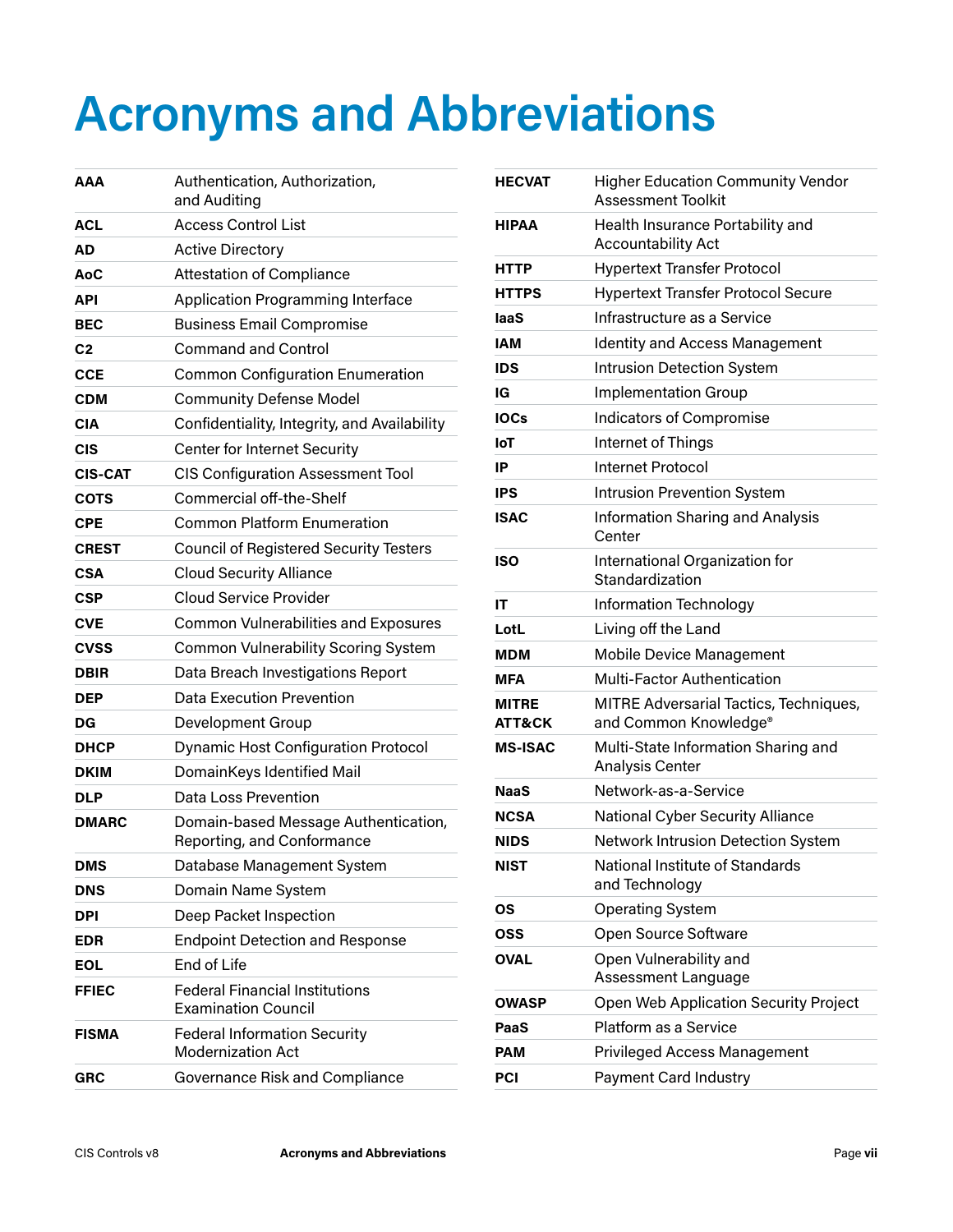| SaaS            | Software as a Service                                                  |
|-----------------|------------------------------------------------------------------------|
| <b>SAFECode</b> | Software Assurance Forum for<br>Excellence in Code                     |
| <b>SCADA</b>    | <b>Supervisory Control and Data Acquisition</b>                        |
| <b>SCAP</b>     | <b>Security Content Automation Protocol</b>                            |
| <b>SIEM</b>     | Security Information and<br><b>Event Management</b>                    |
| SIP             | <b>System Integrity Protection</b>                                     |
| SMS             | <b>Short Messaging Service</b>                                         |
| <b>SOC</b>      | <b>Security Operations Center</b>                                      |
| <b>SOC 2</b>    | <b>Service Organization Control 2</b>                                  |
| <b>SPAM</b>     | Something Posing as Mail                                               |
| <b>SPF</b>      | <b>Sender Policy Framework</b>                                         |
| SQL             | <b>Structured Query Language</b>                                       |
| SSDF            | Secure Software<br>Development Framework                               |
| SSH             | Secure Shell                                                           |
| SSO             | Single Sign-On                                                         |
| <b>Telnet</b>   | Teletype Network                                                       |
| <b>TLS</b>      | <b>Transport Layer Security</b>                                        |
| <b>TTPs</b>     | Tactics, Techniques, and Procedures                                    |
| U.K.            | United Kingdom                                                         |
| URL             | Uniform Resource Locator                                               |
| USB             | Universal Serial Bus                                                   |
| <b>VPN</b>      | <b>Virtual Private Network</b>                                         |
| <b>WDEG</b>     | Windows Defender Exploit Guard                                         |
| WPA2            | Wi-Fi Protected Access 2                                               |
| <b>XCCDF</b>    | <b>Extensible Configuration Checklist</b><br><b>Description Format</b> |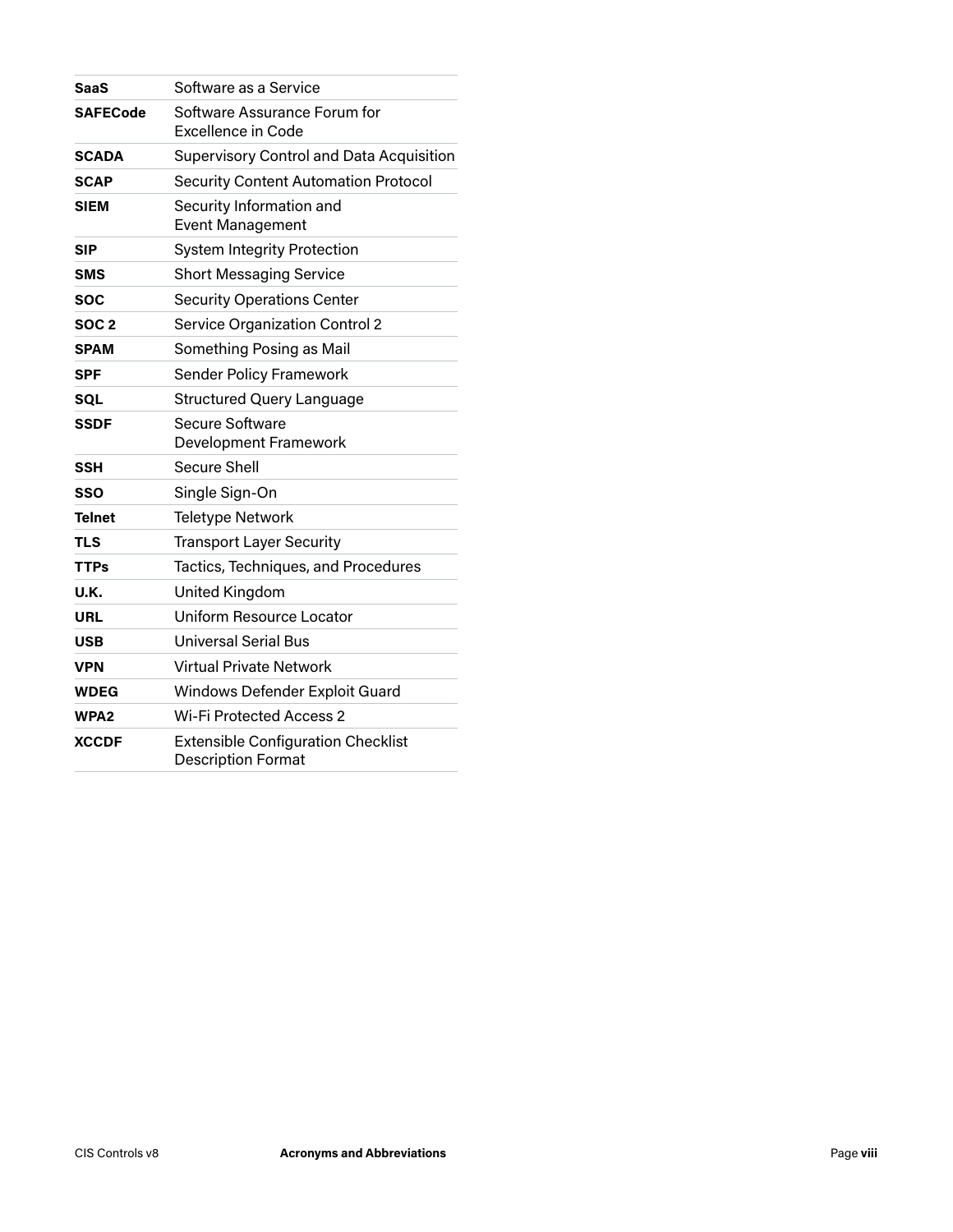Overview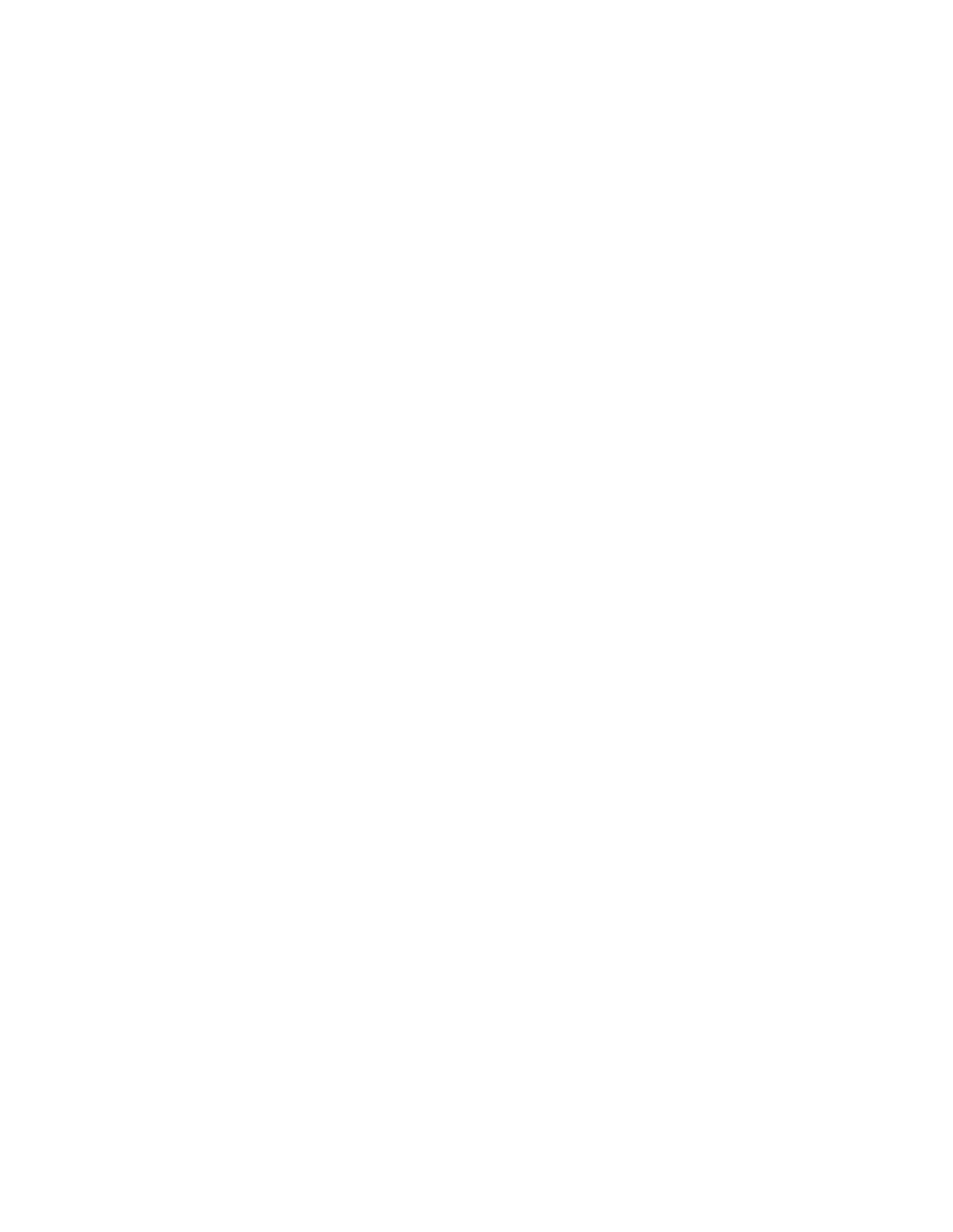### <span id="page-12-0"></span>**Overview**

#### **Introduction**

The CIS Controls® started as a simple grassroots activity to identify the most common and important real-world cyber-attacks that affect enterprises every day, translate that knowledge and experience into positive, constructive action for defenders, and then share that information with a wider audience. The original goals were modest—to help people and enterprises focus their attention and get started on the most important steps to defend themselves from the attacks that really mattered.

Led by the Center for Internet Security® (CIS®), the CIS Controls have matured into an international community of volunteer individuals and institutions that:

- **•** Share insights into attacks and attackers, identify root causes, and translate that into classes of defensive action
- **•** Create and share tools, working aids, and stories of adoption and problem-solving
- **•** Map the CIS Controls to regulatory and compliance frameworks in order to ensure alignment and bring collective priority and focus to them
- **•** Identify common problems and barriers (like initial assessment and implementation roadmaps), and solve them as a community

The CIS Controls reflect the combined knowledge of experts from every part of the ecosystem (companies, governments, individuals), with every role (threat responders and analysts, technologists, information technology (IT) operators and defenders, vulnerability-finders, tool makers, solution providers, users, policy-makers, auditors, etc.), and across many sectors (government, power, defense, finance, transportation, academia, consulting, security, IT, etc.), who have banded together to create, adopt, and support the CIS Controls.

#### **Evolution of the CIS Controls**

The CIS Controls started like many similar activities; we gathered experts together, and shared and argued until we reached an agreement. This can be very valuable, depending on the people at the table and their experience. Through documenting and sharing the output, all enterprises can benefit from the work of people they cannot hire or even meet. You can improve the outcome (and your confidence in it) through selecting experts that represent a wide range of knowledge, bringing consistency to the process, and ensuring use of the best-available information (especially about attacks). In the end, you are still depending on the good judgment of a relatively small group of people, captured in an informal and narrative way.

At CIS, we have been on a multi-year path to bring more data, rigor, and transparency to the process of best practice recommendations (the CIS Benchmarks™ and the CIS Controls). All of these elements are essential to the maturation of a science to underlie cyber defense; and, all are necessary to allow the tailoring and "negotiation" of security actions applicable in specific cases, and as required through specific security frameworks, regulations, and similar oversight schemes.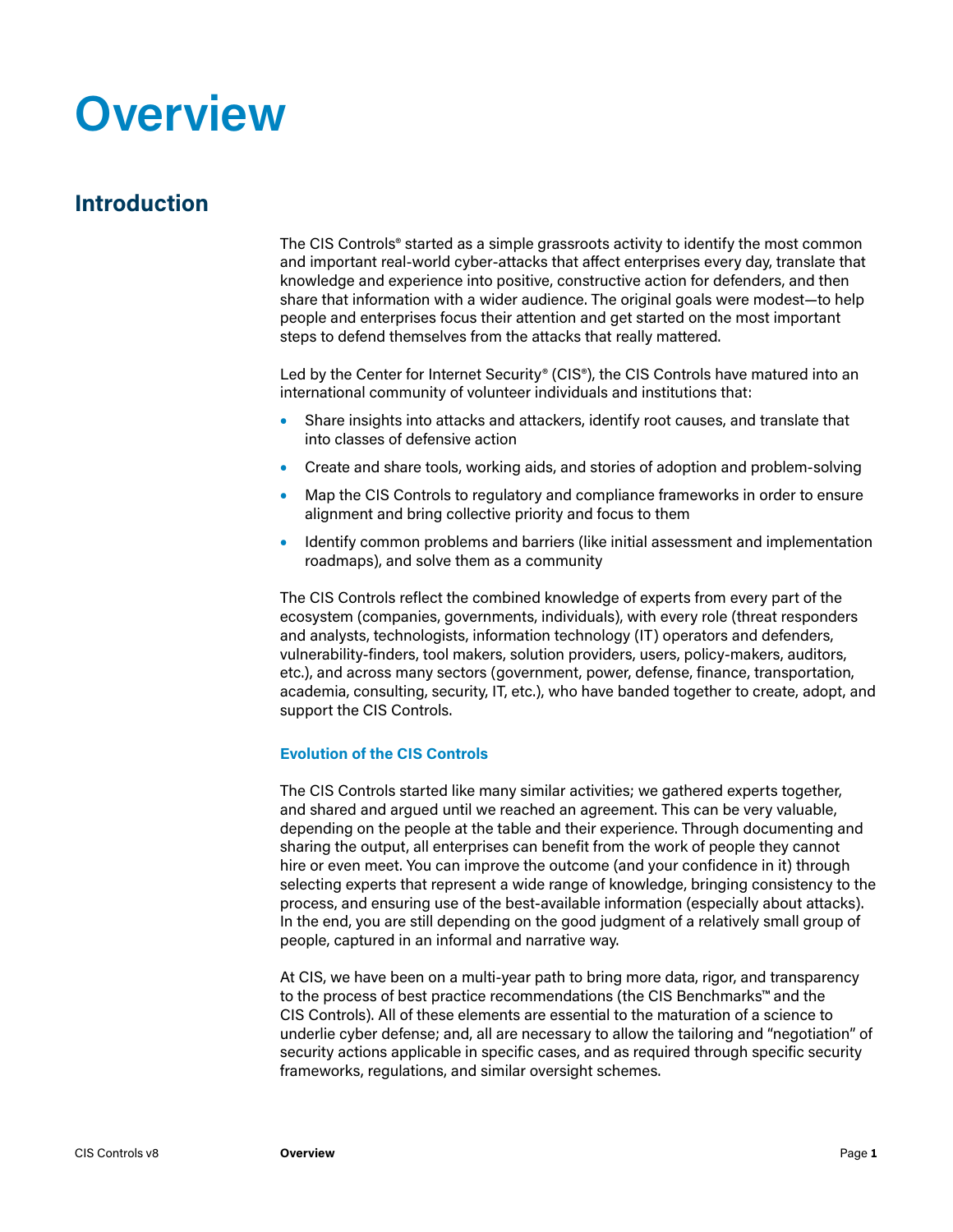In the earliest versions of the CIS Controls, we used a standard list of publicly known attacks as a simple and informal test of the usefulness of specific recommendations. Starting in 2013, we worked with the Verizon Data Breach Investigations Report (DBIR) team to map the results of their large-scale data analysis directly to the CIS Controls, as a way to match their summaries of attacks into a standard program for defensive improvement.

CIS has recently released the **[Community Defense Model \(CDM\)](https://www.cisecurity.org/white-papers/cis-community-defense-model/)**, which is our most data-driven approach so far. In its initial version, the CDM looks at the conclusions from the most recent Verizon DBIR, along with data from the **[Multi-State Information](https://www.cisecurity.org/ms-isac/)  [Sharing and Analysis Center®](https://www.cisecurity.org/ms-isac/) (MS-ISAC®)**, to identify what we believe to be the five most important types of attacks. We describe those attacks using the **[MITRE](https://attack.mitre.org/)  [Adversarial Tactics, Techniques, and Common Knowledge® \(MITRE ATT&CK®\)](https://attack.mitre.org/)  [Framewor](https://attack.mitre.org/)k** in order to create attack patterns (or specific combinations of Tactics and Techniques used in those attacks). This allows us to analyze the value of individual defensive actions (i.e., Safeguards**<sup>1</sup>** ) against those attacks. Specifically, it also provides a consistent and explainable way to look at the security value of a given set of defensive actions across the attacker's life cycle, and provide a basis for strategies like defensein-depth. The details of this analysis are available on the CIS website. The bottom line is that we have taken a major step towards identifying the security value of the CIS Controls, or any subset of them. While these ideas are still evolving, at CIS we are committed to the idea of security recommendations based on data, presented transparently. For additional information, reference **[https://www.cisecurity.org/](https://www.cisecurity.org/controls/v8/) [controls/v8/](https://www.cisecurity.org/controls/v8/)**.

These activities ensure that the CIS Security Best Practices (which include the CIS Controls and CIS Benchmarks) are more than a checklist of "good things to do," or "things that *could* help"; instead, they are a prescriptive, prioritized, highly focused set of actions that have a community support network to make them implementable, usable, scalable, and in alignment with all industry or government security requirements.

<sup>1</sup> "Safeguards" were known as "Sub-Controls" prior to Version 8 of the CIS Controls.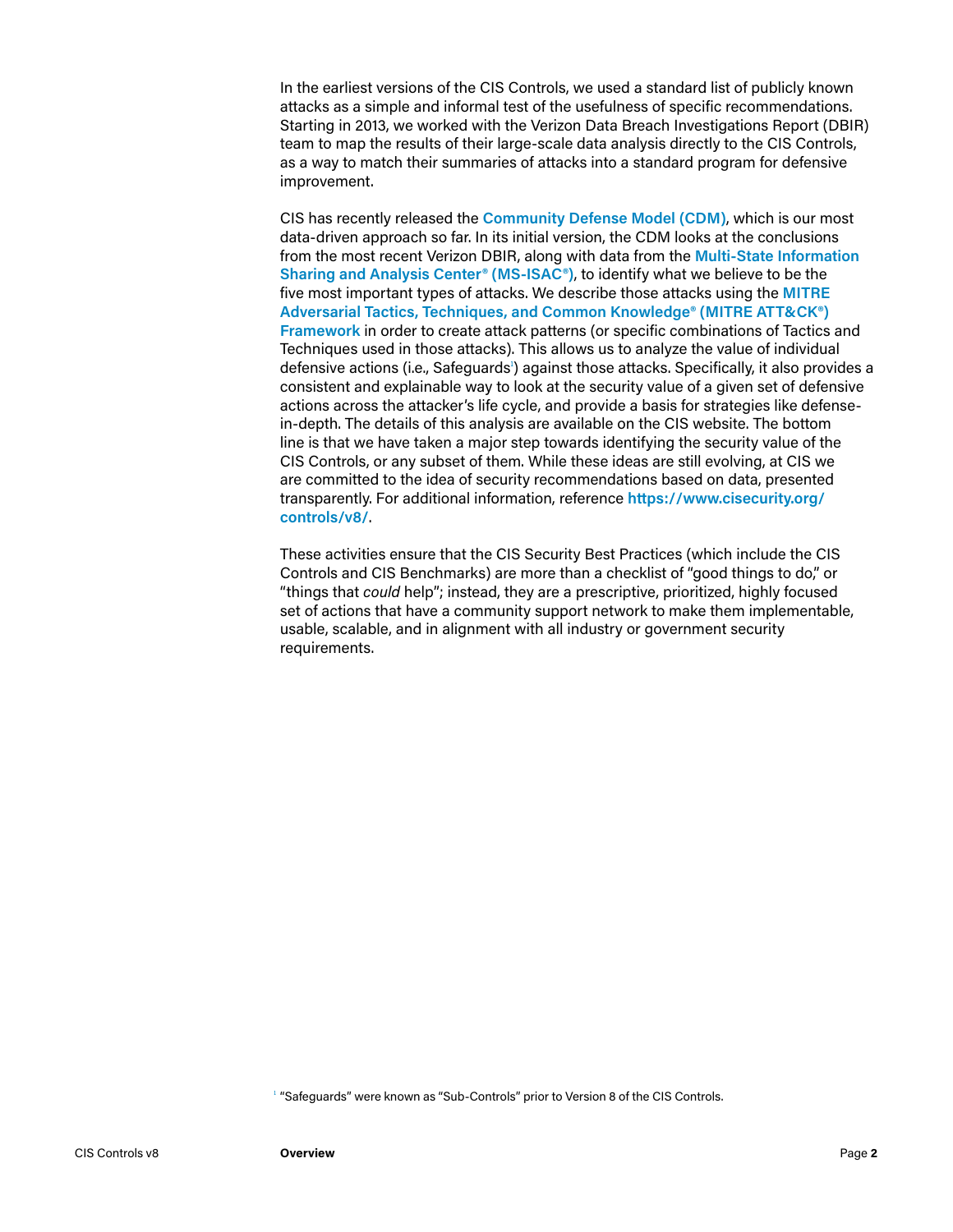#### <span id="page-14-0"></span>**This Version of the CIS Controls**

When we begin the work of a new version, we first sit down to establish "design principles" that will be used to guide the process. These serve as a decision "touchstone" to remind us of what is really important, and of the goals of the CIS Controls. While these have been fairly consistent since the earliest versions of the CIS Controls, we have been refining our thinking over the last couple of versions to focus on the role that the CIS Controls play in the total picture of enterprise security.

Our design principles include:

- **• Offense Informs Defense**
	- CIS Controls are selected, dropped, and prioritized based on data, and on specific knowledge of attacker behavior and how to stop it
- **• Focus**
	- Help defenders identify the most critical things they need to do to stop the most important attacks
	- Avoid being tempted to solve every security problem—avoid adding "good things to do" or "things you could do"
- **• Feasible**
	- All individual recommendations (Safeguards) must be specific and practical to implement
- **• Measurable**
	- All CIS Controls, especially for Implementation Group 1, must be measurable
	- Simplify or remove ambiguous language to avoid inconsistent interpretation
	- Some Safeguards may have a threshold
- **• Align**
	- Create and demonstrate "peaceful co-existence" with other governance, regulatory, process management schemes, framework, and structures
	- Cooperate with and point to existing, independent standards and security recommendations where they exist, e.g., National Institute of Standards and Technology® (NIST®), Cloud Security Alliance (CSA), Software Assurance Forum for Excellence in Code (SAFECode), ATT&CK, Open Web Application Security Project® (OWASP®)

In addition, since Version 7, we have all seen significant changes in technology and the cybersecurity ecosystem. Movement to cloud-based computing, virtualization, mobility, outsourcing, Work-from-Home, and changing attacker tactics have been central in every discussion. Physical devices, fixed boundaries, and discrete islands of security implementation are less important, and so we reflect that in Version 8, through revised terminology and grouping of Safeguards. Also, to guide adopters in implementing Version 8, CIS created a glossary to remove ambiguity of terminology. Some ideas have been combined or grouped differently to more naturally reflect the evolution of technology, rather than how enterprise teams or responsibilities might be organized, and always referring back to our guiding principles.

The text of the CIS Controls document is just one step of a process to design, implement, measure, report, and manage enterprise security. Taking this entire work stream into account as we write the CIS Controls, we can support the total enterprise management process through: making sure that each Safeguard asks for "one thing,"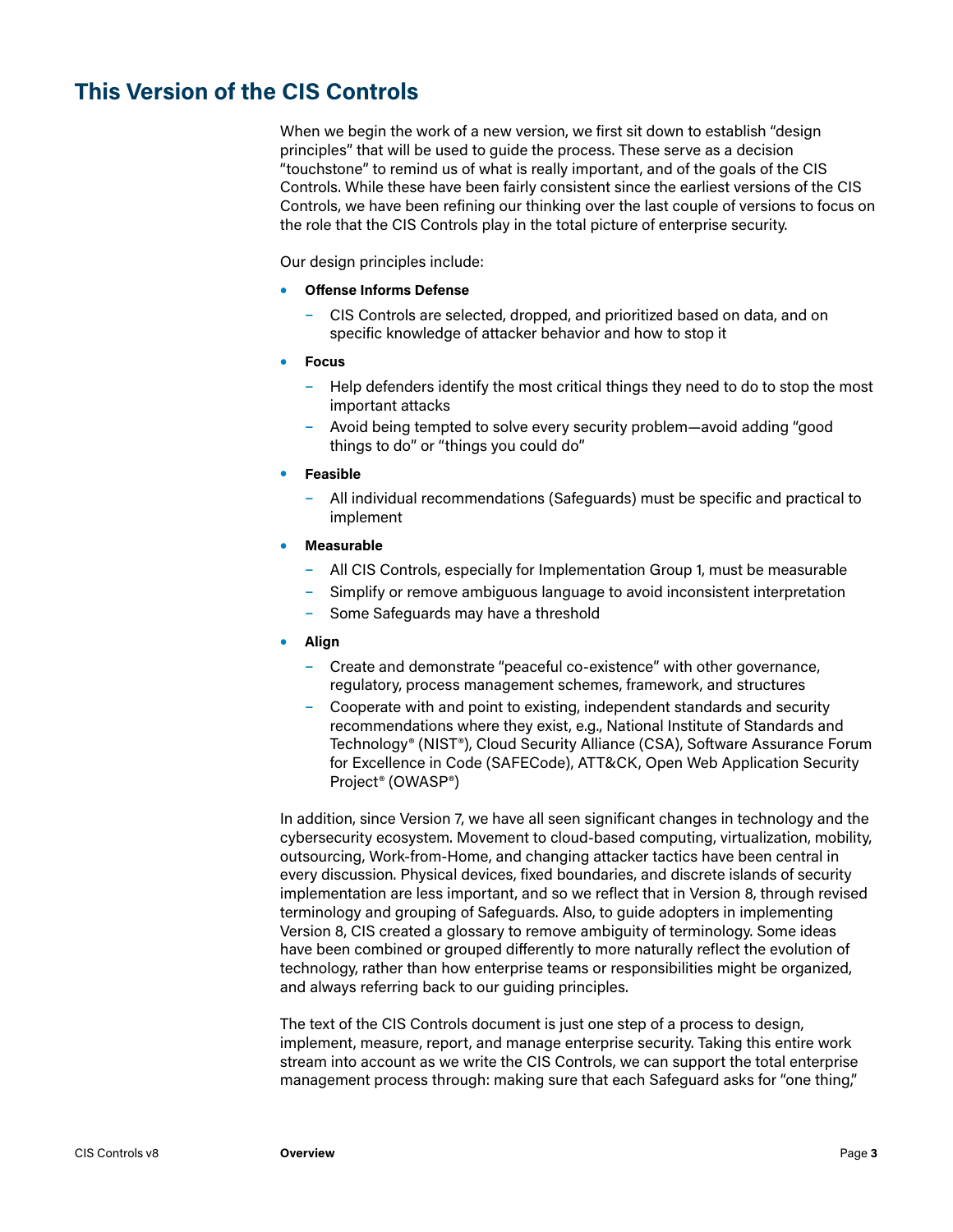<span id="page-15-0"></span>wherever possible, in a way that is clear and requires minimal interpretation; that we focus on measurable actions, and define the measurement as part of the process; and, that we simplify the language to avoid duplication.

At CIS, we have always tried to be very conscious of the balance between addressing current topics and the stability of an overall defensive improvement program. We have always tried to focus on the foundations of good cyber defense—and, always tried to keep our eyes on emerging new defensive technology—while avoiding the "shiny new toys" or complex technology that is out of reach for most enterprises.

#### **The CIS Controls Ecosystem ("It's not about the list")**

Whether you use the CIS Controls, and/or another way to quide your security improvement program, you should recognize that "it's not about the list." You can get a credible list of security recommendations from many sources—it is best to think of the list as a starting point. It is important to look for the ecosystem that grows up around the list. Where can I get training, complementary information, explanations; how have others implemented and used these recommendations; is there a marketplace of vendor tools and services to choose from; how will I measure progress or maturity; how does this align with the myriad regulatory and compliance frameworks that apply to me? The true power of the CIS Controls is not about creating the best list, it is about harnessing the experience of a community of individuals and enterprises to actually make security improvements through the sharing of ideas, tools, lessons, and collective action.

To support this, CIS acts as a catalyst and clearinghouse to help us all learn from each other. Since Version 6, there has been an explosion of complementary information, products, and services available from CIS, and from the industry-at-large. Please contact CIS for the following kinds of working aids and other support materials, **<https://www.cisecurity.org/controls/v8/>**:

- **•** Mappings from the CIS Controls to a very wide variety for formal Risk Management Frameworks (like NIST®, Federal Information Security Modernization Act (FISMA), International Organization for Standardization (ISO), etc.)
- **•** Use cases of enterprise adoption
- **•** A list of ongoing references to the CIS Controls in national and international standards, state and national legislation and regulation, trade and professional associations, etc.
- **•** Information tailored for small and medium enterprises
- **•** Measurement and metrics for the CIS Controls
- **•** Pointers to vendor white papers and other materials that support the CIS Controls
- **•** Documentation on alignment with the NIST® Cybersecurity Framework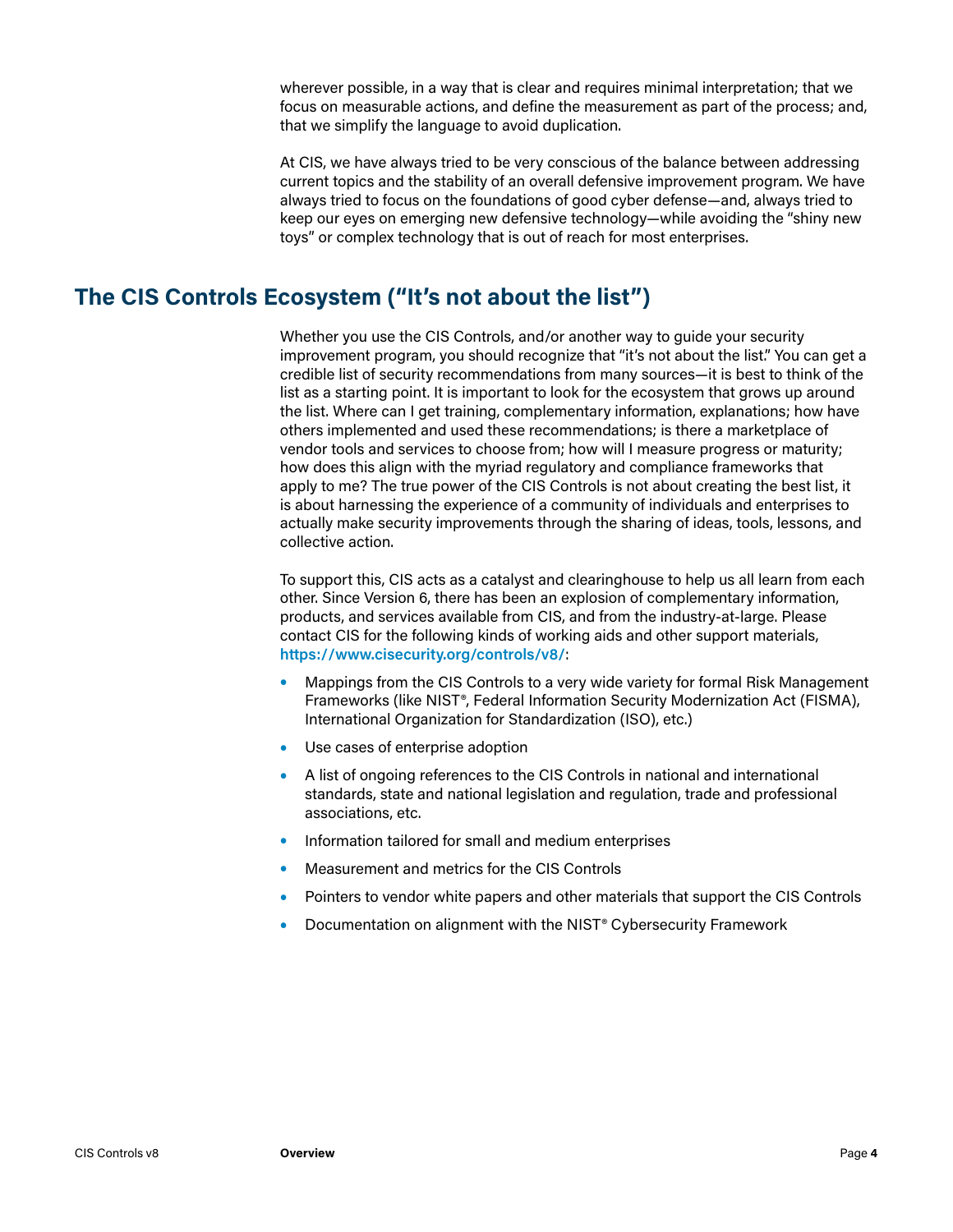#### <span id="page-16-0"></span>**How to Get Started**



Historically, the CIS Controls were ordered in sequence to focus an enterprise's cybersecurity activities, with a subset of the first six CIS Controls referred to as "cyber hygiene." However, this proved to be too simplistic. Enterprises, especially small ones, could struggle with some of the early Safeguards and never get around to implementing later CIS Controls (for example, having a backup strategy to help recover from ransomware). As a result, starting with Version 7.1, we created CIS Controls Implementation Groups (IGs) as our recommended new guidance to prioritize implementation.

The CIS Controls IGs are self-assessed categories for enterprises. Each IG identifies a subset of the CIS Controls that the community has broadly assessed to be applicable for an enterprise with a similar risk profile and resources to strive to implement. These IGs represent a horizontal look across the CIS Controls tailored to different types of enterprises. Specifically, we have defined IG1 as "basic cyber hygiene," the foundational set of cyber defense Safeguards that every enterprise should apply to guard against the most common attacks (**<https://www.cisecurity.org/controls/v8/>**). Each IG then builds upon the previous one: IG2 includes IG1, and IG3 includes all CIS Safeguards in IG1 and IG2.

#### **Using or Transitioning from Prior Versions of the CIS Controls**

We believe that Version 8 of the CIS Controls is the best we have ever produced. We also appreciate that enterprises who are actively using prior versions of the CIS Controls as a key part of their defensive strategy might be reluctant to move to Version 8. Our recommendation is that if you are using Version 7 or Version 7.1, you are following an effective and usable security plan, and over time you should consider moving to Version 8. If you are using Version 6 (or earlier), our recommendation is that you should start to plan a transition to Version 8 as soon as practicable.

For prior versions of the CIS Controls, we were able to provide only the simplest tools to aid in transition from prior versions, basically a spreadsheet-based change log. For Version 8, we have taken a much more holistic approach and worked with numerous partners to ensure that the CIS Controls ecosystem is ready to support your transition, **<https://www.cisecurity.org/controls/v8/>**.

#### **Structure of the CIS Controls**

The presentation of each Control in this document includes the following elements:

- **Overview.** A brief description of the intent of the Control and its utility as a defensive action
- **• Why is this Control critical?** A description of the importance of this Control in blocking, mitigating, or identifying attacks, and an explanation of how attackers actively exploit the absence of this Control
- **• Procedures and tools.** A more technical description of the processes and technologies that enable implementation and automation of this Control
- **• Safeguard descriptions.** A table of the specific actions that enterprises should take to implement the Control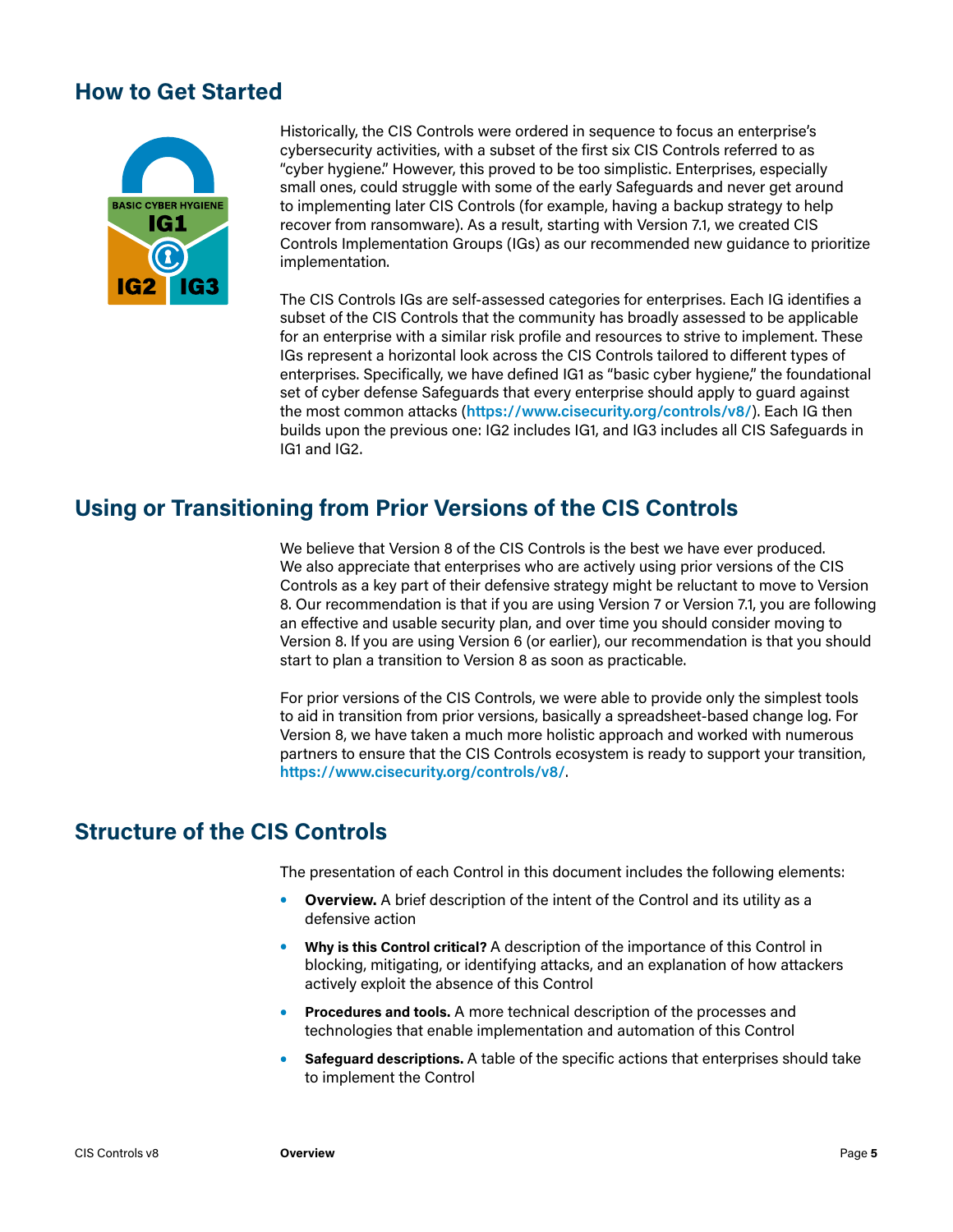#### <span id="page-17-0"></span>**Implementation Groups**



An IG1 enterprise is small to medium-sized with limited IT and cybersecurity expertise to dedicate towards protecting IT assets and personnel. The principal concern of these enterprises is to keep the business operational, as they have a limited tolerance for downtime. The sensitivity of the data that they are trying to protect is low and principally surrounds employee and financial information.

Safeguards selected for IG1 should be implementable with limited cybersecurity expertise and aimed to thwart general, non-targeted attacks. These Safeguards will also typically be designed to work in conjunction with small or home office commercial offthe-shelf (COTS) hardware and software.



#### **IG2 (Includes IG1)**

An IG2 enterprise employs individuals responsible for managing and protecting IT infrastructure. These enterprises support multiple departments with differing risk profiles based on job function and mission. Small enterprise units may have regulatory compliance burdens. IG2 enterprises often store and process sensitive client or enterprise information and can withstand short interruptions of service. A major concern is loss of public confidence if a breach occurs.

Safeguards selected for IG2 help security teams cope with increased operational complexity. Some Safeguards will depend on enterprise-grade technology and specialized expertise to properly install and configure.



#### **IG3 (Includes IG1 and IG2)**

An IG3 enterprise employs security experts that specialize in the different facets of cybersecurity (e.g., risk management, penetration testing, application security). IG3 assets and data contain sensitive information or functions that are subject to regulatory and compliance oversight. An IG3 enterprise must address availability of services and the confidentiality and integrity of sensitive data. Successful attacks can cause significant harm to the public welfare.

Safeguards selected for IG3 must abate targeted attacks from a sophisticated adversary and reduce the impact of zero-day attacks.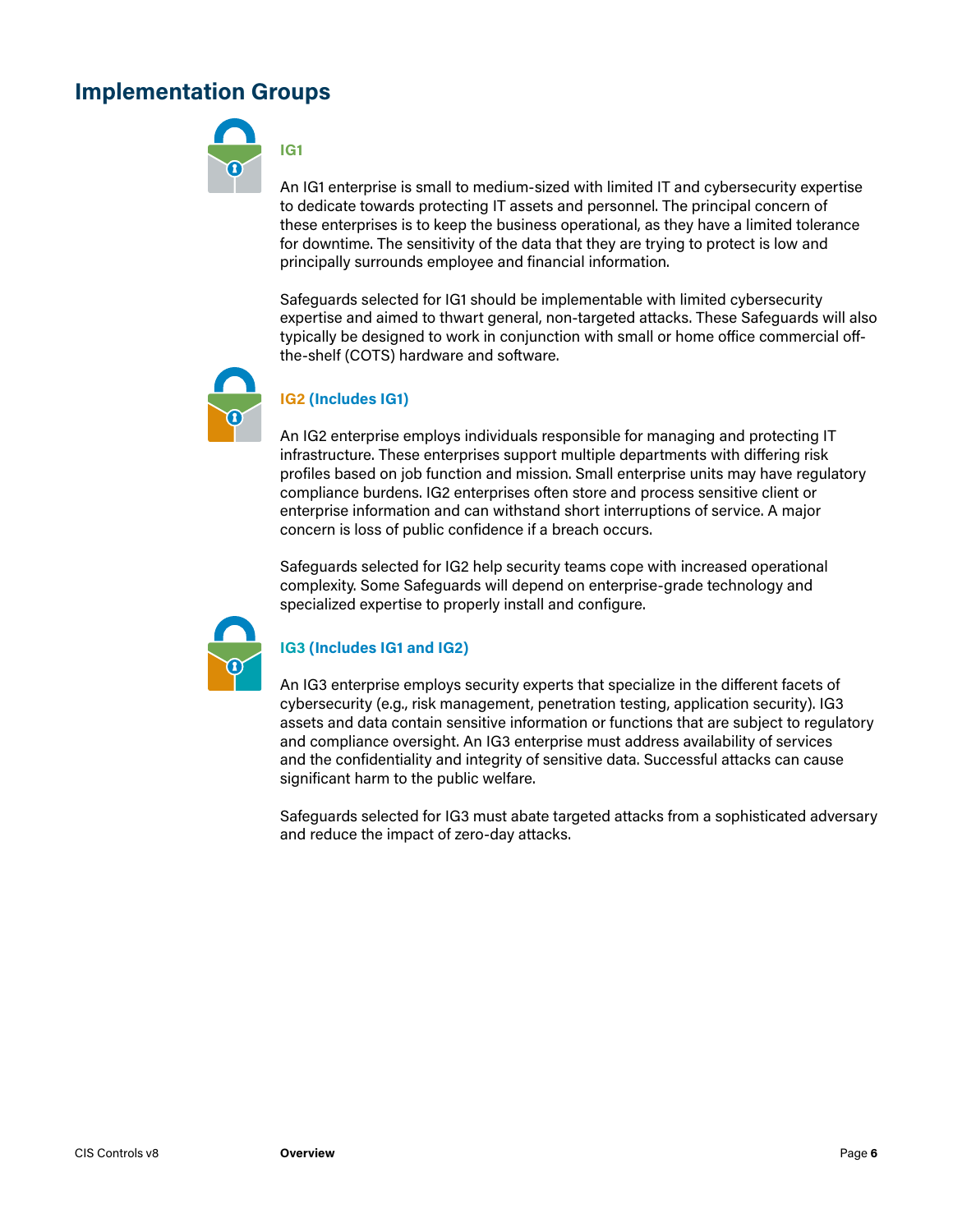CIS Controls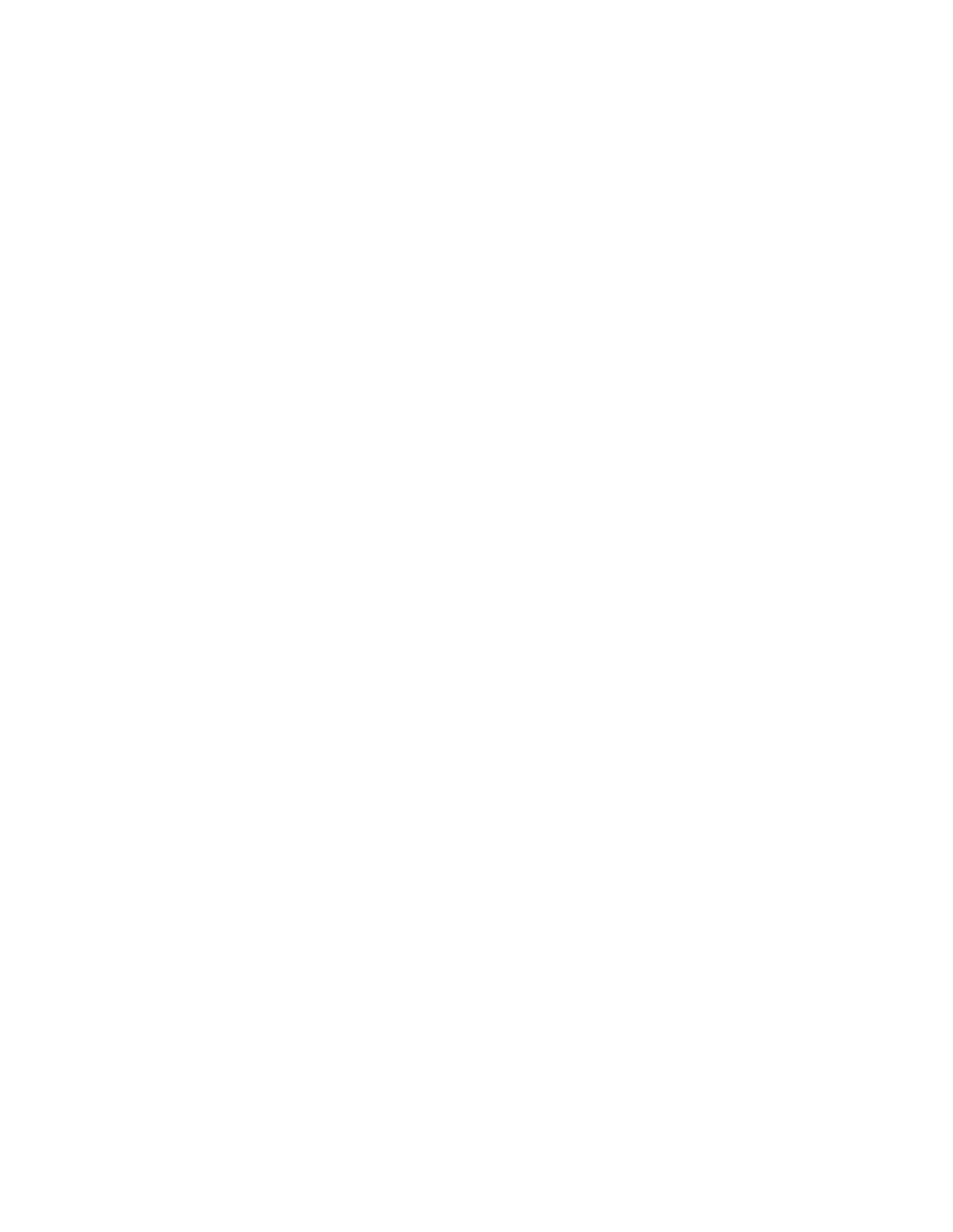### **01 Inventory and Control of Enterprise Assets**

| Safequards lotal |  |  |  | - |  | <b>IG3</b><br>⊢ | 5/5 |
|------------------|--|--|--|---|--|-----------------|-----|
|------------------|--|--|--|---|--|-----------------|-----|

<span id="page-20-0"></span>**CONTROL** 

**Overview** Actively manage (inventory, track, and correct) all enterprise assets (end-user devices, including portable and mobile; network devices; non-computing/Internet of Things (IoT) devices; and servers) connected to the infrastructure physically, virtually, remotely, and those within cloud environments, to accurately know the totality of assets that need to be monitored and protected within the enterprise. This will also support identifying unauthorized and unmanaged assets to remove or remediate.

### **Why is this Control critical?**

Enterprises cannot defend what they do not know they have. Managed control of all enterprise assets also plays a critical role in security monitoring, incident response, system backup, and recovery. Enterprises should know what data is critical to them, and proper asset management will help identify those enterprise assets that hold or manage this critical data, so that appropriate security controls can be applied.

External attackers are continuously scanning the internet address space of target enterprises, premise-based or in the cloud, identifying possibly unprotected assets attached to an enterprise's network. Attackers can take advantage of new assets that are installed, yet not securely configured and patched. Internally, unidentified assets can also have weak security configurations that can make them vulnerable to web- or email-based malware; and, adversaries can leverage weak security configurations for traversing the network, once they are inside.

Additional assets that connect to the enterprise's network (e.g., demonstration systems, temporary test systems, guest networks) should be identified and/or isolated in order to prevent adversarial access from affecting the security of enterprise operations.

Large, complex, dynamic enterprises understandably struggle with the challenge of managing intricate, fast-changing environments. However, attackers have shown the ability, patience, and willingness to "inventory and control" our enterprise assets at very large scale in order to support their opportunities.

Another challenge is that portable end-user devices will periodically join a network and then disappear, making the inventory of currently available assets very dynamic. Likewise, cloud environments and virtual machines can be difficult to track in asset inventories when they are shut down or paused.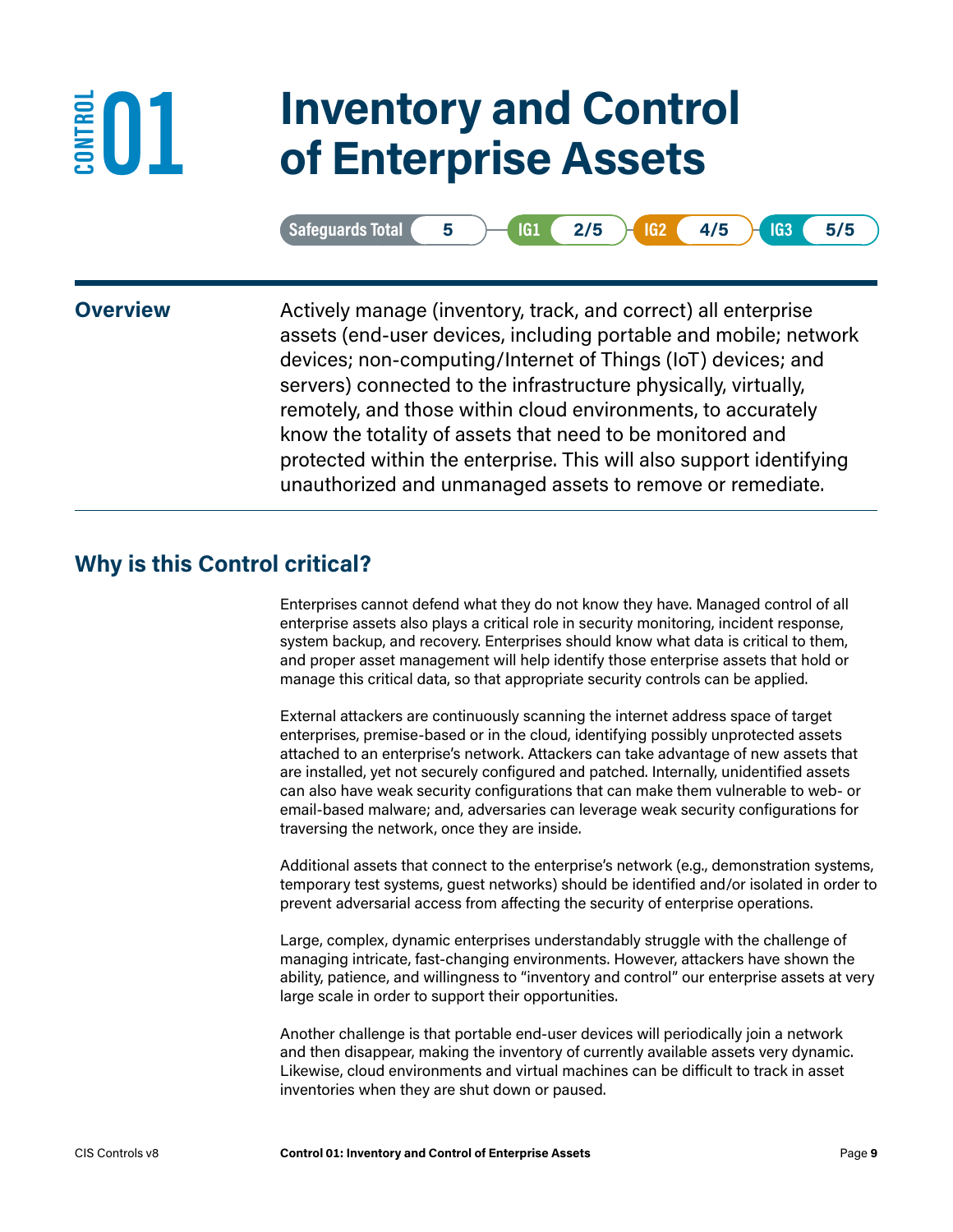Another benefit of complete enterprise asset management is supporting incident response, both when investigating the origination of network traffic from an asset on the network and when identifying all potentially vulnerable, or impacted, assets of similar type or location during an incident.

#### <span id="page-21-0"></span>**Procedures and tools**

This CIS Control requires both technical and procedural actions, united in a process that accounts for, and manages the inventory of, enterprise assets and all associated data throughout its life cycle. It also links to business governance through establishing data/asset owners who are responsible for each component of a business process. Enterprises can use large-scale, comprehensive enterprise products to maintain IT asset inventories. Smaller enterprises can leverage security tools already installed on enterprise assets or used on the network to collect this data. This includes doing a discovery scan of the network with a vulnerability scanner; reviewing anti-malware logs, logs from endpoint security portals, network logs from switches, or authentication logs; and managing the results in a spreadsheet or database.

Maintaining a current and accurate view of enterprise assets is an ongoing and dynamic process. Even for enterprises, there is rarely a single source of truth, as enterprise assets are not always provisioned or installed by the IT department. The reality is that a variety of sources need to be "crowd-sourced" to determine a highconfidence count of enterprise assets. Enterprises can actively scan on a regular basis, sending a variety of different packet types to identify assets connected to the network. In addition to asset sources mentioned above for small enterprises, larger enterprises can collect data from cloud portals and logs from enterprise platforms such as: Active Directory (AD), Single Sign-On (SSO), Multi-Factor Authentication (MFA), Virtual Private Network (VPN), Intrusion Detection Systems (IDS) or Deep Packet Inspection (DPI), Mobile Device Management (MDM), and vulnerability scanning tools. Property inventory databases, purchase order tracking, and local inventory lists are other sources of data to determine which devices are connected. There are tools and methods that normalize this data to identify devices that are unique among these sources.

- **→ For cloud-specific guidance, refer to the CIS Controls Cloud Companion Guide**–**<https://www.cisecurity.org/controls/v8/>**
- **→ For tablet and smart phone guidance, refer to the CIS Controls Mobile Companion Guide**–**<https://www.cisecurity.org/controls/v8/>**
- **→ For IoT guidance, refer to the CIS Controls Internet of Things Companion Guide**–**<https://www.cisecurity.org/controls/v8/>**
- **→ For Industrial Control Systems (ICS) guidance, refer to the CIS Controls ICS Implementation Guide**–**<https://www.cisecurity.org/controls/v8/>**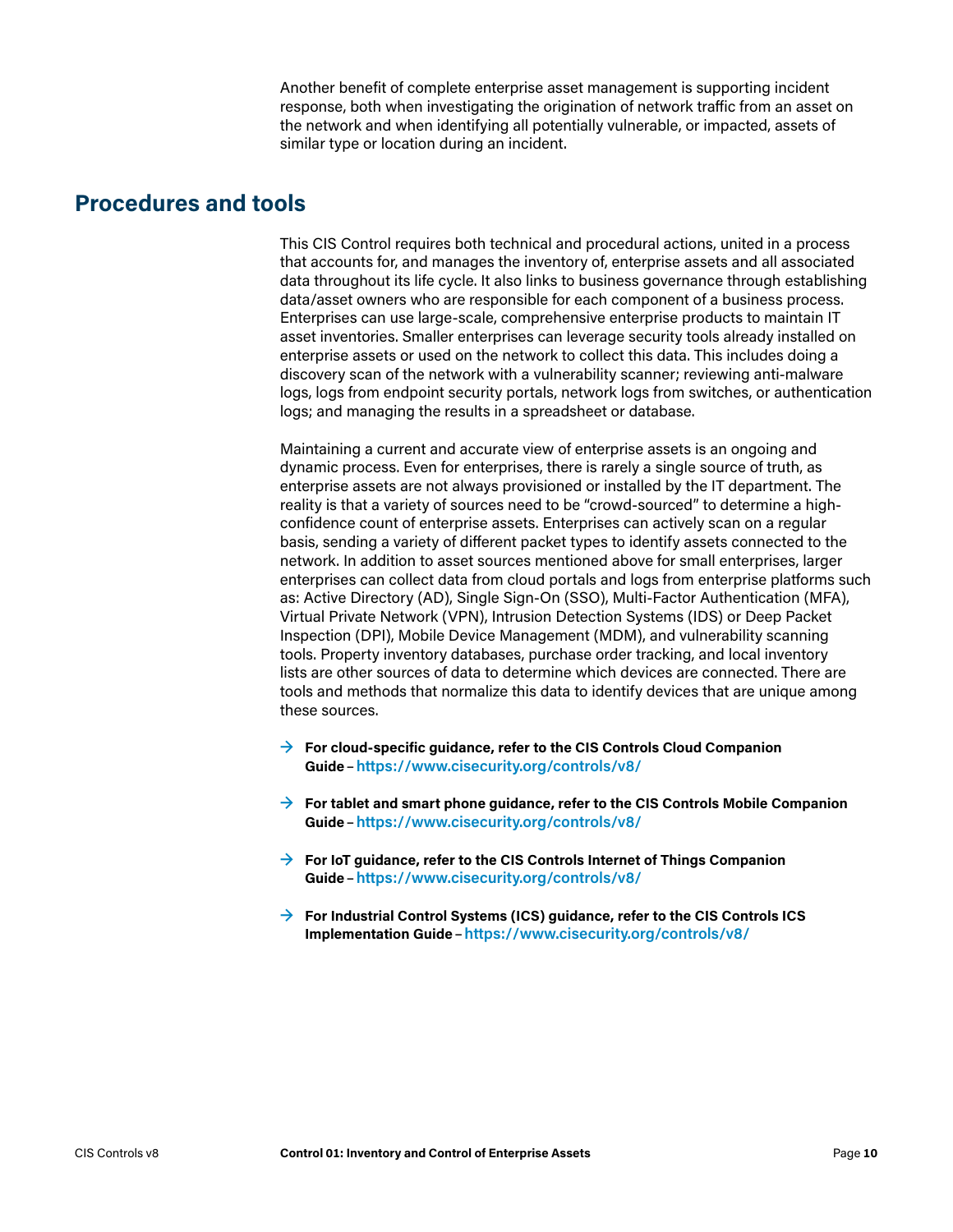### <span id="page-22-0"></span>**Safeguards**

|     | NUMBER TITLE/DESCRIPTION                                                                                                                                                                                                                                                                                                                                                                                                                                                                                                                                                                                                                                                                                                                                                                                                                                                                                                                                                                           | <b>ASSET TYPE</b> | <b>SECURITY FUNCTION</b> | IG1 | IG2 | IG3 |  |  |  |
|-----|----------------------------------------------------------------------------------------------------------------------------------------------------------------------------------------------------------------------------------------------------------------------------------------------------------------------------------------------------------------------------------------------------------------------------------------------------------------------------------------------------------------------------------------------------------------------------------------------------------------------------------------------------------------------------------------------------------------------------------------------------------------------------------------------------------------------------------------------------------------------------------------------------------------------------------------------------------------------------------------------------|-------------------|--------------------------|-----|-----|-----|--|--|--|
|     |                                                                                                                                                                                                                                                                                                                                                                                                                                                                                                                                                                                                                                                                                                                                                                                                                                                                                                                                                                                                    |                   |                          |     |     |     |  |  |  |
| 1.1 | <b>Establish and Maintain Detailed Enterprise Asset Inventory</b>                                                                                                                                                                                                                                                                                                                                                                                                                                                                                                                                                                                                                                                                                                                                                                                                                                                                                                                                  | <b>Devices</b>    | <b>Identify</b>          |     |     |     |  |  |  |
|     | Establish and maintain an accurate, detailed, and up-to-date inventory of all enterprise assets with the potential<br>to store or process data, to include: end-user devices (including portable and mobile), network devices, non-<br>computing/loT devices, and servers. Ensure the inventory records the network address (if static), hardware address,<br>machine name, data asset owner, department for each asset, and whether the asset has been approved to connect<br>to the network. For mobile end-user devices, MDM type tools can support this process, where appropriate. This<br>inventory includes assets connected to the infrastructure physically, virtually, remotely, and those within cloud<br>environments. Additionally, it includes assets that are regularly connected to the enterprise's network infrastructure,<br>even if they are not under control of the enterprise. Review and update the inventory of all enterprise assets<br>bi-annually, or more frequently. |                   |                          |     |     |     |  |  |  |
| 1.2 | <b>Address Unauthorized Assets</b>                                                                                                                                                                                                                                                                                                                                                                                                                                                                                                                                                                                                                                                                                                                                                                                                                                                                                                                                                                 | <b>Devices</b>    | <b>Respond</b>           |     |     |     |  |  |  |
|     | Ensure that a process exists to address unauthorized assets on a weekly basis. The enterprise may choose to remove<br>the asset from the network, deny the asset from connecting remotely to the network, or quarantine the asset.                                                                                                                                                                                                                                                                                                                                                                                                                                                                                                                                                                                                                                                                                                                                                                 |                   |                          |     |     |     |  |  |  |
| 1.3 | <b>Utilize an Active Discovery Tool</b>                                                                                                                                                                                                                                                                                                                                                                                                                                                                                                                                                                                                                                                                                                                                                                                                                                                                                                                                                            | <b>Devices</b>    | <b>Detect</b>            |     |     |     |  |  |  |
|     | Utilize an active discovery tool to identify assets connected to the enterprise's network. Configure the active<br>discovery tool to execute daily, or more frequently.                                                                                                                                                                                                                                                                                                                                                                                                                                                                                                                                                                                                                                                                                                                                                                                                                            |                   |                          |     |     |     |  |  |  |
| 1.4 | Use Dynamic Host Configuration Protocol (DHCP) Logging                                                                                                                                                                                                                                                                                                                                                                                                                                                                                                                                                                                                                                                                                                                                                                                                                                                                                                                                             | <b>Devices</b>    | <b>Identify</b>          |     |     |     |  |  |  |
|     | to Update Enterprise Asset Inventory                                                                                                                                                                                                                                                                                                                                                                                                                                                                                                                                                                                                                                                                                                                                                                                                                                                                                                                                                               |                   |                          |     |     |     |  |  |  |
|     | Use DHCP logging on all DHCP servers or Internet Protocol (IP) address management tools to update<br>the enterprise's asset inventory. Review and use logs to update the enterprise's asset inventory weekly, or<br>more frequently.                                                                                                                                                                                                                                                                                                                                                                                                                                                                                                                                                                                                                                                                                                                                                               |                   |                          |     |     |     |  |  |  |
| 1.5 | Use a Passive Asset Discovery Tool                                                                                                                                                                                                                                                                                                                                                                                                                                                                                                                                                                                                                                                                                                                                                                                                                                                                                                                                                                 | <b>Devices</b>    | <b>Detect</b>            |     |     |     |  |  |  |
|     | Use a passive discovery tool to identify assets connected to the enterprise's network. Review and use scans to<br>update the enterprise's asset inventory at least weekly, or more frequently.                                                                                                                                                                                                                                                                                                                                                                                                                                                                                                                                                                                                                                                                                                                                                                                                     |                   |                          |     |     |     |  |  |  |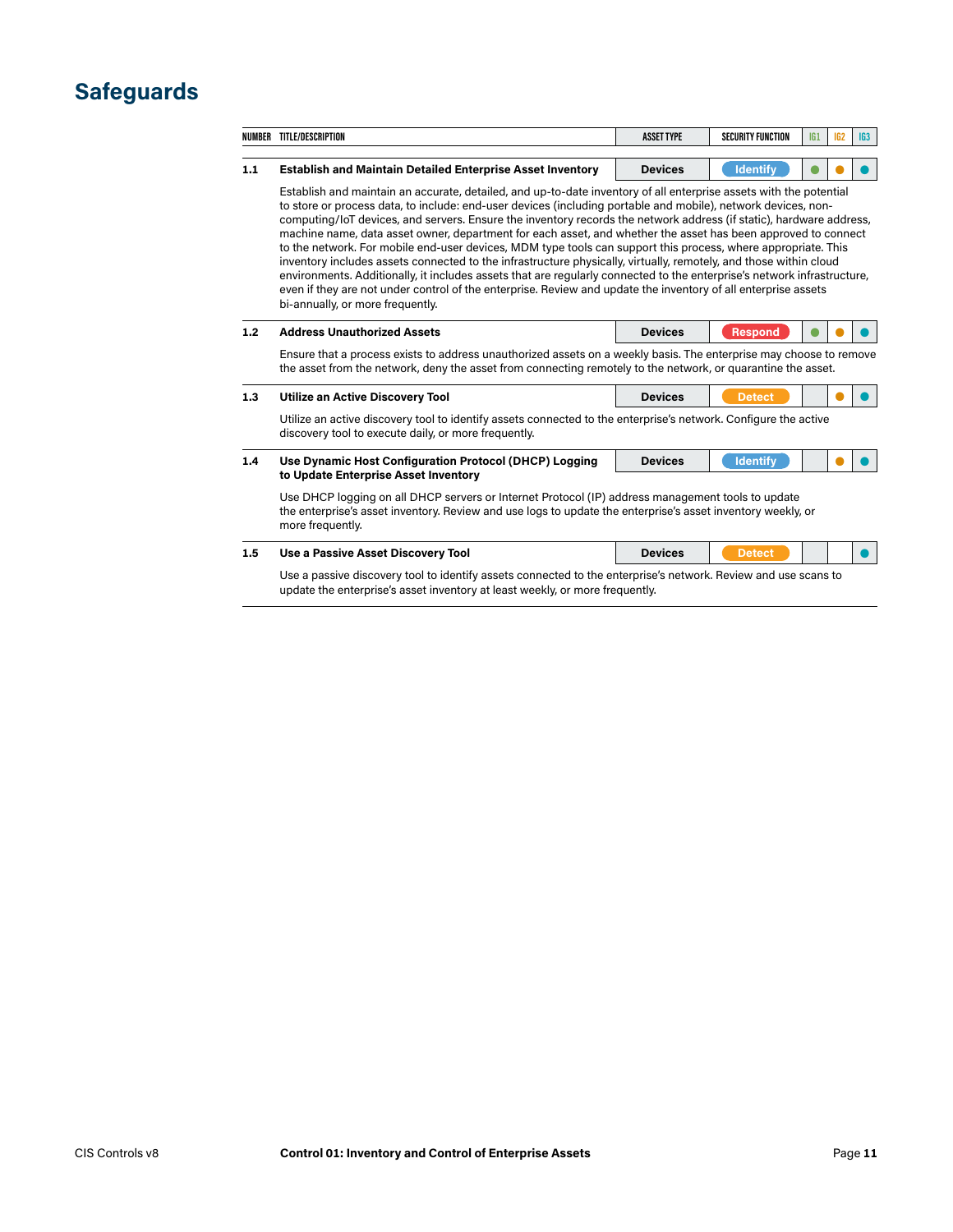### **02 Inventory and Control of Software Assets**

| ds Total (<br><b>100</b> | 3/7<br>---<br>-<br>1 Y L | 6/7<br>102<br>⊢ |  |
|--------------------------|--------------------------|-----------------|--|
|                          |                          |                 |  |

<span id="page-23-0"></span>**ED2** 

**Overview** Actively manage (inventory, track, and correct) all software (operating systems and applications) on the network so that only authorized software is installed and can execute, and that unauthorized and unmanaged software is found and prevented from installation or execution.

### **Why is this Control critical?**

A complete software inventory is a critical foundation for preventing attacks. Attackers continuously scan target enterprises looking for vulnerable versions of software that can be remotely exploited. For example, if a user opens a malicious website or attachment with a vulnerable browser, an attacker can often install backdoor programs and bots that give the attacker long-term control of the system. Attackers can also use this access to move laterally through the network. One of the key defenses against these attacks is updating and patching software. However, without a complete inventory of software assets, an enterprise cannot determine if they have vulnerable software, or if there are potential licensing violations.

Even if a patch is not yet available, a complete software inventory list allows an enterprise to guard against known attacks until the patch is released. Some sophisticated attackers use "zero-day exploits," which take advantage of previously unknown vulnerabilities that have yet to have a patch released from the software vendor. Depending on the severity of the exploit, an enterprise can implement temporary mitigation measures to guard against attacks until the patch is released.

Management of software assets is also important to identify unnecessary security risks. An enterprise should review its software inventory to identify any enterprise assets running software that is not needed for business purposes. For example, an enterprise asset may come installed with default software that creates a potential security risk and provides no benefit to the enterprise. It is critical to inventory, understand, assess, and manage all software connected to an enterprise's infrastructure.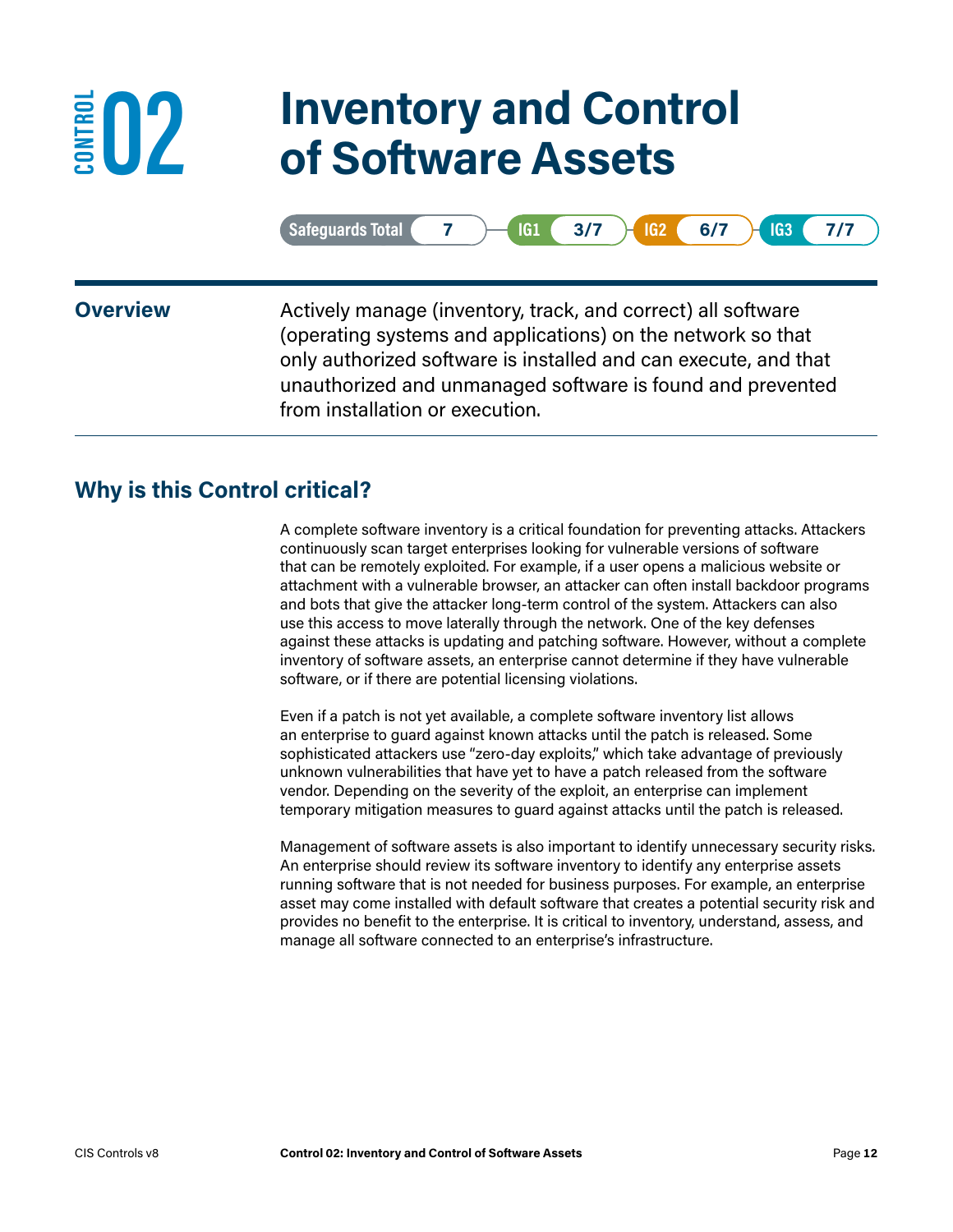#### <span id="page-24-0"></span>**Procedures and tools**

Allowlisting can be implemented using a combination of commercial allowlisting tools, policies, or application execution tools that come with anti-malware suites and popular operating systems. Commercial software inventory tools are widely available and used in many enterprises today. The best of these tools provides an inventory check of hundreds of common software used in enterprises. The tools pull information about the patch level of each installed program to ensure that it is the latest version and leverage standardized application names, such as those found in the Common Platform Enumeration (CPE) specification. One example of a method that can be used is the Security Content Automation Protocol (SCAP). Additional information on SCAP can be found here: **[https://nvlpubs.nist.gov/nistpubs/SpecialPublications/NIST.](https://nvlpubs.nist.gov/nistpubs/SpecialPublications/NIST.SP.800-126r3.pdf) [SP.800-126r3.pdf](https://nvlpubs.nist.gov/nistpubs/SpecialPublications/NIST.SP.800-126r3.pdf)**

Features that implement allowlists are included in many modern endpoint security suites and even natively implemented in certain versions of major operating systems. Moreover, commercial solutions are increasingly bundling together anti-malware, antispyware, personal firewall, and host-based IDS and Intrusion Prevention System (IPS), along with application allow and block listing. In particular, most endpoint security solutions can look at the name, file system location, and/or cryptographic hash of a given executable to determine whether the application should be allowed to run on the protected machine. The most effective of these tools offer custom allowlists based on executable path, hash, or regular expression matching. Some even include a nonmalicious, yet unapproved, applications function that allows administrators to define rules for execution of specific software for certain users and at certain times of the day.

- **→ For cloud-specific guidance, refer to the CIS Controls Cloud Companion Guide**–**<https://www.cisecurity.org/controls/v8/>**
- **→ For tablet and smart phone guidance, refer to the CIS Controls Mobile Companion Guide**–**<https://www.cisecurity.org/controls/v8/>**
- **→ For IoT guidance, refer to the CIS Controls Internet of Things Companion Guide**–**<https://www.cisecurity.org/controls/v8/>**
- **→ For Industrial Control Systems (ICS) guidance, refer to the CIS Controls ICS Implementation Guide**–**<https://www.cisecurity.org/controls/v8/>**

#### **Safeguards**

| NUMBER | TITLE/DESCRIPTION                                                                                                                                                                                                                                                                                                                                                                                                                                                                                         | <b>ASSET TYPE</b>   | <b>SECURITY FUNCTION</b> | 161 | 162 | IG <sub>3</sub> |  |  |  |
|--------|-----------------------------------------------------------------------------------------------------------------------------------------------------------------------------------------------------------------------------------------------------------------------------------------------------------------------------------------------------------------------------------------------------------------------------------------------------------------------------------------------------------|---------------------|--------------------------|-----|-----|-----------------|--|--|--|
| 2.1    | <b>Establish and Maintain a Software Inventory</b>                                                                                                                                                                                                                                                                                                                                                                                                                                                        | <b>Applications</b> | <b>Identify</b>          |     |     |                 |  |  |  |
|        | Establish and maintain a detailed inventory of all licensed software installed on enterprise assets. The software<br>inventory must document the title, publisher, initial install/use date, and business purpose for each entry; where<br>appropriate, include the Uniform Resource Locator (URL), app store(s), version(s), deployment mechanism, and<br>decommission date. Review and update the software inventory bi-annually, or more frequently.                                                   |                     |                          |     |     |                 |  |  |  |
| 2.2    | <b>Ensure Authorized Software is Currently Supported</b>                                                                                                                                                                                                                                                                                                                                                                                                                                                  | <b>Applications</b> | <b>Identify</b>          |     |     |                 |  |  |  |
|        | Ensure that only currently supported software is designated as authorized in the software inventory for enterprise<br>assets. If software is unsupported, yet necessary for the fulfillment of the enterprise's mission, document an<br>exception detailing mitigating controls and residual risk acceptance. For any unsupported software without an<br>exception documentation, designate as unauthorized. Review the software list to verify software support at least<br>monthly, or more frequently. |                     |                          |     |     |                 |  |  |  |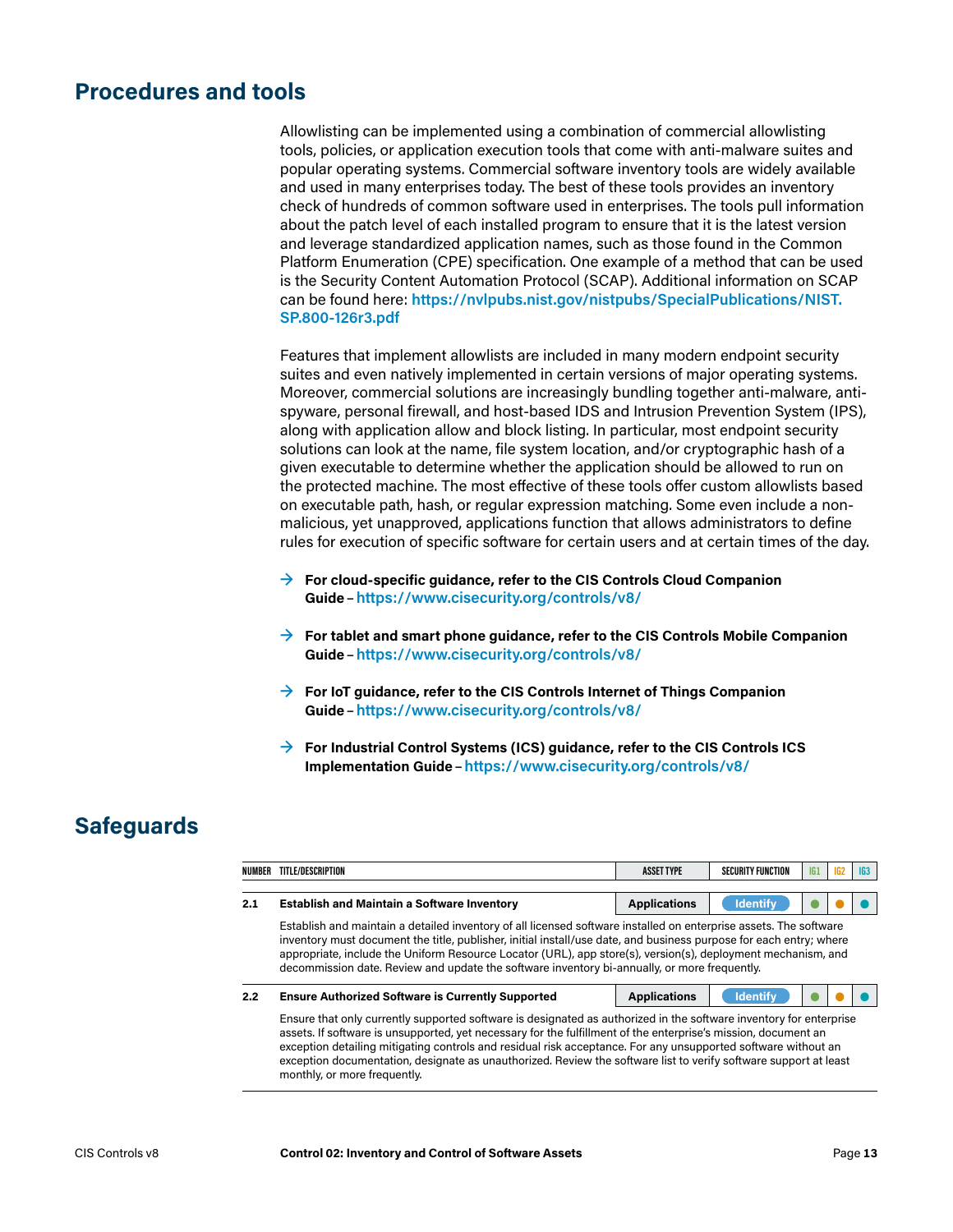|     | NUMBER TITLE/DESCRIPTION                                                                                                                                                                                                                                                           | <b>ASSET TYPE</b>   | <b>SECURITY FUNCTION</b> | IG1 | IG <sub>2</sub> | IG3 |  |
|-----|------------------------------------------------------------------------------------------------------------------------------------------------------------------------------------------------------------------------------------------------------------------------------------|---------------------|--------------------------|-----|-----------------|-----|--|
|     |                                                                                                                                                                                                                                                                                    |                     |                          |     |                 |     |  |
| 2.3 | <b>Address Unauthorized Software</b>                                                                                                                                                                                                                                               | <b>Applications</b> | <b>Respond</b>           |     |                 |     |  |
|     | Ensure that unauthorized software is either removed from use on enterprise assets or receives a documented<br>exception. Review monthly, or more frequently.                                                                                                                       |                     |                          |     |                 |     |  |
| 2.4 | Utilize Automated Software Inventory Tools                                                                                                                                                                                                                                         | <b>Applications</b> | <b>Detect</b>            |     |                 |     |  |
|     | Utilize software inventory tools, when possible, throughout the enterprise to automate the discovery and<br>documentation of installed software.                                                                                                                                   |                     |                          |     |                 |     |  |
| 2.5 | <b>Allowlist Authorized Software</b>                                                                                                                                                                                                                                               | <b>Applications</b> | <b>Protect</b>           |     |                 |     |  |
|     | Use technical controls, such as application allowlisting, to ensure that only authorized software can execute or be<br>accessed. Reassess bi-annually, or more frequently.                                                                                                         |                     |                          |     |                 |     |  |
| 2.6 | <b>Allowlist Authorized Libraries</b>                                                                                                                                                                                                                                              | <b>Applications</b> | <b>Protect</b>           |     |                 |     |  |
|     | Use technical controls to ensure that only authorized software libraries, such as specific dll, .ocx, .so, etc., files are<br>allowed to load into a system process. Block unauthorized libraries from loading into a system process. Reassess<br>bi-annually, or more frequently. |                     |                          |     |                 |     |  |
| 2.7 | <b>Allowlist Authorized Scripts</b>                                                                                                                                                                                                                                                | <b>Applications</b> | <b>Protect</b>           |     |                 |     |  |
|     | Use technical controls, such as digital signatures and version control, to ensure that only authorized scripts, such as<br>specific .ps1, .py, etc., files are allowed to execute. Block unauthorized scripts from executing. Reassess bi-annually, or<br>more frequently.         |                     |                          |     |                 |     |  |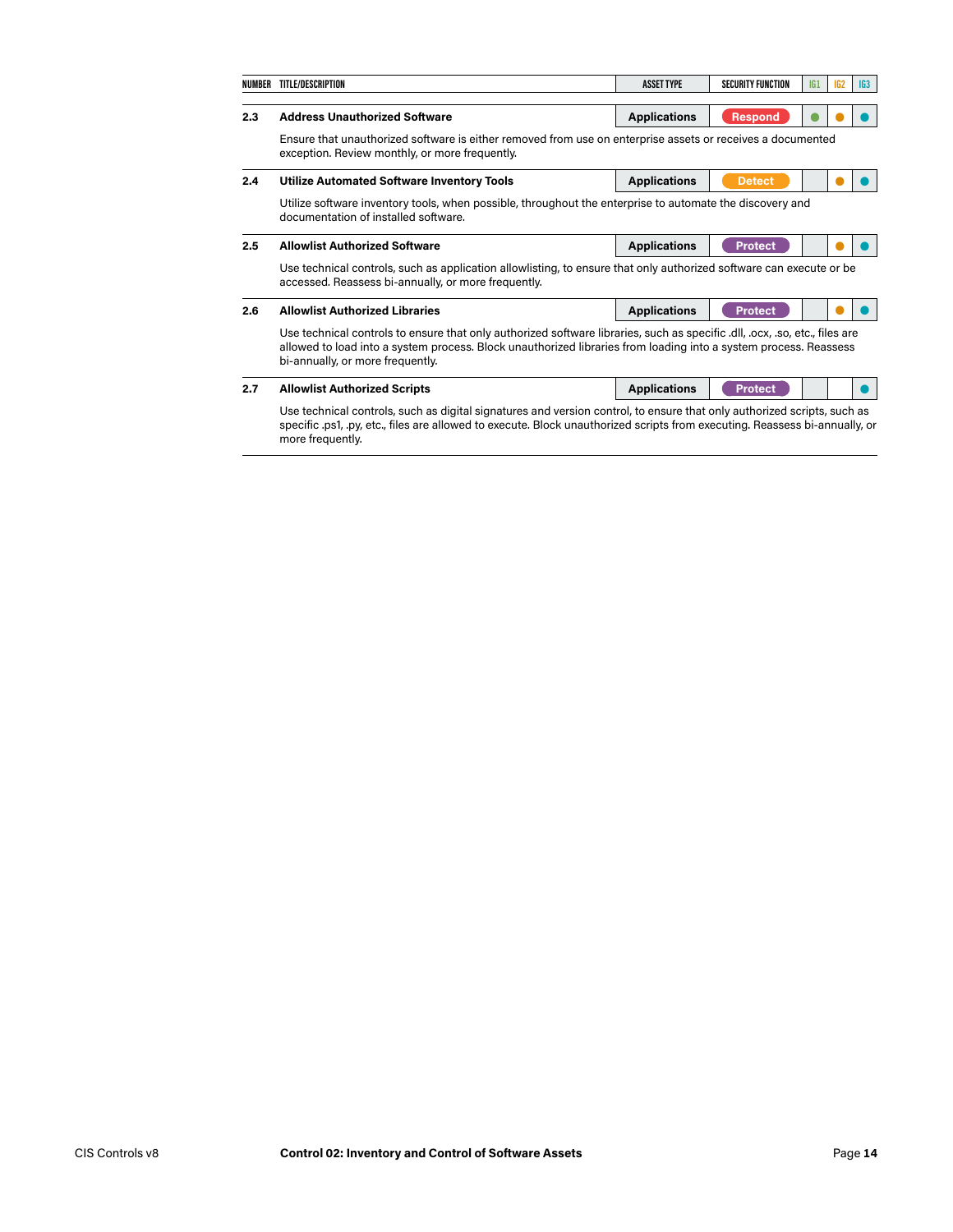### <span id="page-26-0"></span>**03 Data Protection CONTROL**

|                 | Safeguards Total ( 14 ) [61 ( 6/14 ) 62 ( 12/14 ) 63 ( 14/14                                                     |
|-----------------|------------------------------------------------------------------------------------------------------------------|
| <b>Overview</b> | Develop processes and technical controls to identify, classify,<br>securely handle, retain, and dispose of data. |

### **Why is this Control critical?**

Data is no longer only contained within an enterprise's border; it is in the cloud, on portable end-user devices where users work from home, and is often shared with partners or online services that might have it anywhere in the world. In addition to sensitive data an enterprise holds related to finances, intellectual property, and customer data, there also might be numerous international regulations for protection of personal data. Data privacy has become increasingly important, and enterprises are learning that privacy is about the appropriate use and management of data, not just encryption. Data must be appropriately managed through its entire life cycle. These privacy rules can be complicated for multi-national enterprises of any size; however, there are fundamentals that can apply to all.

Once attackers have penetrated an enterprise's infrastructure, one of their first tasks is to find and exfiltrate data. Enterprises might not be aware that sensitive data is leaving their environment because they are not monitoring data outflows.

While many attacks occur on the network, others involve physical theft of portable end-user devices, attacks on service providers or other partners holding sensitive data. Other sensitive enterprise assets may also include non-computing devices that provide management and control of physical systems, such as Supervisory Control and Data Acquisition (SCADA) systems.

The enterprise's loss of control over protected or sensitive data is a serious and often reportable business impact. While some data is compromised or lost as a result of theft or espionage, the vast majority are a result of poorly understood data management rules, and user error. The adoption of data encryption, both in transit and at rest, can provide mitigation against data compromise, and, even more important, it is a regulatory requirement for most controlled data.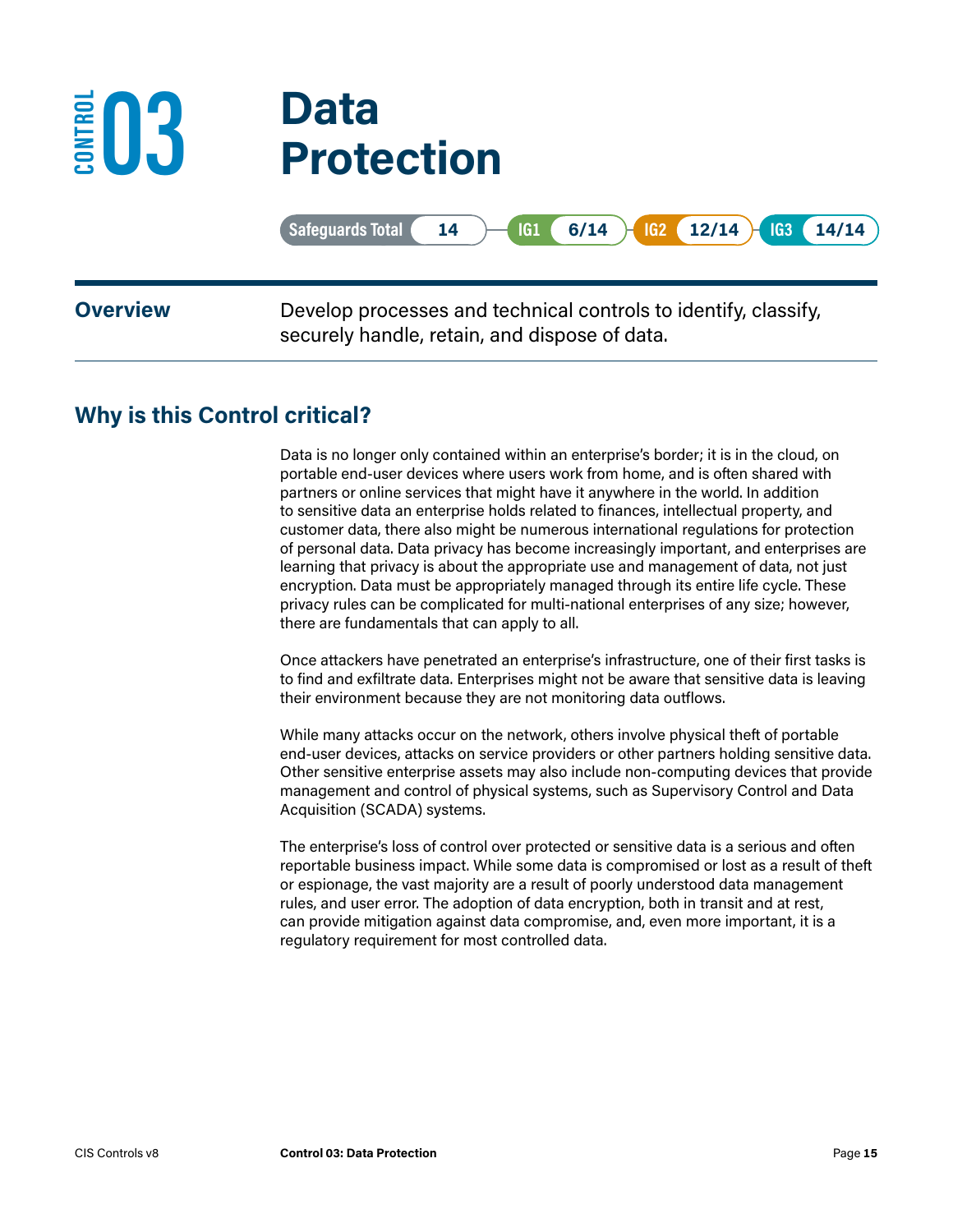#### <span id="page-27-0"></span>**Procedures and tools**

It is important for an enterprise to develop a data management process that includes a data management framework, data classification guidelines, and requirements for protection, handling, retention, and disposal of data. There should also be a data breach process that plugs into the incident response plan, and the compliance and communication plans. To derive data sensitivity levels, enterprises need to catalog their key types of data and the overall criticality (impact to its loss or corruption) to the enterprise. This analysis would be used to create an overall data classification scheme for the enterprise. Enterprises may use labels, such as "Sensitive," "Confidential," and "Public," and classify their data according to those labels.

Once the sensitivity of the data has been defined, a data inventory or mapping should be developed that identifies software accessing data at various sensitivity levels and the enterprise assets that house those applications. Ideally, the network would be separated so that enterprise assets of the same sensitivity level are on the same network and separated from enterprise assets with different sensitivity levels. If possible, firewalls need to control access to each segment, and have user access rules applied to only allow those with a business need to access the data.

For more comprehensive treatment of this topic, we suggest the following resources to help the enterprise with data protection:

- **→ NIST® SP 800-88r1 Guides for Media Sanitization**–**[https://nvlpubs.nist.gov/](https://nvlpubs.nist.gov/nistpubs/SpecialPublications/NIST.SP.800-88r1.pdf) [nistpubs/SpecialPublications/NIST.SP.800-88r1.pdf](https://nvlpubs.nist.gov/nistpubs/SpecialPublications/NIST.SP.800-88r1.pdf)**
- **→ NIST® FIPS 140-2**–**<https://nvlpubs.nist.gov/nistpubs/FIPS/NIST.FIPS.140-2.pdf>**
- **→ NIST® FIPS 140-3**–**<https://nvlpubs.nist.gov/nistpubs/FIPS/NIST.FIPS.140-3.pdf>**
- **→ For cloud-specific guidance, refer to the CIS Controls Cloud Companion Guide**–**<https://www.cisecurity.org/controls/v8/>**
- **→ For tablet and smart phone guidance, refer to the CIS Controls Mobile Companion Guide**–**<https://www.cisecurity.org/controls/v8/>**

#### **Safeguards**

| NUMBER | TITLE/DESCRIPTION                                                                                                                                                                                                                                                                                                                                                              | <b>ASSET TYPE</b> | <b>SECURITY FUNCTION</b> | 161 | IG <sub>2</sub> | 163 |  |  |
|--------|--------------------------------------------------------------------------------------------------------------------------------------------------------------------------------------------------------------------------------------------------------------------------------------------------------------------------------------------------------------------------------|-------------------|--------------------------|-----|-----------------|-----|--|--|
|        |                                                                                                                                                                                                                                                                                                                                                                                |                   |                          |     |                 |     |  |  |
| 3.1    | <b>Establish and Maintain a Data Management Process</b>                                                                                                                                                                                                                                                                                                                        | Data              | <b>Identify</b>          |     |                 |     |  |  |
|        | Establish and maintain a data management process. In the process, address data sensitivity, data owner, handling of<br>data, data retention limits, and disposal requirements, based on sensitivity and retention standards for the enterprise.<br>Review and update documentation annually, or when significant enterprise changes occur that could impact<br>this Safeguard. |                   |                          |     |                 |     |  |  |
| 3.2    | <b>Establish and Maintain a Data Inventory</b>                                                                                                                                                                                                                                                                                                                                 | Data              | <b>Identify</b>          |     |                 |     |  |  |
|        | Establish and maintain a data inventory, based on the enterprise's data management process. Inventory sensitive<br>data, at a minimum. Review and update inventory annually, at a minimum, with a priority on sensitive data.                                                                                                                                                  |                   |                          |     |                 |     |  |  |
| 3.3    | <b>Configure Data Access Control Lists</b>                                                                                                                                                                                                                                                                                                                                     | Data              | Protect                  |     |                 |     |  |  |
|        | Configure data access control lists based on a user's need to know. Apply data access control lists, also known as<br>access permissions, to local and remote file systems, databases, and applications.                                                                                                                                                                       |                   |                          |     |                 |     |  |  |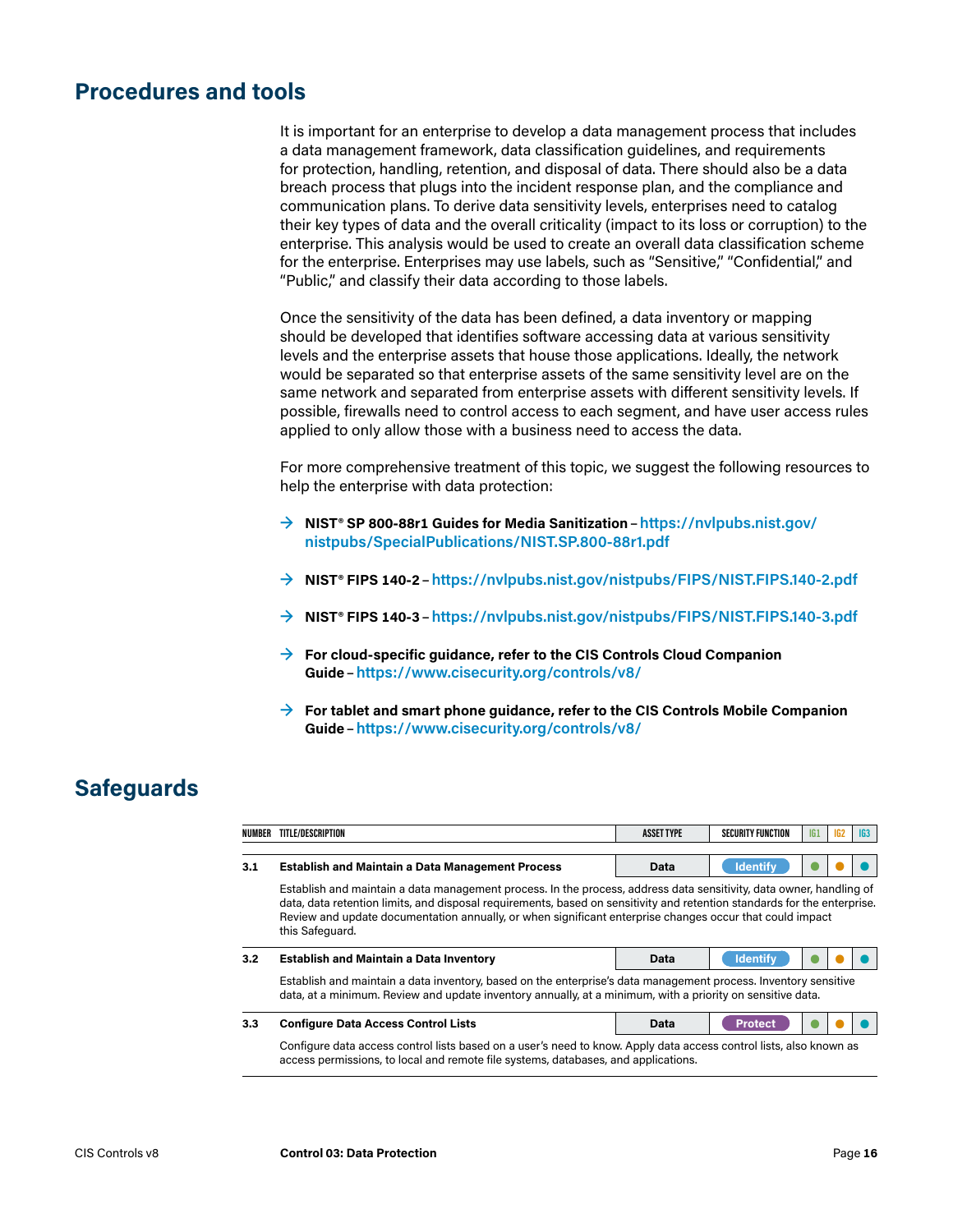|                                                                                                                                                                                                                                                                                                                                                                                                                                     | NUMBER TITLE/DESCRIPTION                                                                                                                                                                                                                                                                                  | <b>ASSET TYPE</b><br><b>SECURITY FUNCTION</b><br>IG1 |                 | 162 | 163 |  |
|-------------------------------------------------------------------------------------------------------------------------------------------------------------------------------------------------------------------------------------------------------------------------------------------------------------------------------------------------------------------------------------------------------------------------------------|-----------------------------------------------------------------------------------------------------------------------------------------------------------------------------------------------------------------------------------------------------------------------------------------------------------|------------------------------------------------------|-----------------|-----|-----|--|
| 3.4                                                                                                                                                                                                                                                                                                                                                                                                                                 | <b>Enforce Data Retention</b>                                                                                                                                                                                                                                                                             | Data                                                 | <b>Protect</b>  |     |     |  |
|                                                                                                                                                                                                                                                                                                                                                                                                                                     | Retain data according to the enterprise's data management process. Data retention must include both minimum and<br>maximum timelines.                                                                                                                                                                     |                                                      |                 |     |     |  |
| 3.5                                                                                                                                                                                                                                                                                                                                                                                                                                 | <b>Securely Dispose of Data</b>                                                                                                                                                                                                                                                                           | Data                                                 | <b>Protect</b>  |     |     |  |
|                                                                                                                                                                                                                                                                                                                                                                                                                                     | Securely dispose of data as outlined in the enterprise's data management process. Ensure the disposal process and<br>method are commensurate with the data sensitivity.                                                                                                                                   |                                                      |                 |     |     |  |
| 3.6                                                                                                                                                                                                                                                                                                                                                                                                                                 | <b>Encrypt Data on End-User Devices</b>                                                                                                                                                                                                                                                                   | <b>Devices</b>                                       | <b>Protect</b>  |     |     |  |
|                                                                                                                                                                                                                                                                                                                                                                                                                                     | Encrypt data on end-user devices containing sensitive data. Example implementations can include: Windows<br>BitLocker®, Apple FileVault®, Linux® dm-crypt.                                                                                                                                                |                                                      |                 |     |     |  |
| 3.7                                                                                                                                                                                                                                                                                                                                                                                                                                 | <b>Establish and Maintain a Data Classification Scheme</b>                                                                                                                                                                                                                                                | Data                                                 | <b>Identify</b> |     |     |  |
| Establish and maintain an overall data classification scheme for the enterprise. Enterprises may use labels, such<br>as "Sensitive," "Confidential," and "Public," and classify their data according to those labels. Review and update the<br>classification scheme annually, or when significant enterprise changes occur that could impact this Safeguard.                                                                       |                                                                                                                                                                                                                                                                                                           |                                                      |                 |     |     |  |
| 3.8                                                                                                                                                                                                                                                                                                                                                                                                                                 | <b>Document Data Flows</b>                                                                                                                                                                                                                                                                                | Data                                                 | <b>Identify</b> |     |     |  |
| Document data flows. Data flow documentation includes service provider data flows and should be based on the<br>enterprise's data management process. Review and update documentation annually, or when significant enterprise<br>changes occur that could impact this Safeguard.                                                                                                                                                   |                                                                                                                                                                                                                                                                                                           |                                                      |                 |     |     |  |
| 3.9                                                                                                                                                                                                                                                                                                                                                                                                                                 | <b>Encrypt Data on Removable Media</b>                                                                                                                                                                                                                                                                    | Data                                                 | <b>Protect</b>  |     |     |  |
|                                                                                                                                                                                                                                                                                                                                                                                                                                     | Encrypt data on removable media.                                                                                                                                                                                                                                                                          |                                                      |                 |     |     |  |
| 3.10                                                                                                                                                                                                                                                                                                                                                                                                                                | <b>Encrypt Sensitive Data in Transit</b>                                                                                                                                                                                                                                                                  | Data                                                 | <b>Protect</b>  |     |     |  |
|                                                                                                                                                                                                                                                                                                                                                                                                                                     | Encrypt sensitive data in transit. Example implementations can include: Transport Layer Security (TLS) and Open<br>Secure Shell (OpenSSH).                                                                                                                                                                |                                                      |                 |     |     |  |
| 3.11                                                                                                                                                                                                                                                                                                                                                                                                                                | <b>Encrypt Sensitive Data at Rest</b>                                                                                                                                                                                                                                                                     | Data                                                 | <b>Protect</b>  |     |     |  |
| Encrypt sensitive data at rest on servers, applications, and databases containing sensitive data. Storage-layer<br>encryption, also known as server-side encryption, meets the minimum requirement of this Safeguard. Additional<br>encryption methods may include application-layer encryption, also known as client-side encryption, where access to<br>the data storage device(s) does not permit access to the plain-text data. |                                                                                                                                                                                                                                                                                                           |                                                      |                 |     |     |  |
| 3.12                                                                                                                                                                                                                                                                                                                                                                                                                                | <b>Segment Data Processing and Storage Based on Sensitivity</b>                                                                                                                                                                                                                                           | <b>Network</b>                                       | <b>Protect</b>  |     |     |  |
|                                                                                                                                                                                                                                                                                                                                                                                                                                     | Segment data processing and storage based on the sensitivity of the data. Do not process sensitive data on<br>enterprise assets intended for lower sensitivity data.                                                                                                                                      |                                                      |                 |     |     |  |
| 3.13                                                                                                                                                                                                                                                                                                                                                                                                                                | <b>Deploy a Data Loss Prevention Solution</b>                                                                                                                                                                                                                                                             | Data                                                 | <b>Protect</b>  |     |     |  |
|                                                                                                                                                                                                                                                                                                                                                                                                                                     | Implement an automated tool, such as a host-based Data Loss Prevention (DLP) tool to identify all sensitive data<br>stored, processed, or transmitted through enterprise assets, including those located onsite or at a remote service<br>provider, and update the enterprise's sensitive data inventory. |                                                      |                 |     |     |  |
| 3.14                                                                                                                                                                                                                                                                                                                                                                                                                                | <b>Log Sensitive Data Access</b>                                                                                                                                                                                                                                                                          | Data                                                 | <b>Detect</b>   |     |     |  |
|                                                                                                                                                                                                                                                                                                                                                                                                                                     | Log sensitive data access, including modification and disposal.                                                                                                                                                                                                                                           |                                                      |                 |     |     |  |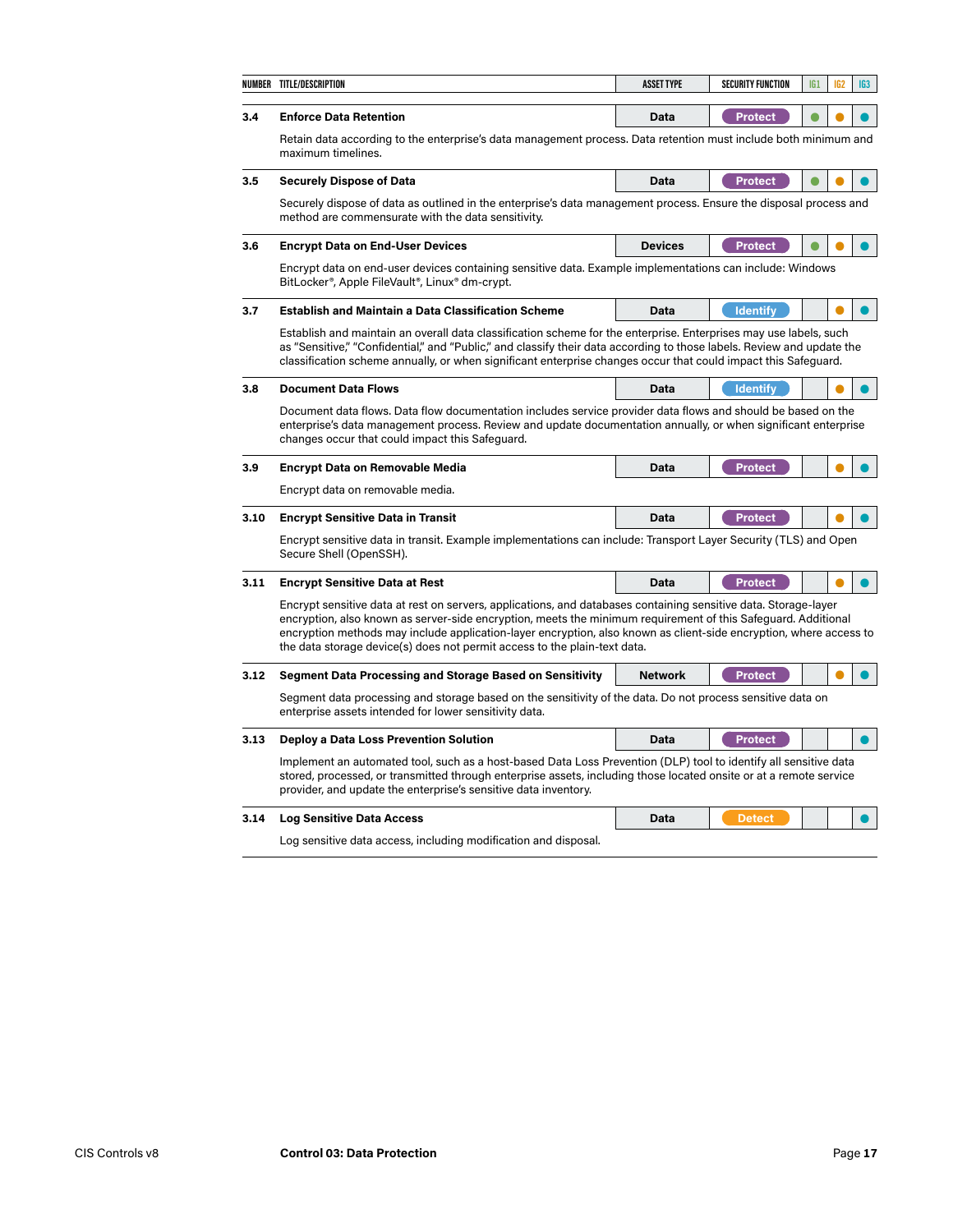<span id="page-29-0"></span>

### **04 Secure Configuration of Enterprise Assets and Software**

**Safeguards Total• 12 IG1• 7/12 IG2• 11/12 IG3• 12/12**

**Overview** Establish and maintain the secure configuration of enterprise assets (end-user devices, including portable and mobile; network devices; non-computing/IoT devices; and servers) and software (operating systems and applications).

#### **Why is this Control critical?**

As delivered from manufacturers and resellers, the default configurations for enterprise assets and software are normally geared towards ease-of-deployment and ease-ofuse rather than security. Basic controls, open services and ports, default accounts or passwords, pre-configured Domain Name System (DNS) settings, older (vulnerable) protocols, and pre-installation of unnecessary software can all be exploitable if left in their default state. Further, these security configuration updates need to be managed and maintained over the life cycle of enterprise assets and software. Configuration updates need to be tracked and approved through configuration management workflow process to maintain a record that can be reviewed for compliance, leveraged for incident response, and to support audits. This CIS Control is important to on-premises devices, as well as remote devices, network devices, and cloud environments.

Service providers play a key role in modern infrastructures, especially for smaller enterprises. They often are not set up by default in the most secure configuration to provide flexibility for their customers to apply their own security policies. Therefore, the presence of default accounts or passwords, excessive access, or unnecessary services are common in default configurations. These could introduce weaknesses that are under the responsibility of the enterprise that is using the software, rather than the service provider. This extends to ongoing management and updates, as some Platform as a Service (PaaS) only extend to the operating system, so patching and updating hosted applications are under the responsibility of the enterprise.

Even after a strong initial configuration is developed and applied, it must be continually managed to avoid degrading security as software is updated or patched, new security vulnerabilities are reported, and configurations are "tweaked," to allow the installation of new software or to support new operational requirements.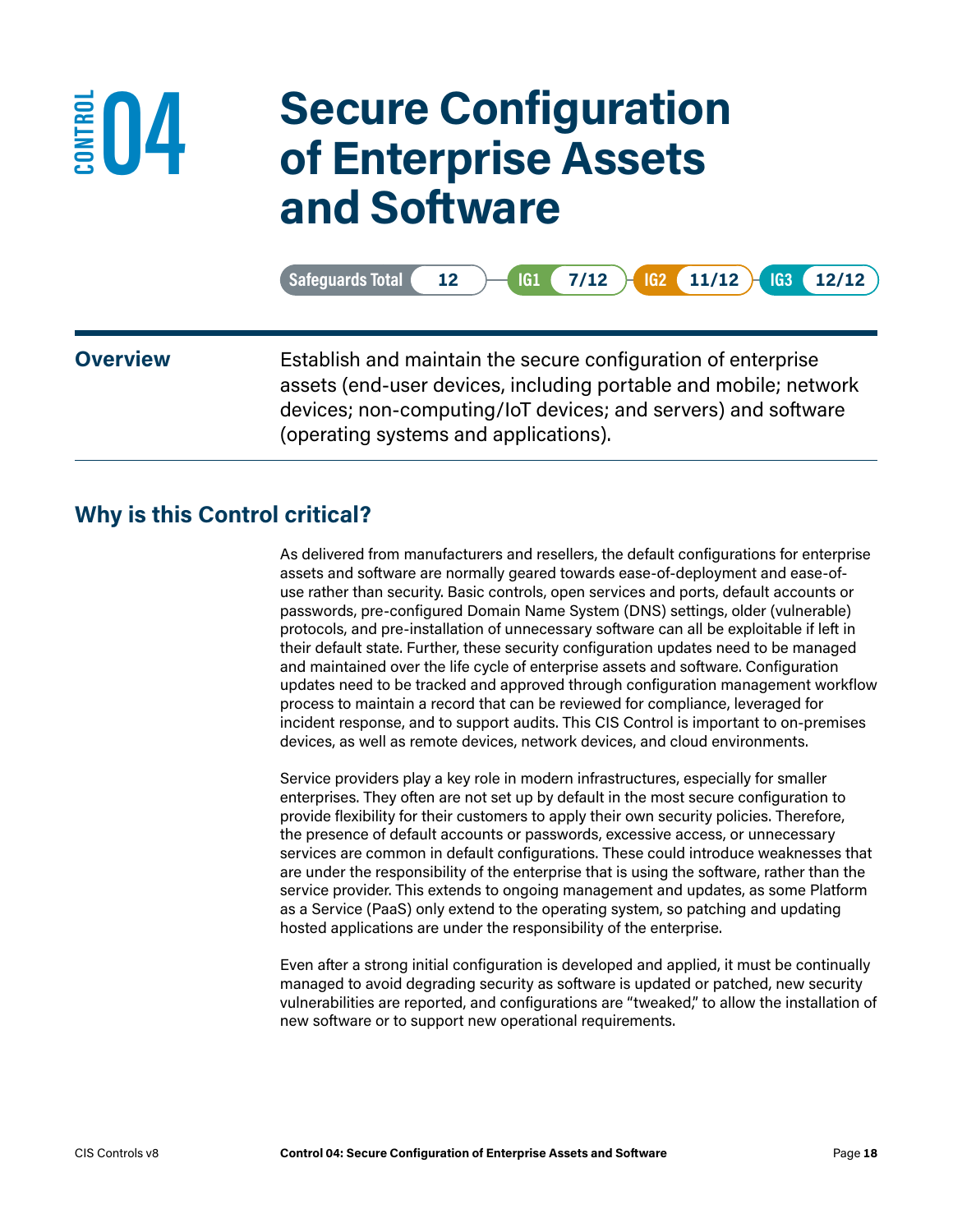#### <span id="page-30-0"></span>**Procedures and tools**

There are many available security baselines for each system. Enterprises should start with these publicly developed, vetted, and supported security benchmarks, security guides, or checklists. Some resources include:

**→ The CIS Benchmarks™ Program**–**<http://www.cisecurity.org/cis-benchmarks/>**

#### **→ The National Institute of Standards and Technology (NIST®) National Checklist Program Repository** –**<https://nvd.nist.gov/ncp/repository>**

Enterprises should augment or adjust these baselines to satisfy enterprise security policies, and industry and government regulatory requirements. Deviations of standard configurations and rationale should be documented to facilitate future reviews or audits.

For a larger or more complex enterprise, there will be multiple security baseline configurations based on security requirements or classification of the data on the enterprise asset. Here is an example of the steps to build a secure baseline image:

- **01** Determine the risk classification of the data handled/stored on the enterprise asset (e.g., high, moderate, low risk).
- **02** Create a security configuration script that sets system security settings to meet the requirements to protect the data used on the enterprise asset. Use benchmarks, such as the ones described earlier in this section.
- **03** Install the base operating system software.
- **04** Apply appropriate operating system and security patches.
- **05** Install appropriate application software packages, tool, and utilities.
- **06** Apply appropriate updates to software installed in Step 4.
- **07** Install local customization scripts to this image.
- **08** Run the security script created in Step 2 to set the appropriate security level.
- **09** Run a SCAP compliant tool to record/score the system setting of the baseline image.
- **10** Perform a security quality assurance test.
- **11** Save this base image in a secure location.

Commercial and/or free configuration management tools, such as the CIS Configuration Assessment Tool (CIS-CAT®) **<https://learn.cisecurity.org/cis-cat-lite>**, can be deployed to measure the settings of operating systems and applications of managed machines to look for deviations from the standard image configurations. Commercial configuration management tools use some combination of an agent installed on each managed system, or agentless inspection of systems through remotely logging into each enterprise asset using administrator credentials. Additionally, a hybrid approach is sometimes used whereby a remote session is initiated, a temporary or dynamic agent is deployed on the target system for the scan, and then the agent is removed.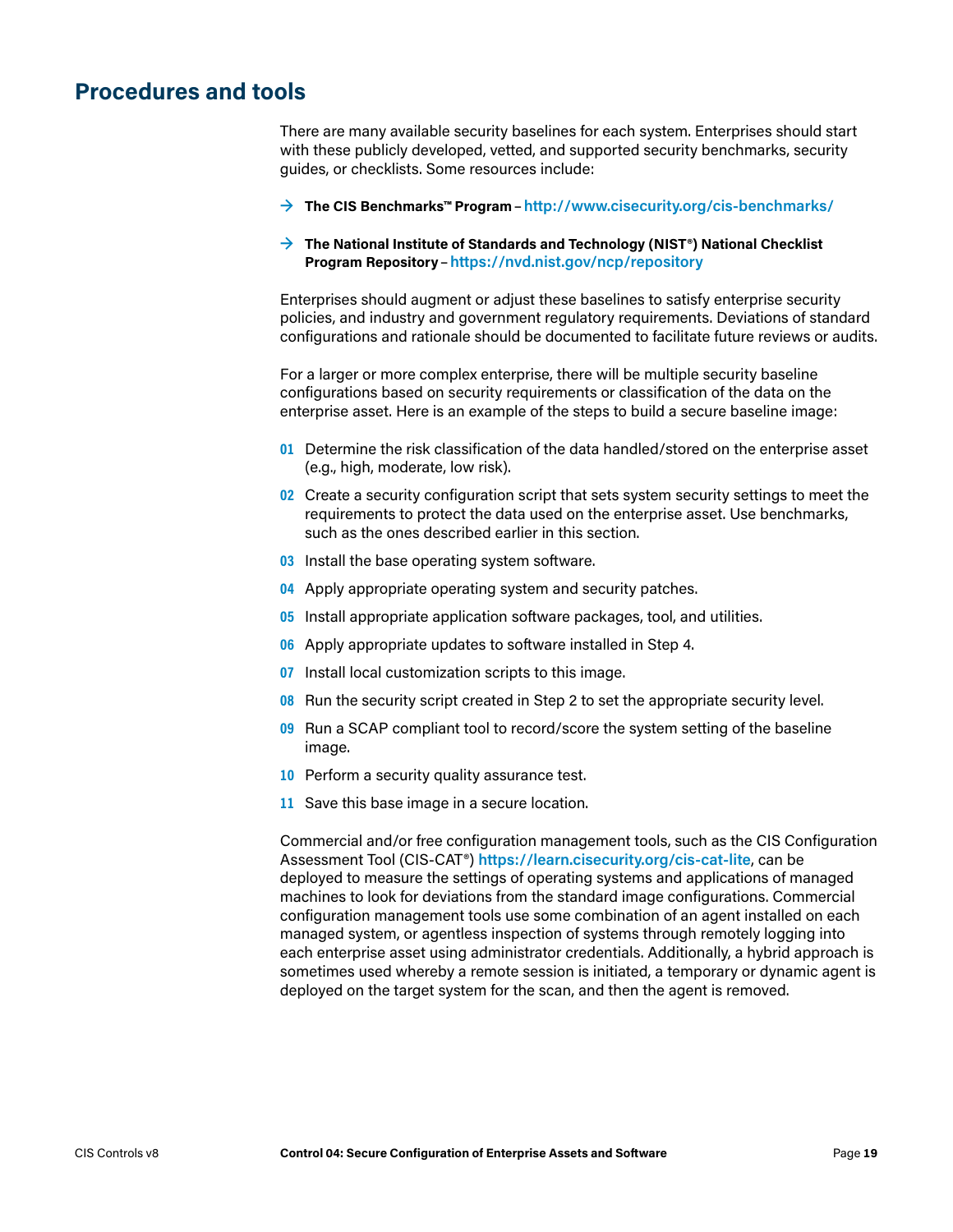### <span id="page-31-0"></span>**Safeguards**

|                                                                                                                                                                                                                                                       | NUMBER TITLE/DESCRIPTION                                                                                                                                                                                                                                                                                                                                                                                                                   | <b>ASSET TYPE</b>   | <b>SECURITY FUNCTION</b> | 161 | 162 | 163 |  |  |
|-------------------------------------------------------------------------------------------------------------------------------------------------------------------------------------------------------------------------------------------------------|--------------------------------------------------------------------------------------------------------------------------------------------------------------------------------------------------------------------------------------------------------------------------------------------------------------------------------------------------------------------------------------------------------------------------------------------|---------------------|--------------------------|-----|-----|-----|--|--|
| 4.1                                                                                                                                                                                                                                                   | <b>Establish and Maintain a Secure Configuration Process</b>                                                                                                                                                                                                                                                                                                                                                                               | <b>Applications</b> | <b>Protect</b>           |     |     |     |  |  |
|                                                                                                                                                                                                                                                       | Establish and maintain a secure configuration process for enterprise assets (end-user devices, including portable<br>and mobile; non-computing/IoT devices; and servers) and software (operating systems and applications). Review<br>and update documentation annually, or when significant enterprise changes occur that could impact this Safeguard.                                                                                    |                     |                          |     |     |     |  |  |
| 4.2                                                                                                                                                                                                                                                   | <b>Establish and Maintain a Secure Configuration Process for</b><br><b>Network Infrastructure</b>                                                                                                                                                                                                                                                                                                                                          | <b>Network</b>      | <b>Protect</b>           |     |     |     |  |  |
|                                                                                                                                                                                                                                                       | Establish and maintain a secure configuration process for network devices. Review and update documentation<br>annually, or when significant enterprise changes occur that could impact this Safeguard.                                                                                                                                                                                                                                     |                     |                          |     |     |     |  |  |
| 4.3                                                                                                                                                                                                                                                   | <b>Configure Automatic Session Locking on Enterprise Assets</b>                                                                                                                                                                                                                                                                                                                                                                            | <b>Users</b>        | <b>Protect</b>           |     |     |     |  |  |
| Configure automatic session locking on enterprise assets after a defined period of inactivity. For general purpose<br>operating systems, the period must not exceed 15 minutes. For mobile end-user devices, the period must not<br>exceed 2 minutes. |                                                                                                                                                                                                                                                                                                                                                                                                                                            |                     |                          |     |     |     |  |  |
| 4.4                                                                                                                                                                                                                                                   | <b>Implement and Manage a Firewall on Servers</b>                                                                                                                                                                                                                                                                                                                                                                                          | <b>Devices</b>      | <b>Protect</b>           |     |     |     |  |  |
|                                                                                                                                                                                                                                                       | Implement and manage a firewall on servers, where supported. Example implementations include a virtual firewall,<br>operating system firewall, or a third-party firewall agent.                                                                                                                                                                                                                                                            |                     |                          |     |     |     |  |  |
| 4.5                                                                                                                                                                                                                                                   | Implement and Manage a Firewall on End-User Devices                                                                                                                                                                                                                                                                                                                                                                                        | <b>Devices</b>      | <b>Protect</b>           |     |     |     |  |  |
|                                                                                                                                                                                                                                                       | Implement and manage a host-based firewall or port-filtering tool on end-user devices, with a default-deny rule that<br>drops all traffic except those services and ports that are explicitly allowed.                                                                                                                                                                                                                                     |                     |                          |     |     |     |  |  |
| 4.6                                                                                                                                                                                                                                                   | <b>Securely Manage Enterprise Assets and Software</b>                                                                                                                                                                                                                                                                                                                                                                                      | <b>Network</b>      | <b>Protect</b>           |     |     |     |  |  |
|                                                                                                                                                                                                                                                       | version-controlled-infrastructure-as-code and accessing administrative interfaces over secure network protocols,<br>such as Secure Shell (SSH) and Hypertext Transfer Protocol Secure (HTTPS). Do not use insecure management<br>protocols, such as Telnet (Teletype Network) and HTTP, unless operationally essential.                                                                                                                    |                     |                          |     |     |     |  |  |
| 4.7                                                                                                                                                                                                                                                   | <b>Manage Default Accounts on Enterprise Assets and Software</b>                                                                                                                                                                                                                                                                                                                                                                           | <b>Users</b>        | <b>Protect</b>           |     |     |     |  |  |
|                                                                                                                                                                                                                                                       | Manage default accounts on enterprise assets and software, such as root, administrator, and other pre-configured<br>vendor accounts. Example implementations can include: disabling default accounts or making them unusable.                                                                                                                                                                                                              |                     |                          |     |     |     |  |  |
| 4.8                                                                                                                                                                                                                                                   | <b>Uninstall or Disable Unnecessary Services on Enterprise</b><br><b>Assets and Software</b>                                                                                                                                                                                                                                                                                                                                               | <b>Devices</b>      | <b>Protect</b>           |     |     |     |  |  |
|                                                                                                                                                                                                                                                       | Uninstall or disable unnecessary services on enterprise assets and software, such as an unused file sharing service,<br>web application module, or service function.                                                                                                                                                                                                                                                                       |                     |                          |     |     |     |  |  |
| 4.9                                                                                                                                                                                                                                                   | <b>Configure Trusted DNS Servers on Enterprise Assets</b>                                                                                                                                                                                                                                                                                                                                                                                  | <b>Devices</b>      | <b>Protect</b>           |     |     |     |  |  |
|                                                                                                                                                                                                                                                       | Configure trusted DNS servers on enterprise assets. Example implementations include: configuring assets to use<br>enterprise-controlled DNS servers and/or reputable externally accessible DNS servers.                                                                                                                                                                                                                                    |                     |                          |     |     |     |  |  |
| 4.10                                                                                                                                                                                                                                                  | <b>Enforce Automatic Device Lockout on Portable</b><br><b>End-User Devices</b>                                                                                                                                                                                                                                                                                                                                                             | <b>Devices</b>      | <b>Respond</b>           |     |     |     |  |  |
|                                                                                                                                                                                                                                                       | Enforce automatic device lockout following a predetermined threshold of local failed authentication attempts on<br>portable end-user devices, where supported. For laptops, do not allow more than 20 failed authentication attempts;<br>for tablets and smartphones, no more than 10 failed authentication attempts. Example implementations include<br>Microsoft® InTune Device Lock and Apple® Configuration Profile maxFailedAttempts. |                     |                          |     |     |     |  |  |
| 4.11                                                                                                                                                                                                                                                  | <b>Enforce Remote Wipe Capability on Portable</b><br><b>End-User Devices</b>                                                                                                                                                                                                                                                                                                                                                               | <b>Devices</b>      | <b>Protect</b>           |     |     |     |  |  |
|                                                                                                                                                                                                                                                       | Remotely wipe enterprise data from enterprise-owned portable end-user devices when deemed appropriate such as<br>lost or stolen devices, or when an individual no longer supports the enterprise.                                                                                                                                                                                                                                          |                     |                          |     |     |     |  |  |
| 4.12                                                                                                                                                                                                                                                  | Separate Enterprise Workspaces on Mobile<br><b>End-User Devices</b>                                                                                                                                                                                                                                                                                                                                                                        | <b>Devices</b>      | <b>Protect</b>           |     |     |     |  |  |
|                                                                                                                                                                                                                                                       | Ensure separate enterprise workspaces are used on mobile end-user devices, where supported. Example<br>implementations include using an Apple® Configuration Profile or Android™ Work Profile to separate enterprise<br>applications and data from personal applications and data.                                                                                                                                                         |                     |                          |     |     |     |  |  |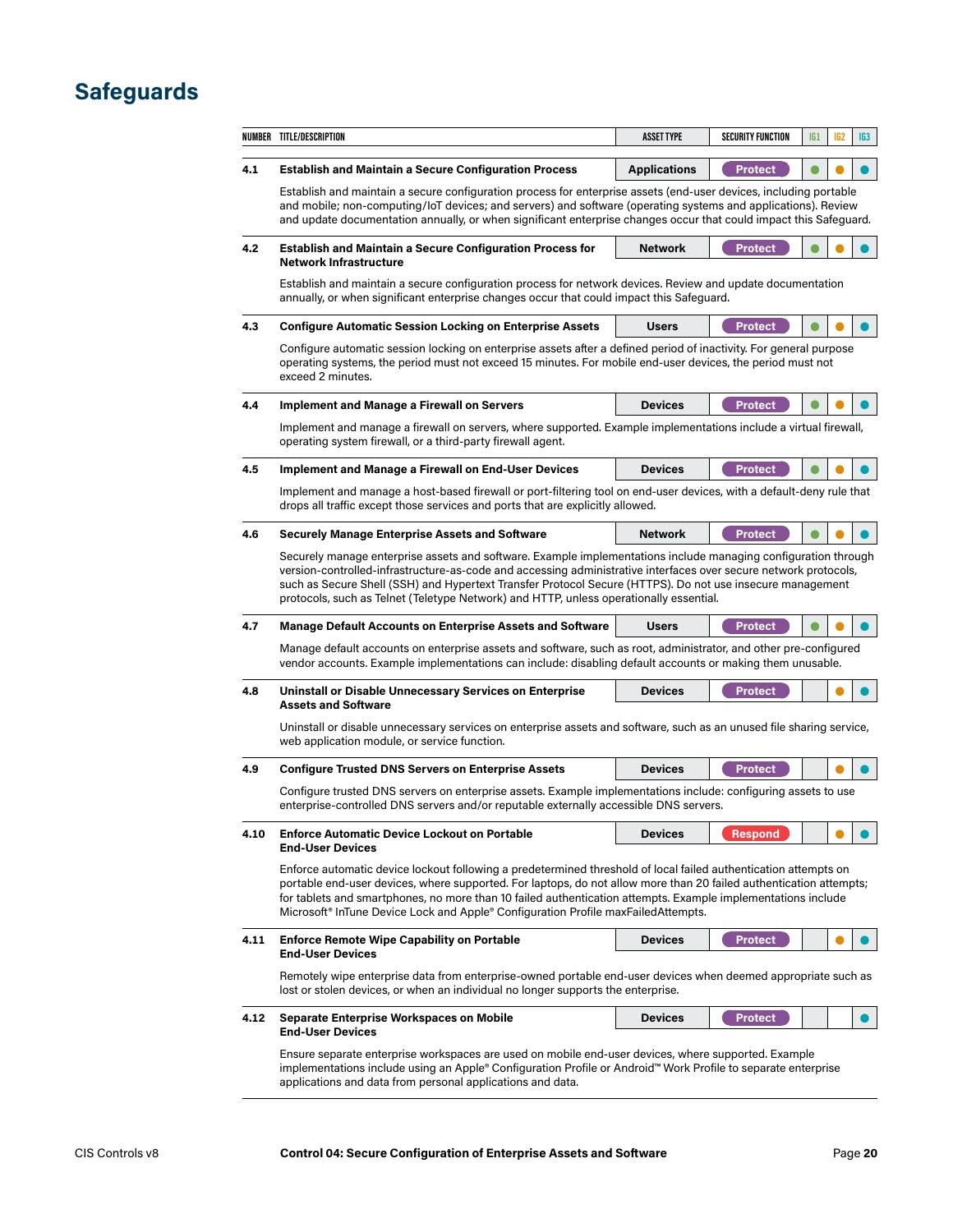### <span id="page-32-0"></span>**05 Account Management ED5**

|                 | $\begin{array}{ c c c c c c c c c } \hline \text{IG1} & 4/6 & \text{IG2} & 6/6 \ \hline \end{array}$<br>Safeguards Total $\left( 6 \right)$<br><b>IG3</b><br>6/6                                     |
|-----------------|------------------------------------------------------------------------------------------------------------------------------------------------------------------------------------------------------|
| <b>Overview</b> | Use processes and tools to assign and manage authorization to<br>credentials for user accounts, including administrator accounts,<br>as well as service accounts, to enterprise assets and software. |

#### **Why is this Control critical?**

It is easier for an external or internal threat actor to gain unauthorized access to enterprise assets or data through using valid user credentials than through "hacking" the environment. There are many ways to covertly obtain access to user accounts, including: weak passwords, accounts still valid after a user leaves the enterprise, dormant or lingering test accounts, shared accounts that have not been changed in months or years, service accounts embedded in applications for scripts, a user having the same password as one they use for an online account that has been compromised (in a public password dump), social engineering a user to give their password, or using malware to capture passwords or tokens in memory or over the network.

Administrative, or highly privileged, accounts are a particular target, because they allow attackers to add other accounts, or make changes to assets that could make them more vulnerable to other attacks. Service accounts are also sensitive, as they are often shared among teams, internal and external to the enterprise, and sometimes not known about, only to be revealed in standard account management audits.

Finally, account logging and monitoring is a critical component of security operations. While account logging and monitoring are covered in CIS Control 8 (Audit Log Management), it is important in the development of a comprehensive Identity and Access Management (IAM) program.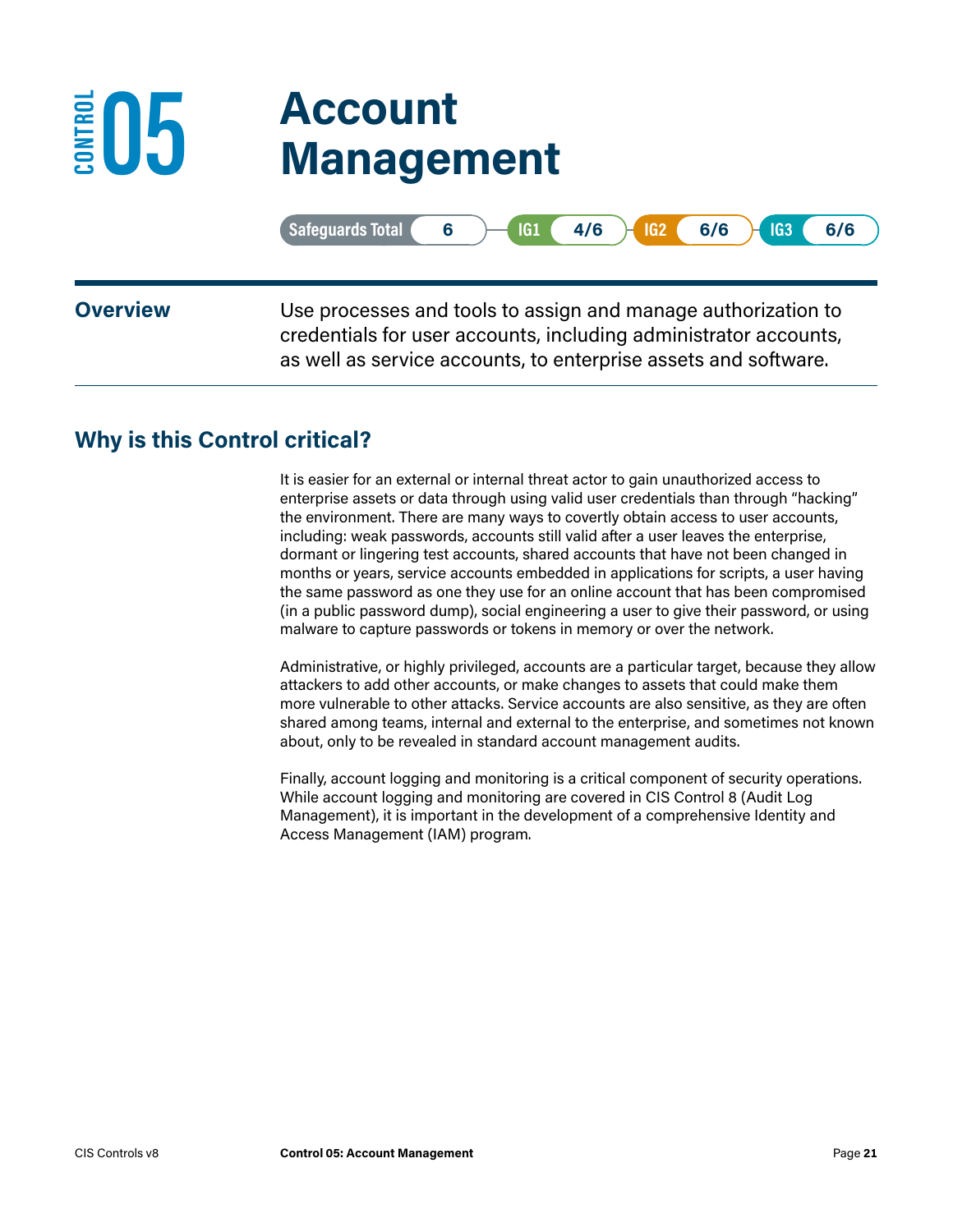#### <span id="page-33-0"></span>**Procedures and tools**

Credentials are assets that must be inventoried and tracked like enterprise assets and software, as they are the primary entry point into the enterprise. Appropriate password policies and guidance not to reuse passwords should be developed.

#### **→ For guidance on the creation and use of passwords, reference the CIS Password Policy Guide**–**[https://www.cisecurity.org/white-papers/cis-password](https://www.cisecurity.org/white-papers/cis-password-policy-guide/)[policy-guide/](https://www.cisecurity.org/white-papers/cis-password-policy-guide/)**

Accounts must also be tracked; any account that is dormant must be disabled and eventually removed from the system. There should be periodic audits to ensure all active accounts are traced back to authorized users of the enterprise asset. Look for new accounts added since previous review, especially administrator and service accounts. Close attention should be made to identify and track administrative, or highprivileged accounts and service accounts.

Users with administrator or other privileged access should have separate accounts for those higher authority tasks. These accounts would only be used when performing those tasks or accessing especially sensitive data, to reduce risk in case their normal user account is compromised. For users with multiple accounts, their base user account, used day-to-day for non-administrative tasks, should not have any elevated privileges.

Single Sign-On (SSO) is convenient and secure when an enterprise has many applications, including cloud applications, which helps reduce the number of passwords a user must manage. Users are recommended to use password manager applications to securely store their passwords, and should be instructed not to keep them in spreadsheets or text files on their computers. MFA is recommended for remote access.

Users must also be automatically logged out of the system after a period of inactivity, and be trained to lock their screen when they leave their device to minimize the possibility of someone else in physical proximity around the user accessing their system, applications, or data.

#### **→ An excellent resource is the NIST® Digital Identity Guidelines** –**[https://pages.nist.](https://pages.nist.gov/800-63-3/) [gov/800-63-3/](https://pages.nist.gov/800-63-3/)**

### **Safeguards**

| NUMBER                                                                                                                                                                                                                                                                                                                                                                                     | TITLE/DESCRIPTION                                      | <b>ASSET TYPE</b> | SECURITY FUNCTION | 161 | IG <sub>2</sub> | 163 |
|--------------------------------------------------------------------------------------------------------------------------------------------------------------------------------------------------------------------------------------------------------------------------------------------------------------------------------------------------------------------------------------------|--------------------------------------------------------|-------------------|-------------------|-----|-----------------|-----|
| 5.1                                                                                                                                                                                                                                                                                                                                                                                        | <b>Establish and Maintain an Inventory of Accounts</b> | <b>Users</b>      | <b>Identify</b>   |     |                 |     |
| Establish and maintain an inventory of all accounts managed in the enterprise. The inventory must include both<br>user and administrator accounts. The inventory, at a minimum, should contain the person's name, username, start/<br>stop dates, and department. Validate that all active accounts are authorized, on a recurring schedule at a minimum<br>quarterly, or more frequently. |                                                        |                   |                   |     |                 |     |

| 5.2 | <b>Use Unique Passwords</b>                                                                                         | <b>Users</b> |  |  |
|-----|---------------------------------------------------------------------------------------------------------------------|--------------|--|--|
|     | Use unique passwords for all enterprise assets. Best practice implementation includes, at a minimum, an 8-character |              |  |  |

password for accounts using MFA and a 14-character password for accounts not using MFA.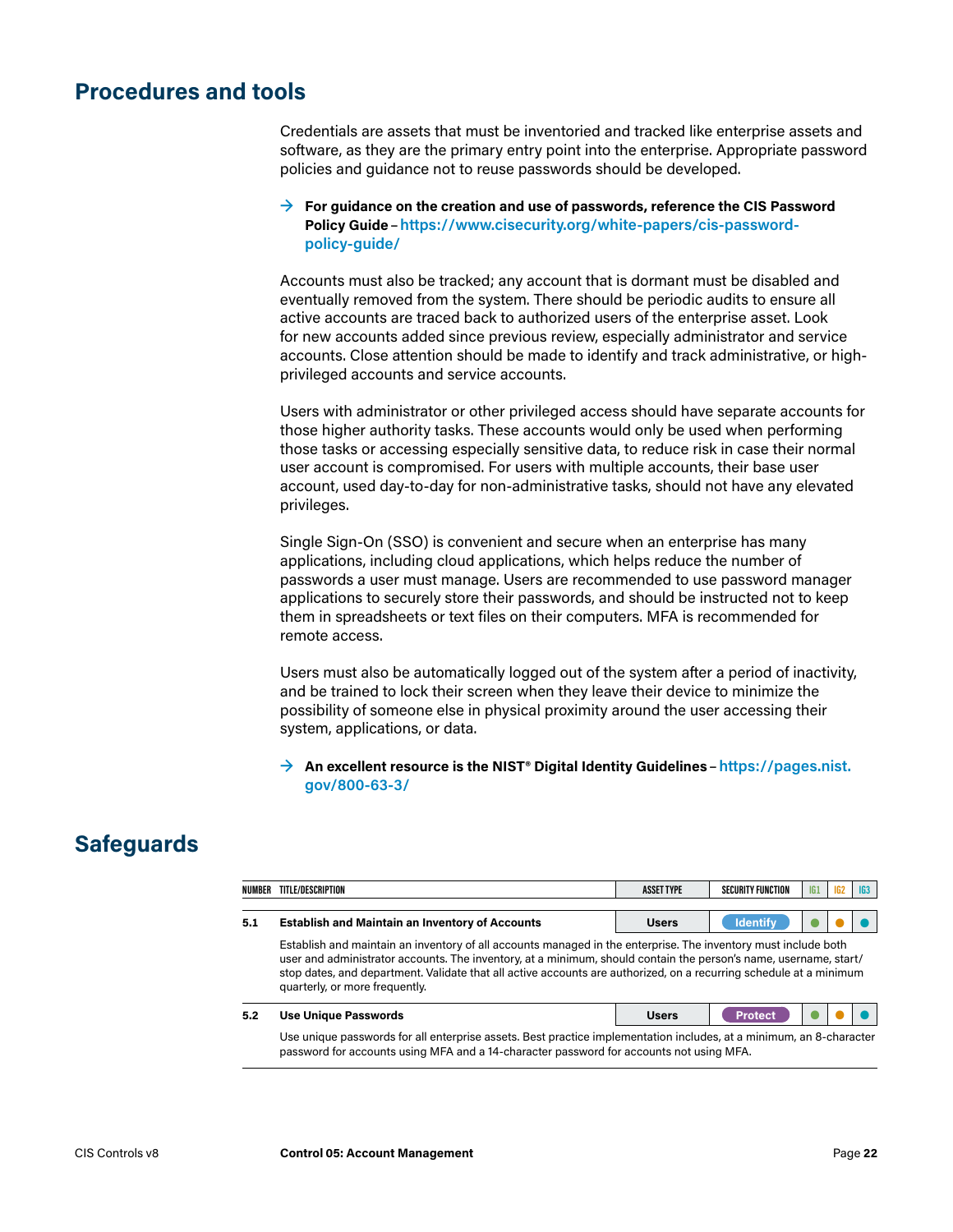| NUMBER                                                                                                                                                                                                                                                                                                        | TITLE/DESCRIPTION                                                                                                                                                                                                                                       | <b>ASSET TYPE</b> | <b>SECURITY FUNCTION</b> | 161 | IG <sub>2</sub> | IG3 |  |  |  |  |  |
|---------------------------------------------------------------------------------------------------------------------------------------------------------------------------------------------------------------------------------------------------------------------------------------------------------------|---------------------------------------------------------------------------------------------------------------------------------------------------------------------------------------------------------------------------------------------------------|-------------------|--------------------------|-----|-----------------|-----|--|--|--|--|--|
| 5.3                                                                                                                                                                                                                                                                                                           | <b>Disable Dormant Accounts</b>                                                                                                                                                                                                                         | <b>Users</b>      | <b>Respond</b>           |     |                 |     |  |  |  |  |  |
|                                                                                                                                                                                                                                                                                                               | Delete or disable any dormant accounts after a period of 45 days of inactivity, where supported.                                                                                                                                                        |                   |                          |     |                 |     |  |  |  |  |  |
| 5.4                                                                                                                                                                                                                                                                                                           | <b>Restrict Administrator Privileges to Dedicated</b><br><b>Administrator Accounts</b>                                                                                                                                                                  | <b>Users</b>      | <b>Protect</b>           |     |                 |     |  |  |  |  |  |
|                                                                                                                                                                                                                                                                                                               |                                                                                                                                                                                                                                                         |                   |                          |     |                 |     |  |  |  |  |  |
|                                                                                                                                                                                                                                                                                                               | Restrict administrator privileges to dedicated administrator accounts on enterprise assets. Conduct general<br>computing activities, such as internet browsing, email, and productivity suite use, from the user's primary, non-<br>privileged account. |                   |                          |     |                 |     |  |  |  |  |  |
| 5.5                                                                                                                                                                                                                                                                                                           | <b>Establish and Maintain an Inventory of Service Accounts</b>                                                                                                                                                                                          | <b>Users</b>      | <b>Identify</b>          |     |                 |     |  |  |  |  |  |
| Establish and maintain an inventory of service accounts. The inventory, at a minimum, must contain department<br>owner, review date, and purpose. Perform service account reviews to validate that all active accounts are authorized,<br>on a recurring schedule at a minimum quarterly, or more frequently. |                                                                                                                                                                                                                                                         |                   |                          |     |                 |     |  |  |  |  |  |
| 5.6                                                                                                                                                                                                                                                                                                           | <b>Centralize Account Management</b>                                                                                                                                                                                                                    | <b>Users</b>      | <b>Protect</b>           |     |                 |     |  |  |  |  |  |
|                                                                                                                                                                                                                                                                                                               | Centralize account management through a directory or identity service.                                                                                                                                                                                  |                   |                          |     |                 |     |  |  |  |  |  |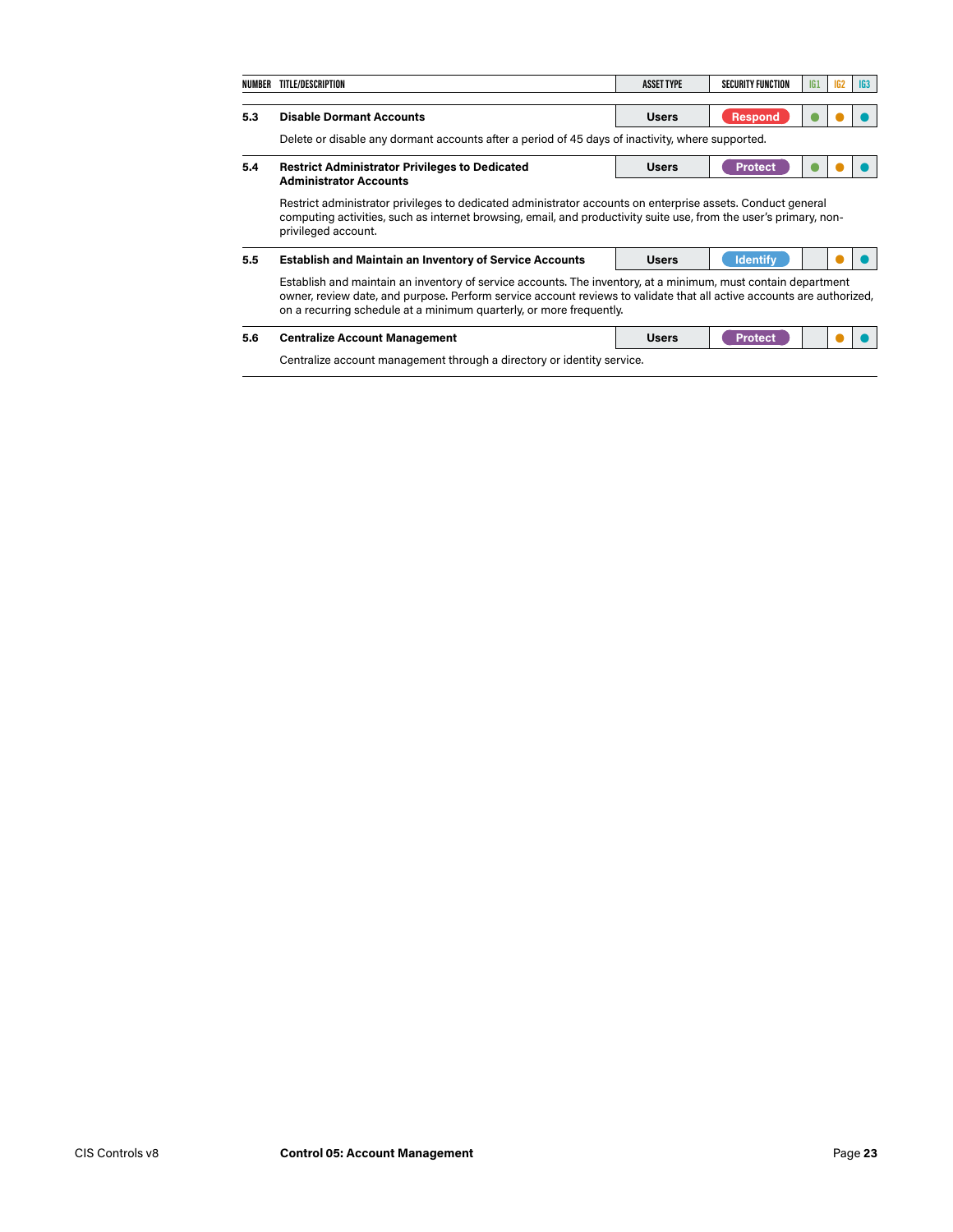## **06 Access Control Management**

|                 | Safeguards Total<br>$IG2$ 7/8 $H$<br>$5/8$ $\rightarrow$<br>IG1<br>IG3<br>8/8<br>8                                                                                                      |
|-----------------|-----------------------------------------------------------------------------------------------------------------------------------------------------------------------------------------|
| <b>Overview</b> | Use processes and tools to create, assign, manage, and revoke<br>access credentials and privileges for user, administrator, and<br>service accounts for enterprise assets and software. |

#### **Why is this Control critical?**

<span id="page-35-0"></span>**ED6** 

Where CIS Control 5 deals specifically with account management, CIS Control 6 focuses on managing what access these accounts have, ensuring users only have access to the data or enterprise assets appropriate for their role, and ensuring that there is strong authentication for critical or sensitive enterprise data or functions. Accounts should only have the minimal authorization needed for the role. Developing consistent access rights for each role and assigning roles to users is a best practice. Developing a program for complete provision and de-provisioning access is also important. Centralizing this function is ideal.

There are some user activities that pose greater risk to an enterprise, either because they are accessed from untrusted networks, or performing administrator functions that allow the ability to add, change, or remove other accounts, or make configuration changes to operating systems or applications to make them less secure. This also enforces the importance of using MFA and Privileged Access Management (PAM) tools.

Some users have access to enterprise assets or data they do not need for their role; this might be due to an immature process that gives all users all access, or lingering access as users change roles within the enterprise over time. Local administrator privileges to users' laptops is also an issue, as any malicious code installed or downloaded by the user can have greater impact on the enterprise asset running as administrator. User, administrator, and service account access should be based on enterprise role and need.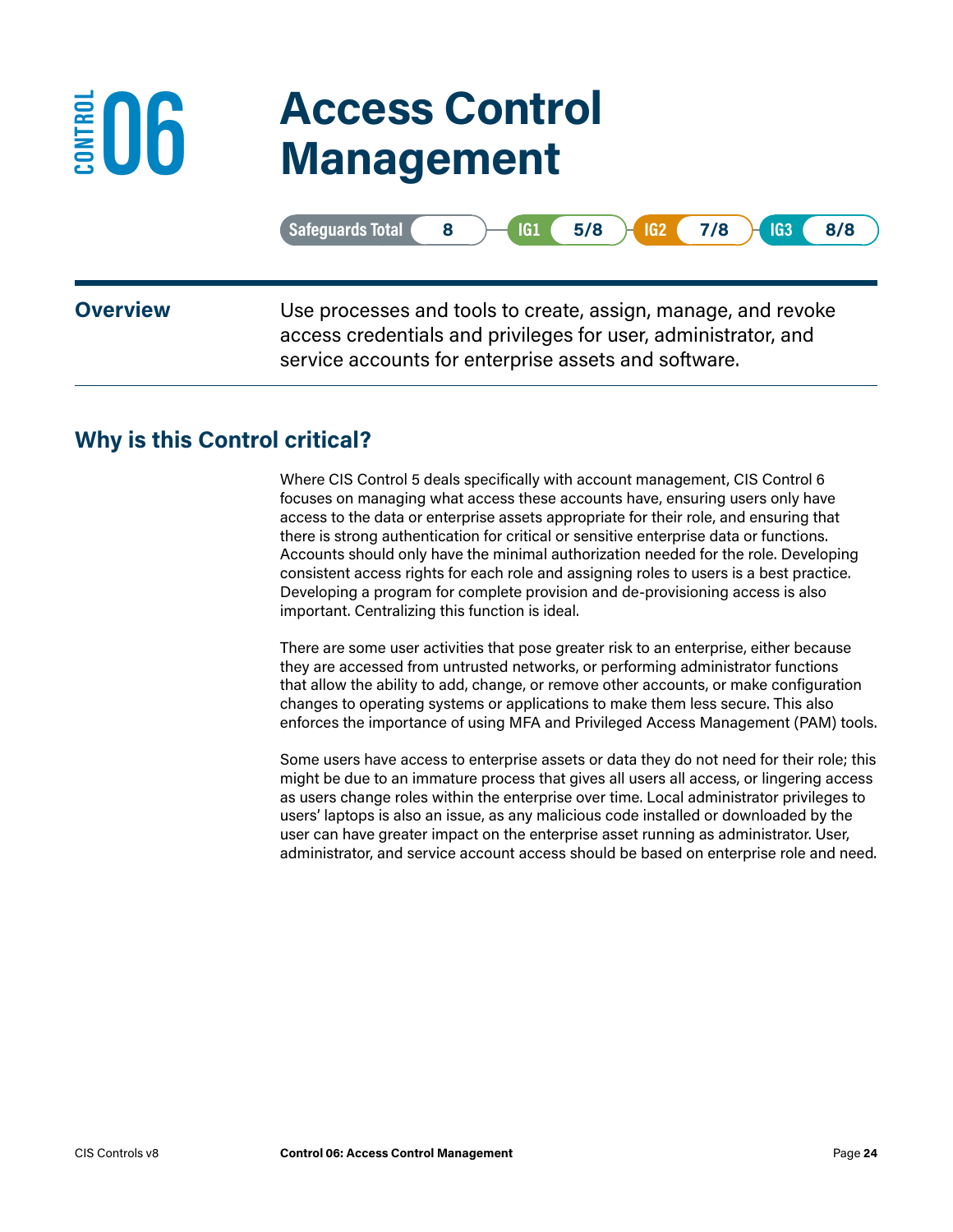#### **Procedures and tools**

There should be a process where privileges are granted and revoked for user accounts. This ideally is based on enterprise role and need through role-based access. Rolebased access is a technique to define and manage access requirements for each account based on: need to know, least privilege, privacy requirements, and/or separation of duties. There are technology tools to help manage this process. However, there might be more granular or temporary access based on circumstance.

MFA should be universal for all privileged or administrator accounts. There are many tools that have smartphone applications to perform this function, and are easy to deploy. Using the number-generator feature is more secure than just sending a Short Messaging Service (SMS) message with a one-time code, or prompting a "push" alert for a user to accept. However, neither is recommended for privileged account MFA. PAM tools are available for privileged account control, and provide a one-time password that must be checked out for each use. For additional security in system administration, using "jump-boxes" or out of band terminal connections is recommended.

Comprehensive account de-provisioning is important. Many enterprises have repeatable consistent processes for removing access when employees leave the enterprise. However, that process is not always consistent for contractors, and must be included in the standard de-provisioning process. Enterprises should also inventory and track service accounts, as a common error is leaving clear text tokens or passwords in code, and posting to public cloud-based code repositories.

High-privileged accounts should not be used for day-to-day use, such as web surfing and email reading. Administrators should have separate accounts that do not have elevated privileges for daily office use, and should log into administrator accounts only when performing administrator functions requiring that level of authorization. Security personnel should periodically gather a list of running processes to determine whether any browsers or email readers are running with high privileges.

**→ An excellent resource is the NIST® Digital Identity Guidelines** –**[https://pages.nist.](https://pages.nist.gov/800-63-3/) [gov/800-63-3/](https://pages.nist.gov/800-63-3/)**

| NUMBER                                                                                                                                                   | TITLE/DESCRIPTION                                                                                                                                                                                                                                                                                        | <b>ASSET TYPE</b> | SECURITY FUNCTION | IG1 | IG <sub>2</sub> | IG3 |  |
|----------------------------------------------------------------------------------------------------------------------------------------------------------|----------------------------------------------------------------------------------------------------------------------------------------------------------------------------------------------------------------------------------------------------------------------------------------------------------|-------------------|-------------------|-----|-----------------|-----|--|
| 6.1                                                                                                                                                      | <b>Establish an Access Granting Process</b>                                                                                                                                                                                                                                                              | <b>Users</b>      | <b>Protect</b>    |     |                 |     |  |
| Establish and follow a process, preferably automated, for granting access to enterprise assets upon new hire, rights<br>grant, or role change of a user. |                                                                                                                                                                                                                                                                                                          |                   |                   |     |                 |     |  |
| 6.2                                                                                                                                                      | <b>Establish an Access Revoking Process</b>                                                                                                                                                                                                                                                              | <b>Users</b>      | <b>Protect</b>    |     |                 |     |  |
|                                                                                                                                                          | Establish and follow a process, preferably automated, for revoking access to enterprise assets, through disabling<br>accounts immediately upon termination, rights revocation, or role change of a user. Disabling accounts, instead of<br>deleting accounts, may be necessary to preserve audit trails. |                   |                   |     |                 |     |  |
| 6.3                                                                                                                                                      | <b>Require MFA for Externally-Exposed Applications</b>                                                                                                                                                                                                                                                   | <b>Users</b>      | <b>Protect</b>    |     |                 |     |  |
|                                                                                                                                                          | Require all externally-exposed enterprise or third-party applications to enforce MFA, where supported. Enforcing<br>MFA through a directory service or SSO provider is a satisfactory implementation of this Safequard.                                                                                  |                   |                   |     |                 |     |  |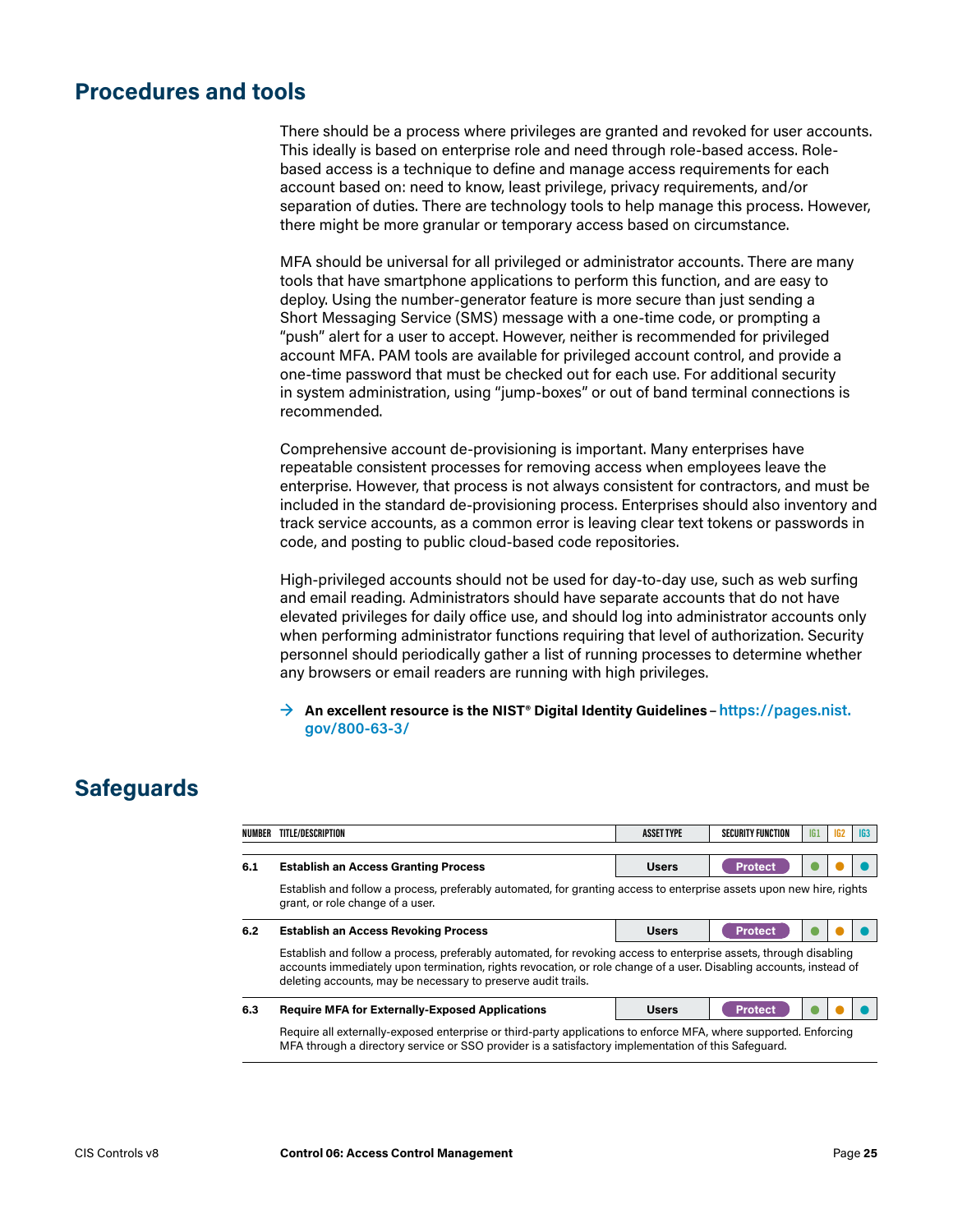|     | NUMBER TITLE/DESCRIPTION                                                                                                                                                                                                                                                                                                                                                          | <b>ASSET TYPE</b> | <b>SECURITY FUNCTION</b> | 161 | 162 | IG3 |  |  |
|-----|-----------------------------------------------------------------------------------------------------------------------------------------------------------------------------------------------------------------------------------------------------------------------------------------------------------------------------------------------------------------------------------|-------------------|--------------------------|-----|-----|-----|--|--|
| 6.4 | <b>Require MFA for Remote Network Access</b>                                                                                                                                                                                                                                                                                                                                      | <b>Users</b>      | <b>Protect</b>           |     |     |     |  |  |
|     | Require MFA for remote network access.                                                                                                                                                                                                                                                                                                                                            |                   |                          |     |     |     |  |  |
| 6.5 | <b>Require MFA for Administrative Access</b>                                                                                                                                                                                                                                                                                                                                      | <b>Users</b>      | <b>Protect</b>           |     |     |     |  |  |
|     | Require MFA for all administrative access accounts, where supported, on all enterprise assets, whether managed<br>on-site or through a third-party provider.                                                                                                                                                                                                                      |                   |                          |     |     |     |  |  |
| 6.6 | Establish and Maintain an Inventory of Authentication and                                                                                                                                                                                                                                                                                                                         | <b>Users</b>      | <b>Identify</b>          |     |     |     |  |  |
|     | <b>Authorization Systems</b>                                                                                                                                                                                                                                                                                                                                                      |                   |                          |     |     |     |  |  |
|     | Establish and maintain an inventory of the enterprise's authentication and authorization systems, including those<br>hosted on-site or at a remote service provider. Review and update the inventory, at a minimum, annually, or<br>more frequently.                                                                                                                              |                   |                          |     |     |     |  |  |
| 6.7 | <b>Centralize Access Control</b>                                                                                                                                                                                                                                                                                                                                                  | <b>Users</b>      | <b>Protect</b>           |     |     |     |  |  |
|     | Centralize access control for all enterprise assets through a directory service or SSO provider, where supported.                                                                                                                                                                                                                                                                 |                   |                          |     |     |     |  |  |
| 6.8 | Define and Maintain Role-Based Access Control                                                                                                                                                                                                                                                                                                                                     | Data              | <b>Protect</b>           |     |     |     |  |  |
|     | Define and maintain role-based access control, through determining and documenting the access rights necessary<br>for each role within the enterprise to successfully carry out its assigned duties. Perform access control reviews of<br>enterprise assets to validate that all privileges are authorized, on a recurring schedule at a minimum annually, or<br>more frequently. |                   |                          |     |     |     |  |  |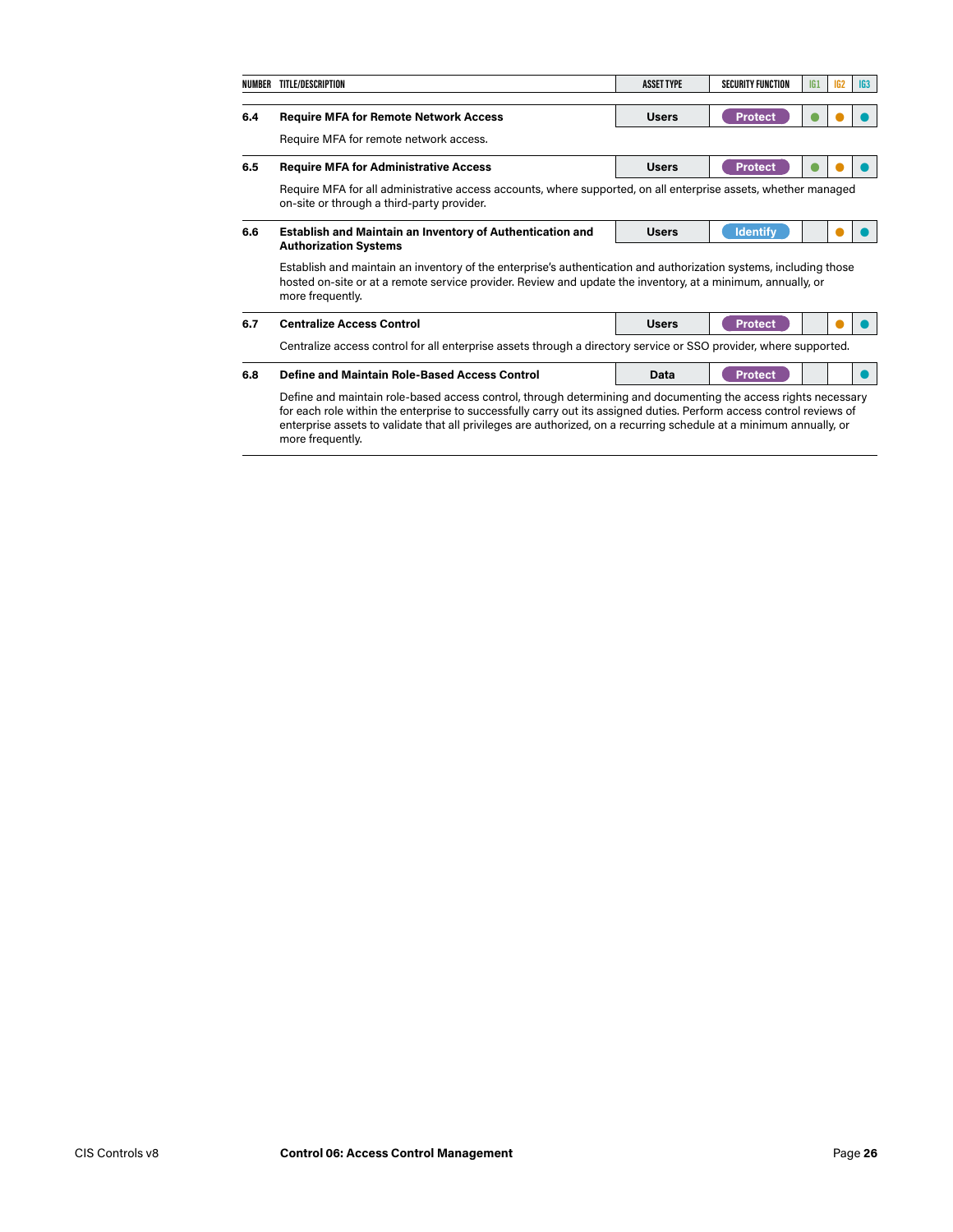## **07 Continuous Vulnerability Management**

| rds Total<br>וגווחםזג<br>AN HO |  |  |  | $\mathbf{A}$<br>⊢ | 7- |
|--------------------------------|--|--|--|-------------------|----|
|--------------------------------|--|--|--|-------------------|----|

**ED7** 

**Overview** Develop a plan to continuously assess and track vulnerabilities on all enterprise assets within the enterprise's infrastructure, in order to remediate, and minimize, the window of opportunity for attackers. Monitor public and private industry sources for new threat and vulnerability information.

#### **Why is this Control critical?**

Cyber defenders are constantly being challenged from attackers who are looking for vulnerabilities within their infrastructure to exploit and gain access. Defenders must have timely threat information available to them about: software updates, patches, security advisories, threat bulletins, etc., and they should regularly review their environment to identify these vulnerabilities before the attackers do. Understanding and managing vulnerabilities is a continuous activity, requiring focus of time, attention, and resources.

Attackers have access to the same information and can often take advantage of vulnerabilities more quickly than an enterprise can remediate. While there is a gap in time from a vulnerability being known to when it is patched, defenders can prioritize which vulnerabilities are most impactful to the enterprise, or likely to be exploited first due to ease of use. For example, when researchers or the community report new vulnerabilities, vendors have to develop and deploy patches, indicators of compromise (IOCs), and updates. Defenders need to assess the risk of the new vulnerability to the enterprise, regression-test patches, and install the patch.

There is never perfection in this process. Attackers might be using an exploit to a vulnerability that is not known within the security community. They might have developed an exploit to this vulnerability referred to as a "zero-day" exploit. Once the vulnerability is known in the community, the process mentioned above starts. Therefore, defenders must keep in mind that an exploit might already exist when the vulnerability is widely socialized. Sometimes vulnerabilities might be known within a closed community (e.g., vendor still developing a fix) for weeks, months, or years before it is disclosed publicly. Defenders have to be aware that there might always be vulnerabilities they cannot remediate, and therefore need to use other controls to mitigate.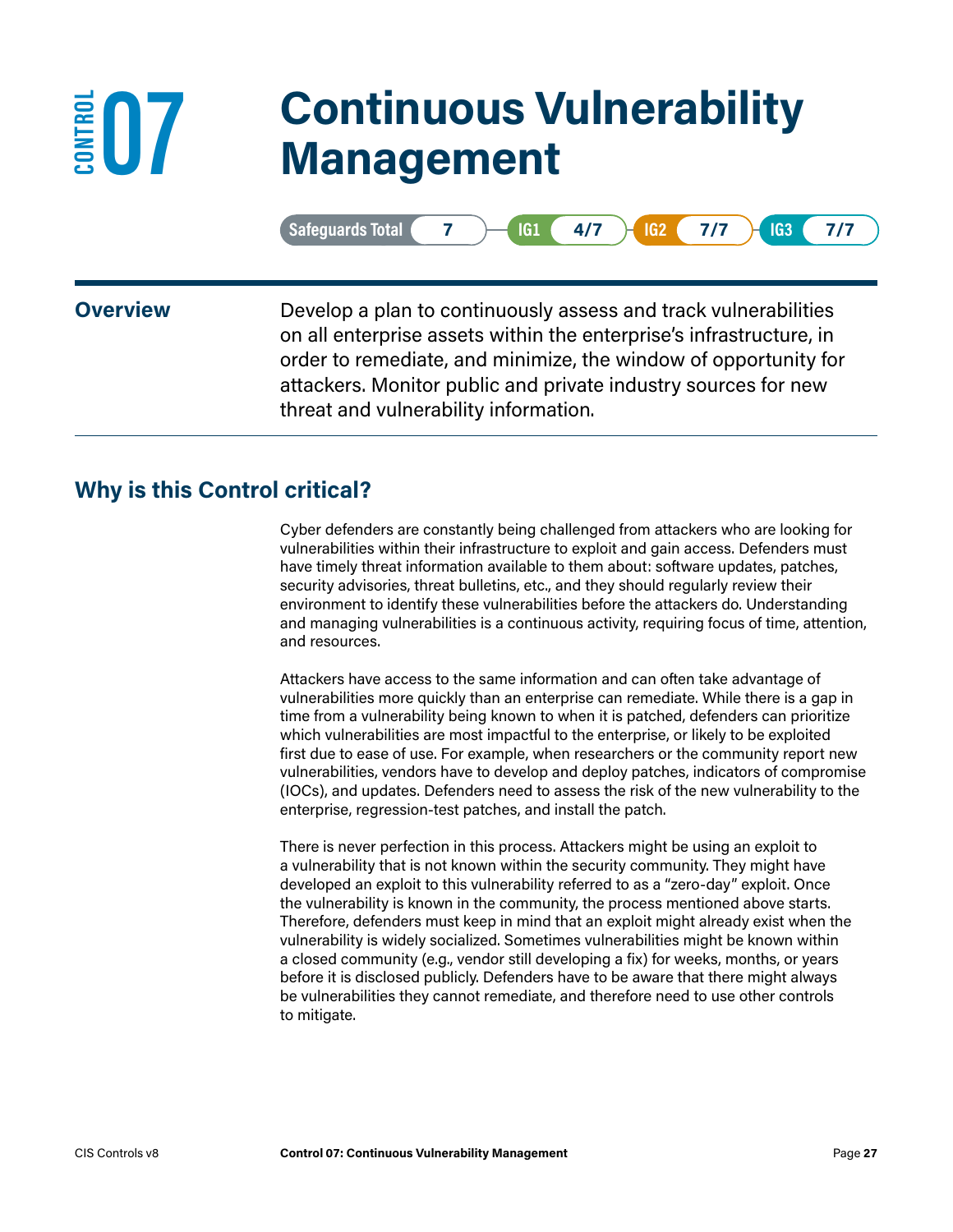Enterprises that do not assess their infrastructure for vulnerabilities and proactively address discovered flaws face a significant likelihood of having their enterprise assets compromised. Defenders face particular challenges in scaling remediation across an entire enterprise, and prioritizing actions with conflicting priorities, while not impacting the enterprise's business or mission.

#### **Procedures and tools**

A large number of vulnerability scanning tools are available to evaluate the security configuration of enterprise assets. Some enterprises have also found commercial services using remotely managed scanning appliances to be effective. To help standardize the definitions of discovered vulnerabilities across an enterprise, it is preferable to use vulnerability scanning tools that map vulnerabilities to one or more of the following industry-recognized vulnerability, configuration and platform classification schemes and languages: Common Vulnerabilities and Exposures (CVE®), Common Configuration Enumeration (CCE), Open Vulnerability and Assessment Language (OVAL®), Common Platform Enumeration (CPE), Common Vulnerability Scoring System (CVSS), and/or Extensible Configuration Checklist Description Format (XCCDF). These schemes and languages are components of SCAP.

#### **→ More information on SCAP can be found here**–**[https://nvlpubs.nist.gov/nistpubs/](https://nvlpubs.nist.gov/nistpubs/SpecialPublications/NIST.SP.800-126r3.pdf) [SpecialPublications/NIST.SP.800-126r3.pdf](https://nvlpubs.nist.gov/nistpubs/SpecialPublications/NIST.SP.800-126r3.pdf)**

The frequency of scanning activities should increase as the diversity of an enterprise's assets increases to account for the varying patch cycles of each vendor. Advanced vulnerability scanning tools can be configured with user credentials to authenticate into enterprise assets and perform more comprehensive assessments. These are called "authenticated scans."

In addition to the scanning tools that check for vulnerabilities and misconfigurations across the network, various free and commercial tools can evaluate security settings and configurations of enterprise assets. Such tools can provide fine-grained insight into unauthorized changes in configuration or the inadvertent introduction of security weaknesses from administrators.

Effective enterprises link their vulnerability scanners with problem-ticketing systems that track and report progress on fixing vulnerabilities. This can help highlight unmitigated critical vulnerabilities to senior management to ensure they are resolved. Enterprises can also track how long it took to remediate a vulnerability, after identified, or a patch has been issued. These can support internal or industry compliance requirements. Some mature enterprises will go over these reports in IT security steering committee meetings, which bring leaders from IT and the business together to prioritize remediation efforts based on business impact.

In selecting which vulnerabilities to fix, or patches to apply, an enterprise should augment NIST's Common Vulnerability Scoring System (CVSS) with data concerning the likelihood of a threat actor using a vulnerability, or potential impact of an exploit to the enterprise. Information on the likelihood of exploitation should also be periodically updated based on the most current threat information. For example, the release of a new exploit, or new intelligence relating to exploitation of the vulnerability, should change the priority through which the vulnerability should be considered for patching. Various commercial systems are available to allow an enterprise to automate and maintain this process in a scalable manner.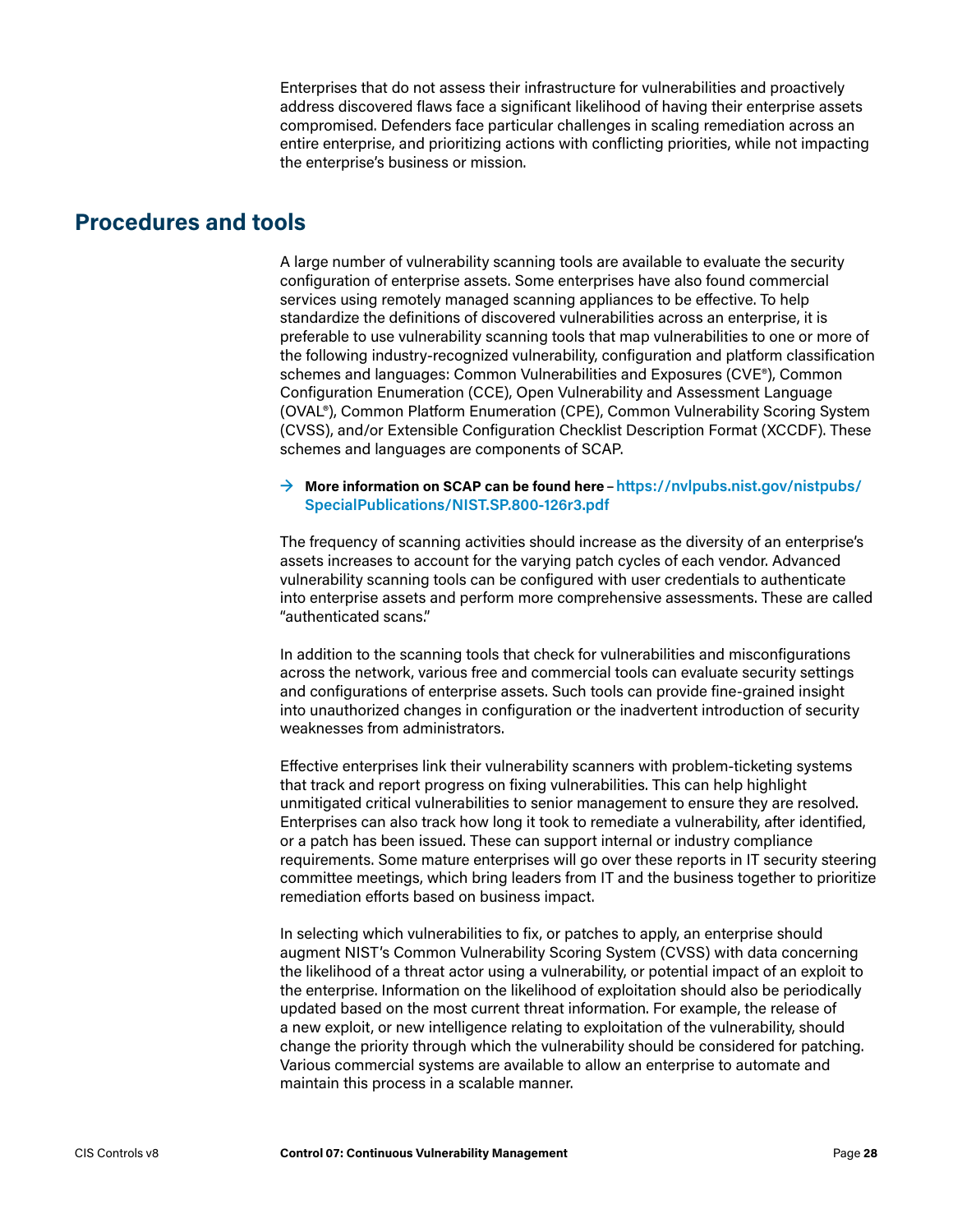The most effective vulnerability scanning tools compare the results of the current scan with previous scans to determine how the vulnerabilities in the environment have changed over time. Security personnel use these features to conduct vulnerability trending from month to month.

Finally, there should be a quality assurance process to verify configuration updates, or that patches are implemented correctly and across all relevant enterprise assets.

|     | NUMBER TITLE/DESCRIPTION                                                                                                                                                                                                  | <b>ASSET TYPE</b>   | <b>SECURITY FUNCTION</b> | IG1 | IG2 | IG3 |  |  |  |  |
|-----|---------------------------------------------------------------------------------------------------------------------------------------------------------------------------------------------------------------------------|---------------------|--------------------------|-----|-----|-----|--|--|--|--|
|     |                                                                                                                                                                                                                           |                     |                          |     |     |     |  |  |  |  |
| 7.1 | <b>Establish and Maintain a Vulnerability Management Process</b>                                                                                                                                                          | <b>Applications</b> | <b>Protect</b>           |     |     |     |  |  |  |  |
|     | Establish and maintain a documented vulnerability management process for enterprise assets. Review and update<br>documentation annually, or when significant enterprise changes occur that could impact this Safeguard.   |                     |                          |     |     |     |  |  |  |  |
| 7.2 | <b>Establish and Maintain a Remediation Process</b>                                                                                                                                                                       | <b>Applications</b> | <b>Respond</b>           |     |     |     |  |  |  |  |
|     | Establish and maintain a risk-based remediation strategy documented in a remediation process, with monthly, or<br>more frequent, reviews.                                                                                 |                     |                          |     |     |     |  |  |  |  |
| 7.3 | <b>Perform Automated Operating System Patch Management</b>                                                                                                                                                                | <b>Applications</b> | <b>Protect</b>           |     |     |     |  |  |  |  |
|     | Perform operating system updates on enterprise assets through automated patch management on a monthly, or<br>more frequent, basis.                                                                                        |                     |                          |     |     |     |  |  |  |  |
| 7.4 | <b>Perform Automated Application Patch Management</b>                                                                                                                                                                     | <b>Applications</b> | <b>Protect</b>           |     |     |     |  |  |  |  |
|     | Perform application updates on enterprise assets through automated patch management on a monthly, or more<br>frequent, basis.                                                                                             |                     |                          |     |     |     |  |  |  |  |
| 7.5 | Perform Automated Vulnerability Scans of Internal<br><b>Enterprise Assets</b>                                                                                                                                             | <b>Applications</b> | <b>Identify</b>          |     |     |     |  |  |  |  |
|     | Perform automated vulnerability scans of internal enterprise assets on a quarterly, or more frequent, basis. Conduct<br>both authenticated and unauthenticated scans, using a SCAP-compliant vulnerability scanning tool. |                     |                          |     |     |     |  |  |  |  |
| 7.6 | Perform Automated Vulnerability Scans of Externally-<br><b>Exposed Enterprise Assets</b>                                                                                                                                  | <b>Applications</b> | <b>Identify</b>          |     |     |     |  |  |  |  |
|     | Perform automated vulnerability scans of externally-exposed enterprise assets using a SCAP-compliant vulnerability<br>scanning tool. Perform scans on a monthly, or more frequent, basis.                                 |                     |                          |     |     |     |  |  |  |  |
| 7.7 | <b>Remediate Detected Vulnerabilities</b>                                                                                                                                                                                 | <b>Applications</b> | <b>Respond</b>           |     |     |     |  |  |  |  |
|     | Remediate detected vulnerabilities in software through processes and tooling on a monthly, or more frequent, basis,<br>based on the remediation process.                                                                  |                     |                          |     |     |     |  |  |  |  |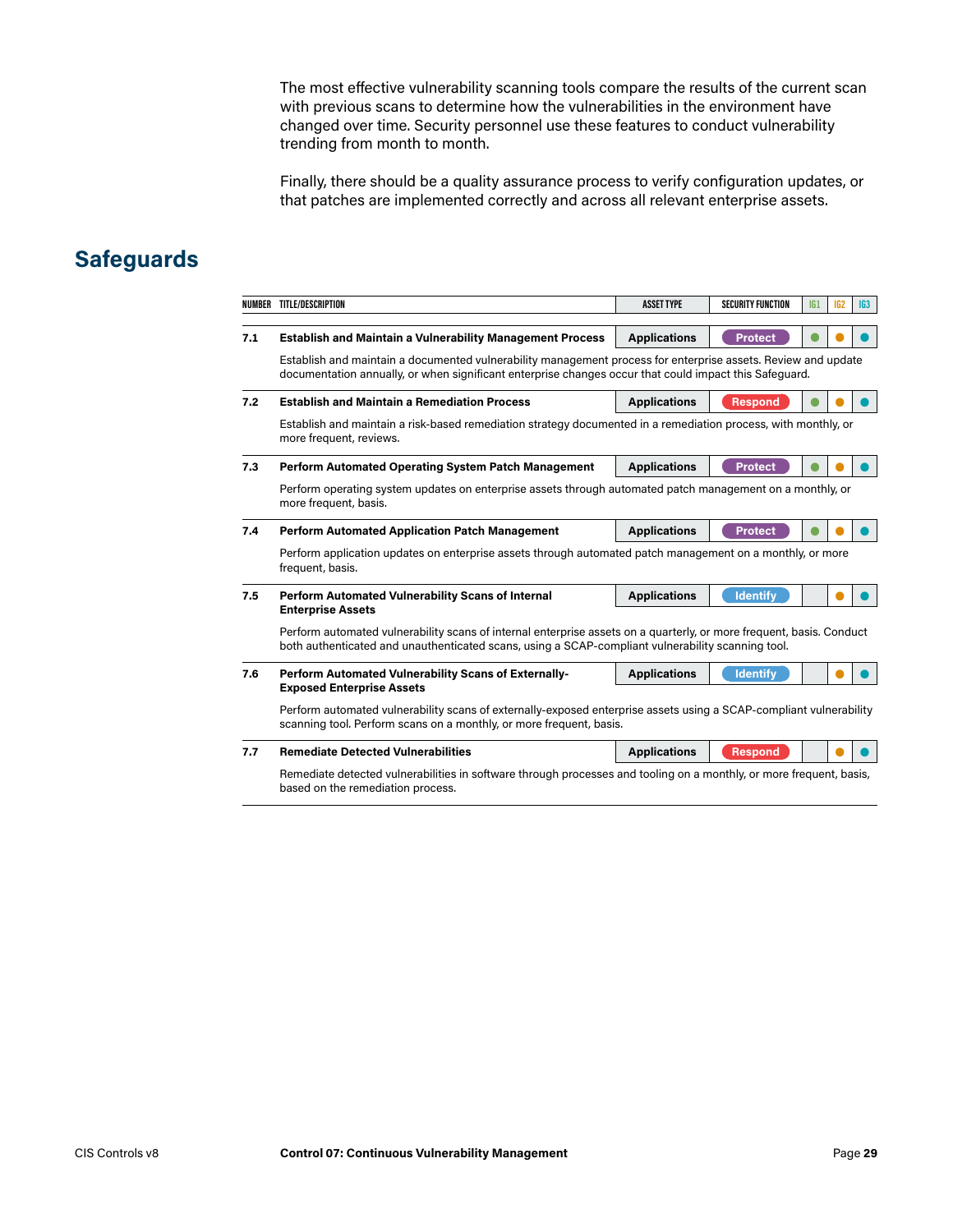

# **08 Audit Log Management**

|                 | Safeguards Total ( 12 ) (G1 ( 3/12 ) G2 ( 11/12 ) G3 ( 12/12 )                                                            |
|-----------------|---------------------------------------------------------------------------------------------------------------------------|
| <b>Overview</b> | Collect, alert, review, and retain audit logs of events that could<br>help detect, understand, or recover from an attack. |

#### **Why is this Control critical?**

Log collection and analysis is critical for an enterprise's ability to detect malicious activity quickly. Sometimes audit records are the only evidence of a successful attack. Attackers know that many enterprises keep audit logs for compliance purposes, but rarely analyze them. Attackers use this knowledge to hide their location, malicious software, and activities on victim machines. Due to poor or nonexistent log analysis processes, attackers sometimes control victim machines for months or years without anyone in the target enterprise knowing.

There are two types of logs that are generally treated and often configured independently: system logs and audit logs. System logs typically provide system-level events that show various system process start/end times, crashes, etc. These are native to systems, and take less configuration to turn on. Audit logs typically include user-level events—when a user logged in, accessed a file, etc.—and take more planning and effort to set up.

Logging records are also critical for incident response. After an attack has been detected, log analysis can help enterprises understand the extent of an attack. Complete logging records can show, for example, when and how the attack occurred, what information was accessed, and if data was exfiltrated. Retention of logs is also critical in case a follow-up investigation is required or if an attack remained undetected for a long period of time.

#### **Procedures and tools**

Most enterprise assets and software offer logging capabilities. Such logging should be activated, with logs sent to centralized logging servers. Firewalls, proxies, and remote access systems (Virtual Private Network (VPN), dial-up, etc.) should all be configured for verbose logging where beneficial. Retention of logging data is also important in the event an incident investigation is required.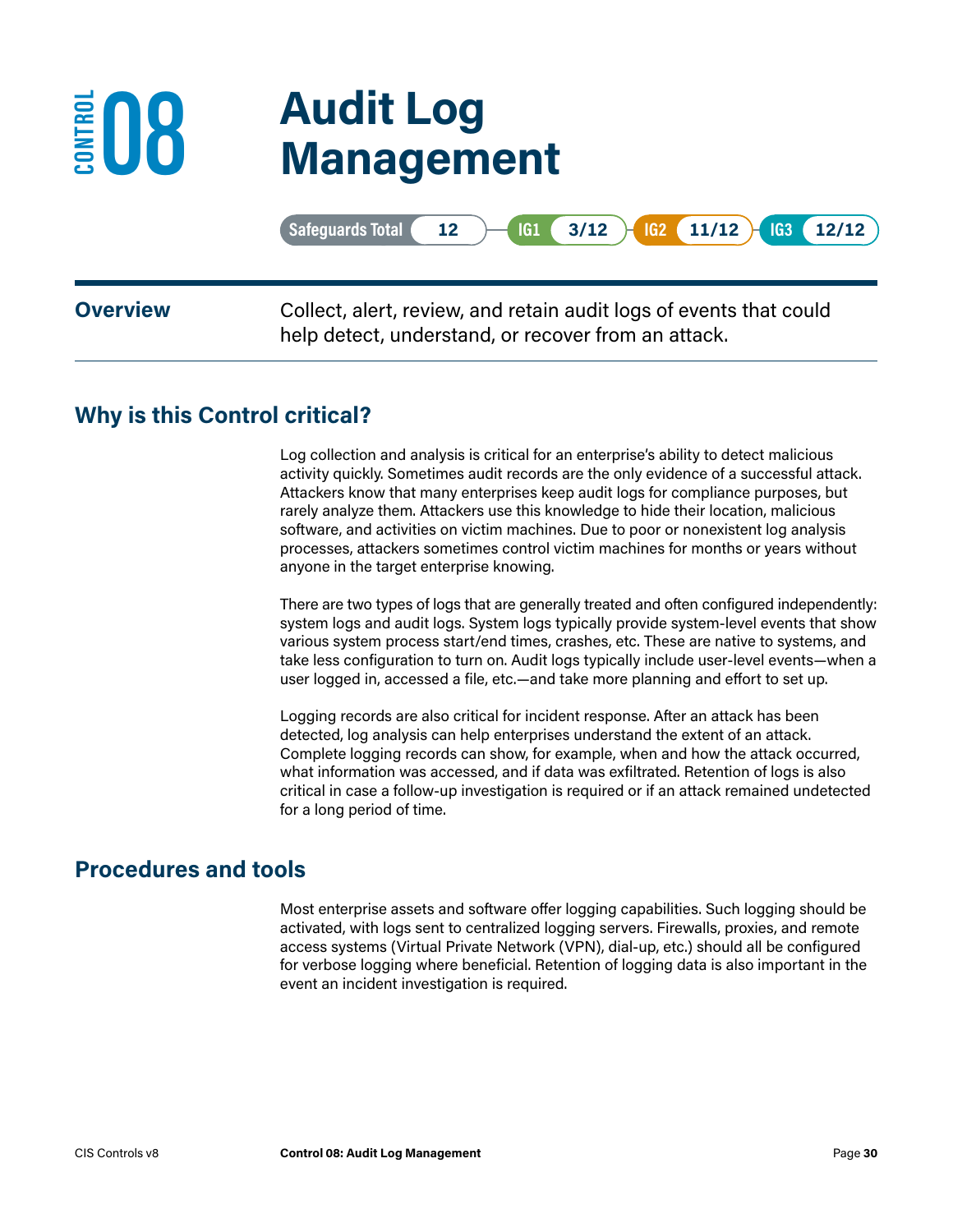Furthermore, all enterprise assets should be configured to create access control logs when a user attempts to access resources without the appropriate privileges. To evaluate whether such logging is in place, an enterprise should periodically scan through its logs and compare them with the enterprise asset inventory assembled as part of CIS Control 1, in order to ensure that each managed asset actively connected to the network is periodically generating logs.

|      | NUMBER TITLE/ DESCRIPTION                                                                                                                                                                                                                                                                                                                  | <b>ASSET TYPE</b>                                                                     | <b>SECURITY FUNCTION</b> | IG1 | IG <sub>2</sub> | IG <sub>3</sub> |  |
|------|--------------------------------------------------------------------------------------------------------------------------------------------------------------------------------------------------------------------------------------------------------------------------------------------------------------------------------------------|---------------------------------------------------------------------------------------|--------------------------|-----|-----------------|-----------------|--|
| 8.1  | <b>Establish and Maintain an Audit Log Management Process</b>                                                                                                                                                                                                                                                                              | <b>Network</b>                                                                        | <b>Protect</b>           |     |                 |                 |  |
|      | Establish and maintain an audit log management process that defines the enterprise's logging requirements. At<br>a minimum, address the collection, review, and retention of audit logs for enterprise assets. Review and update<br>documentation annually, or when significant enterprise changes occur that could impact this Safeguard. |                                                                                       |                          |     |                 |                 |  |
| 8.2  | <b>Collect Audit Logs</b>                                                                                                                                                                                                                                                                                                                  | <b>Network</b>                                                                        | <b>Detect</b>            |     |                 |                 |  |
|      | Collect audit logs. Ensure that logging, per the enterprise's audit log management process, has been enabled across<br>enterprise assets.                                                                                                                                                                                                  |                                                                                       |                          |     |                 |                 |  |
| 8.3  | <b>Ensure Adequate Audit Log Storage</b>                                                                                                                                                                                                                                                                                                   | <b>Network</b>                                                                        | <b>Protect</b>           |     |                 |                 |  |
|      | Ensure that logging destinations maintain adequate storage to comply with the enterprise's audit log<br>management process.                                                                                                                                                                                                                |                                                                                       |                          |     |                 |                 |  |
| 8.4  | <b>Standardize Time Synchronization</b>                                                                                                                                                                                                                                                                                                    | <b>Network</b>                                                                        | <b>Protect</b>           |     |                 |                 |  |
|      | Standardize time synchronization. Configure at least two synchronized time sources across enterprise assets,<br>where supported.                                                                                                                                                                                                           |                                                                                       |                          |     |                 |                 |  |
| 8.5  | <b>Collect Detailed Audit Logs</b>                                                                                                                                                                                                                                                                                                         | <b>Network</b>                                                                        | <b>Detect</b>            |     |                 |                 |  |
|      | Configure detailed audit logging for enterprise assets containing sensitive data. Include event source, date,<br>username, timestamp, source addresses, destination addresses, and other useful elements that could assist in a<br>forensic investigation.                                                                                 |                                                                                       |                          |     |                 |                 |  |
| 8.6  | <b>Collect DNS Query Audit Logs</b>                                                                                                                                                                                                                                                                                                        | <b>Network</b>                                                                        | <b>Detect</b>            |     |                 |                 |  |
|      | Collect DNS query audit logs on enterprise assets, where appropriate and supported.                                                                                                                                                                                                                                                        |                                                                                       |                          |     |                 |                 |  |
| 8.7  | <b>Collect URL Request Audit Logs</b>                                                                                                                                                                                                                                                                                                      | <b>Network</b>                                                                        | <b>Detect</b>            |     |                 |                 |  |
|      |                                                                                                                                                                                                                                                                                                                                            | Collect URL request audit logs on enterprise assets, where appropriate and supported. |                          |     |                 |                 |  |
| 8.8  | <b>Collect Command-Line Audit Logs</b>                                                                                                                                                                                                                                                                                                     | <b>Devices</b>                                                                        | <b>Detect</b>            |     |                 |                 |  |
|      | Collect command-line audit logs. Example implementations include collecting audit logs from PowerShell <sup>®</sup> , BASH <sup>™</sup> ,<br>and remote administrative terminals.                                                                                                                                                          |                                                                                       |                          |     |                 |                 |  |
| 8.9  | <b>Centralize Audit Logs</b>                                                                                                                                                                                                                                                                                                               | <b>Network</b>                                                                        | <b>Detect</b>            |     |                 |                 |  |
|      | Centralize, to the extent possible, audit log collection and retention across enterprise assets.                                                                                                                                                                                                                                           |                                                                                       |                          |     |                 |                 |  |
| 8.10 | <b>Retain Audit Logs</b>                                                                                                                                                                                                                                                                                                                   | <b>Network</b>                                                                        | <b>Protect</b>           |     |                 |                 |  |
|      | Retain audit logs across enterprise assets for a minimum of 90 days.                                                                                                                                                                                                                                                                       |                                                                                       |                          |     |                 |                 |  |
| 8.11 | <b>Conduct Audit Log Reviews</b>                                                                                                                                                                                                                                                                                                           | <b>Network</b>                                                                        | <b>Detect</b>            |     |                 |                 |  |
|      | Conduct reviews of audit logs to detect anomalies or abnormal events that could indicate a potential threat. Conduct<br>reviews on a weekly, or more frequent, basis.                                                                                                                                                                      |                                                                                       |                          |     |                 |                 |  |
| 8.12 | <b>Collect Service Provider Logs</b>                                                                                                                                                                                                                                                                                                       | Data                                                                                  | <b>Detect</b>            |     |                 |                 |  |
|      | Collect service provider logs, where supported. Example implementations include collecting authentication and<br>authorization events, data creation and disposal events, and user management events.                                                                                                                                      |                                                                                       |                          |     |                 |                 |  |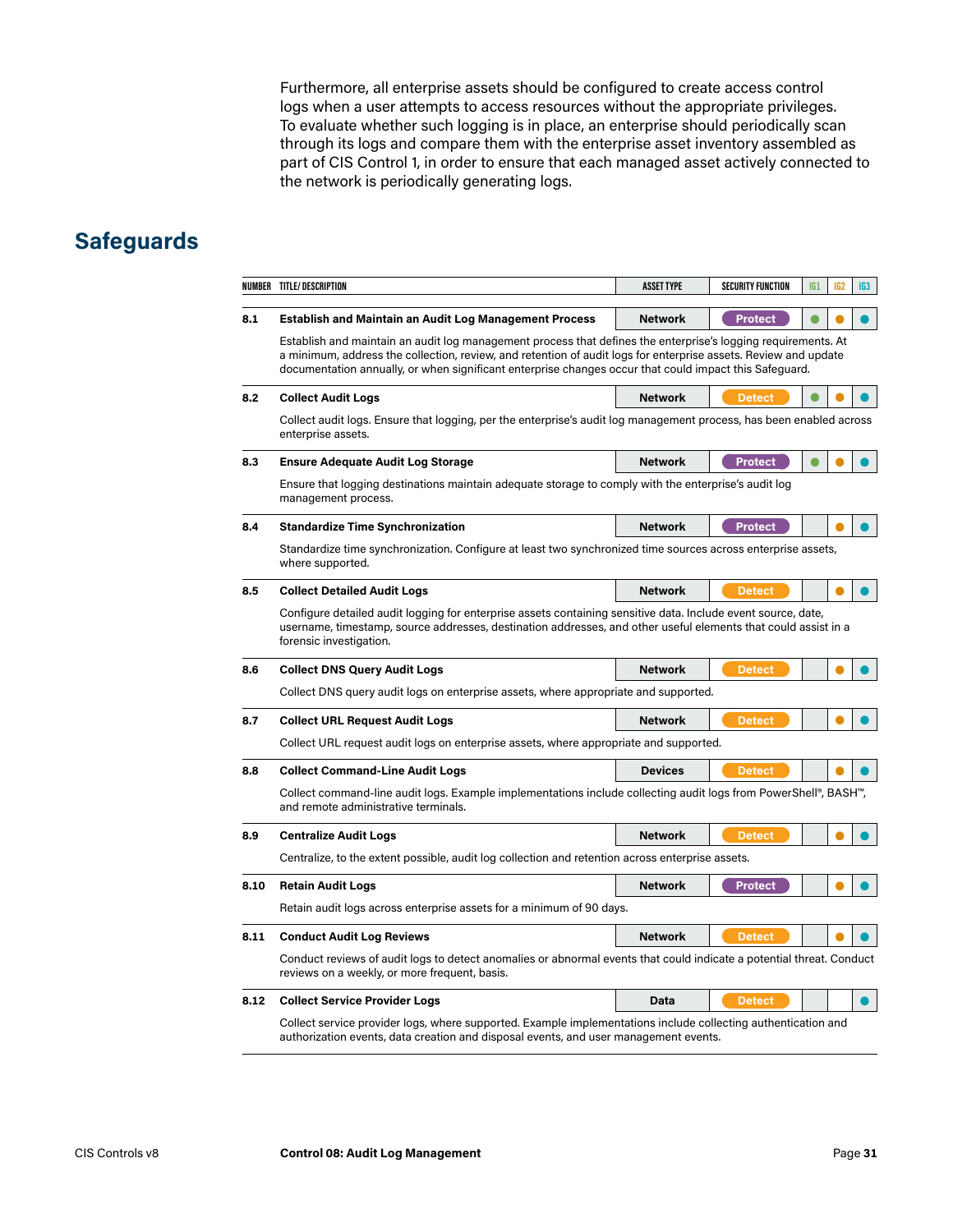## **09 Email and Web Browser Protections**

|                 | Safeguards Total 7<br>$IG1$ $2/7$<br>$IG2$ 6/7<br>IG3<br>7/7                                                                                                                     |
|-----------------|----------------------------------------------------------------------------------------------------------------------------------------------------------------------------------|
| <b>Overview</b> | Improve protections and detections of threats from email<br>and web vectors, as these are opportunities for attackers to<br>manipulate human behavior through direct engagement. |
|                 |                                                                                                                                                                                  |

#### **Why is this Control critical?**

**ED9** 

Web browsers and email clients are very common points of entry for attackers because of their direct interaction with users inside an enterprise. Content can be crafted to entice or spoof users into disclosing credentials, providing sensitive data, or providing an open channel to allow attackers to gain access, thus increasing risk to the enterprise. Since email and web are the main means that users interact with external and untrusted users and environments, these are prime targets for both malicious code and social engineering. Additionally, as enterprises move to web-based email, or mobile email access, users no longer use traditional full-featured email clients, which provide embedded security controls like connection encryption, strong authentication, and phishing reporting buttons.

#### **Procedures and tools**

#### **Web Browser**

Cybercriminals can exploit web browsers in multiple ways. If they have access to exploits of vulnerable browsers, they can craft malicious webpages that can exploit those vulnerabilities when browsed with an insecure, or unpatched, browser. Alternatively, they can try to target any number of common web browser thirdparty plugins that may allow them to hook into the browser or even directly into the operating system or application. These plugins, much like any other software within an environment, need to be reviewed for vulnerabilities, kept up-to-date with latest patches or versions, and controlled. Many come from untrusted sources, and some are even written to be malicious. Therefore, it is best to prevent users from intentionally or unintentionally installing malware that might be hiding in some of these plugins, extensions, and add-ons. Simple configuration updates to the browser can make it much harder for malware to get installed through reducing the ability of installing add-ons/plugins/extensions and preventing specific types of content from automatically executing.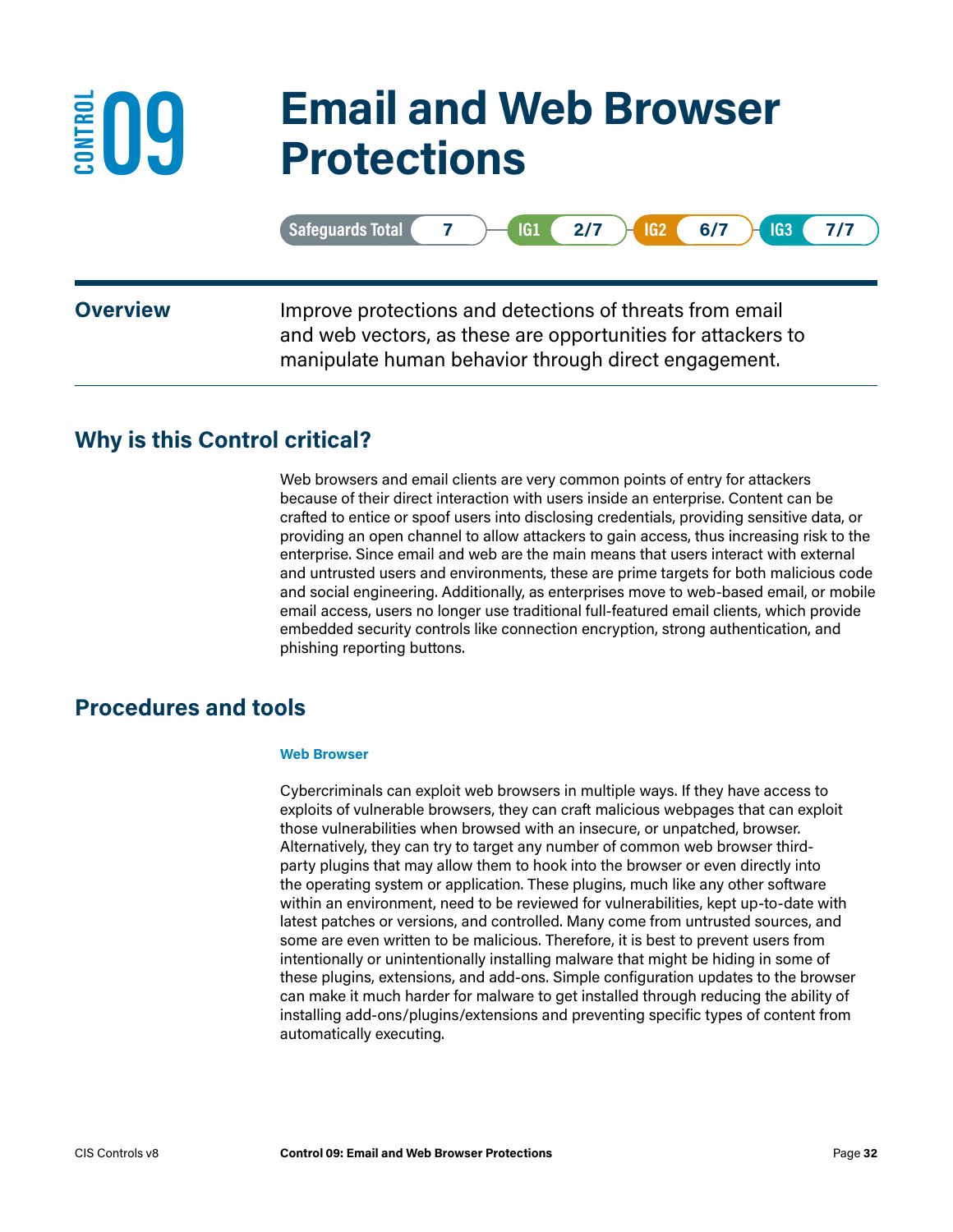Most popular browsers employ a database of phishing and/or malware sites to protect against the most common threats. A best practice is to enable these content filters and turn on the pop-up blockers. Pop-ups are not only annoying; they can also host embedded malware directly or lure users into clicking links using social engineering tricks. To help enforce blocking of known malicious domains, also consider subscribing to DNS filtering services to block attempts to access these websites at the network level.

#### **Email**

Email represents one the most interactive ways humans work with enterprise assets; training and encouraging the right behavior is just as important as the technical settings. Email is the most common threat vector against enterprises through tactics such as phishing and Business Email Compromise (BEC).

Using a spam-filtering tool and malware scanning at the email gateway reduces the number of malicious emails and attachments that come into the enterprise's network. Initiating Domain-based Message Authentication, Reporting, and Conformance (DMARC) helps reduce spam and phishing activities. Installing an encryption tool to secure email and communications adds another layer of user and network-based security. In addition to blocking based on the sender, it is also worthwhile to only allow certain file types that users need for their jobs. This will require coordination with different business units to understand what types of files they receive via email to ensure that there is not an interruption to their processes.

Since phishing email techniques are ever evolving to get past Something Posing as Mail (SPAM) filter rules, it is important to train users on how to identify phishing, and to notify IT Security when they see one. There are many platforms that perform phishing tests against users to help educate them on different examples, and track their improvement over time. Crowd-sourcing this knowledge into notifying IT Security teams of phishing helps improve the protections and detections of email-based threats.

| NUMBER | TITLE/DESCRIPTION                                                                                                                                                                                                                                                                                                    | <b>ASSET TYPE</b>   | <b>SECURITY FUNCTION</b> | 161 |  | 163 |  |  |
|--------|----------------------------------------------------------------------------------------------------------------------------------------------------------------------------------------------------------------------------------------------------------------------------------------------------------------------|---------------------|--------------------------|-----|--|-----|--|--|
| 9.1    | <b>Ensure Use of Only Fully Supported Browsers and</b><br><b>Email Clients</b>                                                                                                                                                                                                                                       | <b>Applications</b> | <b>Protect</b>           |     |  |     |  |  |
|        | Ensure only fully supported browsers and email clients are allowed to execute in the enterprise, only using the latest<br>version of browsers and email clients provided through the vendor.                                                                                                                         |                     |                          |     |  |     |  |  |
| 9.2    | <b>Use DNS Filtering Services</b>                                                                                                                                                                                                                                                                                    | <b>Network</b>      | <b>Protect</b>           |     |  |     |  |  |
|        | Use DNS filtering services on all enterprise assets to block access to known malicious domains.                                                                                                                                                                                                                      |                     |                          |     |  |     |  |  |
| 9.3    | <b>Maintain and Enforce Network-Based URL Filters</b>                                                                                                                                                                                                                                                                | <b>Network</b>      | <b>Protect</b>           |     |  |     |  |  |
|        | Enforce and update network-based URL filters to limit an enterprise asset from connecting to potentially malicious<br>or unapproved websites. Example implementations include category-based filtering, reputation-based filtering, or<br>through the use of block lists. Enforce filters for all enterprise assets. |                     |                          |     |  |     |  |  |
| 9.4    | <b>Restrict Unnecessary or Unauthorized Browser and Email</b><br><b>Client Extensions</b>                                                                                                                                                                                                                            | <b>Applications</b> | <b>Protect</b>           |     |  |     |  |  |
|        | Restrict, either through uninstalling or disabling, any unauthorized or unnecessary browser or email client plugins,<br>extensions, and add-on applications.                                                                                                                                                         |                     |                          |     |  |     |  |  |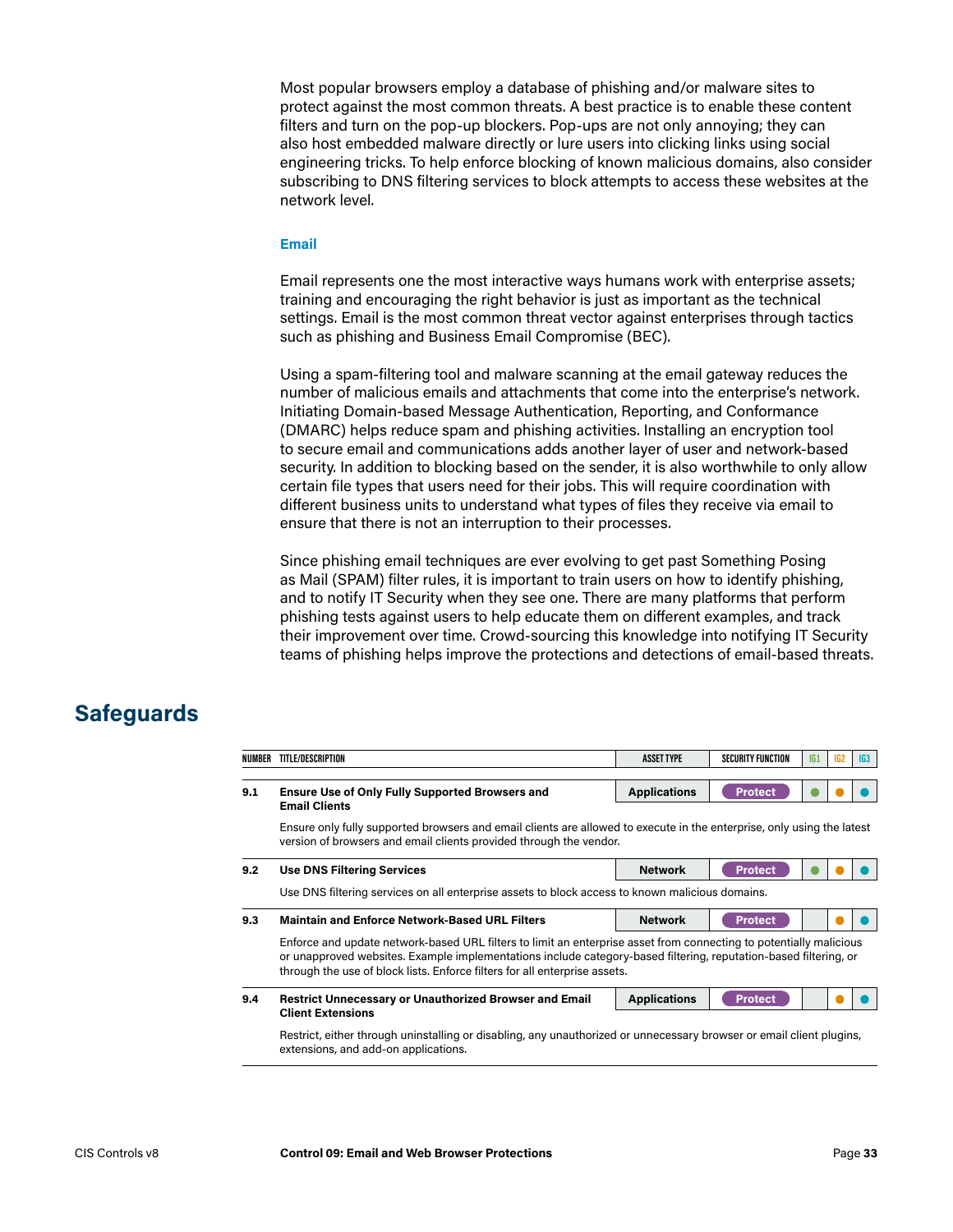| NUMBER                                                                                                                                                                                                                                 | TITLE/DESCRIPTION                                                                                         | <b>ASSET TYPE</b> | <b>SECURITY FUNCTION</b> | IG1 | IG2 | IG3 |  |
|----------------------------------------------------------------------------------------------------------------------------------------------------------------------------------------------------------------------------------------|-----------------------------------------------------------------------------------------------------------|-------------------|--------------------------|-----|-----|-----|--|
| 9.5                                                                                                                                                                                                                                    | <b>Implement DMARC</b>                                                                                    | <b>Network</b>    | <b>Protect</b>           |     |     |     |  |
| To lower the chance of spoofed or modified emails from valid domains, implement DMARC policy and<br>verification, starting with implementing the Sender Policy Framework (SPF) and the DomainKeys Identified Mail<br>(DKIM) standards. |                                                                                                           |                   |                          |     |     |     |  |
| 9.6                                                                                                                                                                                                                                    | <b>Block Unnecessary File Types</b>                                                                       | <b>Network</b>    | <b>Protect</b>           |     |     |     |  |
|                                                                                                                                                                                                                                        | Block unnecessary file types attempting to enter the enterprise's email gateway.                          |                   |                          |     |     |     |  |
| 9.7                                                                                                                                                                                                                                    | <b>Deploy and Maintain Email Server Anti-Malware Protections</b>                                          | <b>Network</b>    | <b>Protect</b>           |     |     |     |  |
|                                                                                                                                                                                                                                        | Deploy and maintain email server anti-malware protections, such as attachment scanning and/or sandboxing. |                   |                          |     |     |     |  |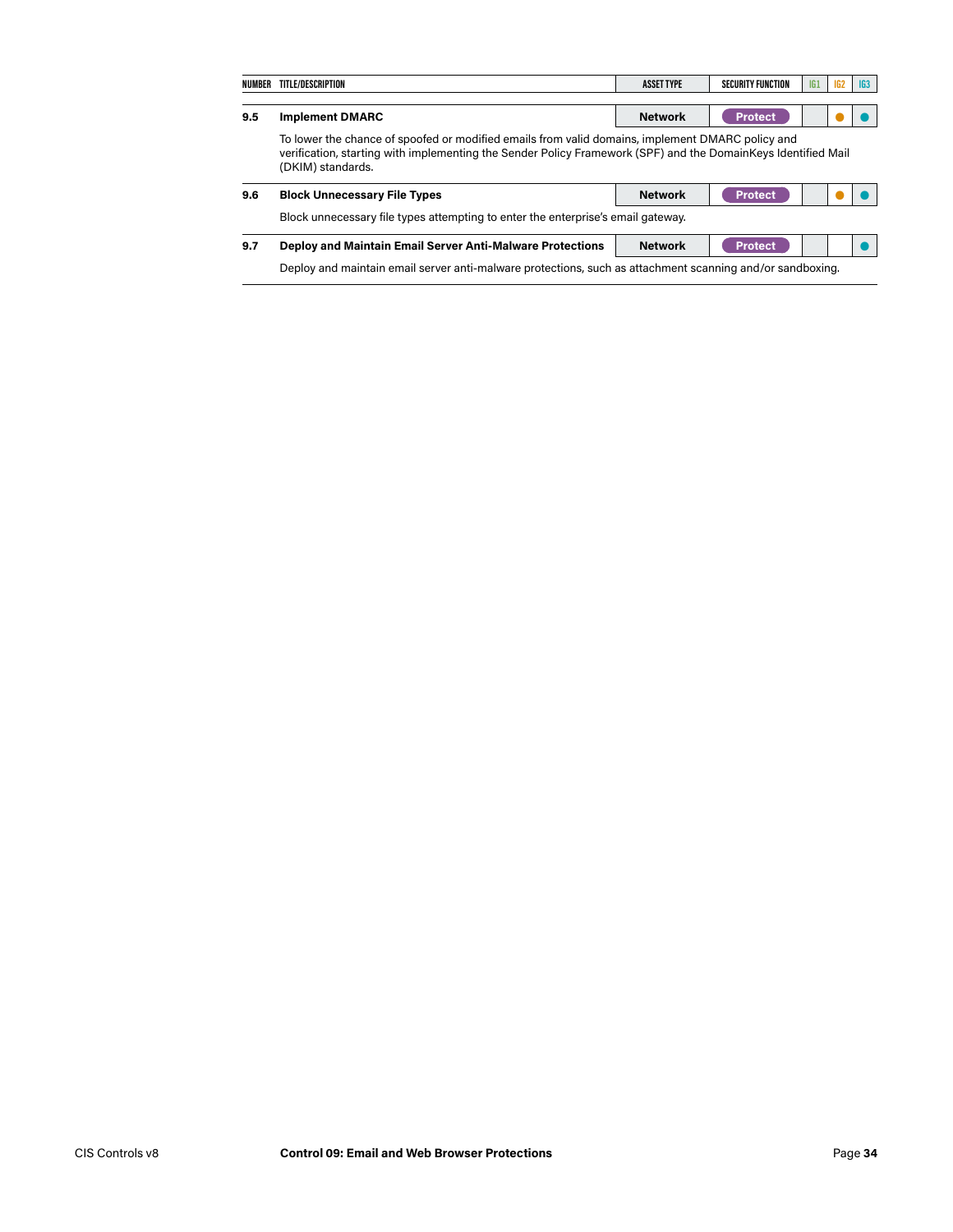

|                 | Safeguards Total ( 7 ) 61 ( 3/7 ) 62 ( 7/7 ) 63 ( 7/7                                                                           |
|-----------------|---------------------------------------------------------------------------------------------------------------------------------|
| <b>Overview</b> | Prevent or control the installation, spread, and execution of<br>malicious applications, code, or scripts on enterprise assets. |

#### **Why is this Control critical?**

Malicious software (sometimes categorized as viruses or Trojans) is an integral and dangerous aspect of internet threats. They can have many purposes, from capturing credentials, stealing data, identifying other targets within the network, and encrypting or destroying data. Malware is ever-evolving and adaptive, as modern variants leverage machine learning techniques.

Malware enters an enterprise through vulnerabilities within the enterprise on end-user devices, email attachments, webpages, cloud services, mobile devices, and removable media. Malware often relies on insecure end-user behavior, such as clicking links, opening attachments, installing software or profiles, or inserting Universal Serial Bus (USB) flash drives. Modern malware is designed to avoid, deceive, or disable defenses.

Malware defenses must be able to operate in this dynamic environment through automation, timely and rapid updating, and integration with other processes like vulnerability management and incident response. They must be deployed at all possible entry points and enterprise assets to detect, prevent spread, or control the execution of malicious software or code.

#### **Procedures and tools**

Effective malware protection includes traditional endpoint malware prevention and detection suites. To ensure malware IOCs are up-to-date, enterprises can receive automated updates from the vendor to enrich other vulnerability or threat data. These tools are best managed centrally to provide consistency across the infrastructure.

Being able to block or identify malware is only part of this CIS Control; there is also a focus on centrally collecting the logs to support alerting, identification, and incident response. As malicious actors continue to develop their methodologies, many are starting to take a "living-off-the-land" (LotL) approach to minimize the likelihood of being caught. This approach refers to attacker behavior that uses tools or features that already exist in the target environment. Enabling logging, as per the Safeguards in CIS Control 8, will make it significantly easier for the enterprise to follow the events to understand what happened and why it happened.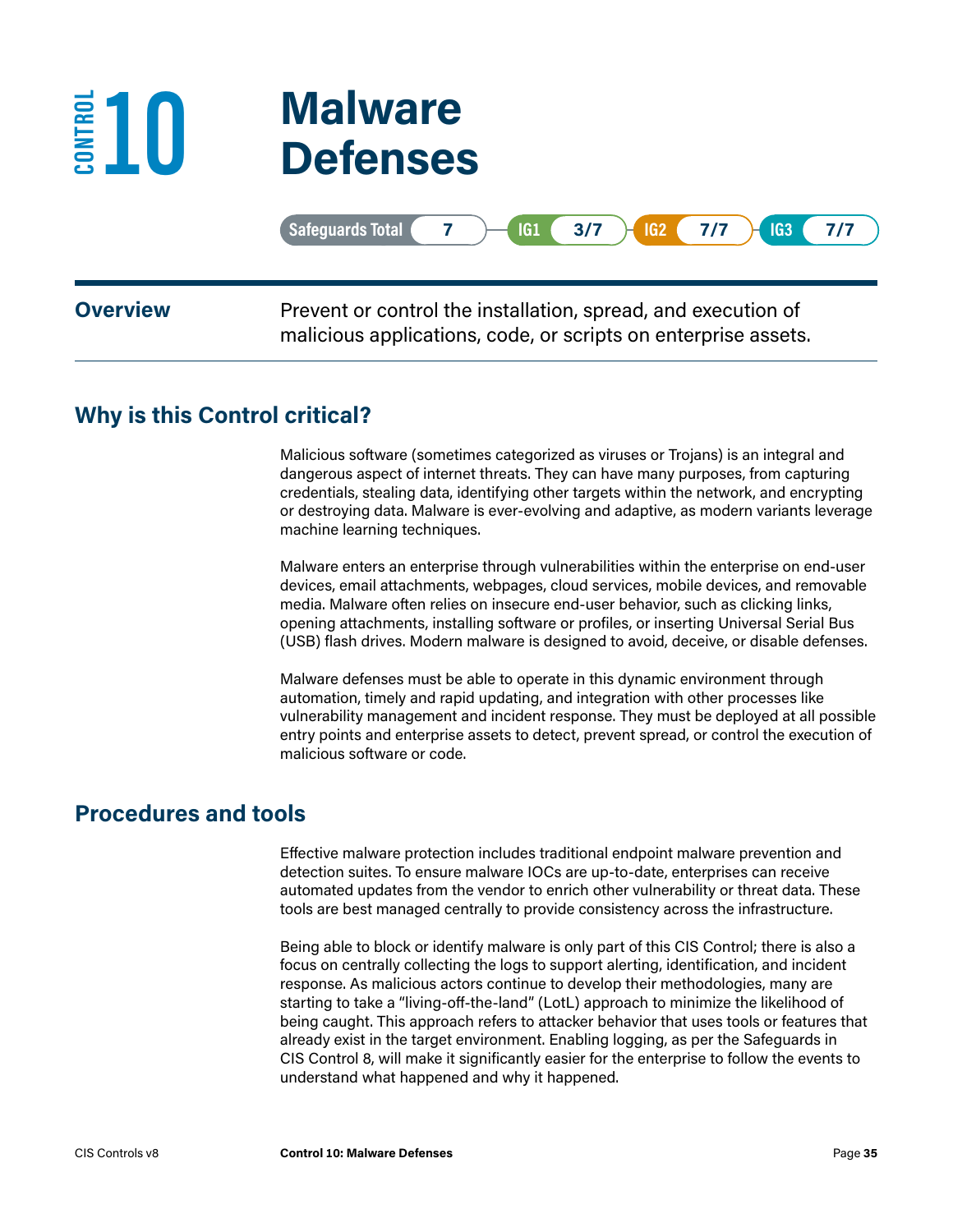|      | NUMBER TITLE/ DESCRIPTION                                                                                                                                                                                                                                       | <b>ASSET TYPE</b> | <b>SECURITY FUNCTION</b> | IG1 | IG2 | IG3 |  |  |
|------|-----------------------------------------------------------------------------------------------------------------------------------------------------------------------------------------------------------------------------------------------------------------|-------------------|--------------------------|-----|-----|-----|--|--|
| 10.1 | <b>Deploy and Maintain Anti-Malware Software</b>                                                                                                                                                                                                                | <b>Devices</b>    | <b>Protect</b>           |     |     |     |  |  |
|      | Deploy and maintain anti-malware software on all enterprise assets.                                                                                                                                                                                             |                   |                          |     |     |     |  |  |
| 10.2 | <b>Configure Automatic Anti-Malware Signature Updates</b>                                                                                                                                                                                                       | <b>Devices</b>    | <b>Protect</b>           |     |     |     |  |  |
|      | Configure automatic updates for anti-malware signature files on all enterprise assets.                                                                                                                                                                          |                   |                          |     |     |     |  |  |
| 10.3 | Disable Autorun and Autoplay for Removable Media                                                                                                                                                                                                                | <b>Devices</b>    | <b>Protect</b>           |     |     |     |  |  |
|      | Disable autorun and autoplay auto-execute functionality for removable media.                                                                                                                                                                                    |                   |                          |     |     |     |  |  |
| 10.4 | <b>Configure Automatic Anti-Malware Scanning of</b><br><b>Removable Media</b>                                                                                                                                                                                   | <b>Devices</b>    | <b>Detect</b>            |     |     |     |  |  |
|      | Configure anti-malware software to automatically scan removable media.                                                                                                                                                                                          |                   |                          |     |     |     |  |  |
| 10.5 | <b>Enable Anti-Exploitation Features</b>                                                                                                                                                                                                                        | <b>Devices</b>    | <b>Protect</b>           |     |     |     |  |  |
|      | Enable anti-exploitation features on enterprise assets and software, where possible, such as Microsoft <sup>®</sup> Data<br>Execution Prevention (DEP), Windows® Defender Exploit Guard (WDEG), or Apple® System Integrity Protection (SIP)<br>and Gatekeeper™. |                   |                          |     |     |     |  |  |
| 10.6 | <b>Centrally Manage Anti-Malware Software</b>                                                                                                                                                                                                                   | <b>Devices</b>    | <b>Protect</b>           |     |     |     |  |  |
|      | Centrally manage anti-malware software.                                                                                                                                                                                                                         |                   |                          |     |     |     |  |  |
| 10.7 | Use Behavior-Based Anti-Malware Software                                                                                                                                                                                                                        | <b>Devices</b>    | <b>Detect</b>            |     |     |     |  |  |
|      | Use behavior-based anti-malware software.                                                                                                                                                                                                                       |                   |                          |     |     |     |  |  |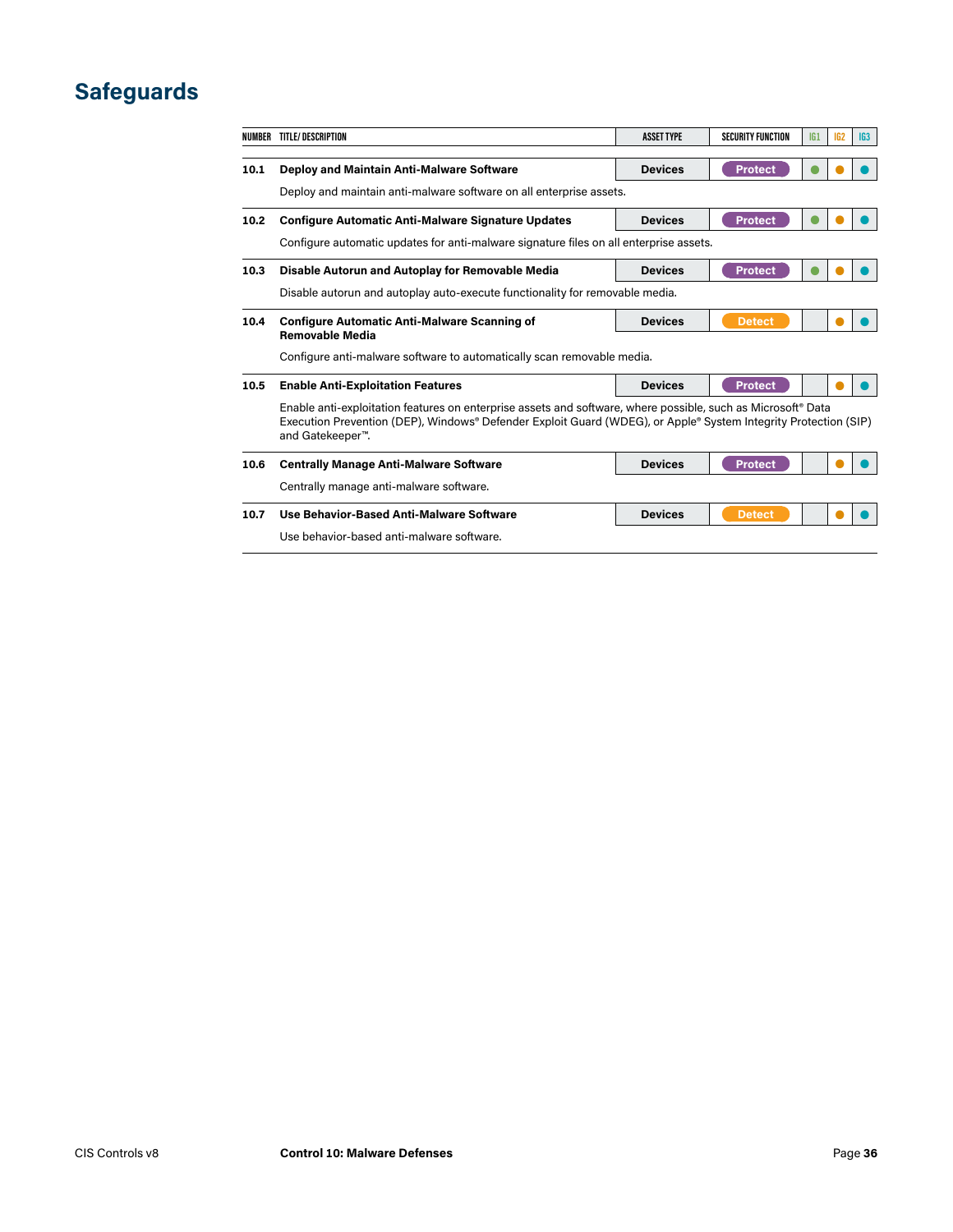

|                 | $\sqrt{ G1 } (4/5)$<br>$IG2$ $5/5$ $+$<br>Safeguards Total<br>IG3<br>5/5<br>5                                                              |
|-----------------|--------------------------------------------------------------------------------------------------------------------------------------------|
| <b>Overview</b> | Establish and maintain data recovery practices sufficient<br>to restore in-scope enterprise assets to a pre-incident and<br>trusted state. |

#### **Why is this Control critical?**

In the cybersecurity triad—Confidentiality, Integrity, and Availability (CIA)—the availability of data is, in some cases, more critical than its confidentiality. Enterprises need many types of data to make business decisions, and when that data is not available or is untrusted, then it could impact the enterprise. An easy example is weather information to a transportation enterprise.

When attackers compromise assets, they make changes to configurations, add accounts, and often add software or scripts. These changes are not always easy to identify, as attackers might have corrupted or replaced trusted applications with malicious versions, or the changes might appear to be standard-looking account names. Configuration changes can include adding or changing registry entries, opening ports, turning off security services, deleting logs, or other malicious actions that make a system insecure. These actions do not have to be malicious; human error can cause each of these as well. Therefore, it is important to have an ability to have recent backups or mirrors to recover enterprise assets and data back to a known trusted state.

There has been an exponential rise in ransomware over the last few years. It is not a new threat, though it has become more commercialized and organized as a reliable method for attackers to make money. If an attacker encrypts an enterprise's data and demands ransom for its restoration, having a recent backup to recover to a known, trusted state can be helpful. However, as ransomware has evolved, it has also become an extortion technique, where data is exfiltrated before being encrypted, and the attacker asks for payment to restore the enterprise's data, as well as to keep it from being sold or publicized. In this case, restoration would only solve the issue of restoring systems to a trusted state and continuing operations. Leveraging the guidance within the CIS Controls will help reduce the risk of ransomware through improved cyber hygiene, as attackers usually use older or basic exploits on insecure systems.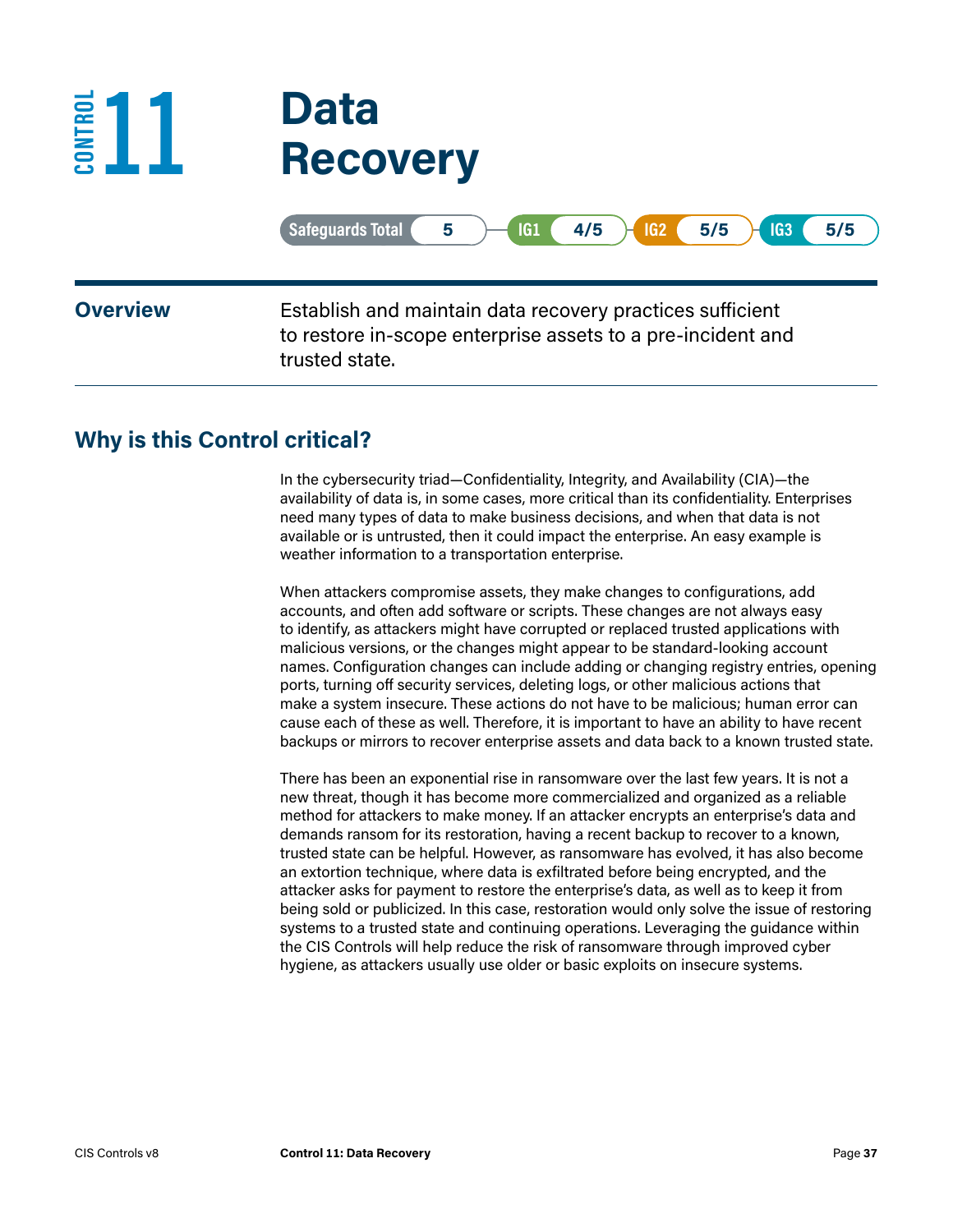### **Procedures and tools**

Data recovery procedures should be defined in the data management process described in CIS Control 3, Data Protection. This should include backup procedures based on data value, sensitivity, or retention requirements. This will assist in developing backup frequency and type (full vs. incremental).

Once per quarter (or whenever a new backup process or technology is introduced), a testing team should evaluate a random sampling of backups and attempt to restore them on a test bed environment. The restored backups should be verified to ensure that the operating system, application, and data from the backup are all intact and functional.

In the event of malware infection, restoration procedures should use a version of the backup that is believed to predate the original infection.

| NUMBER | TITLE/DESCRIPTION                                                                                                                                                                                                                                                                                       | <b>ASSET TYPE</b> | <b>SECURITY FUNCTION</b> | IG1 | 162 | IG3 |  |  |  |
|--------|---------------------------------------------------------------------------------------------------------------------------------------------------------------------------------------------------------------------------------------------------------------------------------------------------------|-------------------|--------------------------|-----|-----|-----|--|--|--|
| 11.1   | <b>Establish and Maintain a Data Recovery Process</b>                                                                                                                                                                                                                                                   | Data              | <b>Recover</b>           |     |     |     |  |  |  |
|        | Establish and maintain a data recovery process. In the process, address the scope of data recovery activities,<br>recovery prioritization, and the security of backup data. Review and update documentation annually, or when<br>significant enterprise changes occur that could impact this Safeguard. |                   |                          |     |     |     |  |  |  |
| 11.2   | <b>Perform Automated Backups</b>                                                                                                                                                                                                                                                                        | Data              | <b>Recover</b>           |     |     |     |  |  |  |
|        | Perform automated backups of in-scope enterprise assets. Run backups weekly, or more frequently, based on the<br>sensitivity of the data.                                                                                                                                                               |                   |                          |     |     |     |  |  |  |
| 11.3   | <b>Protect Recovery Data</b>                                                                                                                                                                                                                                                                            | Data              | <b>Protect</b>           |     |     |     |  |  |  |
|        | Protect recovery data with equivalent controls to the original data. Reference encryption or data separation, based on<br>requirements.                                                                                                                                                                 |                   |                          |     |     |     |  |  |  |
| 11.4   | <b>Establish and Maintain an Isolated Instance of</b><br><b>Recovery Data</b>                                                                                                                                                                                                                           | Data              | <b>Recover</b>           |     |     |     |  |  |  |
|        | Establish and maintain an isolated instance of recovery data. Example implementations include version controlling<br>backup destinations through offline, cloud, or off-site systems or services.                                                                                                       |                   |                          |     |     |     |  |  |  |
| 11.5   | <b>Test Data Recovery</b>                                                                                                                                                                                                                                                                               | Data              | <b>Recover</b>           |     |     |     |  |  |  |
|        | Test backup recovery quarterly, or more frequently, for a sampling of in-scope enterprise assets.                                                                                                                                                                                                       |                   |                          |     |     |     |  |  |  |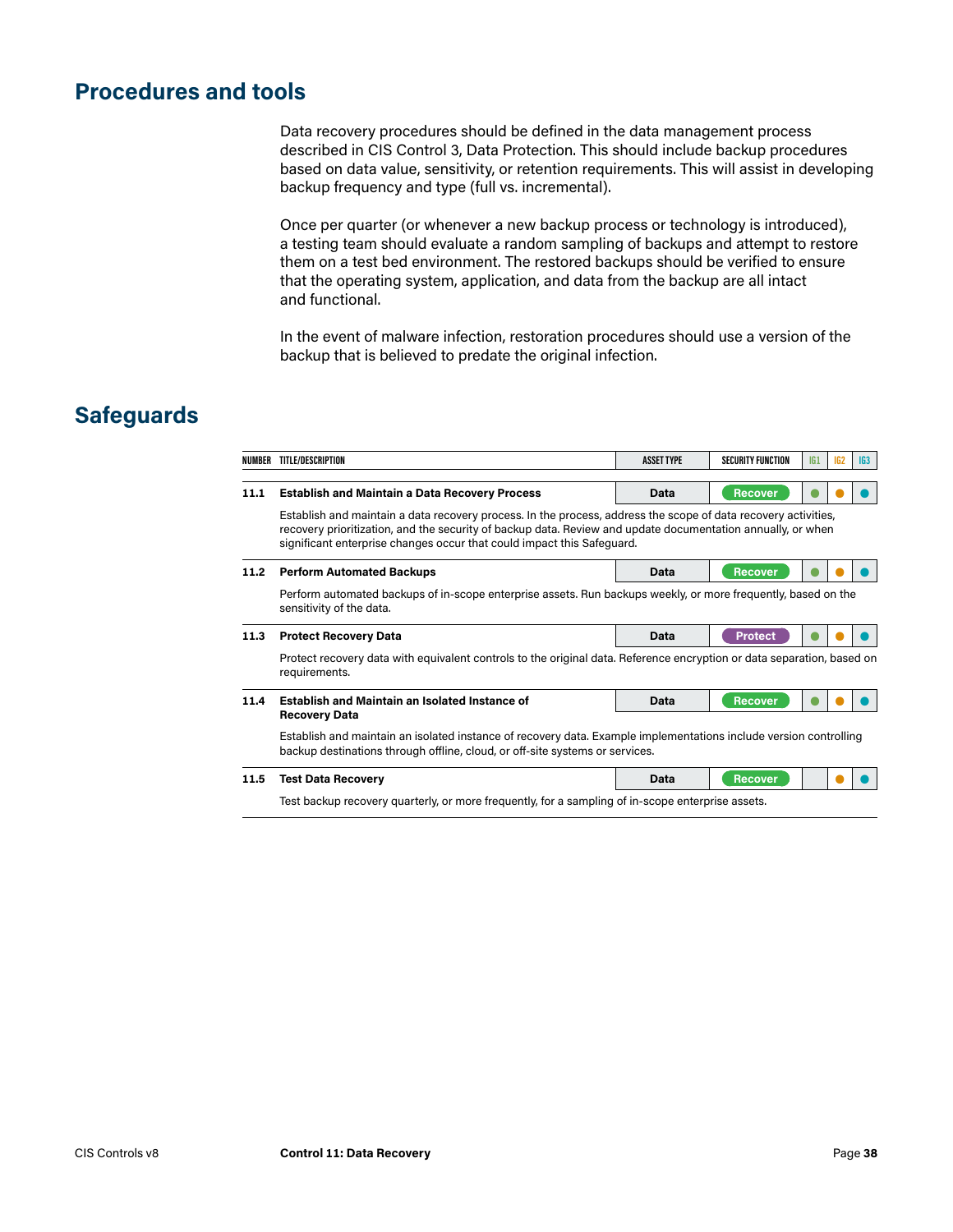## **12 Network Infrastructure Management**

|                 | $IG1$ $1/8$ $)$<br>$IG2$ 7/8 $)$<br>Safeguards Total (8<br><b>IG3</b> (<br>8/8                                                                                                         |
|-----------------|----------------------------------------------------------------------------------------------------------------------------------------------------------------------------------------|
| <b>Overview</b> | Establish, implement, and actively manage (track, report, correct)<br>network devices, in order to prevent attackers from exploiting<br>vulnerable network services and access points. |

#### **Why is this Control critical?**

**EXAMPLE** 

Secure network infrastructure is an essential defense against attacks. This includes an appropriate security architecture, addressing vulnerabilities that are, often times, introduced with default settings, monitoring for changes, and reassessment of current configurations. Network infrastructure includes devices such as physical and virtualized gateways, firewalls, wireless access points, routers, and switches.

Default configurations for network devices are geared for ease-of-deployment and ease-of-use—not security. Potential default vulnerabilities include open services and ports, default accounts and passwords (including service accounts), support for older vulnerable protocols, and pre-installation of unneeded software. Attackers search for vulnerable default settings, gaps or inconsistencies in firewall rule sets, routers, and switches and use those holes to penetrate defenses. They exploit flaws in these devices to gain access to networks, redirect traffic on a network, and intercept data while in transmission.

Network security is a constantly changing environment that necessitates regular re-evaluation of architecture diagrams, configurations, access controls, and allowed traffic flows. Attackers take advantage of network device configurations becoming less secure over time as users demand exceptions for specific business needs. Sometimes the exceptions are deployed, but not removed when they are no longer applicable to the business's needs. In some cases, the security risk of an exception is neither properly analyzed nor measured against the associated business need and can change over time.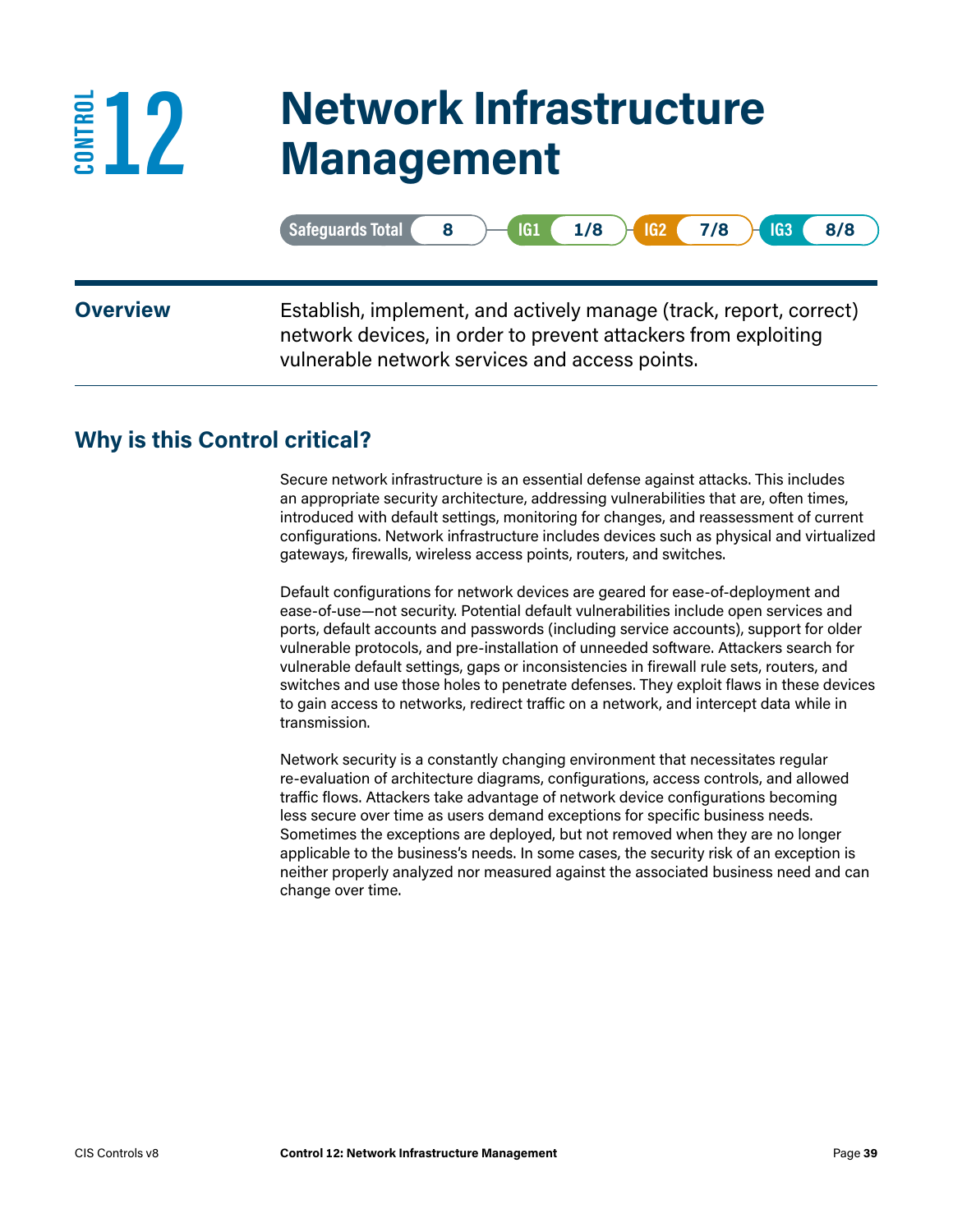#### **Procedures and tools**

Enterprises should ensure network infrastructure is fully documented and architecture diagrams are kept up-to-date. It is important for key infrastructure components to have vendor support for patches and feature upgrades. Upgrade End-of-Life (EOL) components before the date they will be out of support or apply mitigating controls to isolate them. Enterprises need to monitor their infrastructure versions and configurations for vulnerabilities that would require them to upgrade the network devices to the latest secure and stable version that does not impact the infrastructure.

An up-to-date network architecture diagram, including security architecture diagrams, are an important foundation for infrastructure management. Next is having complete account management for access control, logging, and monitoring. Finally, infrastructure administration should only be performed over secure protocols, with strong authentication (MFA for PAM), and from dedicated administrative devices or out-ofband networks.

Commercial tools can be helpful to evaluate the rule sets of network filtering devices to determine whether they are consistent or in conflict. This provides an automated sanity check of network filters. These tools search for errors in rule sets or Access Controls Lists (ACLs) that may allow unintended services through the network device. Such tools should be run each time significant changes are made to firewall rule sets, router ACLs, or other filtering technologies.

**→ For telework and small office guidance, refer to the CIS Controls Telework and Small Office Network Security Guide**–**<https://www.cisecurity.org/controls/v8/>**

| NUMBER | TITLE/DESCRIPTION                                                                                                                                                                                                                                                                               | <b>ASSET TYPE</b> | <b>SECURITY FUNCTION</b> | 161 | IG2 | IG3 |  |  |
|--------|-------------------------------------------------------------------------------------------------------------------------------------------------------------------------------------------------------------------------------------------------------------------------------------------------|-------------------|--------------------------|-----|-----|-----|--|--|
| 12.1   | <b>Ensure Network Infrastructure is Up-to-Date</b>                                                                                                                                                                                                                                              | <b>Network</b>    | <b>Protect</b>           |     |     |     |  |  |
|        | Ensure network infrastructure is kept up-to-date. Example implementations include running the latest stable release<br>of software and/or using currently supported network-as-a-service (NaaS) offerings. Review software versions<br>monthly, or more frequently, to verify software support. |                   |                          |     |     |     |  |  |
| 12.2   | <b>Establish and Maintain a Secure Network Architecture</b>                                                                                                                                                                                                                                     | <b>Network</b>    | <b>Protect</b>           |     |     |     |  |  |
|        | Establish and maintain a secure network architecture. A secure network architecture must address segmentation,<br>least privilege, and availability, at a minimum.                                                                                                                              |                   |                          |     |     |     |  |  |
| 12.3   | <b>Securely Manage Network Infrastructure</b>                                                                                                                                                                                                                                                   | <b>Network</b>    | <b>Protect</b>           |     |     |     |  |  |
|        | Securely manage network infrastructure. Example implementations include version-controlled-infrastructure-as-<br>code, and the use of secure network protocols, such as SSH and HTTPS.                                                                                                          |                   |                          |     |     |     |  |  |
| 12.4   | <b>Establish and Maintain Architecture Diagram(s)</b>                                                                                                                                                                                                                                           | <b>Network</b>    | <b>Identify</b>          |     |     |     |  |  |
|        | Establish and maintain architecture diagram(s) and/or other network system documentation. Review and update<br>documentation annually, or when significant enterprise changes occur that could impact this Safeguard.                                                                           |                   |                          |     |     |     |  |  |
| 12.5   | <b>Centralize Network Authentication, Authorization, and</b><br><b>Auditing (AAA)</b>                                                                                                                                                                                                           | <b>Network</b>    | <b>Protect</b>           |     |     |     |  |  |
|        | Centralize network AAA.                                                                                                                                                                                                                                                                         |                   |                          |     |     |     |  |  |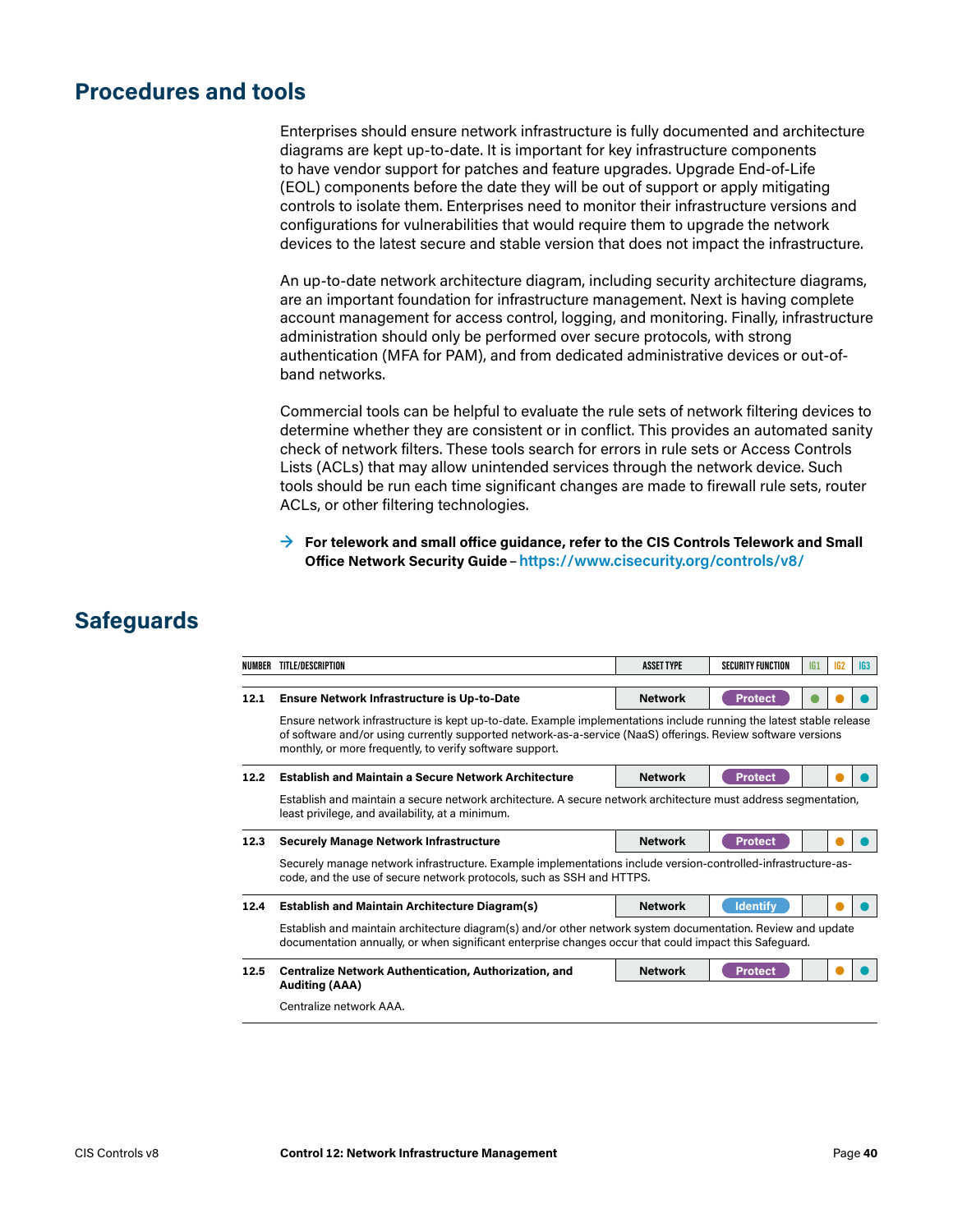| NUMBER | TITLE/DESCRIPTION                                                                                                                                                                                                                                                                                  | <b>ASSET TYPE</b> | <b>SECURITY FUNCTION</b> | 161 | 162 | IG3 |  |  |  |
|--------|----------------------------------------------------------------------------------------------------------------------------------------------------------------------------------------------------------------------------------------------------------------------------------------------------|-------------------|--------------------------|-----|-----|-----|--|--|--|
| 12.6   | Use of Secure Network Management and<br><b>Communication Protocols</b>                                                                                                                                                                                                                             | <b>Network</b>    | <b>Protect</b>           |     |     |     |  |  |  |
|        | Use secure network management and communication protocols (e.g., 802.1X, Wi-Fi Protected Access 2 (WPA2)<br>Enterprise or greater).                                                                                                                                                                |                   |                          |     |     |     |  |  |  |
| 12.7   | <b>Ensure Remote Devices Utilize a VPN and are Connecting to</b><br>an Enterprise's AAA Infrastructure                                                                                                                                                                                             | <b>Devices</b>    | <b>Protect</b>           |     |     |     |  |  |  |
|        | Require users to authenticate to enterprise-managed VPN and authentication services prior to accessing enterprise<br>resources on end-user devices.                                                                                                                                                |                   |                          |     |     |     |  |  |  |
| 12.8   | <b>Establish and Maintain Dedicated Computing Resources for</b><br><b>All Administrative Work</b>                                                                                                                                                                                                  | <b>Devices</b>    | <b>Protect</b>           |     |     |     |  |  |  |
|        | Establish and maintain dedicated computing resources, either physically or logically separated, for all administrative<br>tasks or tasks requiring administrative access. The computing resources should be segmented from the enterprise's<br>primary network and not be allowed internet access. |                   |                          |     |     |     |  |  |  |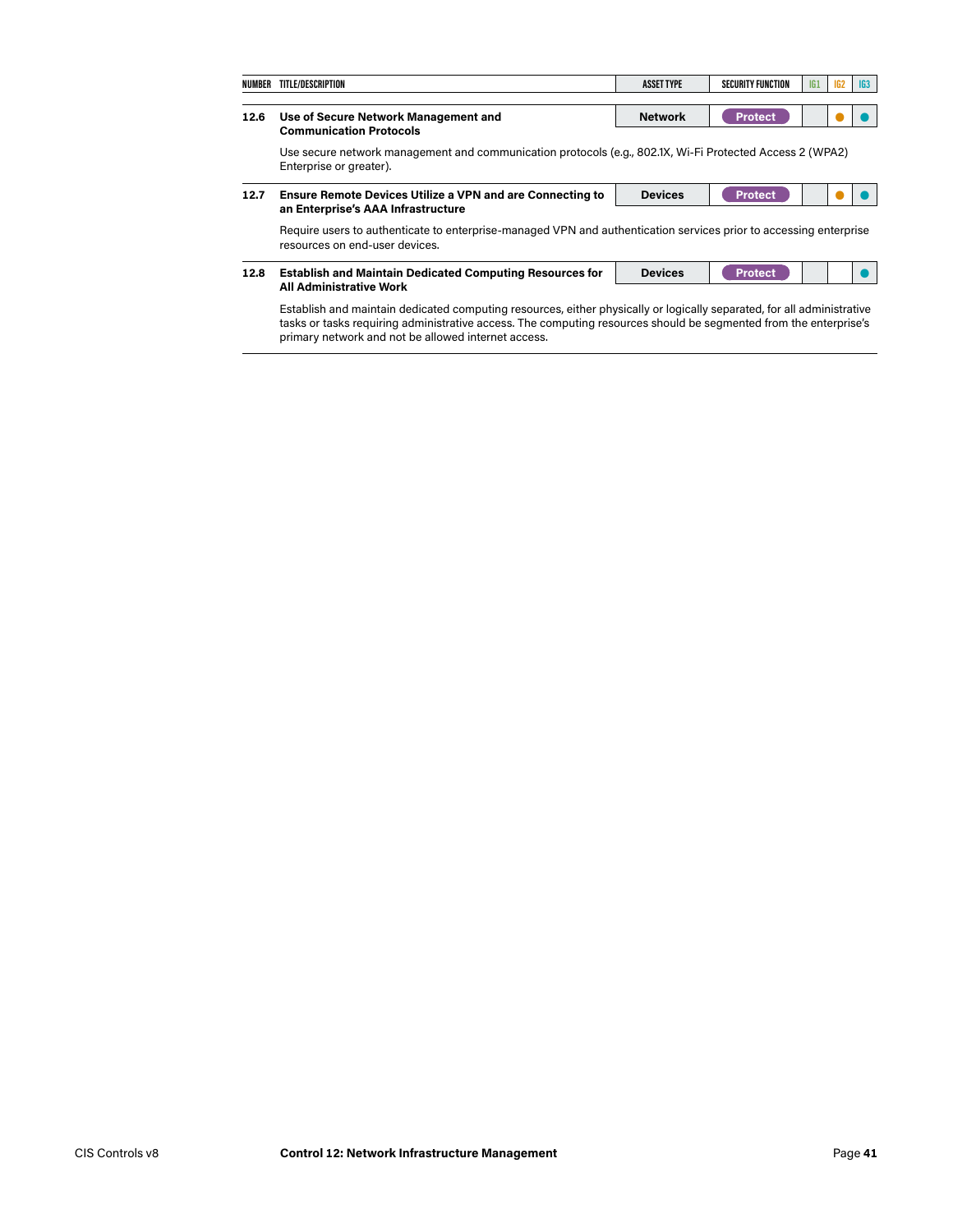### **13 Network Monitoring and Defense**

|                 | $IG2 \t6/11$<br>Safeguards Total<br>$0/11$ $)$<br>11/11<br> IG1 <br>IG3<br>11                                                                                                                        |
|-----------------|------------------------------------------------------------------------------------------------------------------------------------------------------------------------------------------------------|
| <b>Overview</b> | Operate processes and tooling to establish and maintain<br>comprehensive network monitoring and defense against<br>security threats across the enterprise's network infrastructure<br>and user base. |

#### **Why is this Control critical?**

E<sup>E</sup><sup>13</sup>

We cannot rely on network defenses to be perfect. Adversaries continue to evolve and mature, as they share, or sell, information among their community on exploits and bypasses to security controls. Even if security tools work "as advertised," it takes an understanding of the enterprise risk posture to configure, tune, and log them to be effective. Often, misconfigurations due to human error or lack of knowledge of tool capabilities give enterprises a false sense of security.

Security tools can only be effective if they are supporting a process of continuous monitoring that allows staff the ability to be alerted and respond to security incidents quickly. Enterprises that adopt a purely technology-driven approach will also experience more false positives, due to their over-reliance on alerts from tools. Identifying and responding to these threats requires visibility into all threat vectors of the infrastructure and leveraging humans in the process of detection, analysis, and response. It is critical for large or heavily targeted enterprises to have a security operations capability to prevent, detect, and quickly respond to cyber threats before they can impact the enterprise. This process will generate activity reports and metrics that will help enhance security policies, and support regulatory compliance for many enterprises.

As we have seen many times in the press, enterprises have been compromised for weeks, months, or years before discovery. The primary benefit of having comprehensive situational awareness is to increase the speed of detection and response. This is critical to respond quickly when malware is discovered, credentials are stolen, or when sensitive data is compromised to reduce impact to the enterprise.

Through good situational awareness (i.e., security operations), enterprises will identify and catalog Tactics, Techniques, and Procedures (TTPs) of attackers, including their IOCs that will help the enterprise become more proactive in identifying future threats or incidents. Recovery can be achieved faster when the response has access to complete information about the environment and enterprise structure to develop efficient response strategies.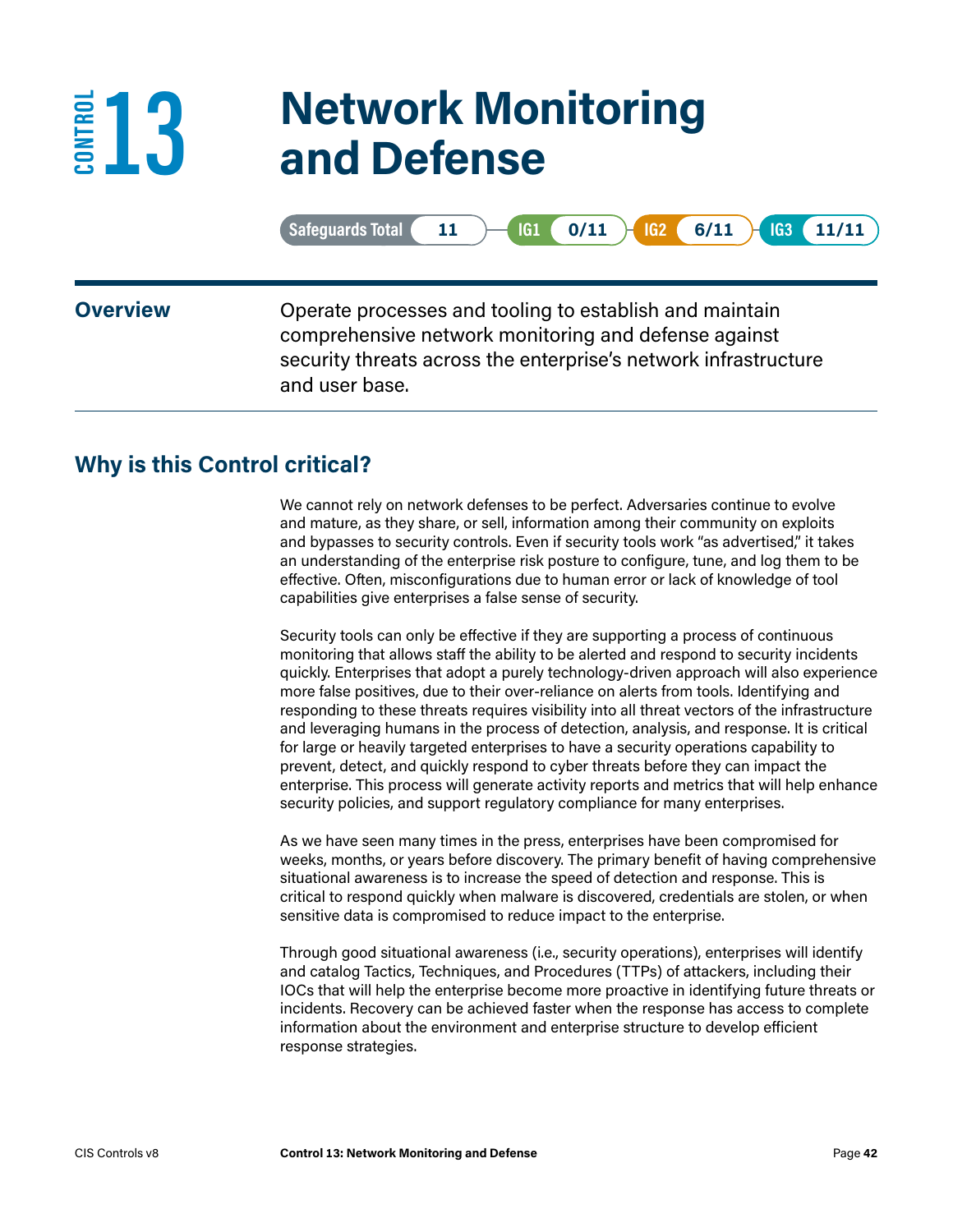#### **Procedures and tools**

Most enterprises do not need to stand up a Security Operations Center (SOC) to gain situational awareness. This starts with first understanding critical business functions, network and server architectures, data and data flows, vendor service and business partner connection, and end-user devices and accounts. This informs the development of a security architecture, technical controls, logging, monitoring, and response procedures.

At the core of this process is a trained and organized team that implements processes for incident detection, analysis, and mitigation. These capabilities could be conducted internally, or through consultants or a managed service provider. Enterprises should consider network, enterprise asset, user credential, and data access activities. Technology will play a crucial role to collect and analyze all of the data, and monitor networks and enterprise assets internally and externally to the enterprise. Enterprises should include visibility to cloud platforms that might not be in line with on-premises security technology.

Forwarding all important logs to analytical programs, such as Security Information and Event Management (SIEM) solutions, can provide value; however, they do not provide a complete picture. Weekly log reviews are necessary to tune thresholds and identify abnormal events. Correlation tools can make audit logs more useful for subsequent manual inspection. These tools are not a replacement for skilled information security personnel and system administrators. Even with automated log analysis tools, human expertise and intuition are often required to identify and understand attacks.

As this process matures, enterprises will create, maintain, and evolve a knowledge base that will help to understand and assess the business risks, developing an internal threat intelligence capability. Threat intelligence is the collection of TTPs from incidents and adversaries. To accomplish this, a situational awareness program will define and evaluate which information sources are relevant to detect, report, and handle attacks. Most mature enterprises can evolve to threat hunting, where trained staff manually review system and user logs, data flows, and traffic patterns to find anomalies.

| NUMBER | TITLE/DESCRIPTION                                                                                                                                                                                                                                                                                                                 | <b>ASSET TYPE</b> | <b>SECURITY FUNCTION</b> | 161 | 162 | IG <sub>3</sub> |  |  |
|--------|-----------------------------------------------------------------------------------------------------------------------------------------------------------------------------------------------------------------------------------------------------------------------------------------------------------------------------------|-------------------|--------------------------|-----|-----|-----------------|--|--|
| 13.1   | <b>Centralize Security Event Alerting</b>                                                                                                                                                                                                                                                                                         | <b>Network</b>    | <b>Detect</b>            |     |     |                 |  |  |
|        | Centralize security event alerting across enterprise assets for log correlation and analysis. Best practice<br>implementation requires the use of a SIEM, which includes vendor-defined event correlation alerts. A log analytics<br>platform configured with security-relevant correlation alerts also satisfies this Safeguard. |                   |                          |     |     |                 |  |  |
| 13.2   | Deploy a Host-Based Intrusion Detection Solution                                                                                                                                                                                                                                                                                  | <b>Devices</b>    | <b>Detect</b>            |     |     |                 |  |  |
|        | Deploy a host-based intrusion detection solution on enterprise assets, where appropriate and/or supported.                                                                                                                                                                                                                        |                   |                          |     |     |                 |  |  |
| 13.3   | Deploy a Network Intrusion Detection Solution                                                                                                                                                                                                                                                                                     | <b>Network</b>    | <b>Detect</b>            |     |     |                 |  |  |
|        | Deploy a network intrusion detection solution on enterprise assets, where appropriate. Example implementations<br>include the use of a Network Intrusion Detection System (NIDS) or equivalent cloud service provider (CSP) service.                                                                                              |                   |                          |     |     |                 |  |  |
| 13.4   | <b>Perform Traffic Filtering Between Network Segments</b>                                                                                                                                                                                                                                                                         | <b>Network</b>    | <b>Protect</b>           |     |     |                 |  |  |
|        | Perform traffic filtering between network segments, where appropriate.                                                                                                                                                                                                                                                            |                   |                          |     |     |                 |  |  |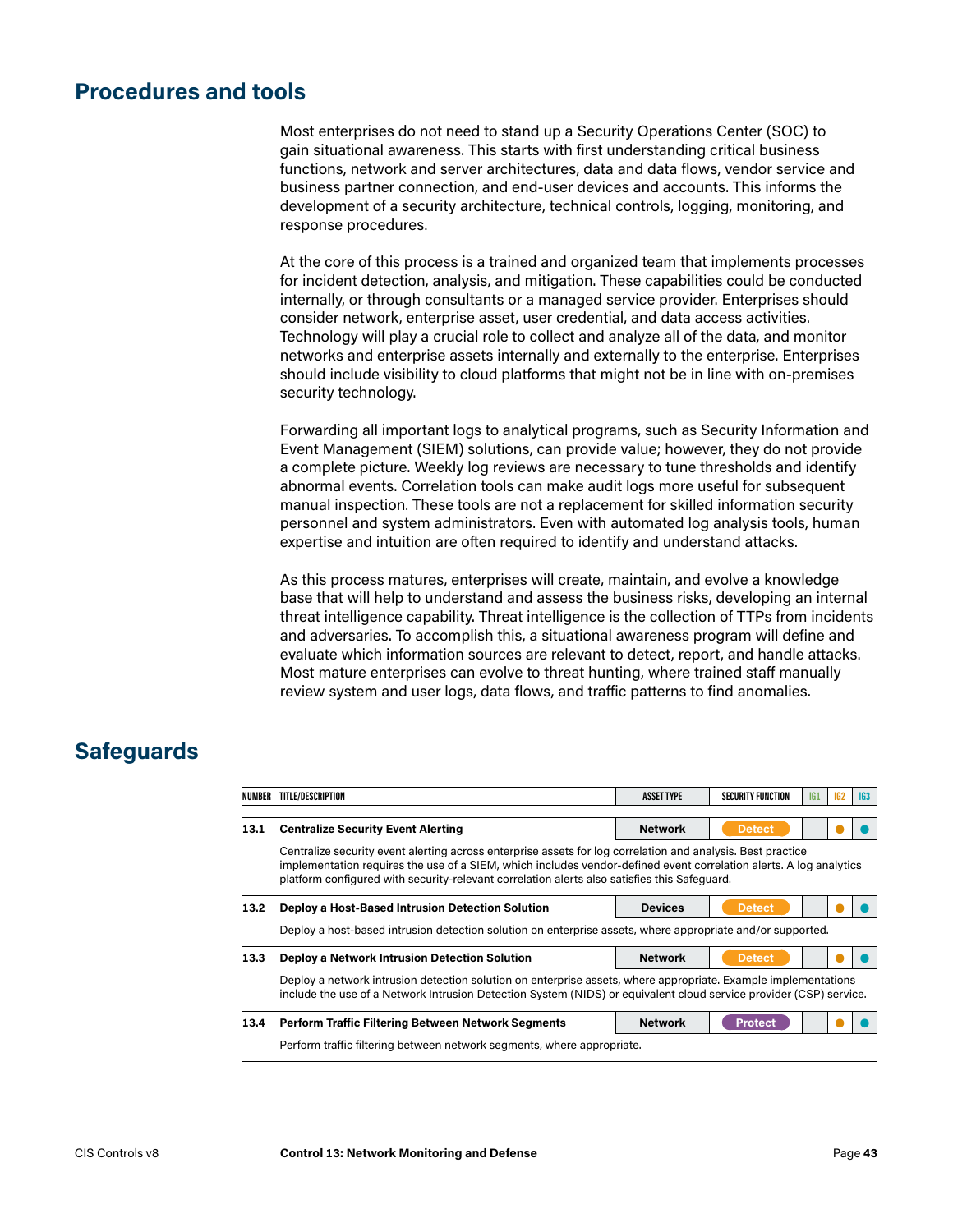|      | NUMBER TITLE/DESCRIPTION                                                                                                                                                                                                                                                                                                                     | <b>ASSET TYPE</b> | <b>SECURITY FUNCTION</b> | IG1 | IG2 | IG3 |  |  |
|------|----------------------------------------------------------------------------------------------------------------------------------------------------------------------------------------------------------------------------------------------------------------------------------------------------------------------------------------------|-------------------|--------------------------|-----|-----|-----|--|--|
|      |                                                                                                                                                                                                                                                                                                                                              |                   |                          |     |     |     |  |  |
| 13.5 | <b>Manage Access Control for Remote Assets</b>                                                                                                                                                                                                                                                                                               | <b>Devices</b>    | <b>Protect</b>           |     |     |     |  |  |
|      | Manage access control for assets remotely connecting to enterprise resources. Determine amount of access to<br>enterprise resources based on: up-to-date anti-malware software installed, configuration compliance with the<br>enterprise's secure configuration process, and ensuring the operating system and applications are up-to-date. |                   |                          |     |     |     |  |  |
| 13.6 | <b>Collect Network Traffic Flow Logs</b>                                                                                                                                                                                                                                                                                                     | <b>Network</b>    | <b>Detect</b>            |     |     |     |  |  |
|      | Collect network traffic flow logs and/or network traffic to review and alert upon from network devices.                                                                                                                                                                                                                                      |                   |                          |     |     |     |  |  |
| 13.7 | Deploy a Host-Based Intrusion Prevention Solution                                                                                                                                                                                                                                                                                            | <b>Devices</b>    | <b>Protect</b>           |     |     |     |  |  |
|      | Deploy a host-based intrusion prevention solution on enterprise assets, where appropriate and/or supported.<br>Example implementations include use of an Endpoint Detection and Response (EDR) client or host-based IPS agent.                                                                                                               |                   |                          |     |     |     |  |  |
| 13.8 | Deploy a Network Intrusion Prevention Solution                                                                                                                                                                                                                                                                                               | <b>Network</b>    | <b>Protect</b>           |     |     |     |  |  |
|      | Deploy a network intrusion prevention solution, where appropriate. Example implementations include the use of a<br>Network Intrusion Prevention System (NIPS) or equivalent CSP service.                                                                                                                                                     |                   |                          |     |     |     |  |  |
| 13.9 | <b>Deploy Port-Level Access Control</b>                                                                                                                                                                                                                                                                                                      | <b>Devices</b>    | <b>Protect</b>           |     |     |     |  |  |
|      | Deploy port-level access control. Port-level access control utilizes 802.1x, or similar network access control<br>protocols, such as certificates, and may incorporate user and/or device authentication.                                                                                                                                    |                   |                          |     |     |     |  |  |
|      | 13.10 Perform Application Layer Filtering                                                                                                                                                                                                                                                                                                    | <b>Network</b>    | <b>Protect</b>           |     |     |     |  |  |
|      | Perform application layer filtering. Example implementations include a filtering proxy, application layer<br>firewall, or gateway.                                                                                                                                                                                                           |                   |                          |     |     |     |  |  |
|      | 13.11 Tune Security Event Alerting Thresholds                                                                                                                                                                                                                                                                                                | <b>Network</b>    | <b>Detect</b>            |     |     |     |  |  |
|      | Tune security event alerting thresholds monthly, or more frequently.                                                                                                                                                                                                                                                                         |                   |                          |     |     |     |  |  |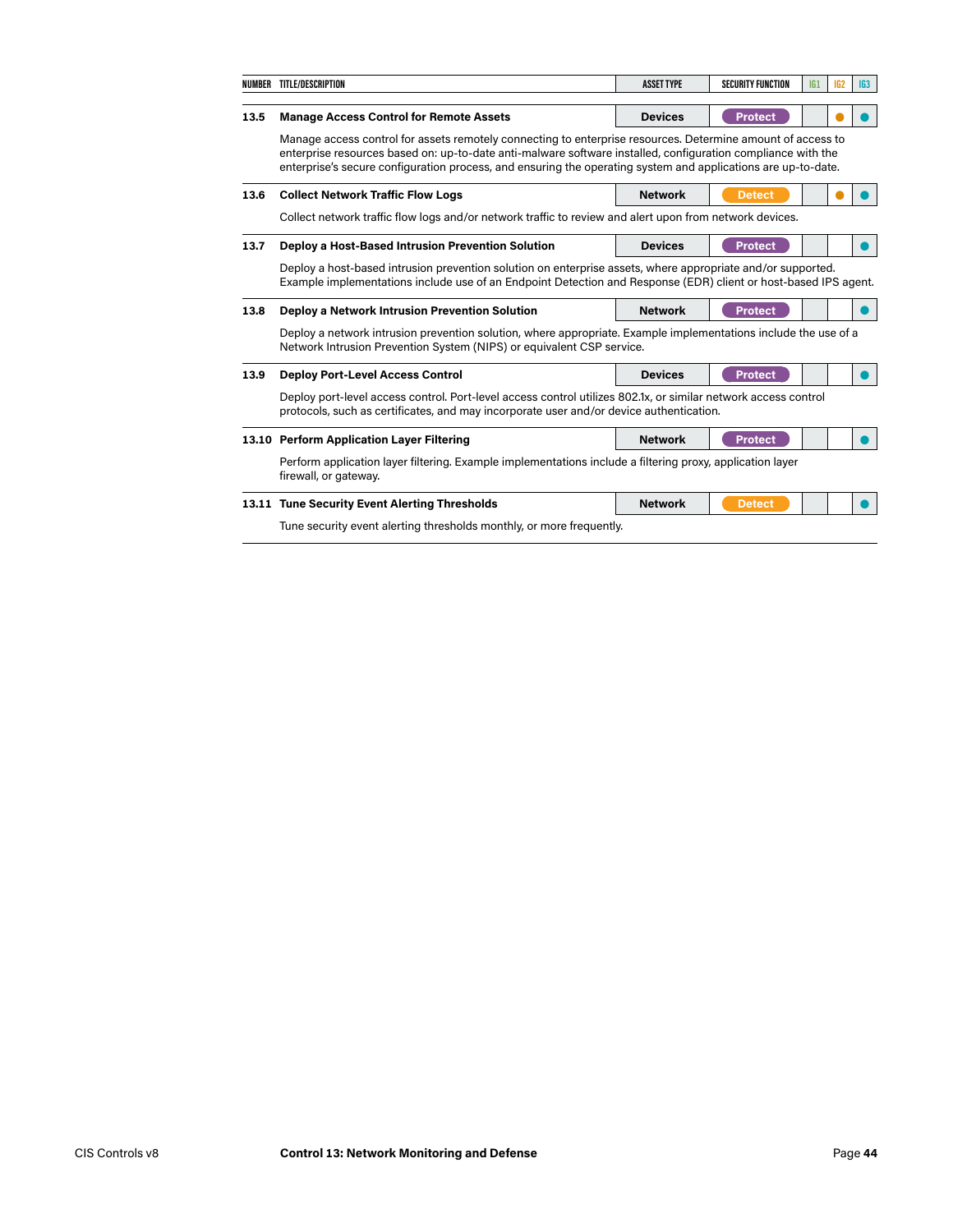# **14 Security Awareness and Skills Training**

|                 | Safeguards Total<br>8/9<br>IG2<br>9/9<br>8/8<br>IG1<br>IG <sub>3</sub><br>9                                                                                                                           |
|-----------------|-------------------------------------------------------------------------------------------------------------------------------------------------------------------------------------------------------|
| <b>Overview</b> | Establish and maintain a security awareness program to<br>influence behavior among the workforce to be security<br>conscious and properly skilled to reduce cybersecurity risks to<br>the enterprise. |

### **Why is this Control critical?**

**EDUA** 

The actions of people play a critical part in the success or failure of an enterprise's security program. It is easier for an attacker to entice a user to click a link or open an email attachment to install malware in order to get into an enterprise, than to find a network exploit to do it directly.

Users themselves, both intentionally and unintentionally, can cause incidents as a result of mishandling sensitive data, sending an email with sensitive data to the wrong recipient, losing a portable end-user device, using weak passwords, or using the same password they use on public sites.

No security program can effectively address cyber risk without a means to address this fundamental human vulnerability. Users at every level of the enterprise have different risks. For example: executives manage more sensitive data; system administrators have the ability to control access to systems and applications; and users in finance, human resources, and contracts all have access to different types of sensitive data that can make them targets.

The training should be updated regularly. This will increase the culture of security and discourage risky workarounds.

#### **Procedures and tools**

An effective security awareness training program should not just be a canned, oncea-year training video coupled with regular phishing testing. While annual training is needed, there should also be more frequent, topical messages and notifications about security. This might include messages about: strong password-use that coincides with a media report of password dump, the rise of phishing during tax time, or increased awareness of malicious package delivery emails during the holidays.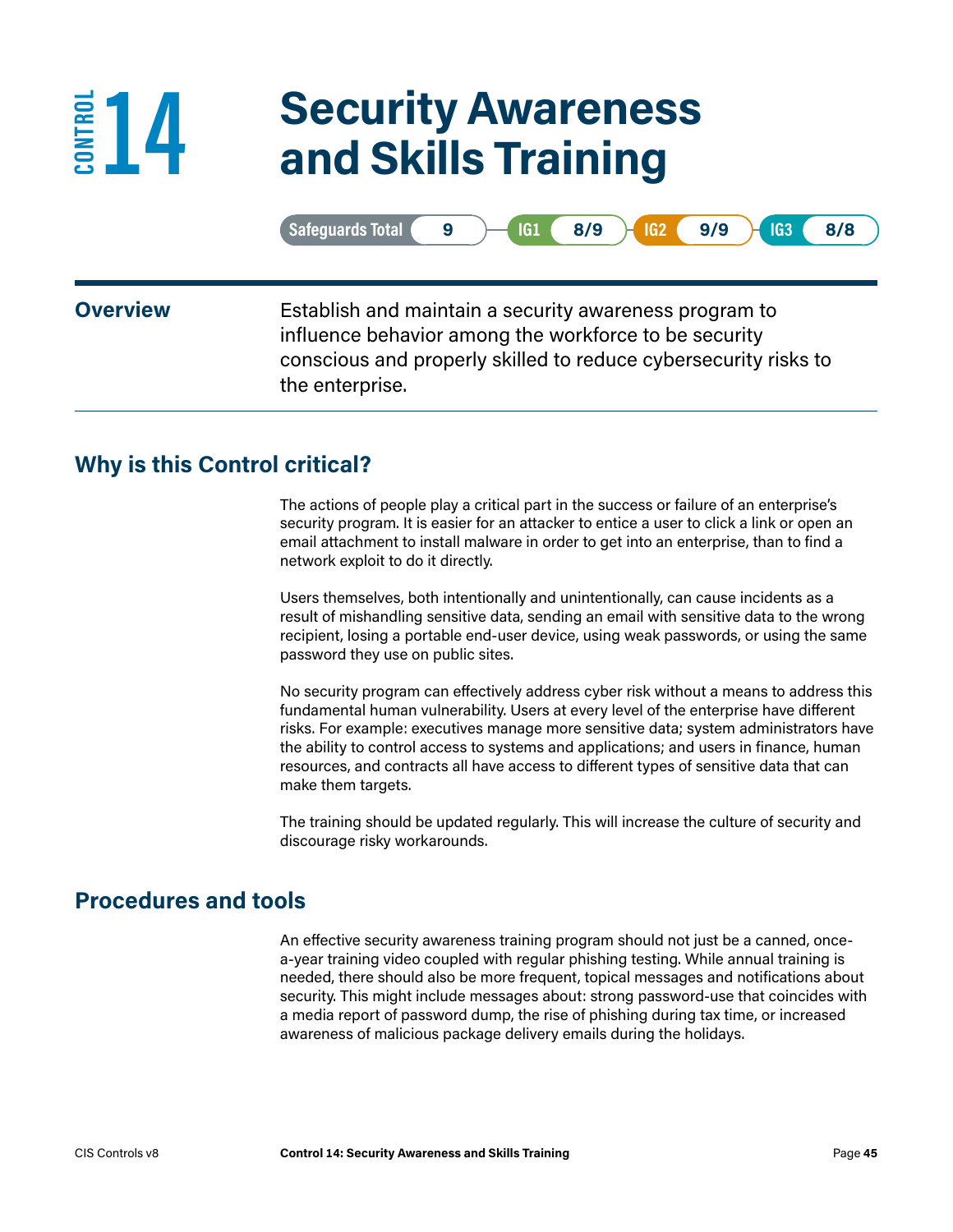Training should also consider the enterprise's different regulatory and threat posture. Financial firms might have more compliance-related training on data handling and use, healthcare enterprises on handling healthcare data, and merchants for credit card data.

Social engineering training, such as phishing tests, should also include awareness of tactics that target different roles. For example, the financial team will receive BEC attempts posing as executives asking to wire money, or receive emails from compromised partners or vendors asking to change the bank account information for their next payment.

For more comprehensive treatment of this topic, the following resources are helpful to build an effective security awareness program:

- **→ NIST® SP 800-50 Infosec Awareness Training**–**[https://nvlpubs.nist.gov/nistpubs/](https://nvlpubs.nist.gov/nistpubs/Legacy/SP/nistspecialpublication800-50.pdf) [Legacy/SP/nistspecialpublication800-50.pdf](https://nvlpubs.nist.gov/nistpubs/Legacy/SP/nistspecialpublication800-50.pdf)**
- **→ National Cyber Security Centre (UK)**–**[https://www.ncsc.gov.uk/guidance/10](https://www.ncsc.gov.uk/guidance/10-steps-user-education-and-awareness) [steps-user-education-and-awareness](https://www.ncsc.gov.uk/guidance/10-steps-user-education-and-awareness)**
- **→ EDUCAUSE**–**[https://www.educause.edu/focus-areas-and-initiatives/policy-and](https://www.educause.edu/focus-areas-and-initiatives/policy-and-security/cybersecurity-program/awareness-campaigns)[security/cybersecurity-program/awareness-campaigns](https://www.educause.edu/focus-areas-and-initiatives/policy-and-security/cybersecurity-program/awareness-campaigns)**
- **→ National Cyber Security Alliance (NCSA)**–**<https://staysafeonline.org/>**
- **→ SANS**–**<https://www.sans.org/security-awareness-training/resources>**
- **→ For guidance on configuring home routers see the CIS Controls Telework and Small Office Network Security Guide**–**[https://www.cisecurity.org/white-papers/cis](https://www.cisecurity.org/white-papers/cis-controls-telework-and-small-office-network-security-guide/)[controls-telework-and-small-office-network-security-guide/](https://www.cisecurity.org/white-papers/cis-controls-telework-and-small-office-network-security-guide/)**

| NUMBER | TITLE/DESCRIPTION                                                                                                                                                                                                                                                                                                                                                                                  | <b>ASSET TYPE</b> | <b>SECURITY FUNCTION</b> | IG1 | 162 | IG3 |  |  |
|--------|----------------------------------------------------------------------------------------------------------------------------------------------------------------------------------------------------------------------------------------------------------------------------------------------------------------------------------------------------------------------------------------------------|-------------------|--------------------------|-----|-----|-----|--|--|
| 14.1   | <b>Establish and Maintain a Security Awareness Program</b>                                                                                                                                                                                                                                                                                                                                         | N/A               | <b>Protect</b>           |     |     |     |  |  |
|        | Establish and maintain a security awareness program. The purpose of a security awareness program is to educate<br>the enterprise's workforce on how to interact with enterprise assets and data in a secure manner. Conduct training at<br>hire and, at a minimum, annually. Review and update content annually, or when significant enterprise changes occur<br>that could impact this Safeguard. |                   |                          |     |     |     |  |  |
| 14.2   | <b>Train Workforce Members to Recognize Social</b><br><b>Engineering Attacks</b>                                                                                                                                                                                                                                                                                                                   | N/A               | <b>Protect</b>           |     |     |     |  |  |
|        | Train workforce members to recognize social engineering attacks, such as phishing, pre-texting, and tailgating.                                                                                                                                                                                                                                                                                    |                   |                          |     |     |     |  |  |
| 14.3   | <b>Train Workforce Members on Authentication Best Practices</b>                                                                                                                                                                                                                                                                                                                                    | N/A               | <b>Protect</b>           |     |     |     |  |  |
|        | Train workforce members on authentication best practices. Example topics include MFA, password composition, and<br>credential management.                                                                                                                                                                                                                                                          |                   |                          |     |     |     |  |  |
| 14.4   | <b>Train Workforce on Data Handling Best Practices</b>                                                                                                                                                                                                                                                                                                                                             | N/A               | <b>Protect</b>           |     |     |     |  |  |
|        | Train workforce members on how to identify and properly store, transfer, archive, and destroy sensitive data. This<br>also includes training workforce members on clear screen and desk best practices, such as locking their screen<br>when they step away from their enterprise asset, erasing physical and virtual whiteboards at the end of meetings,<br>and storing data and assets securely. |                   |                          |     |     |     |  |  |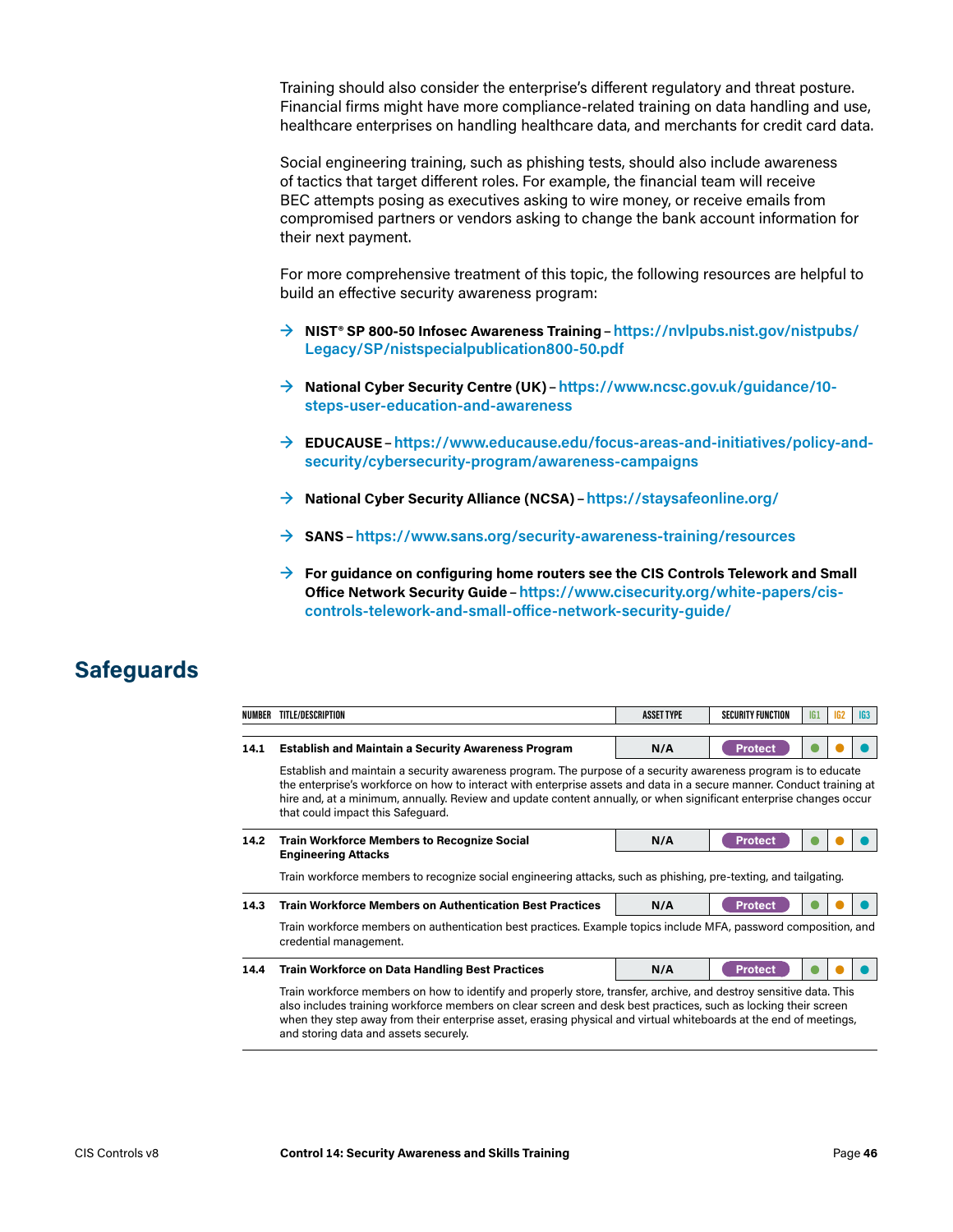|      | NUMBER TITLE/DESCRIPTION                                                                                                                                                                                                                                                                                                                                          | <b>ASSET TYPE</b> | <b>SECURITY FUNCTION</b> | IG1 | IG2 | IG3 |  |  |  |
|------|-------------------------------------------------------------------------------------------------------------------------------------------------------------------------------------------------------------------------------------------------------------------------------------------------------------------------------------------------------------------|-------------------|--------------------------|-----|-----|-----|--|--|--|
| 14.5 | <b>Train Workforce Members on Causes of Unintentional</b><br><b>Data Exposure</b>                                                                                                                                                                                                                                                                                 | N/A               | <b>Protect</b>           |     |     |     |  |  |  |
|      | Train workforce members to be aware of causes for unintentional data exposure. Example topics include mis-delivery<br>of sensitive data, losing a portable end-user device, or publishing data to unintended audiences.                                                                                                                                           |                   |                          |     |     |     |  |  |  |
| 14.6 | Train Workforce Members on Recognizing and Reporting<br><b>Security Incidents</b>                                                                                                                                                                                                                                                                                 | N/A               | <b>Protect</b>           |     |     |     |  |  |  |
|      | Train workforce members to be able to recognize a potential incident and be able to report such an incident.                                                                                                                                                                                                                                                      |                   |                          |     |     |     |  |  |  |
| 14.7 | Train Workforce on How to Identify and Report if Their<br><b>Enterprise Assets are Missing Security Updates</b>                                                                                                                                                                                                                                                   | N/A               | <b>Protect</b>           |     |     |     |  |  |  |
|      | Train workforce to understand how to verify and report out-of-date software patches or any failures in automated<br>processes and tools. Part of this training should include notifying IT personnel of any failures in automated<br>processes and tools.                                                                                                         |                   |                          |     |     |     |  |  |  |
| 14.8 | Train Workforce on the Dangers of Connecting to and<br><b>Transmitting Enterprise Data Over Insecure Networks</b>                                                                                                                                                                                                                                                 | N/A               | <b>Protect</b>           |     |     |     |  |  |  |
|      | Train workforce members on the dangers of connecting to, and transmitting data over, insecure networks for<br>enterprise activities. If the enterprise has remote workers, training must include guidance to ensure that all users<br>securely configure their home network infrastructure.                                                                       |                   |                          |     |     |     |  |  |  |
| 14.9 | <b>Conduct Role-Specific Security Awareness and</b>                                                                                                                                                                                                                                                                                                               | N/A               | <b>Protect</b>           |     |     |     |  |  |  |
|      | <b>Skills Training</b><br>Conduct role-specific security awareness and skills training. Example implementations include secure system<br>administration courses for IT professionals, OWASP® Top 10 vulnerability awareness and prevention training for web<br>application developers, and advanced social engineering awareness training for high-profile roles. |                   |                          |     |     |     |  |  |  |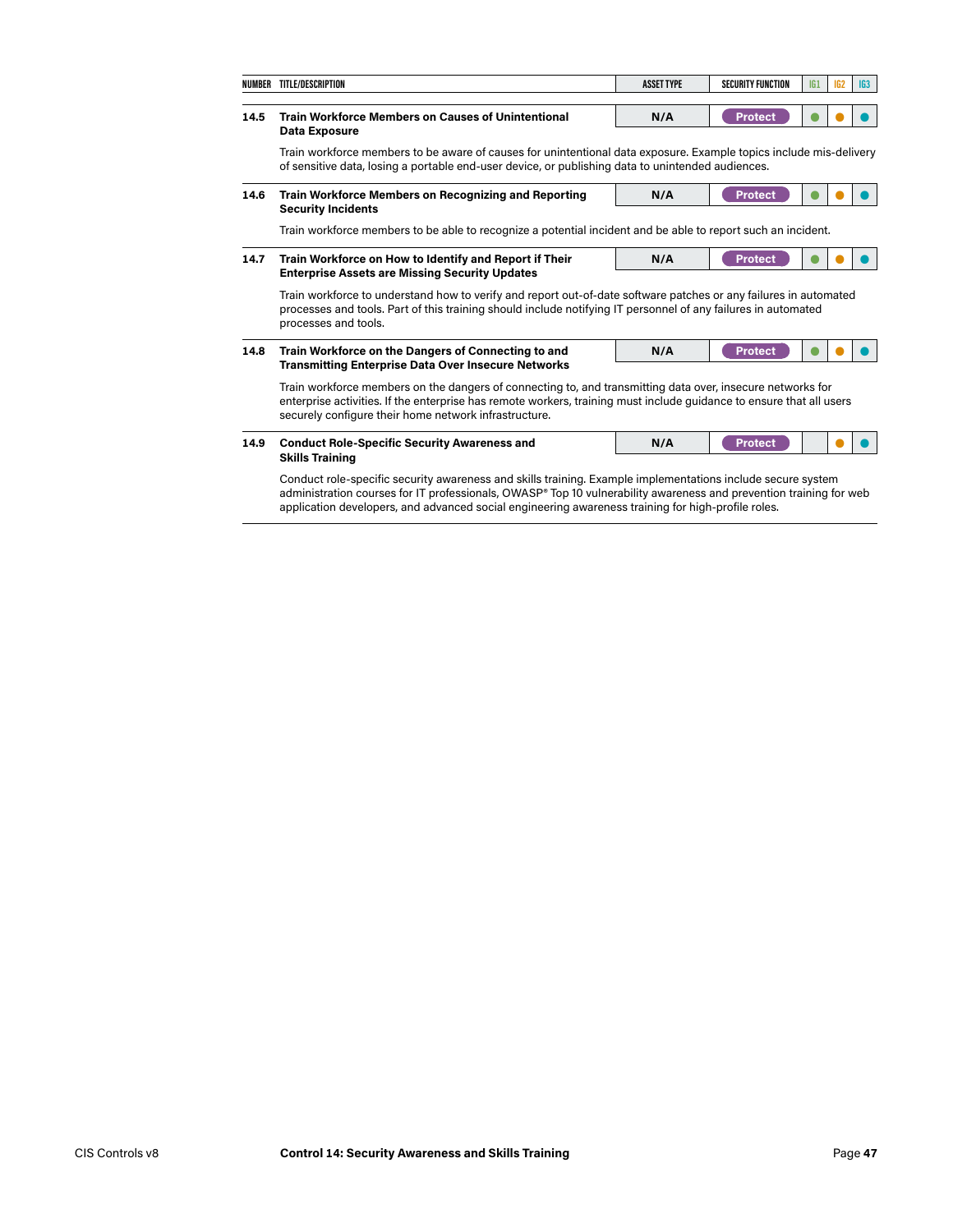## **15 Service Provider Management**

|                 | $1/7$ $\rightarrow$<br>Safeguards Total<br>4/7<br>$IG2$ (<br>IG1<br><b>IG3</b><br>7/7                                                                                                                                                         |
|-----------------|-----------------------------------------------------------------------------------------------------------------------------------------------------------------------------------------------------------------------------------------------|
| <b>Overview</b> | Develop a process to evaluate service providers who hold<br>sensitive data, or are responsible for an enterprise's critical IT<br>platforms or processes, to ensure these providers are protecting<br>those platforms and data appropriately. |

### **Why is this Control critical?**

**CONTROL** 

In our modern, connected world, enterprises rely on vendors and partners to help manage their data or rely on third-party infrastructure for core applications or functions.

There have been numerous examples where third-party breaches have significantly impacted an enterprise; for example, as early as the late 2000s, payment cards were compromised after attackers infiltrated smaller third-party vendors in the retail industry. More recent examples include ransomware attacks that impact an enterprise indirectly, due to one of their service providers being locked down, causing disruption to business. Or worse, if directly connected, a ransomware attack could encrypt data on the main enterprise.

Most data security and privacy regulations require their protection extend to third-party service providers, such as with Health Insurance Portability and Accountability Act (HIPAA) Business Associate agreements in healthcare, Federal Financial Institutions Examination Council (FFIEC) requirements for the financial industry, and the United Kingdom (U.K.) Cyber Essentials. Third-party trust is a core Governance Risk and Compliance (GRC) function, as risks that are not managed within the enterprise are transferred to entities outside the enterprise.

While reviewing the security of third-parties has been a task performed for decades, there is not a universal standard for assessing security; and, many service providers are being audited by their customers multiple times a month, causing impacts to their own productivity. This is because every enterprise has a different "checklist" or set of standards to grade the service provider. There are only a few industry standards, such as in finance, with the Shared Assessments program, or in higher education, with their Higher Education Community Vendor Assessment Toolkit (HECVAT). Insurance companies selling cybersecurity policies also have their own measurements.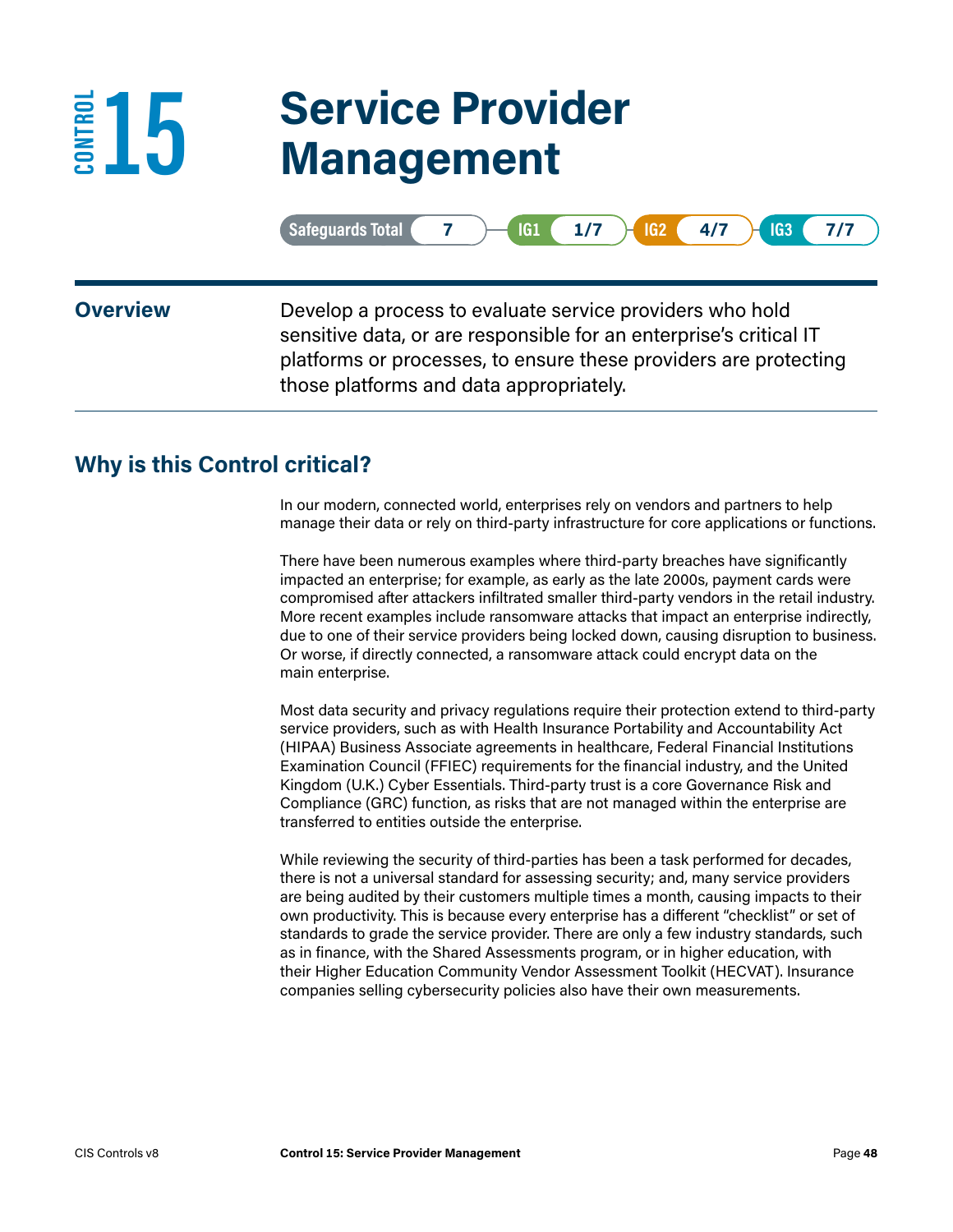While an enterprise might put a lot of scrutiny into large cloud or application hosting companies because they are hosting their email or critical business applications, smaller firms are often a greater risk. Often times, a third-party service provider contracts with additional parties to provide other plugins or services, such as when a third-party uses a fourth-party platform or product to support the main enterprise.

#### **Procedures and tools**

Most enterprises have traditionally used standard checklists, such as ones from ISO 27001 or the CIS Controls. Often, this process is managed through spreadsheets; however, there are online platforms now that allow central management of this process. The focus of this CIS Control though is not on the checklist; instead it is on the fundamentals of the program. Make sure to revisit annually, as relationships and data may change.

No matter what the enterprise's size, there should be a policy about reviewing service providers, an inventory of these vendors, and a risk rating associated with their potential impact to the business in case of an incident. There should also be language in the contracts to hold them accountable if there is an incident that impacts the enterprise.

There are third-party assessment platforms that have an inventory of thousands of service providers, which attempt to provide a central view of the industry, to help enterprises make more informed risk decisions. These platforms often have a dynamic risk score for service providers, based (usually) on passive technical assessments, or enriched through other firms' third-party assessments.

When performing reviews, focus on the services or departments of the provider that are supporting the enterprise. A third-party that has a managed security service contract, or retainer, and holds cybersecurity insurance, can also help with risk reduction.

It is also important to securely decommission service providers when contracts are completed or terminated. Decommission activities may include user and service account deactivation, termination of data flows, and secure disposal of enterprise data within service provider systems.

#### **→ Refer to NIST® 800-88r1: Guidelines for Media Sanitization, as appropriate**–**[https://](https://nvlpubs.nist.gov/nistpubs/SpecialPublications/NIST.SP.800-88r1.pdf) [nvlpubs.nist.gov/nistpubs/SpecialPublications/NIST.SP.800-88r1.pdf](https://nvlpubs.nist.gov/nistpubs/SpecialPublications/NIST.SP.800-88r1.pdf)**

| NUMBER | TITLE/DESCRIPTION                                                                                                                                                                                                                                                                                                                        | <b>ASSET TYPE</b> | <b>SECURITY FUNCTION</b> | IG <sub>1</sub> | 162 | 163 |  |  |  |
|--------|------------------------------------------------------------------------------------------------------------------------------------------------------------------------------------------------------------------------------------------------------------------------------------------------------------------------------------------|-------------------|--------------------------|-----------------|-----|-----|--|--|--|
| 15.1   | <b>Establish and Maintain an Inventory of Service Providers</b>                                                                                                                                                                                                                                                                          | N/A               | <b>Identify</b>          |                 |     |     |  |  |  |
|        | Establish and maintain an inventory of service providers. The inventory is to list all known service providers, include<br>classification(s), and designate an enterprise contact for each service provider. Review and update the inventory<br>annually, or when significant enterprise changes occur that could impact this Safeguard. |                   |                          |                 |     |     |  |  |  |
| 15.2   | <b>Identify</b><br><b>Establish and Maintain a Service Provider</b><br>N/A<br><b>Management Policy</b>                                                                                                                                                                                                                                   |                   |                          |                 |     |     |  |  |  |
|        | Establish and maintain a service provider management policy. Ensure the policy addresses the classification,<br>inventory, assessment, monitoring, and decommissioning of service providers. Review and update the policy<br>annually, or when significant enterprise changes occur that could impact this Safeguard.                    |                   |                          |                 |     |     |  |  |  |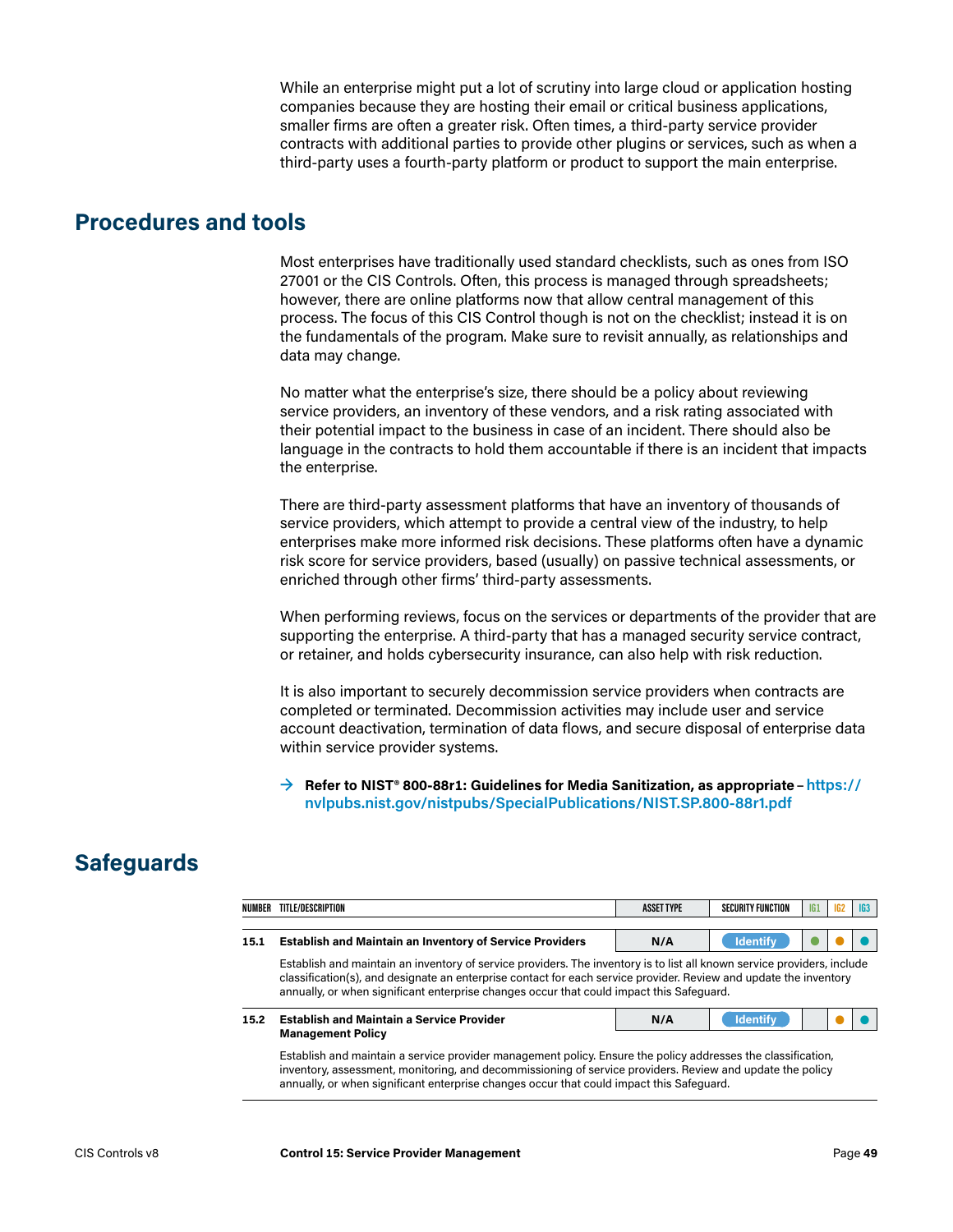|                                                                                                                                                                                                                                                                                                                                                                                                                                                                                                  | NUMBER TITLE/DESCRIPTION                                                                                                                                                                                                                                                                                                                                                                                                                                                                               | <b>ASSET TYPE</b> | <b>SECURITY FUNCTION</b> | <b>IG1</b> | 162 | <b>IG3</b> |
|--------------------------------------------------------------------------------------------------------------------------------------------------------------------------------------------------------------------------------------------------------------------------------------------------------------------------------------------------------------------------------------------------------------------------------------------------------------------------------------------------|--------------------------------------------------------------------------------------------------------------------------------------------------------------------------------------------------------------------------------------------------------------------------------------------------------------------------------------------------------------------------------------------------------------------------------------------------------------------------------------------------------|-------------------|--------------------------|------------|-----|------------|
| 15.3                                                                                                                                                                                                                                                                                                                                                                                                                                                                                             | <b>Classify Service Providers</b>                                                                                                                                                                                                                                                                                                                                                                                                                                                                      | N/A               | <b>Identify</b>          |            |     |            |
|                                                                                                                                                                                                                                                                                                                                                                                                                                                                                                  | Classify service providers. Classification consideration may include one or more characteristics, such as data<br>sensitivity, data volume, availability requirements, applicable regulations, inherent risk, and mitigated risk. Update<br>and review classifications annually, or when significant enterprise changes occur that could impact this Safeguard.                                                                                                                                        |                   |                          |            |     |            |
| 15.4                                                                                                                                                                                                                                                                                                                                                                                                                                                                                             | <b>Ensure Service Provider Contracts Include Security</b><br><b>Requirements</b>                                                                                                                                                                                                                                                                                                                                                                                                                       | N/A               | <b>Protect</b>           |            |     |            |
| Ensure service provider contracts include security requirements. Example requirements may include minimum<br>security program requirements, security incident and/or data breach notification and response, data encryption<br>requirements, and data disposal commitments. These security requirements must be consistent with the enterprise's<br>service provider management policy. Review service provider contracts annually to ensure contracts are not missing<br>security requirements. |                                                                                                                                                                                                                                                                                                                                                                                                                                                                                                        |                   |                          |            |     |            |
| 15.5                                                                                                                                                                                                                                                                                                                                                                                                                                                                                             | <b>Assess Service Providers</b>                                                                                                                                                                                                                                                                                                                                                                                                                                                                        | N/A               | <b>Identify</b>          |            |     |            |
|                                                                                                                                                                                                                                                                                                                                                                                                                                                                                                  | Assess service providers consistent with the enterprise's service provider management policy. Assessment scope<br>may vary based on classification(s), and may include review of standardized assessment reports, such as Service<br>Organization Control 2 (SOC 2) and Payment Card Industry (PCI) Attestation of Compliance (AoC), customized<br>questionnaires, or other appropriately rigorous processes. Reassess service providers annually, at a minimum, or<br>with new and renewed contracts. |                   |                          |            |     |            |
| 15.6                                                                                                                                                                                                                                                                                                                                                                                                                                                                                             | <b>Monitor Service Providers</b>                                                                                                                                                                                                                                                                                                                                                                                                                                                                       | Data              | <b>Detect</b>            |            |     |            |
|                                                                                                                                                                                                                                                                                                                                                                                                                                                                                                  | Monitor service providers consistent with the enterprise's service provider management policy. Monitoring may<br>include periodic reassessment of service provider compliance, monitoring service provider release notes, and dark<br>web monitoring.                                                                                                                                                                                                                                                  |                   |                          |            |     |            |
| 15.7                                                                                                                                                                                                                                                                                                                                                                                                                                                                                             | <b>Securely Decommission Service Providers</b>                                                                                                                                                                                                                                                                                                                                                                                                                                                         | Data              | <b>Protect</b>           |            |     |            |
|                                                                                                                                                                                                                                                                                                                                                                                                                                                                                                  | Securely decommission service providers. Example considerations include user and service account deactivation,<br>termination of data flows, and secure disposal of enterprise data within service provider systems.                                                                                                                                                                                                                                                                                   |                   |                          |            |     |            |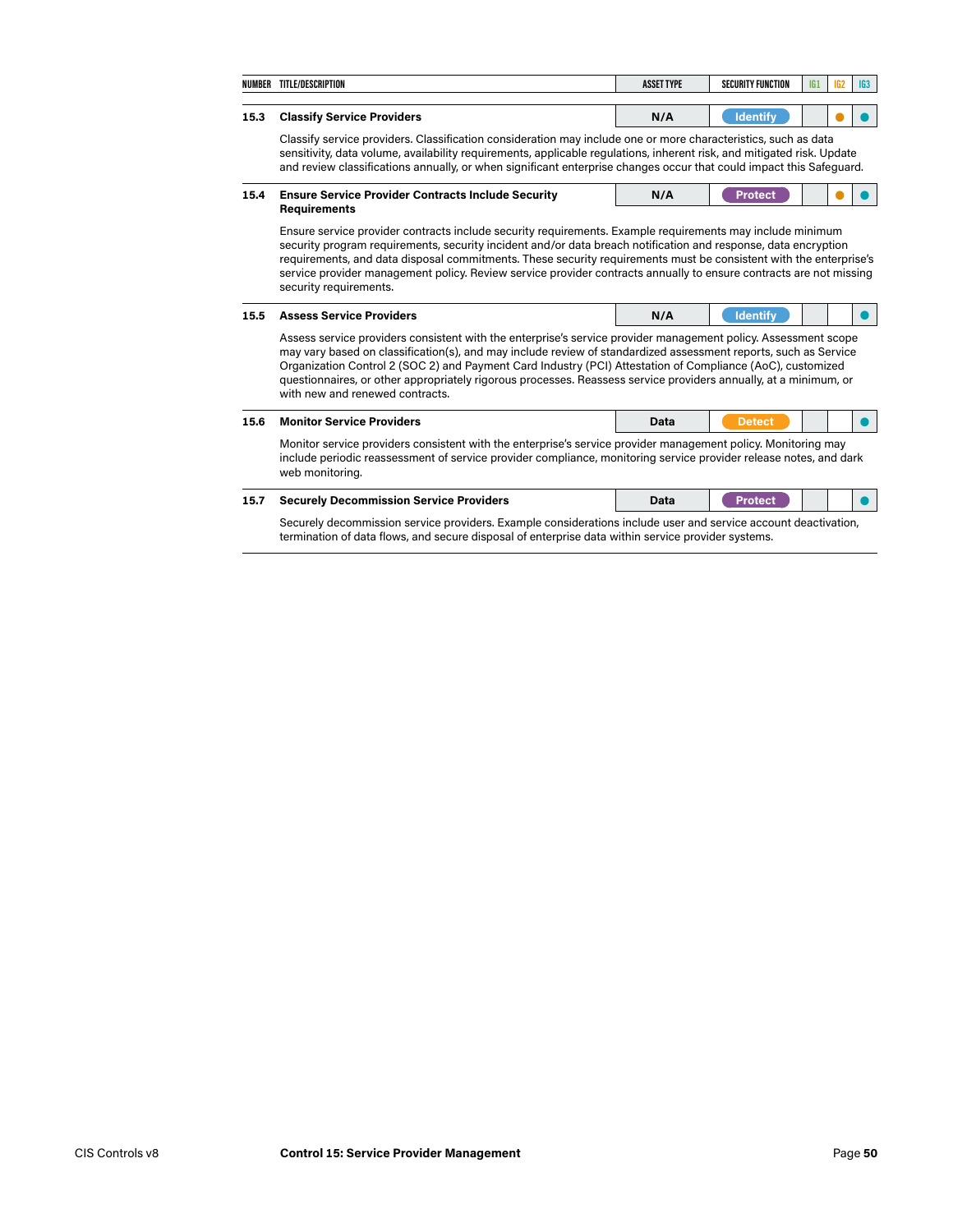## **16 Application Software Security**

| Safeguards Total ( 14 ) G1 ( 0/14 ) G2 ( 11/14 G3 ( 14/14 ) |   |  |   |  |
|-------------------------------------------------------------|---|--|---|--|
|                                                             | . |  | . |  |

**EDU** 

**Overview** Manage the security life cycle of in-house developed, hosted, or acquired software to prevent, detect, and remediate security weaknesses before they can impact the enterprise.

### **Why is this Control critical?**

Applications provide a human-friendly interface to allow users to access and manage data in a way that is aligned to business functions. They also minimize the need for users to deal directly with complex (and potentially error-prone) system functions, like logging into a database to insert or modify files. Enterprises use applications to manage their most sensitive data and control access to system resources. Therefore, an attacker can use the application itself to compromise the data, instead of an elaborate network and system hacking sequence that attempts to bypass network security controls and sensors. This is why protecting user credentials (specifically application credentials) defined in CIS Control 6 is so important.

Lacking credentials, application flaws are the attack vector of choice. However, today's applications are developed, operated, and maintained in a highly complex, diverse, and dynamic environment. Applications run on multiple platforms: web, mobile, cloud, etc., with application architectures that are more complex than legacy client-server or database-web server structures. Development life cycles have become shorter, transitioning from months or years in long waterfall methodologies, to DevOps cycles with frequent code updates. Also, applications are rarely created from scratch, and are often "assembled" from a complex mix of development frameworks, libraries, existing code, and new code. There are also modern and evolving data protection regulations dealing with user privacy. These may require compliance to regional or sector-specific data protection requirements.

These factors make traditional approaches to security, like control (of processes, code sources, run-time environment, etc.), inspection, and testing, much more challenging. Also, the risk that an application vulnerability introduces might not be understood, except in a specific operational setting or context.

Application vulnerabilities can be present for many reasons: insecure design, insecure infrastructure, coding mistakes, weak authentication, and failure to test for unusual or unexpected conditions. Attackers can exploit specific vulnerabilities, including buffer overflows, exposure to Structured Query Language (SQL) injection, cross-site scripting, cross-site request forgery, and click-jacking of code to gain access to sensitive data, or take control over vulnerable assets within the infrastructure as a launching point for further attacks.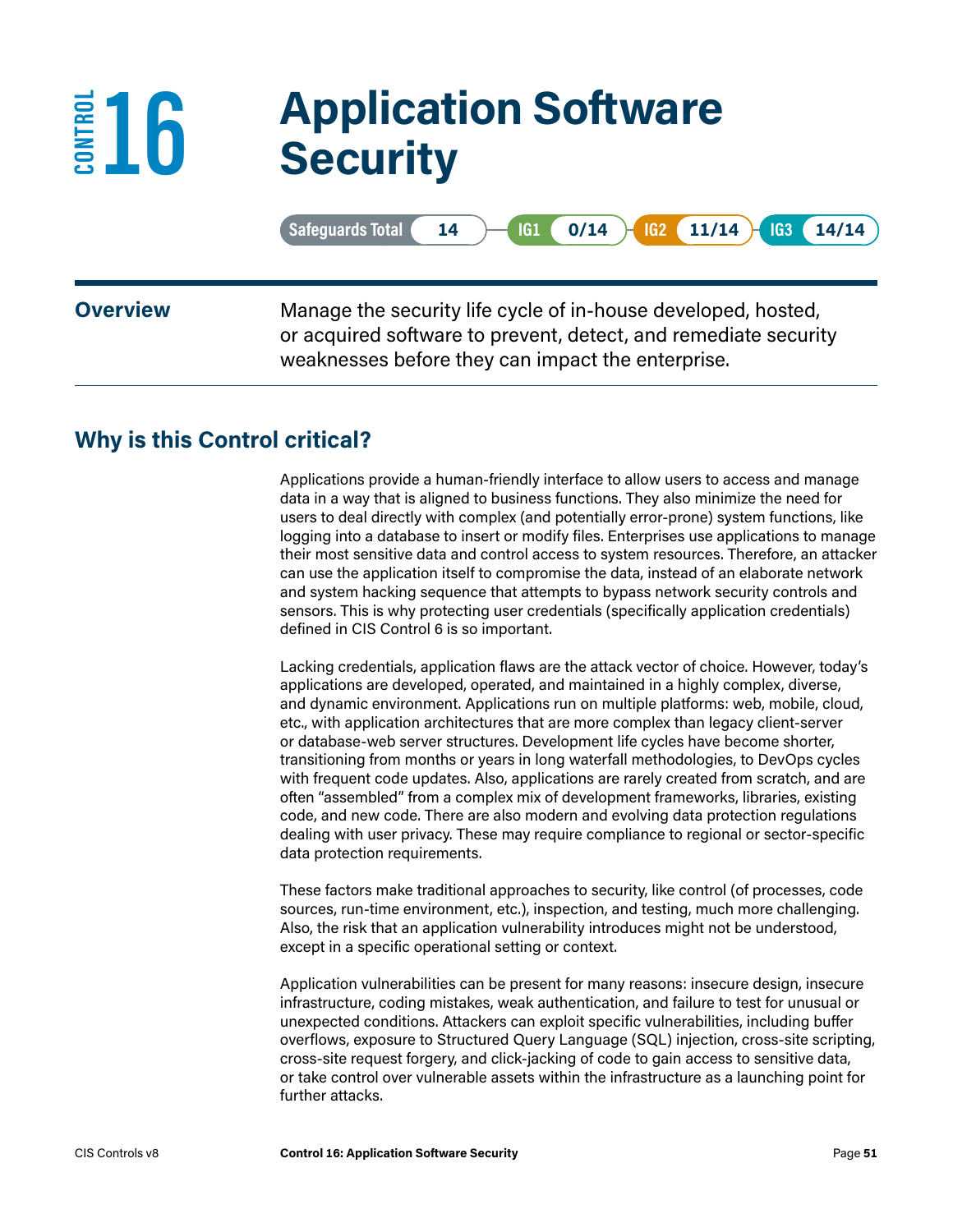Applications and websites can also be used to harvest credentials, data, or attempt to install malware onto the users who access them.

Finally, it is now more common to acquire Software as a Service (SaaS) platforms, where software is developed and managed entirely through a third-party. These might be hosted anywhere in the world. This brings challenges to enterprises that need to know what risks they are accepting with using these platforms; and, they often do not have visibility into the development and application security practices of these platforms. Some of these SaaS platforms allow for customizing of their interfaces and databases. Enterprises that extend these applications should follow this CIS Control, similar to if they were doing ground-up customer development.

#### **Procedures and tools**

For Version 8, CIS partnered with SAFECode to help develop the procedures and Safeguards for this updated Application Software Security Control. However, application software security is a large topic on its own, and so (consistent with the principles of the overall CIS Controls), we focus here on the most critical Safeguards. These were derived from a companion paper on application software security that SAFECode developed (referenced below), which provides a more in-depth treatment of the topic, and is consistent with SAFECode's existing body of content.

SAFECode developed a three-tiered approach to help readers identify which Development Group (DG) they fit in as a maturity scale for development programs. The three CIS IG levels used within the Safeguards inspired their approach for the DGs below:

#### **Development Group 1**

**•** The enterprise largely relies on off-the-shelf or Open Source Software (OSS) and packages with only the occasional addition of small applications or website coding. The enterprise is capable of applying basic operational and procedural best practices and of managing the security of its vendor-supplied software as a result of following the guidance of the CIS Controls.

#### **Development Group 2**

**•** The enterprise relies on some custom (in-house or contractor-developed) web and/or native code applications integrated with third-party components and runs on-premises or in the cloud. The enterprise has a development staff that applies software development best practices. The enterprise is attentive to the quality and maintenance of third-party open source or commercial code on which it depends.

#### **Development Group 3**

**•** The enterprise makes a major investment in custom software that it requires to run its business and serve its customers. It may host software on its own infrastructure, in the cloud, or both, and may integrate a large range of third-party open source and commercial software components. Software vendors and enterprises that deliver SaaS should consider Development Group 3 as a minimum set of requirements.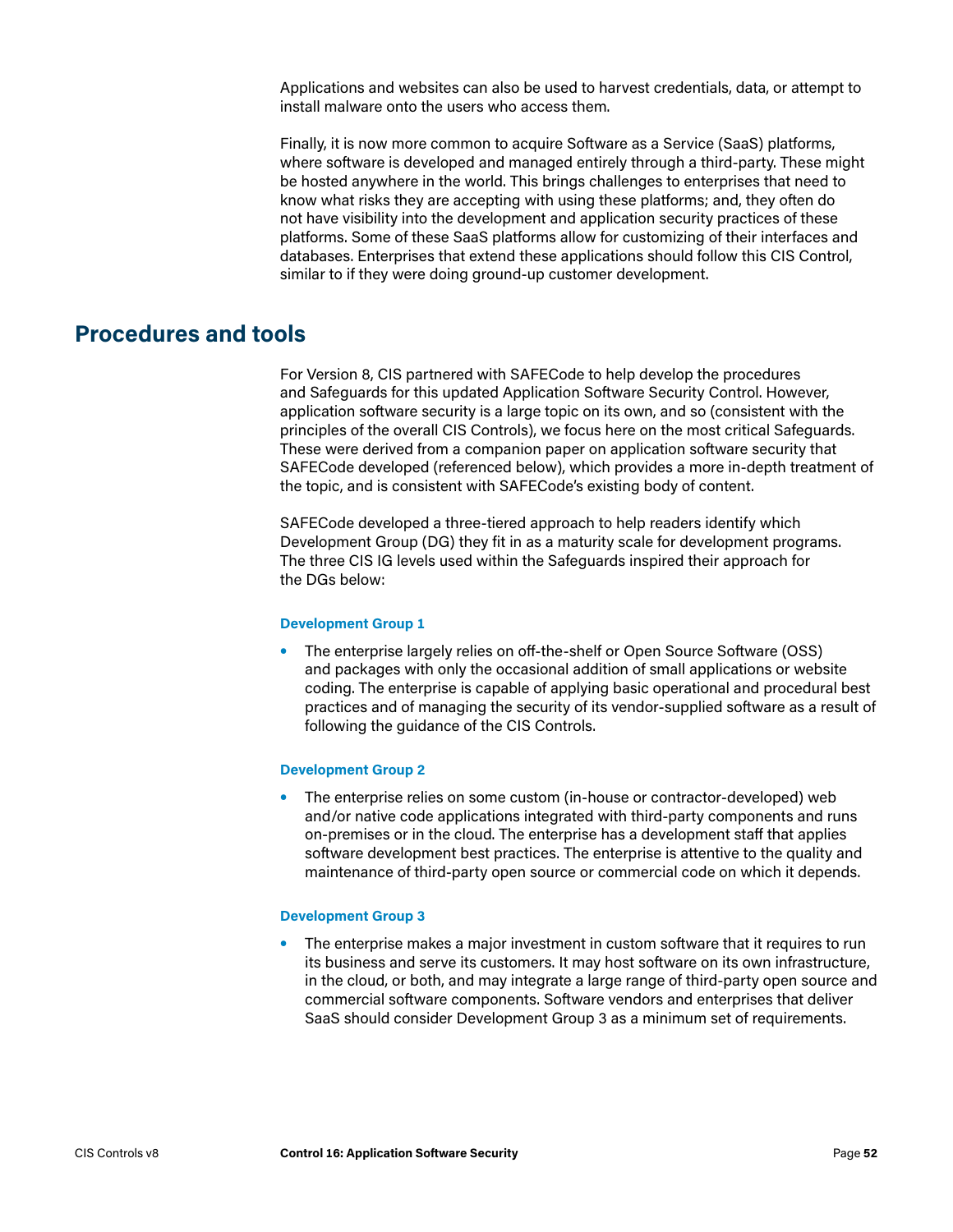The first step in developing an application security program is implementing a vulnerability management process. This process must integrate into the development life cycle, and should be lightweight to insert into the standard bug-fixing progress. The process should include root cause analysis to fix underlying flaws so as to reduce future vulnerabilities, and a severity rating to prioritize remediation efforts.

Developers need to be trained in application security concepts and secure coding practices. This includes a process to acquire or evaluate third-party software, modules, and libraries used in the application to ensure they do not introduce security flaws. The developers should be taught what types of modules they can securely use, where they can be safely acquired, and which components they can, or should not, develop themselves (e.g., encryption).

Weaknesses in the infrastructure that supports these applications can introduce risk. The CIS Controls and the concept of minimizing the attack surface can help secure networks, systems, and accounts that are used within the application. Specific guidance can be found in CIS Controls 1-7, 12, and 13.

The ideal application security program is one that introduces security as early into the software development life cycle as possible. The management of security problems should be consistent and integrated with standard software flaw/bug management, as opposed to a separate process that competes for development resources. Larger or more mature development teams should consider the practice of threat modeling in the design phase. Design-level vulnerabilities are less common than code-level vulnerabilities; however, they often are very severe and much harder to fix quickly. Threat modeling is the process of identifying and addressing application security design flaws before code is created. Threat modeling requires specific training, technical, and business knowledge. It is best conducted through internal "security champions" in each development team, to lead threat modeling practices for that team's software. It also provides valuable context to downstream activities, such as root cause analysis and security testing.

Larger, or commercial, development teams may also consider a bug bounty program where individuals are paid for finding flaws in their applications. Such a program is best used to supplement an in-house secure development process and can provide an efficient mechanism for identifying classes of vulnerabilities that the process needs to focus on.

Finally, in 2020 NIST® published its Secure Software Development Framework (SSDF), which brought together what the industry has learned about software security over the past two decades and created a secure software development framework for planning, evaluating, and communicating about software security activities. Enterprises acquiring software or services can use this framework to build their security requirements and understand whether a software provider's development process follows best practices. These are some application security resources:

- **→ SAFECode Application Security Addendum**–**<https://safecode.org/cis-controls/>**
- **→ NIST® SSDF**–**[https://csrc.nist.gov/News/2020/mitigating-risk-of](https://csrc.nist.gov/News/2020/mitigating-risk-of-software-vulns-ssdf)[software-vulns-ssdf](https://csrc.nist.gov/News/2020/mitigating-risk-of-software-vulns-ssdf)**
- **→ The Software Alliance**–**[https://www.bsa.org/reports/updated-bsa-framework](https://www.bsa.org/reports/updated-bsa-framework-for-secure-software)[for-secure-software](https://www.bsa.org/reports/updated-bsa-framework-for-secure-software)**
- **→ OWASP®**–**<https://owasp.org/>**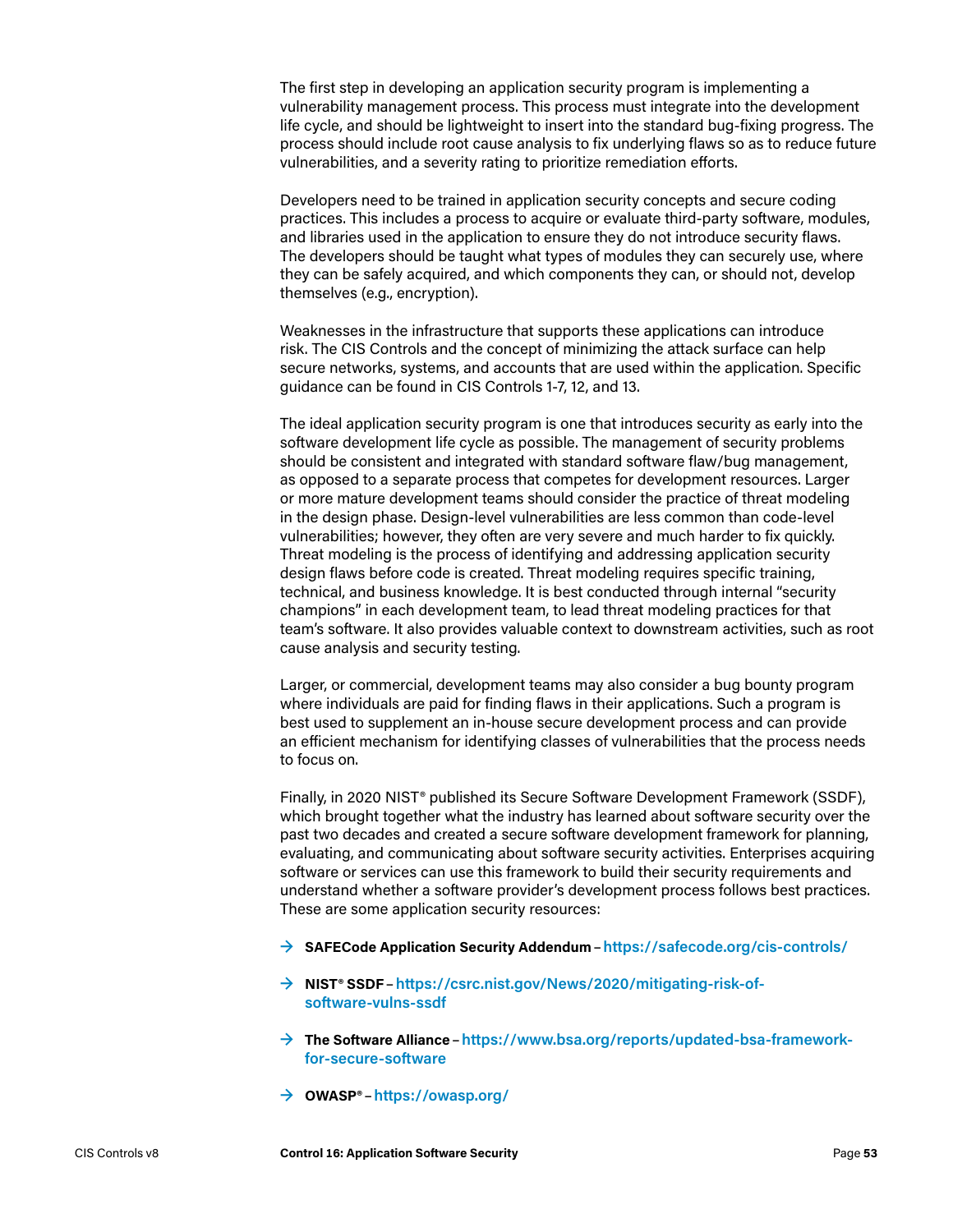|              | NUMBER TITLE/DESCRIPTION                                                                                                                                                                                                                                                                                                                                                                                                                                                                                                                                                                                                                                                                                                                         | <b>ASSET TYPE</b>   | <b>SECURITY FUNCTION</b> | IG <sub>1</sub> | 162 | 163 |  |
|--------------|--------------------------------------------------------------------------------------------------------------------------------------------------------------------------------------------------------------------------------------------------------------------------------------------------------------------------------------------------------------------------------------------------------------------------------------------------------------------------------------------------------------------------------------------------------------------------------------------------------------------------------------------------------------------------------------------------------------------------------------------------|---------------------|--------------------------|-----------------|-----|-----|--|
| 16.1         | <b>Establish and Maintain a Secure Application</b>                                                                                                                                                                                                                                                                                                                                                                                                                                                                                                                                                                                                                                                                                               | <b>Applications</b> | <b>Protect</b>           |                 |     |     |  |
|              | <b>Development Process</b><br>Establish and maintain a secure application development process. In the process, address such items as: secure<br>application design standards, secure coding practices, developer training, vulnerability management, security of<br>third-party code, and application security testing procedures. Review and update documentation annually, or when<br>significant enterprise changes occur that could impact this Safeguard.                                                                                                                                                                                                                                                                                   |                     |                          |                 |     |     |  |
| 16.2         | <b>Establish and Maintain a Process to Accept and Address</b><br><b>Software Vulnerabilities</b>                                                                                                                                                                                                                                                                                                                                                                                                                                                                                                                                                                                                                                                 | <b>Applications</b> | <b>Protect</b>           |                 |     |     |  |
|              | Establish and maintain a process to accept and address reports of software vulnerabilities, including providing<br>a means for external entities to report. The process is to include such items as: a vulnerability handling policy<br>that identifies reporting process, responsible party for handling vulnerability reports, and a process for intake,<br>assignment, remediation, and remediation testing. As part of the process, use a vulnerability tracking system<br>that includes severity ratings, and metrics for measuring timing for identification, analysis, and remediation of<br>vulnerabilities. Review and update documentation annually, or when significant enterprise changes occur that could<br>impact this Safeguard. |                     |                          |                 |     |     |  |
|              | Third-party application developers need to consider this an externally-facing policy that helps to set expectations for<br>outside stakeholders.                                                                                                                                                                                                                                                                                                                                                                                                                                                                                                                                                                                                 |                     |                          |                 |     |     |  |
| 16.3         | <b>Perform Root Cause Analysis on Security Vulnerabilities</b>                                                                                                                                                                                                                                                                                                                                                                                                                                                                                                                                                                                                                                                                                   | <b>Applications</b> | <b>Protect</b>           |                 |     |     |  |
|              | Perform root cause analysis on security vulnerabilities. When reviewing vulnerabilities, root cause analysis is the task<br>of evaluating underlying issues that create vulnerabilities in code, and allows development teams to move beyond<br>just fixing individual vulnerabilities as they arise.                                                                                                                                                                                                                                                                                                                                                                                                                                            |                     |                          |                 |     |     |  |
| 16.4         | <b>Establish and Manage an Inventory of Third-Party</b><br><b>Software Components</b>                                                                                                                                                                                                                                                                                                                                                                                                                                                                                                                                                                                                                                                            | <b>Applications</b> | <b>Protect</b>           |                 |     |     |  |
|              | Establish and manage an updated inventory of third-party components used in development, often referred to as<br>a "bill of materials," as well as components slated for future use. This inventory is to include any risks that each<br>third-party component could pose. Evaluate the list at least monthly to identify any changes or updates to these<br>components, and validate that the component is still supported.                                                                                                                                                                                                                                                                                                                     |                     |                          |                 |     |     |  |
|              |                                                                                                                                                                                                                                                                                                                                                                                                                                                                                                                                                                                                                                                                                                                                                  |                     |                          |                 |     |     |  |
|              | Use Up-to-Date and Trusted Third-Party<br><b>Software Components</b>                                                                                                                                                                                                                                                                                                                                                                                                                                                                                                                                                                                                                                                                             | <b>Applications</b> | <b>Protect</b>           |                 |     |     |  |
|              | Use up-to-date and trusted third-party software components. When possible, choose established and proven<br>frameworks and libraries that provide adequate security. Acquire these components from trusted sources or evaluate<br>the software for vulnerabilities before use.                                                                                                                                                                                                                                                                                                                                                                                                                                                                   |                     |                          |                 |     |     |  |
| 16.5<br>16.6 | <b>Establish and Maintain a Severity Rating System and</b><br><b>Process for Application Vulnerabilities</b>                                                                                                                                                                                                                                                                                                                                                                                                                                                                                                                                                                                                                                     | <b>Applications</b> | <b>Protect</b>           |                 |     |     |  |
|              | Establish and maintain a severity rating system and process for application vulnerabilities that facilitates prioritizing<br>the order in which discovered vulnerabilities are fixed. This process includes setting a minimum level of security<br>acceptability for releasing code or applications. Severity ratings bring a systematic way of triaging vulnerabilities that<br>improves risk management and helps ensure the most severe bugs are fixed first. Review and update the system and<br>process annually.                                                                                                                                                                                                                           |                     |                          |                 |     |     |  |
|              | Use Standard Hardening Configuration Templates for<br><b>Application Infrastructure</b>                                                                                                                                                                                                                                                                                                                                                                                                                                                                                                                                                                                                                                                          | <b>Applications</b> | <b>Protect</b>           |                 |     |     |  |
| 16.7         | Use standard, industry-recommended hardening configuration templates for application infrastructure components.<br>This includes underlying servers, databases, and web servers, and applies to cloud containers, Platform as<br>a Service (PaaS) components, and SaaS components. Do not allow in-house developed software to weaken<br>configuration hardening.                                                                                                                                                                                                                                                                                                                                                                                |                     |                          |                 |     |     |  |
| 16.8         | <b>Separate Production and Non-Production Systems</b>                                                                                                                                                                                                                                                                                                                                                                                                                                                                                                                                                                                                                                                                                            | <b>Applications</b> | <b>Protect</b>           |                 |     |     |  |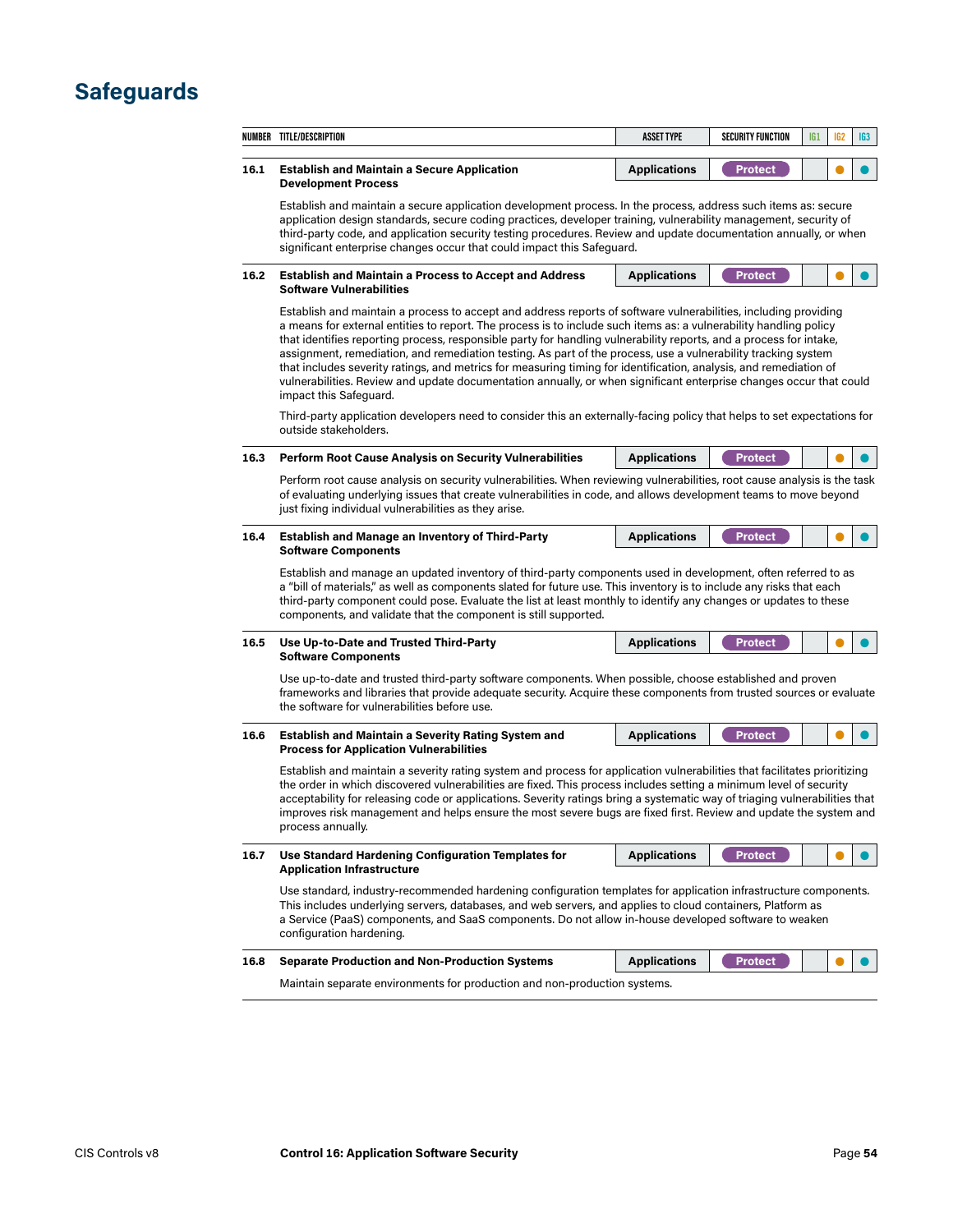|      | NUMBER TITLE/DESCRIPTION                                                                                                                                                                                                                                                                                                                                                                                                                                                                                                                                                                                                                                              | <b>ASSET TYPE</b>   | <b>SECURITY FUNCTION</b> | IG1 | 162 | IG3 |  |  |  |
|------|-----------------------------------------------------------------------------------------------------------------------------------------------------------------------------------------------------------------------------------------------------------------------------------------------------------------------------------------------------------------------------------------------------------------------------------------------------------------------------------------------------------------------------------------------------------------------------------------------------------------------------------------------------------------------|---------------------|--------------------------|-----|-----|-----|--|--|--|
| 16.9 | <b>Train Developers in Application Security Concepts and</b><br><b>Secure Coding</b>                                                                                                                                                                                                                                                                                                                                                                                                                                                                                                                                                                                  | <b>Applications</b> | <b>Protect</b>           |     |     |     |  |  |  |
|      | Ensure that all software development personnel receive training in writing secure code for their specific development<br>environment and responsibilities. Training can include general security principles and application security standard<br>practices. Conduct training at least annually and design in a way to promote security within the development team,<br>and build a culture of security among the developers.                                                                                                                                                                                                                                          |                     |                          |     |     |     |  |  |  |
|      | 16.10 Apply Secure Design Principles in Application Architectures                                                                                                                                                                                                                                                                                                                                                                                                                                                                                                                                                                                                     | <b>Applications</b> | <b>Protect</b>           |     |     |     |  |  |  |
|      | Apply secure design principles in application architectures. Secure design principles include the concept of least<br>privilege and enforcing mediation to validate every operation that the user makes, promoting the concept of "never<br>trust user input." Examples include ensuring that explicit error checking is performed and documented for all input,<br>including for size, data type, and acceptable ranges or formats. Secure design also means minimizing the application<br>infrastructure attack surface, such as turning off unprotected ports and services, removing unnecessary programs<br>and files, and renaming or removing default accounts. |                     |                          |     |     |     |  |  |  |
|      | 16.11 Leverage Vetted Modules or Services for Application<br><b>Security Components</b>                                                                                                                                                                                                                                                                                                                                                                                                                                                                                                                                                                               | <b>Applications</b> | <b>Protect</b>           |     |     |     |  |  |  |
|      | Leverage vetted modules or services for application security components, such as identity management, encryption,<br>and auditing and logging. Using platform features in critical security functions will reduce developers' workload and<br>minimize the likelihood of design or implementation errors. Modern operating systems provide effective mechanisms<br>for identification, authentication, and authorization and make those mechanisms available to applications. Use only<br>standardized, currently accepted, and extensively reviewed encryption algorithms. Operating systems also provide<br>mechanisms to create and maintain secure audit logs.    |                     |                          |     |     |     |  |  |  |
|      | 16.12 Implement Code-Level Security Checks                                                                                                                                                                                                                                                                                                                                                                                                                                                                                                                                                                                                                            | <b>Applications</b> | <b>Protect</b>           |     |     |     |  |  |  |
|      | Apply static and dynamic analysis tools within the application life cycle to verify that secure coding practices are<br>being followed.                                                                                                                                                                                                                                                                                                                                                                                                                                                                                                                               |                     |                          |     |     |     |  |  |  |
|      | 16.13 Conduct Application Penetration Testing                                                                                                                                                                                                                                                                                                                                                                                                                                                                                                                                                                                                                         | <b>Applications</b> | <b>Protect</b>           |     |     |     |  |  |  |
|      | Conduct application penetration testing. For critical applications, authenticated penetration testing is better suited to<br>finding business logic vulnerabilities than code scanning and automated security testing. Penetration testing relies<br>on the skill of the tester to manually manipulate an application as an authenticated and unauthenticated user.                                                                                                                                                                                                                                                                                                   |                     |                          |     |     |     |  |  |  |
|      | 16.14 Conduct Threat Modeling                                                                                                                                                                                                                                                                                                                                                                                                                                                                                                                                                                                                                                         | <b>Applications</b> | <b>Protect</b>           |     |     |     |  |  |  |
|      | Conduct threat modeling. Threat modeling is the process of identifying and addressing application security design<br>flaws within a design, before code is created. It is conducted through specially trained individuals who evaluate<br>the application design and gauge security risks for each entry point and access level. The goal is to map out the                                                                                                                                                                                                                                                                                                           |                     |                          |     |     |     |  |  |  |

application, architecture, and infrastructure in a structured way to understand its weaknesses.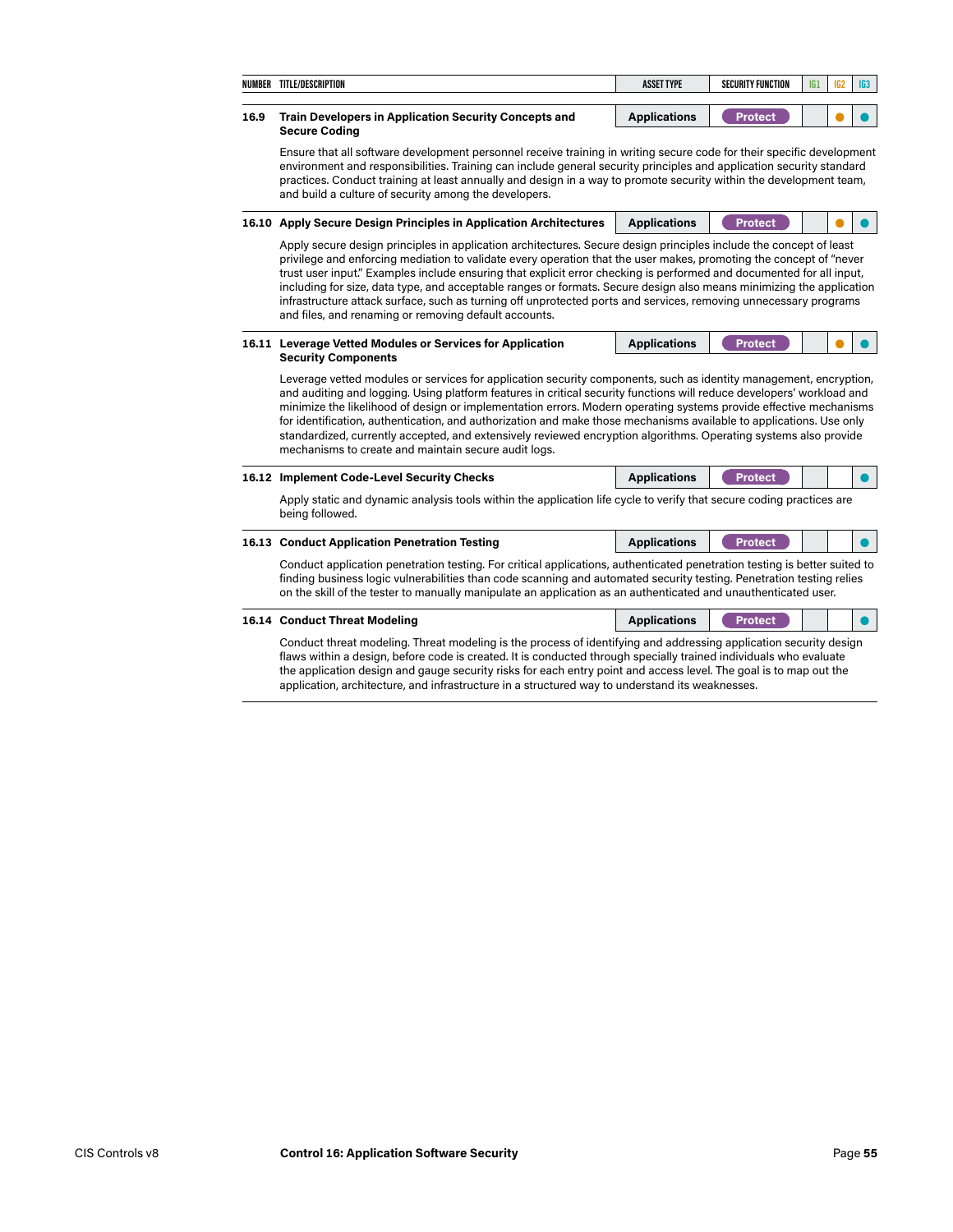## **17 Incident Response Management**

|                 | Safeguards Total<br>161/<br>3/9<br>IG2<br>8/9<br>IG <sub>3</sub><br>9/9<br>9<br>н                                                                                                                                           |
|-----------------|-----------------------------------------------------------------------------------------------------------------------------------------------------------------------------------------------------------------------------|
| <b>Overview</b> | Establish a program to develop and maintain an incident<br>response capability (e.g., policies, plans, procedures, defined<br>roles, training, and communications) to prepare, detect, and<br>quickly respond to an attack. |

### **Why is this Control critical?**

E<sup>E</sup><sub>5</sub>17

A comprehensive cybersecurity program includes protections, detections, response, and recovery capabilities. Often, the final two get overlooked in immature enterprises, or the response technique to compromised systems is just to re-image them to original state, and move on. The primary goal of incident response is to identify threats on the enterprise, respond to them before they can spread, and remediate them before they can cause harm. Without understanding the full scope of an incident, how it happened, and what can be done to prevent it from happening again, defenders will just be in a perpetual "whack-a-mole" pattern.

We cannot expect our protections to be effective 100% of the time. When an incident occurs, if an enterprise does not have a documented plan—even with good people—it is almost impossible to know the right investigative procedures, reporting, data collection, management responsibility, legal protocols, and communications strategy that will allow the enterprise to successfully understand, manage, and recover.

Along with detection, containment, and eradication, communication to stakeholders is key. If we are to reduce the probability of material impact due to a cyber event, the enterprise's leadership must know what potential impact there could be, so that they can help prioritize remediation or restoration decisions that best support the enterprise. These business decisions could be based on regulatory compliance, disclosure rules, service-level agreements with partners or customers, revenue, or mission impacts.

Dwell time from when an attack happens to when it is identified can be days, weeks, or months. The longer the attacker is in the enterprise's infrastructure, the more embedded they become and they will develop more ways to maintain persistent access for when they are eventually discovered. With the rise of ransomware, which is a stable moneymaker for attackers, this dwell time is critical, especially with modern tactics of stealing data before encrypting it for ransom.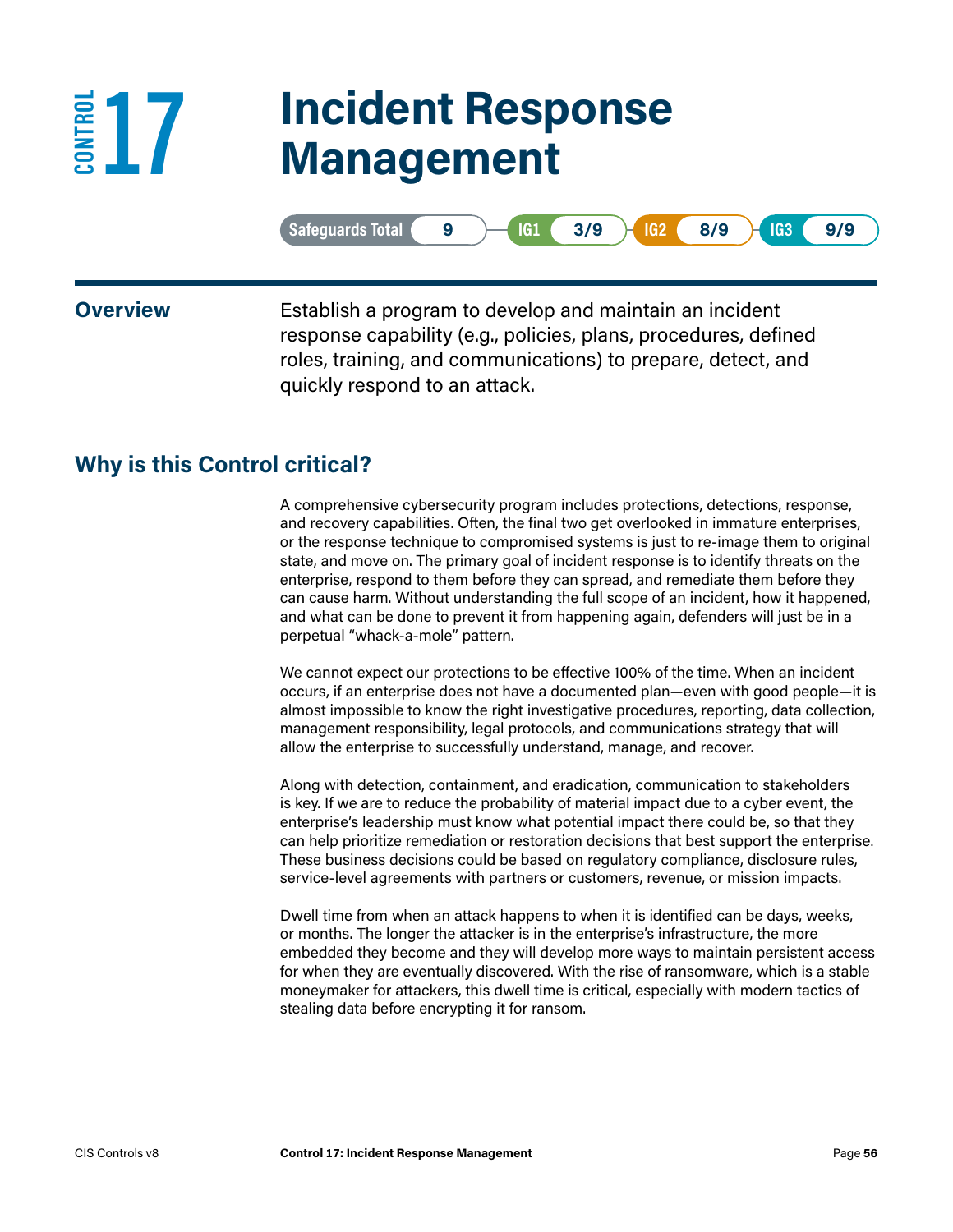#### **Procedures and tools**

Even if an enterprise does not have resources to conduct incident response within an enterprise, it is still critical to have a plan. This would include the sources for protections and detections, a list of who to call upon for assistance, and communication plans about how to convey information to leadership, employees, regulators, partners, and customers.

After defining incident response procedures, the incident response team, or a thirdparty, should engage in periodic scenario-based training, working through a series of attack scenarios fine-tuned to the threats and potential impacts the enterprise faces. These scenarios help ensure that enterprise leadership and technical team members understand their role in the incident response process to help prepare them to handle incidents. It is inevitable that exercise and training scenarios will identify gaps in plans and processes, and unexpected dependencies, which can then be updated into the plan.

More mature enterprises should include threat intelligence and/or threat hunting into their incident response process. This will help the team become more proactive, identifying key or primary attackers to their enterprise or industry to monitor or search for their TTPs. This will help focus detections and define response procedures to identify and remediate more quickly.

The actions in CIS Control 17 provide specific, high-priority steps that can improve enterprise security, and should be a part of any comprehensive incident and response plan. In addition, we recommend the following resource dedicated to this topic:

**→ Council of Registered Security Testers (CREST) Cyber Security Incident Response Guide**–**[https://www.crest-approved.org/wp-content/uploads/2014/11/CSIR-](https://www.crest-approved.org/wp-content/uploads/2014/11/CSIR-Procurement-Guide.pdf)[Procurement-Guide.pdf](https://www.crest-approved.org/wp-content/uploads/2014/11/CSIR-Procurement-Guide.pdf)**. CREST provides guidance, standards, and knowledge on a wide variety of cyber defense topics.

| NUMBER                                                                                                                                                                                                                                                                                                                                                                                                                                                                                                                                                                        | TITLE/DESCRIPTION                                                                                                                                                                                                                                                                                                                                                                                               | <b>ASSET TYPE</b> | <b>SECURITY FUNCTION</b> | 161 | 162 | IG3 |  |
|-------------------------------------------------------------------------------------------------------------------------------------------------------------------------------------------------------------------------------------------------------------------------------------------------------------------------------------------------------------------------------------------------------------------------------------------------------------------------------------------------------------------------------------------------------------------------------|-----------------------------------------------------------------------------------------------------------------------------------------------------------------------------------------------------------------------------------------------------------------------------------------------------------------------------------------------------------------------------------------------------------------|-------------------|--------------------------|-----|-----|-----|--|
| 17.1                                                                                                                                                                                                                                                                                                                                                                                                                                                                                                                                                                          | <b>Designate Personnel to Manage Incident Handling</b>                                                                                                                                                                                                                                                                                                                                                          | N/A               | <b>Respond</b>           |     |     |     |  |
| Designate one key person, and at least one backup, who will manage the enterprise's incident handling process.<br>Management personnel are responsible for the coordination and documentation of incident response and recovery<br>efforts and can consist of employees internal to the enterprise, third-party vendors, or a hybrid approach. If using a<br>third-party vendor, designate at least one person internal to the enterprise to oversee any third-party work. Review<br>annually, or when significant enterprise changes occur that could impact this Safeguard. |                                                                                                                                                                                                                                                                                                                                                                                                                 |                   |                          |     |     |     |  |
| 17.2                                                                                                                                                                                                                                                                                                                                                                                                                                                                                                                                                                          | <b>Establish and Maintain Contact Information for Reporting</b><br><b>Security Incidents</b>                                                                                                                                                                                                                                                                                                                    | N/A               | <b>Respond</b>           |     |     |     |  |
|                                                                                                                                                                                                                                                                                                                                                                                                                                                                                                                                                                               | Establish and maintain contact information for parties that need to be informed of security incidents. Contacts<br>may include internal staff, third-party vendors, law enforcement, cyber insurance providers, relevant government<br>agencies, Information Sharing and Analysis Center (ISAC) partners, or other stakeholders. Verify contacts annually to<br>ensure that information is up-to-date.          |                   |                          |     |     |     |  |
| 17.3                                                                                                                                                                                                                                                                                                                                                                                                                                                                                                                                                                          | <b>Establish and Maintain an Enterprise Process for</b><br><b>Reporting Incidents</b>                                                                                                                                                                                                                                                                                                                           | N/A               | <b>Respond</b>           |     |     |     |  |
|                                                                                                                                                                                                                                                                                                                                                                                                                                                                                                                                                                               | Establish and maintain an enterprise process for the workforce to report security incidents. The process includes<br>reporting time frame, personnel to report to, mechanism for reporting, and the minimum information to be reported.<br>Ensure the process is publicly available to all of the workforce. Review annually, or when significant enterprise<br>changes occur that could impact this Safeguard. |                   |                          |     |     |     |  |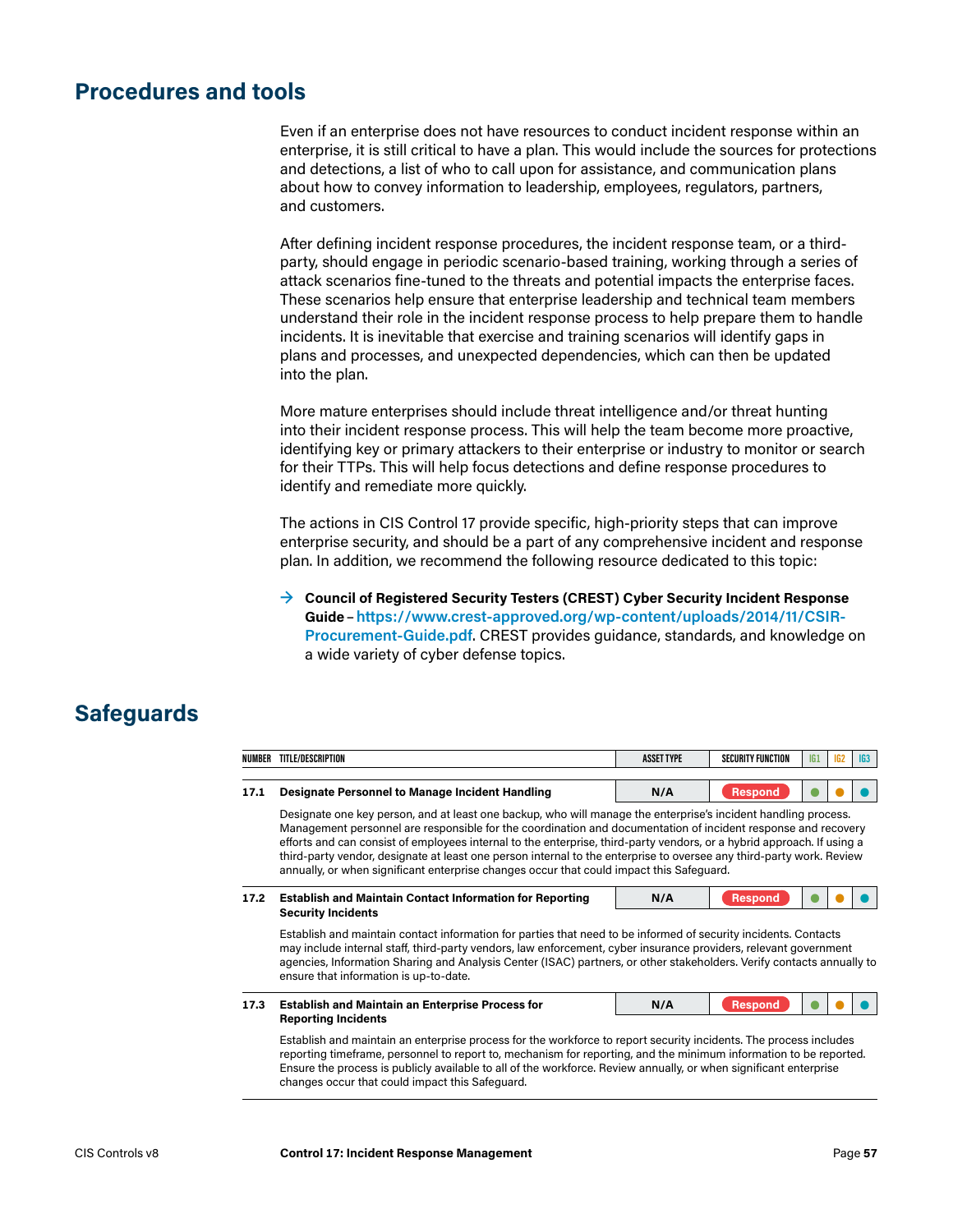|      | NUMBER TITLE/DESCRIPTION                                                                                                                                                                                                                                                                                                                                                               | <b>ASSET TYPE</b> | <b>SECURITY FUNCTION</b> | <b>IG1</b> | IG <sub>2</sub> | IG3 |  |
|------|----------------------------------------------------------------------------------------------------------------------------------------------------------------------------------------------------------------------------------------------------------------------------------------------------------------------------------------------------------------------------------------|-------------------|--------------------------|------------|-----------------|-----|--|
| 17.4 | <b>Establish and Maintain an Incident Response Process</b>                                                                                                                                                                                                                                                                                                                             | N/A               | <b>Respond</b>           |            |                 |     |  |
|      | Establish and maintain an incident response process that addresses roles and responsibilities, compliance<br>requirements, and a communication plan. Review annually, or when significant enterprise changes occur that could<br>impact this Safequard.                                                                                                                                |                   |                          |            |                 |     |  |
| 17.5 | <b>Assign Key Roles and Responsibilities</b>                                                                                                                                                                                                                                                                                                                                           | N/A               | <b>Respond</b>           |            |                 |     |  |
|      | Assign key roles and responsibilities for incident response, including staff from legal, IT, information security,<br>facilities, public relations, human resources, incident responders, and analysts, as applicable. Review annually, or<br>when significant enterprise changes occur that could impact this Safeguard.                                                              |                   |                          |            |                 |     |  |
| 17.6 | <b>Define Mechanisms for Communicating During</b><br><b>Incident Response</b>                                                                                                                                                                                                                                                                                                          | N/A               | <b>Respond</b>           |            |                 |     |  |
|      | Determine which primary and secondary mechanisms will be used to communicate and report during a security<br>incident. Mechanisms can include phone calls, emails, or letters. Keep in mind that certain mechanisms, such as<br>emails, can be affected during a security incident. Review annually, or when significant enterprise changes occur that<br>could impact this Safeguard. |                   |                          |            |                 |     |  |
| 17.7 | <b>Conduct Routine Incident Response Exercises</b>                                                                                                                                                                                                                                                                                                                                     | N/A               | <b>Recover</b>           |            |                 |     |  |
|      | Plan and conduct routine incident response exercises and scenarios for key personnel involved in the incident<br>response process to prepare for responding to real-world incidents. Exercises need to test communication channels,<br>decision-making, and workflows. Conduct testing on an annual basis, at a minimum.                                                               |                   |                          |            |                 |     |  |
| 17.8 | <b>Conduct Post-Incident Reviews</b>                                                                                                                                                                                                                                                                                                                                                   | N/A               | <b>Recover</b>           |            |                 |     |  |
|      | Conduct post-incident reviews. Post-incident reviews help prevent incident recurrence through identifying lessons<br>learned and follow-up action.                                                                                                                                                                                                                                     |                   |                          |            |                 |     |  |
| 17.9 | <b>Establish and Maintain Security Incident Thresholds</b>                                                                                                                                                                                                                                                                                                                             | N/A               | <b>Recover</b>           |            |                 |     |  |
|      | Establish and maintain security incident thresholds, including, at a minimum, differentiating between an incident and<br>an event. Examples can include: abnormal activity, security vulnerability, security weakness, data breach, privacy<br>incident, etc. Review annually, or when significant enterprise changes occur that could impact this Safeguard.                          |                   |                          |            |                 |     |  |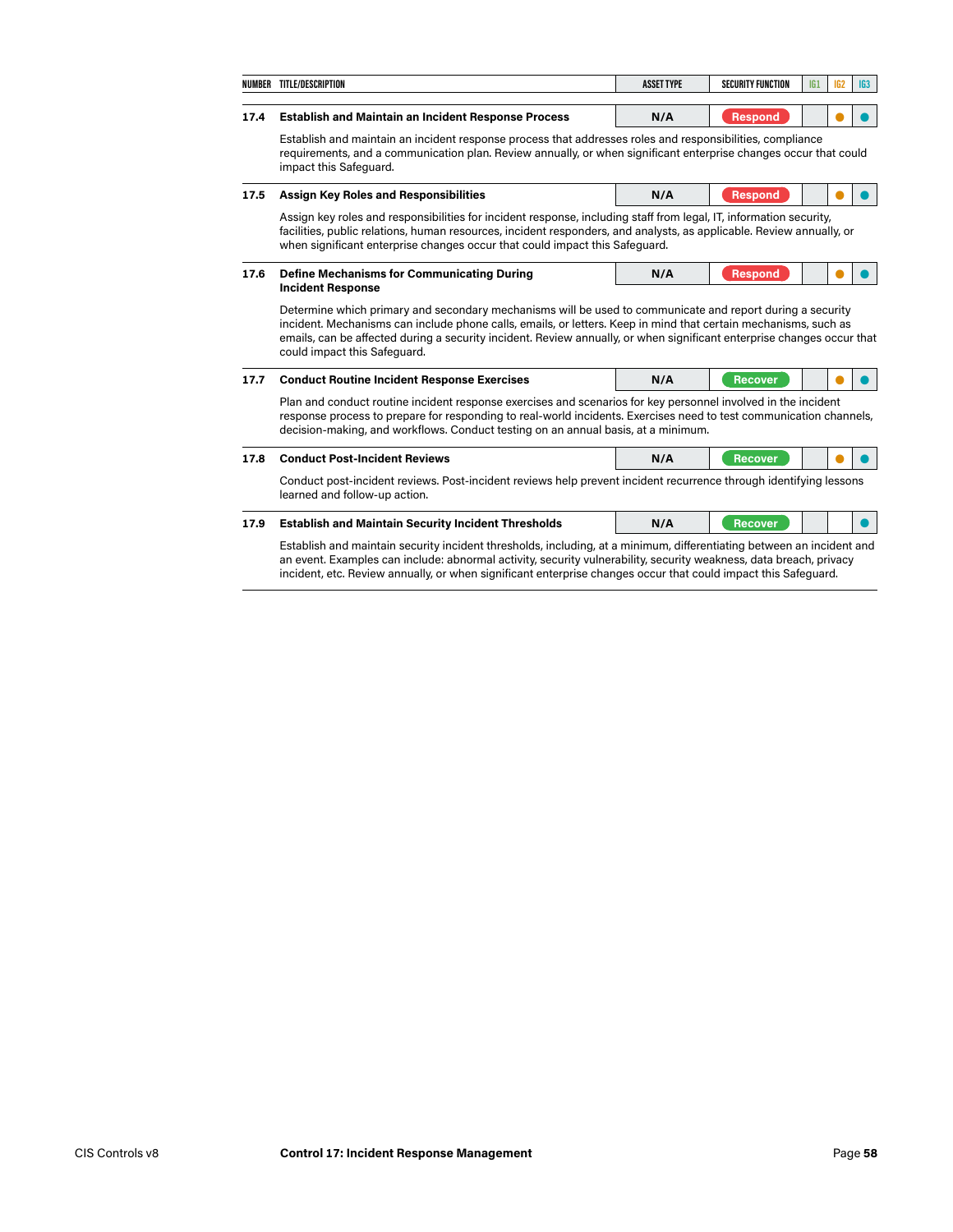## **18 Penetration Testing**

|                 | <b>Safeguards Total</b><br>0/5<br>3/5<br>IG1<br>$IG2$ (<br>IG3<br>5/5<br>5                                                                                                                                                   |
|-----------------|------------------------------------------------------------------------------------------------------------------------------------------------------------------------------------------------------------------------------|
| <b>Overview</b> | Test the effectiveness and resiliency of enterprise assets through<br>identifying and exploiting weaknesses in controls (people,<br>processes, and technology), and simulating the objectives and<br>actions of an attacker. |

#### **Why is this Control critical?**

E<sup>E</sup>18

A successful defensive posture requires a comprehensive program of effective policies and governance, strong technical defenses, combined with appropriate action from people. However, it is rarely perfect. In a complex environment where technology is constantly evolving and new attacker tradecraft appears regularly, enterprises should periodically test their controls to identify gaps and to assess their resiliency. This test may be from external network, internal network, application, system, or device perspective. It may include social engineering of users, or physical access control bypasses.

Often, penetration tests are performed for specific purposes:

- **•** As a "dramatic" demonstration of an attack, usually to convince decision-makers of their enterprise's weaknesses
- **•** As a means to test the correct operation of enterprise defenses ("verification")
- **•** To test that the enterprise has built the right defenses in the first place ("validation")

Independent penetration testing can provide valuable and objective insights about the existence of vulnerabilities in enterprise assets and humans, and the efficacy of defenses and mitigating controls to protect against adverse impacts to the enterprise. They are part of a comprehensive, ongoing program of security management and improvement. They can also reveal process weaknesses, such as incomplete or inconsistent configuration management, or end-user training.

Penetration testing differs from vulnerability testing, described in CIS Control 7. Vulnerability testing just checks for presence of known, insecure enterprise assets, and stops there. Penetration testing goes further to exploit those weaknesses to see how far an attacker could get, and what business process or data might be impacted through exploitation of that vulnerability. This is an important detail, and often penetration testing and vulnerability testing are incorrectly used interchangeably. Vulnerability testing is exclusively automated scanning with sometimes manual validation of false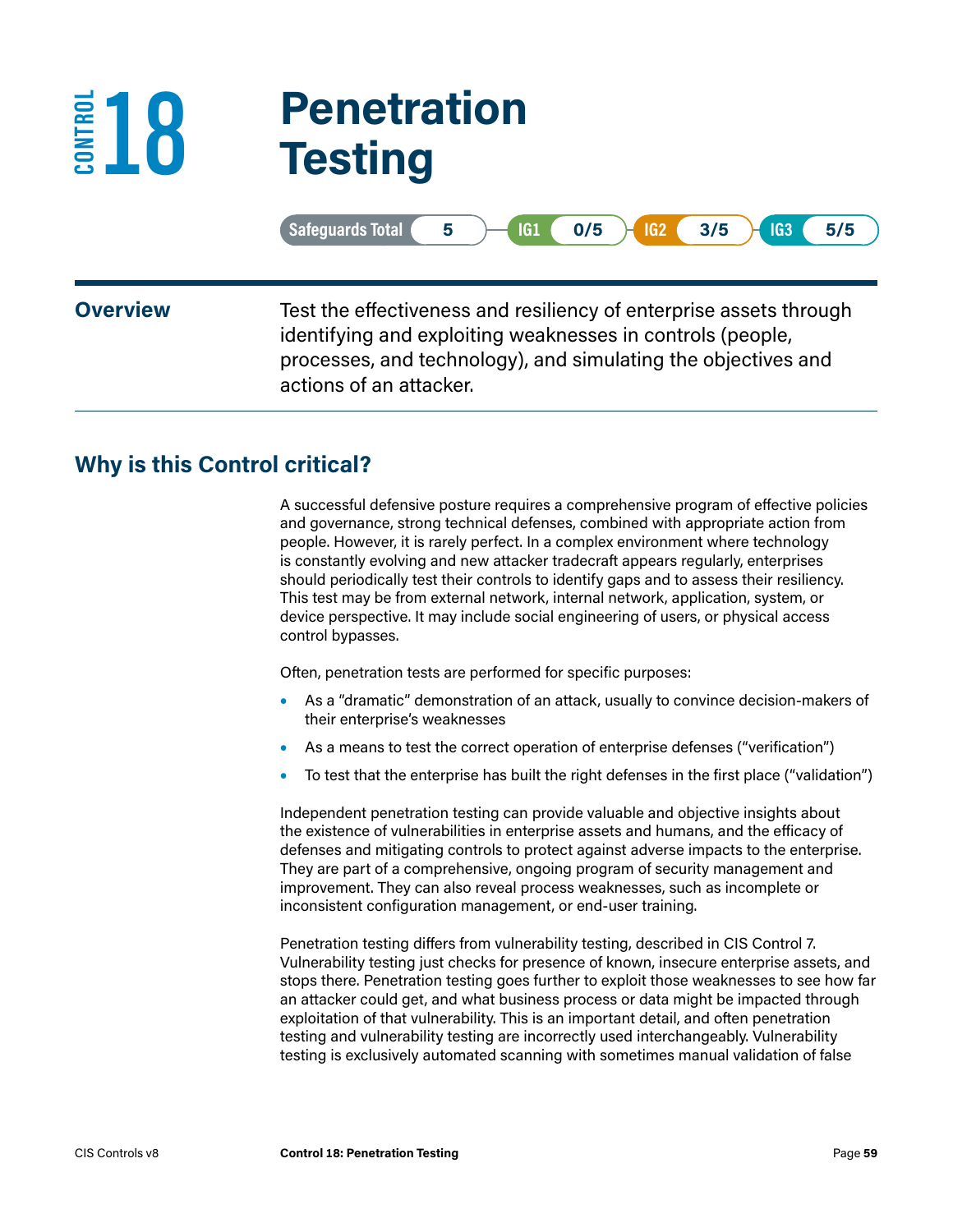positives, whereas penetration testing requires more human involvement and analysis, sometimes supported through the use of custom tools or scripts. However, vulnerability testing is often a starting point for a penetration test.

Another common term is "Red Team" exercises. These are similar to penetration tests in that vulnerabilities are exploited; however, the difference is the focus. Red Teams simulate specific attacker TTPs to evaluate how an enterprise's environment would withstand an attack from a specific adversary, or category of adversaries.

#### **Procedures and tools**

Penetration testing starts with the reconnaissance of the enterprise and environment, and scanning to identify the vulnerabilities that can be used as entries into the enterprise. It is important to make sure all enterprise assets are discovered that are in-scope, and not just rely on a static list, which might be outdated or incomplete. Next, vulnerabilities will be identified in these targets. Exploits to these vulnerabilities are executed to demonstrate specifically how an adversary can either subvert the enterprise's security goals (e.g., the protection of specific sensitive data) or achieve specific adversarial objectives (e.g., the establishment of a covert Command and Control (C2) infrastructure). The results provide deeper insight, through demonstration, into the business risks of various vulnerabilities. This can be against physical access controls, network, system, or application layers, and often includes social engineering components.

Penetration tests are expensive, complex, and potentially introduce their own risks. Experienced people from reputable vendors must conduct them. Some risks include unexpected shutdown of systems that might be unstable, exploits that might delete or corrupt data or configurations, and the output of a testing report that needs to be protected itself, because it gives step-by-step instructions on how to break into the enterprise to target critical assets or data.

Each enterprise should define a clear scope and rules of engagement for penetration testing. The scope of such projects should include, at a minimum, enterprise assets with the highest valued information and production processing functionality. Other lower-value systems may also be tested to see if they can be used as pivot points to compromise higher-value targets. The rules of engagement for penetration test analyses should describe, at a minimum, times of day for testing, duration of test(s), and the overall test approach. Only a few people in the enterprise should know when a penetration test is performed, and a primary point of contact in the enterprise should be designated if problems occur. Increasingly popular recently is having penetration tests conducted through third-party legal counsel to protect the penetration test report from disclosure.

The Safeguards in this CIS Control provide specific, high-priority steps that can improve enterprise security, and should be a part of any penetration testing. In addition, we recommend the use of some of the excellent comprehensive resources dedicated to this topic to support security test planning, management, and reporting:

- **→ OWASP Penetration Testing Methodologies** –**[https://www.owasp.org/index.php/](https://www.owasp.org/index.php/Penetration_testing_methodologies) [Penetration\\_testing\\_methodologies](https://www.owasp.org/index.php/Penetration_testing_methodologies)**
- **→ PCI Security Standards Council**–**[https://www.pcisecuritystandards.org/](https://www.pcisecuritystandards.org/documents/Penetration-Testing-Guidance-v1_1.pdf) [documents/Penetration-Testing-Guidance-v1\\_1.pdf](https://www.pcisecuritystandards.org/documents/Penetration-Testing-Guidance-v1_1.pdf)**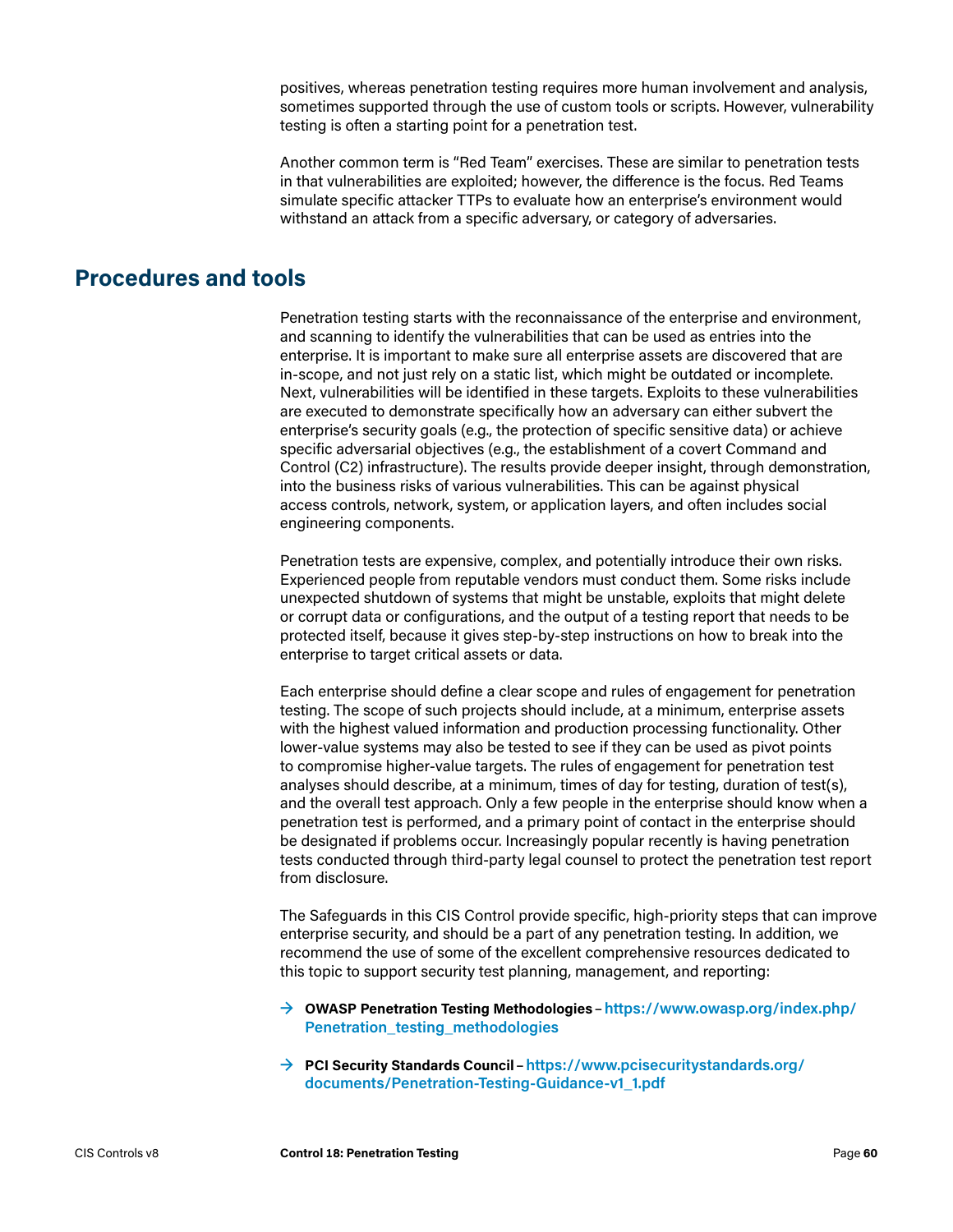#### **Safeguards**

|      | NUMBER TITLE/DESCRIPTION                                                                                                                                                                                                                                                                                                                                                                                                                                                                                                            | <b>ASSET TYPE</b> | <b>SECURITY FUNCTION</b> | <b>IG1</b> | 162 | IG3 |  |  |  |
|------|-------------------------------------------------------------------------------------------------------------------------------------------------------------------------------------------------------------------------------------------------------------------------------------------------------------------------------------------------------------------------------------------------------------------------------------------------------------------------------------------------------------------------------------|-------------------|--------------------------|------------|-----|-----|--|--|--|
|      |                                                                                                                                                                                                                                                                                                                                                                                                                                                                                                                                     |                   |                          |            |     |     |  |  |  |
| 18.1 | <b>Establish and Maintain a Penetration Testing Program</b>                                                                                                                                                                                                                                                                                                                                                                                                                                                                         | N/A               | <b>Identify</b>          |            |     |     |  |  |  |
|      | Establish and maintain a penetration testing program appropriate to the size, complexity, and maturity of the<br>enterprise. Penetration testing program characteristics include scope, such as network, web application, Application<br>Programming Interface (API), hosted services, and physical premise controls; frequency; limitations, such as<br>acceptable hours, and excluded attack types; point of contact information; remediation, such as how findings will be<br>routed internally; and retrospective requirements. |                   |                          |            |     |     |  |  |  |
| 18.2 | <b>Perform Periodic External Penetration Tests</b>                                                                                                                                                                                                                                                                                                                                                                                                                                                                                  | <b>Network</b>    | <b>Identify</b>          |            |     |     |  |  |  |
|      | Perform periodic external penetration tests based on program requirements, no less than annually. External<br>penetration testing must include enterprise and environmental reconnaissance to detect exploitable information.<br>Penetration testing requires specialized skills and experience and must be conducted through a qualified party. The<br>testing may be clear box or opaque box.                                                                                                                                     |                   |                          |            |     |     |  |  |  |
| 18.3 | <b>Remediate Penetration Test Findings</b>                                                                                                                                                                                                                                                                                                                                                                                                                                                                                          | <b>Network</b>    | <b>Protect</b>           |            |     |     |  |  |  |
|      | Remediate penetration test findings based on the enterprise's policy for remediation scope and prioritization.                                                                                                                                                                                                                                                                                                                                                                                                                      |                   |                          |            |     |     |  |  |  |
| 18.4 | <b>Validate Security Measures</b>                                                                                                                                                                                                                                                                                                                                                                                                                                                                                                   | <b>Network</b>    | <b>Protect</b>           |            |     |     |  |  |  |
|      | Validate security measures after each penetration test. If deemed necessary, modify rulesets and capabilities to<br>detect the techniques used during testing.                                                                                                                                                                                                                                                                                                                                                                      |                   |                          |            |     |     |  |  |  |
| 18.5 | <b>Perform Periodic Internal Penetration Tests</b>                                                                                                                                                                                                                                                                                                                                                                                                                                                                                  | N/A               | <b>Identify</b>          |            |     |     |  |  |  |
|      | Perform periodic internal penetration tests based on program requirements, no less than annually. The testing may<br>be clear box or opaque box.                                                                                                                                                                                                                                                                                                                                                                                    |                   |                          |            |     |     |  |  |  |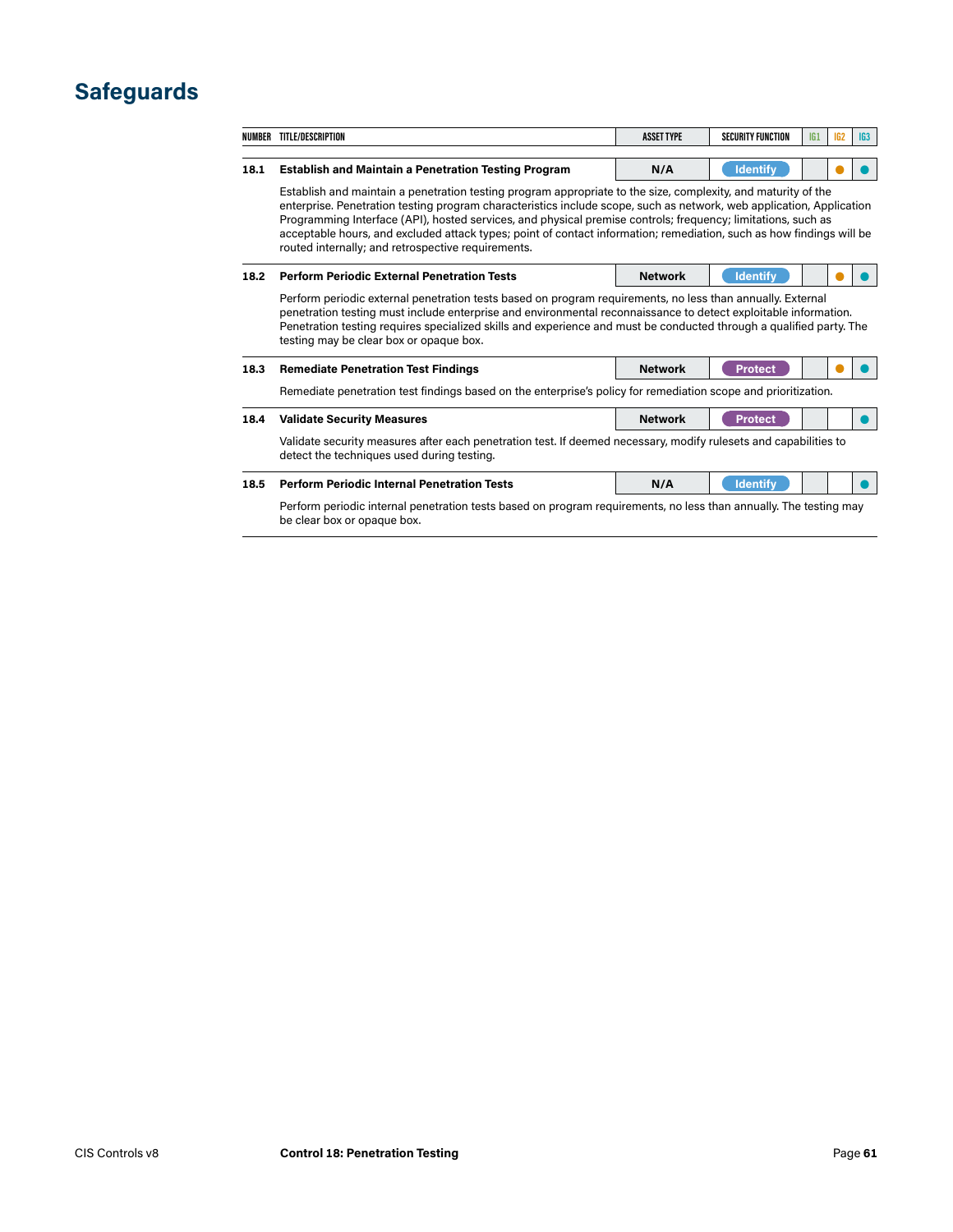### **Appendix A**

# Resources and References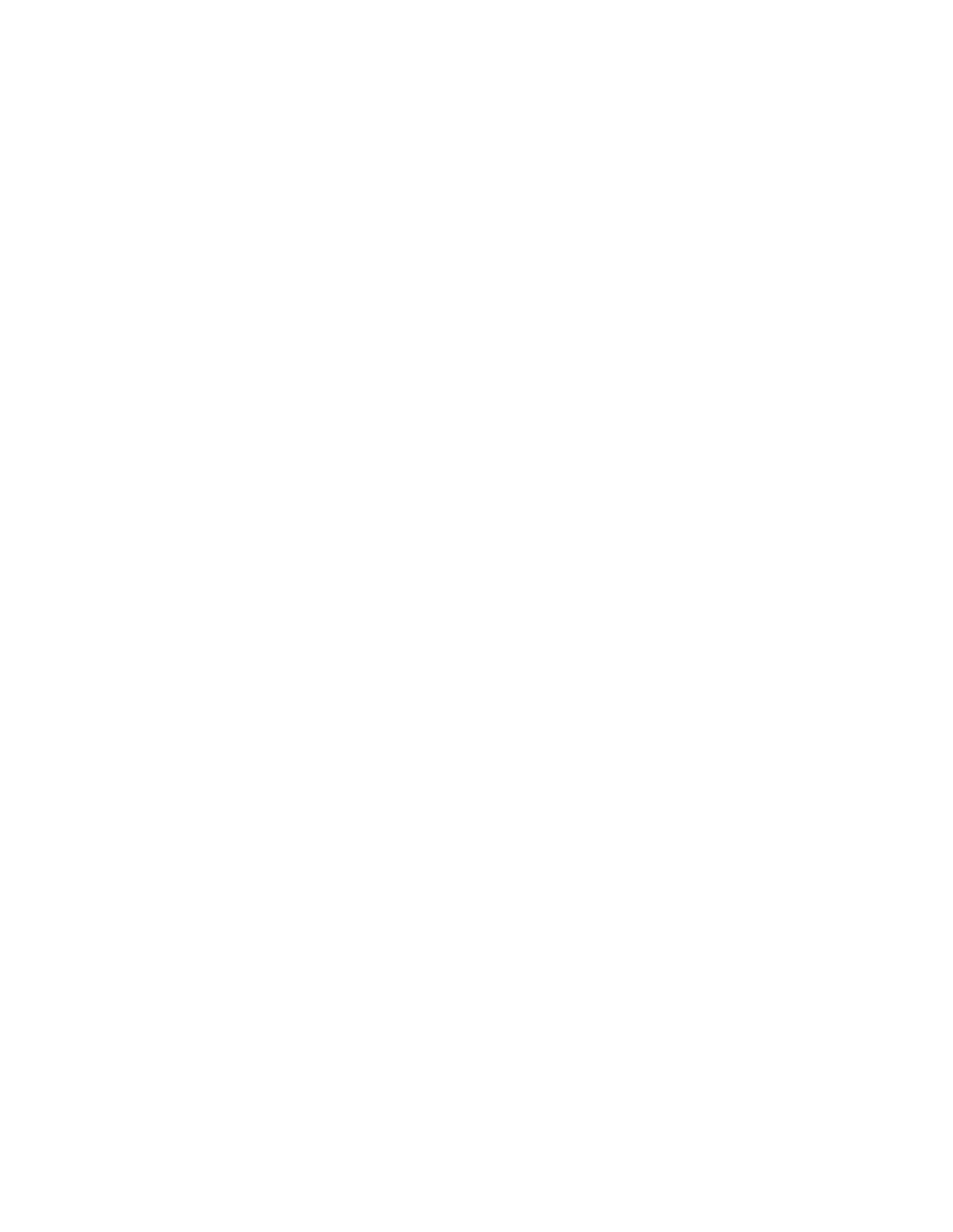## **Appendix A Resources and References**

**CIS Benchmarks™**–**<http://www.cisecurity.org/cis-benchmarks/>**

**CIS Controls Cloud Companion Guide**–**<https://www.cisecurity.org/controls/v8/>**

**CIS Community Defense Model (CDM)**–**<https://www.cisecurity.org/controls/v8/>**

**CIS Configuration Assessment Tool (CIS-CAT®)**–**<https://learn.cisecurity.org/cis-cat/>**

**CIS Controls Assessment Specification**–**[https://controls-assessment-specification.](https://controls-assessment-specification.readthedocs.io/en/latest/) [readthedocs.io/en/latest/](https://controls-assessment-specification.readthedocs.io/en/latest/)**

**CIS Controls Implementation Groups** –**<https://www.cisecurity.org/controls/v8/>**

**CIS Controls Industrial Control Systems Implementation Guide**–**[https://www.cisecurity.](https://www.cisecurity.org/controls/v8/) [org/controls/v8/](https://www.cisecurity.org/controls/v8/)**

**CIS Controls Internet of Things Companion Guide**–**[https://www.cisecurity.org/](https://www.cisecurity.org/controls/v8/) [controls/v8/](https://www.cisecurity.org/controls/v8/)**

**CIS Controls Mobile Companion Guide**–**<https://www.cisecurity.org/controls/v8/>**

**CIS Controls Self Assessment Tool (CSAT)**–**[https://www.cisecurity.org/controls/cis](https://www.cisecurity.org/controls/cis-controls-self-assessment-tool-cis-csat)[controls-self-assessment-tool-cis-csat/](https://www.cisecurity.org/controls/cis-controls-self-assessment-tool-cis-csat)**

**CIS Controls Telework and Small Office Network Security Guide**–**[https://www.](https://www.cisecurity.org/white-papers/cis-controls-telework-and-small-office-network-security-guid) [cisecurity.org/white-papers/cis-controls-telework-and-small-office-network](https://www.cisecurity.org/white-papers/cis-controls-telework-and-small-office-network-security-guid)[security-guide/](https://www.cisecurity.org/white-papers/cis-controls-telework-and-small-office-network-security-guid)**

**CIS Password Policy Guide**–**[https://www.cisecurity.org/white-papers/cis-password](https://www.cisecurity.org/white-papers/cis-password-policy-guide/)[policy-guide/](https://www.cisecurity.org/white-papers/cis-password-policy-guide/)**

**CIS Risk Assessment Method (RAM)**–**<https://www.cisecurity.org/controls/v8/>**

**Cloud Security Alliance (CSA)**–**<https://cloudsecurityalliance.org/>**

**Council of Registered Security Testers (CREST) Cyber Security Incident Response Guide**–CREST provides guidance, standards, and knowledge on a wide variety of cyber defense topics. **[https://www.crest-approved.org/wp-content/uploads/2014/11/CSIR-](https://www.crest-approved.org/wp-content/uploads/2014/11/CSIR-Procurement-Guide.pdf)[Procurement-Guide.pdf](https://www.crest-approved.org/wp-content/uploads/2014/11/CSIR-Procurement-Guide.pdf)**

**EDUCAUSE**–**[https://www.educause.edu/focus-areas-and-initiatives/policy-and](https://www.educause.edu/focus-areas-and-initiatives/policy-and-security/cybersecurity-program/awareness-campaigns)[security/cybersecurity-program/awareness-campaigns](https://www.educause.edu/focus-areas-and-initiatives/policy-and-security/cybersecurity-program/awareness-campaigns)**

**International Organization for Standardization**–**<https://www.iso.org/home.html>**

**National Cyber Security Alliance (NCSA)**–**<https://staysafeonline.org/>**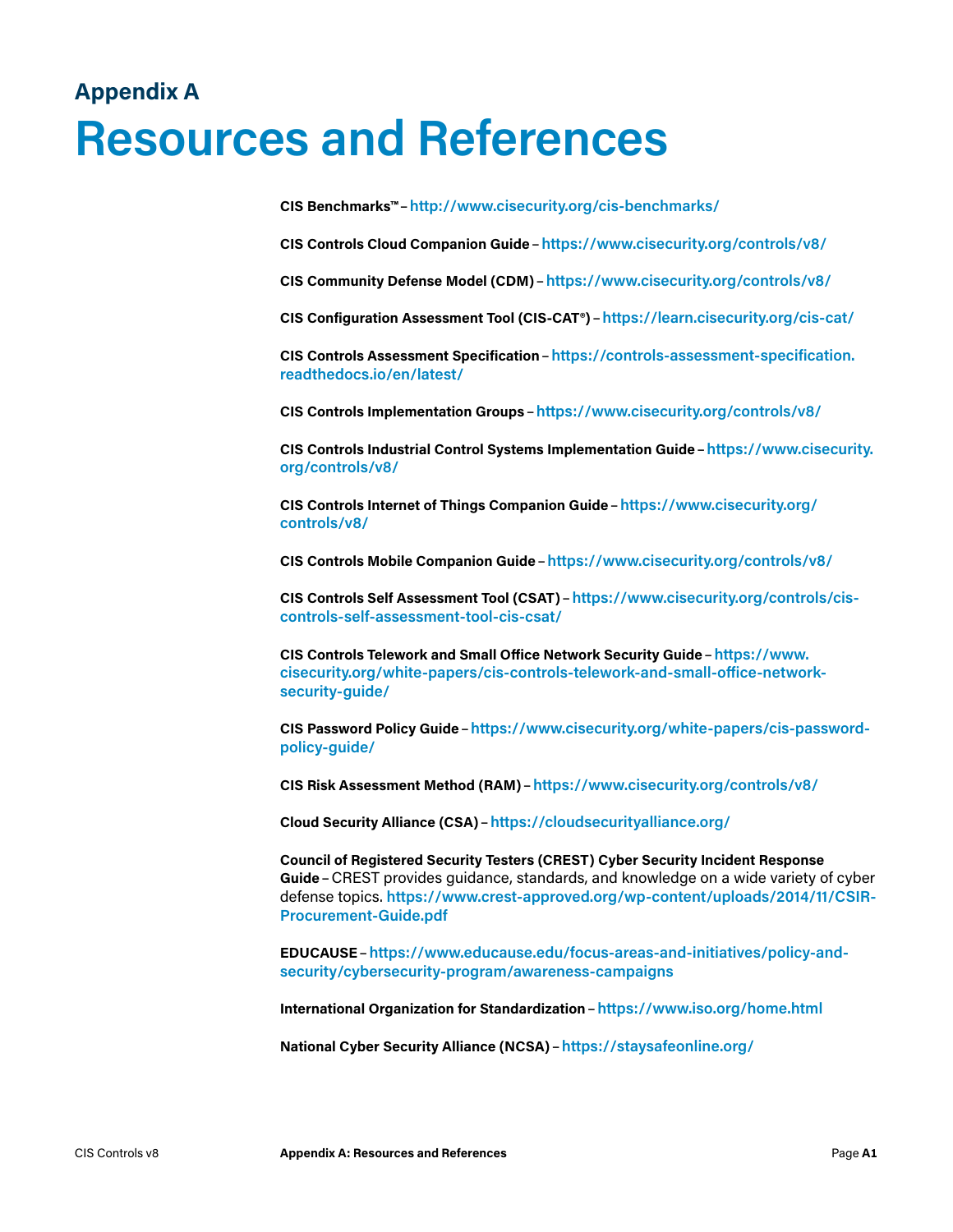**National Cyber Security Centre (U.K.)**–**[https://www.ncsc.gov.uk/guidance/10-steps](https://www.ncsc.gov.uk/guidance/10-steps-user-education-and-awareness)[user-education-and-awareness](https://www.ncsc.gov.uk/guidance/10-steps-user-education-and-awareness)**

**National Institute of Standards and Technology (NIST®)**–**<https://www.nist.gov/>**

**National Institute of Standards and Technology (NIST®) SSDF**–**[https://csrc.nist.gov/](https://csrc.nist.gov/News/2020/mitigating-risk-of-software-vulns-ssdf) [News/2020/mitigating-risk-of-software-vulns-ssdf](https://csrc.nist.gov/News/2020/mitigating-risk-of-software-vulns-ssdf)**

**National Institute of Standards and Technology (NIST®) National Checklist Program Repository** –**<https://nvd.nist.gov/ncp/repository>**

**National Institute of Standards and Technology (NIST®) Digital Identity Guidelines** –**<https://pages.nist.gov/800-63-3/>**

**National Institute of Standards and Technology (NIST®) FIPS 140-2**–**[https://nvlpubs.nist.](https://nvlpubs.nist.gov/nistpubs/FIPS/NIST.FIPS.140-2.pdf) [gov/nistpubs/FIPS/NIST.FIPS.140-2.pdf](https://nvlpubs.nist.gov/nistpubs/FIPS/NIST.FIPS.140-2.pdf)**

**National Institute of Standards and Technology (NIST®) FIPS 140-3**–**[https://nvlpubs.nist.](https://nvlpubs.nist.gov/nistpubs/FIPS/NIST.FIPS.140-3.pdf) [gov/nistpubs/FIPS/NIST.FIPS.140-3.pdf](https://nvlpubs.nist.gov/nistpubs/FIPS/NIST.FIPS.140-3.pdf)**

**National Institute of Standards and Technology (NIST®) SP 800-50 Infosec Awareness Training**–**[https://nvlpubs.nist.gov/nistpubs/Legacy/SP/](https://nvlpubs.nist.gov/nistpubs/Legacy/SP/nistspecialpublication800-50.pdf) [nistspecialpublication800-50.pdf](https://nvlpubs.nist.gov/nistpubs/Legacy/SP/nistspecialpublication800-50.pdf)**

**National Institute of Standards and Technology (NIST®) SP 800-88r1—Guidelines for Media Sanitization**–**[https://nvlpubs.nist.gov/nistpubs/SpecialPublications/NIST.](https://nvlpubs.nist.gov/nistpubs/SpecialPublications/NIST.SP.800-88r1.pdf) [SP.800-88r1.pdf](https://nvlpubs.nist.gov/nistpubs/SpecialPublications/NIST.SP.800-88r1.pdf)**

**National Institute of Standards and Technology (NIST®) SP 800-126r3 The Technical Specification for the Security Content Automation Protocol (SCAP)**–**[https://nvlpubs.](https://nvlpubs.nist.gov/nistpubs/SpecialPublications/NIST.SP.800-126r3.pdf) [nist.gov/nistpubs/SpecialPublications/NIST.SP.800-126r3.pdf](https://nvlpubs.nist.gov/nistpubs/SpecialPublications/NIST.SP.800-126r3.pdf)**

**OWASP®**–**<https://owasp.org/>**

**OWASP® Penetration Testing Methodologies** –**[https://www.owasp.org/index.php/](https://www.owasp.org/index.php/Penetration_testing_methodologies) [Penetration\\_testing\\_methodologies](https://www.owasp.org/index.php/Penetration_testing_methodologies)**

**PCI Security Standards Council**–**[https://www.pcisecuritystandards.org/documents/](https://www.pcisecuritystandards.org/documents/Penetration-Testing-Guidance-v1_1.pdf) [Penetration-Testing-Guidance-v1\\_1.pdf](https://www.pcisecuritystandards.org/documents/Penetration-Testing-Guidance-v1_1.pdf)**

**SAFECode Application Security Addendum**–**<https://safecode.org/cis-controls/>**

**SANS**–**<https://www.sans.org/security-awareness-training/resources>**

**The Software Alliance**–**[https://www.bsa.org/reports/updated-bsa-framework-for](https://www.bsa.org/reports/updated-bsa-framework-for-secure-software)[secure-software](https://www.bsa.org/reports/updated-bsa-framework-for-secure-software)**

**Verizon Data Breach Investigations Report**–**[https://enterprise.verizon.com/resources/](https://enterprise.verizon.com/resources/reports/2020-data-breach-investigations-report.pdf) [reports/2020-data-breach-investigations-report.pdf](https://enterprise.verizon.com/resources/reports/2020-data-breach-investigations-report.pdf)**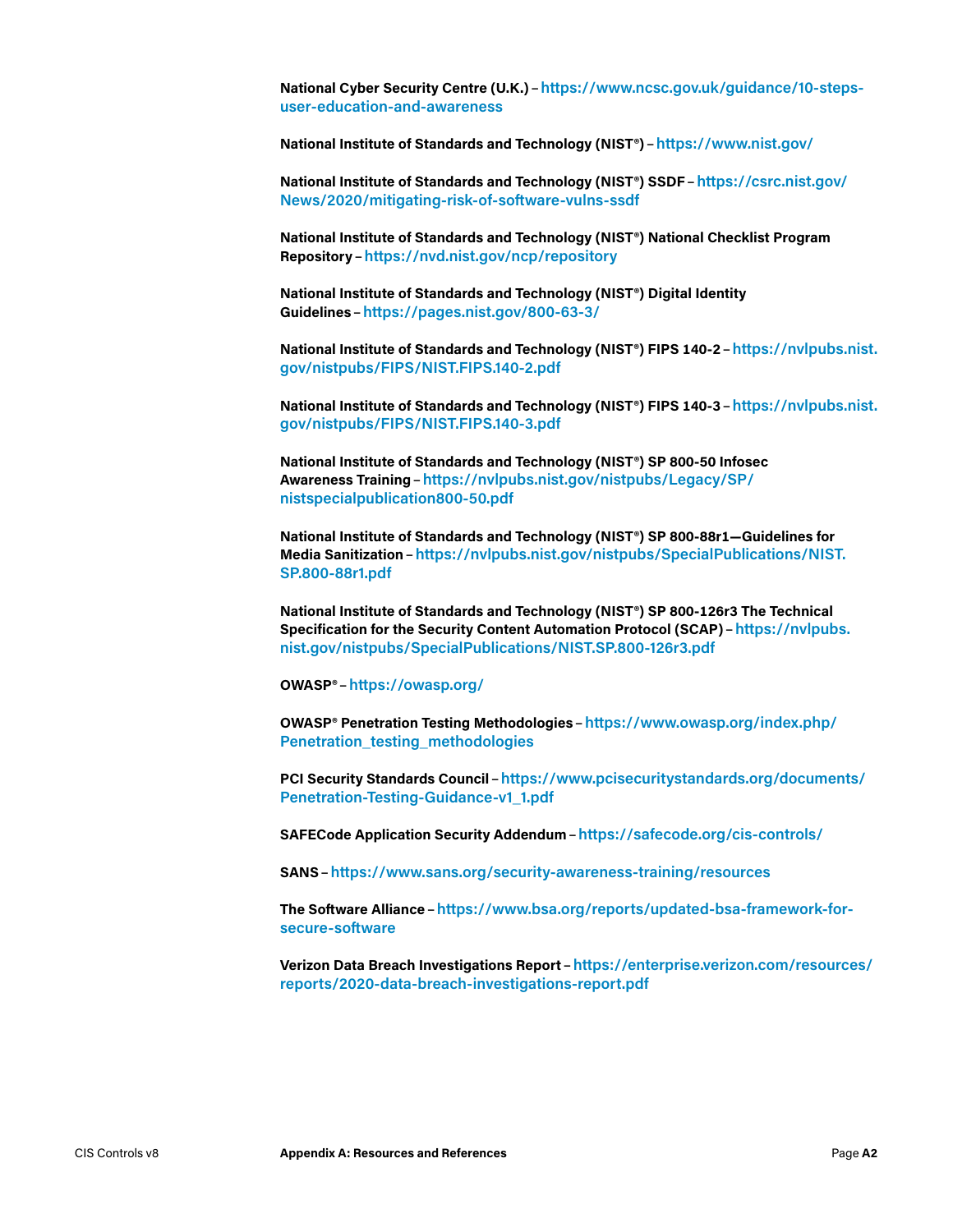### **Appendix B**

# Controls and Safeguards Index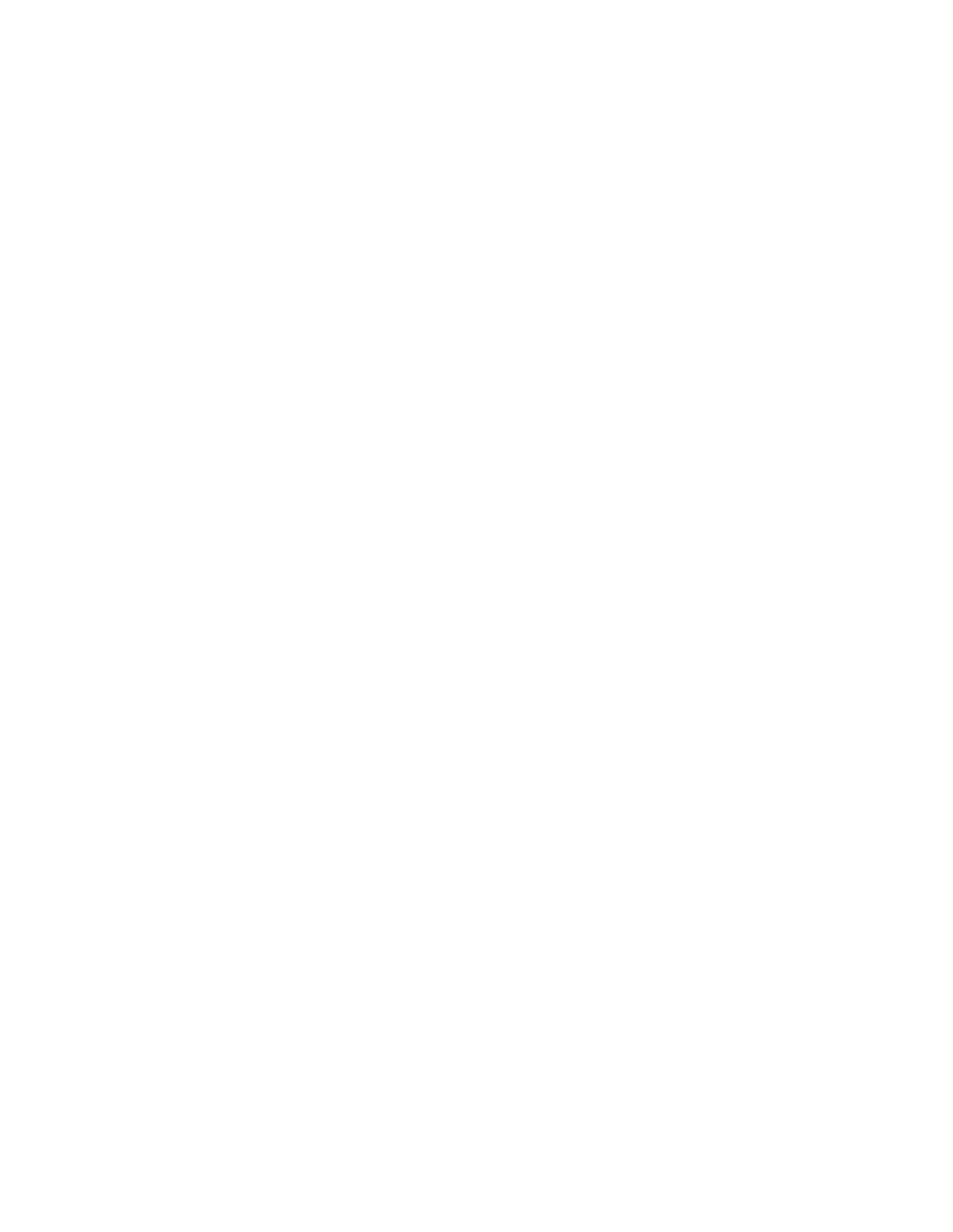## **Appendix B Controls and Safeguards Index**

**Control 01 / Safeguard 1.1 — Control 02 / Safeguard 2.3**

| <b>CONTROL</b> | SAFEGUARD TITLE/<br>NUMBER                                                                                                                                                                                                                                                             | DESCRIPTION                                                                                                                                                                                                                                                                                                                                                                                                                                                                                                                                                                                                                                                                                                                                                                                                                                                                                                                                                                                 | <b>ASSET TYPE</b>   | <b>SECURITY FUNCTION</b> | IG1 | 162 | 163       |  |  |  |  |  |  |
|----------------|----------------------------------------------------------------------------------------------------------------------------------------------------------------------------------------------------------------------------------------------------------------------------------------|---------------------------------------------------------------------------------------------------------------------------------------------------------------------------------------------------------------------------------------------------------------------------------------------------------------------------------------------------------------------------------------------------------------------------------------------------------------------------------------------------------------------------------------------------------------------------------------------------------------------------------------------------------------------------------------------------------------------------------------------------------------------------------------------------------------------------------------------------------------------------------------------------------------------------------------------------------------------------------------------|---------------------|--------------------------|-----|-----|-----------|--|--|--|--|--|--|
| 01             |                                                                                                                                                                                                                                                                                        | <b>Inventory and Control of Enterprise Assets</b><br>Actively manage (inventory, track, and correct) all enterprise assets (end-user devices, including portable and mobile; network devices; non-                                                                                                                                                                                                                                                                                                                                                                                                                                                                                                                                                                                                                                                                                                                                                                                          |                     |                          |     |     |           |  |  |  |  |  |  |
|                |                                                                                                                                                                                                                                                                                        | computing/Internet of Things (IoT) devices; and servers) connected to the infrastructure physically, virtually, remotely, and those within cloud<br>environments, to accurately know the totality of assets that need to be monitored and protected within the enterprise. This will also support<br>identifying unauthorized and unmanaged assets to remove or remediate.                                                                                                                                                                                                                                                                                                                                                                                                                                                                                                                                                                                                                  |                     |                          |     |     |           |  |  |  |  |  |  |
|                | 1.1                                                                                                                                                                                                                                                                                    | <b>Establish and Maintain Detailed Enterprise Asset Inventory</b>                                                                                                                                                                                                                                                                                                                                                                                                                                                                                                                                                                                                                                                                                                                                                                                                                                                                                                                           | <b>Devices</b>      | <b>Identify</b>          |     |     |           |  |  |  |  |  |  |
|                |                                                                                                                                                                                                                                                                                        | Establish and maintain an accurate, detailed, and up-to-date inventory of all enterprise assets with the potential to store or process data,<br>to include: end-user devices (including portable and mobile), network devices, non-computing/loT devices, and servers. Ensure the<br>inventory records the network address (if static), hardware address, machine name, data asset owner, department for each asset, and<br>whether the asset has been approved to connect to the network. For mobile end-user devices, MDM type tools can support this process,<br>where appropriate. This inventory includes assets connected to the infrastructure physically, virtually, remotely, and those within cloud<br>environments. Additionally, it includes assets that are regularly connected to the enterprise's network infrastructure, even if they are not<br>under control of the enterprise. Review and update the inventory of all enterprise assets bi-annually, or more frequently. |                     |                          |     |     |           |  |  |  |  |  |  |
|                | $1.2$                                                                                                                                                                                                                                                                                  | <b>Address Unauthorized Assets</b>                                                                                                                                                                                                                                                                                                                                                                                                                                                                                                                                                                                                                                                                                                                                                                                                                                                                                                                                                          | <b>Devices</b>      | <b>Respond</b>           |     |     |           |  |  |  |  |  |  |
|                |                                                                                                                                                                                                                                                                                        | Ensure that a process exists to address unauthorized assets on a weekly basis. The enterprise may choose to remove the asset from the<br>network, deny the asset from connecting remotely to the network, or quarantine the asset.                                                                                                                                                                                                                                                                                                                                                                                                                                                                                                                                                                                                                                                                                                                                                          |                     |                          |     |     |           |  |  |  |  |  |  |
|                | 1.3                                                                                                                                                                                                                                                                                    | Utilize an Active Discovery Tool                                                                                                                                                                                                                                                                                                                                                                                                                                                                                                                                                                                                                                                                                                                                                                                                                                                                                                                                                            | <b>Devices</b>      | <b>Detect</b>            |     |     |           |  |  |  |  |  |  |
|                |                                                                                                                                                                                                                                                                                        | Utilize an active discovery tool to identify assets connected to the enterprise's network. Configure the active discovery tool to execute<br>daily, or more frequently.                                                                                                                                                                                                                                                                                                                                                                                                                                                                                                                                                                                                                                                                                                                                                                                                                     |                     |                          |     |     |           |  |  |  |  |  |  |
|                | 1.4                                                                                                                                                                                                                                                                                    | Use Dynamic Host Configuration Protocol (DHCP) Logging to Update<br><b>Enterprise Asset Inventory</b>                                                                                                                                                                                                                                                                                                                                                                                                                                                                                                                                                                                                                                                                                                                                                                                                                                                                                       | <b>Devices</b>      | <b>Identify</b>          |     |     |           |  |  |  |  |  |  |
|                |                                                                                                                                                                                                                                                                                        | Use DHCP logging on all DHCP servers or Internet Protocol (IP) address management tools to update the enterprise's asset inventory.<br>Review and use logs to update the enterprise's asset inventory weekly, or more frequently.                                                                                                                                                                                                                                                                                                                                                                                                                                                                                                                                                                                                                                                                                                                                                           |                     |                          |     |     |           |  |  |  |  |  |  |
|                | 1.5                                                                                                                                                                                                                                                                                    | Use a Passive Asset Discovery Tool                                                                                                                                                                                                                                                                                                                                                                                                                                                                                                                                                                                                                                                                                                                                                                                                                                                                                                                                                          | <b>Devices</b>      | <b>Detect</b>            |     |     | $\bullet$ |  |  |  |  |  |  |
|                |                                                                                                                                                                                                                                                                                        | Use a passive discovery tool to identify assets connected to the enterprise's network. Review and use scans to update the enterprise's<br>asset inventory at least weekly, or more frequently.                                                                                                                                                                                                                                                                                                                                                                                                                                                                                                                                                                                                                                                                                                                                                                                              |                     |                          |     |     |           |  |  |  |  |  |  |
|                |                                                                                                                                                                                                                                                                                        | <b>Inventory and Control of Software Assets</b>                                                                                                                                                                                                                                                                                                                                                                                                                                                                                                                                                                                                                                                                                                                                                                                                                                                                                                                                             |                     |                          |     |     |           |  |  |  |  |  |  |
| 02             | Actively manage (inventory, track, and correct) all software (operating systems and applications) on the network so that only authorized software<br>is installed and can execute, and that unauthorized and unmanaged software is found and prevented from installation or execution. |                                                                                                                                                                                                                                                                                                                                                                                                                                                                                                                                                                                                                                                                                                                                                                                                                                                                                                                                                                                             |                     |                          |     |     |           |  |  |  |  |  |  |
|                | 2.1                                                                                                                                                                                                                                                                                    | <b>Establish and Maintain a Software Inventory</b>                                                                                                                                                                                                                                                                                                                                                                                                                                                                                                                                                                                                                                                                                                                                                                                                                                                                                                                                          | <b>Applications</b> | <b>Identify</b>          |     |     |           |  |  |  |  |  |  |
|                |                                                                                                                                                                                                                                                                                        | Establish and maintain a detailed inventory of all licensed software installed on enterprise assets. The software inventory must document<br>the title, publisher, initial install/use date, and business purpose for each entry; where appropriate, include the Uniform Resource Locator<br>(URL), app store(s), version(s), deployment mechanism, and decommission date. Review and update the software inventory bi-annually,<br>or more frequently.                                                                                                                                                                                                                                                                                                                                                                                                                                                                                                                                     |                     |                          |     |     |           |  |  |  |  |  |  |
|                | 2.2                                                                                                                                                                                                                                                                                    | <b>Ensure Authorized Software is Currently Supported</b>                                                                                                                                                                                                                                                                                                                                                                                                                                                                                                                                                                                                                                                                                                                                                                                                                                                                                                                                    | <b>Applications</b> | <b>Identify</b>          |     |     |           |  |  |  |  |  |  |
|                |                                                                                                                                                                                                                                                                                        | Ensure that only currently supported software is designated as authorized in the software inventory for enterprise assets. If software<br>is unsupported, yet necessary for the fulfillment of the enterprise's mission, document an exception detailing mitigating controls and<br>residual risk acceptance. For any unsupported software without an exception documentation, designate as unauthorized. Review the<br>software list to verify software support at least monthly, or more frequently.                                                                                                                                                                                                                                                                                                                                                                                                                                                                                      |                     |                          |     |     |           |  |  |  |  |  |  |
|                | 2.3                                                                                                                                                                                                                                                                                    | <b>Address Unauthorized Software</b>                                                                                                                                                                                                                                                                                                                                                                                                                                                                                                                                                                                                                                                                                                                                                                                                                                                                                                                                                        | <b>Applications</b> | Respond                  |     |     |           |  |  |  |  |  |  |
|                |                                                                                                                                                                                                                                                                                        | Ensure that unauthorized software is either removed from use on enterprise assets or receives a documented exception. Review monthly,<br>or more frequently.                                                                                                                                                                                                                                                                                                                                                                                                                                                                                                                                                                                                                                                                                                                                                                                                                                |                     |                          |     |     |           |  |  |  |  |  |  |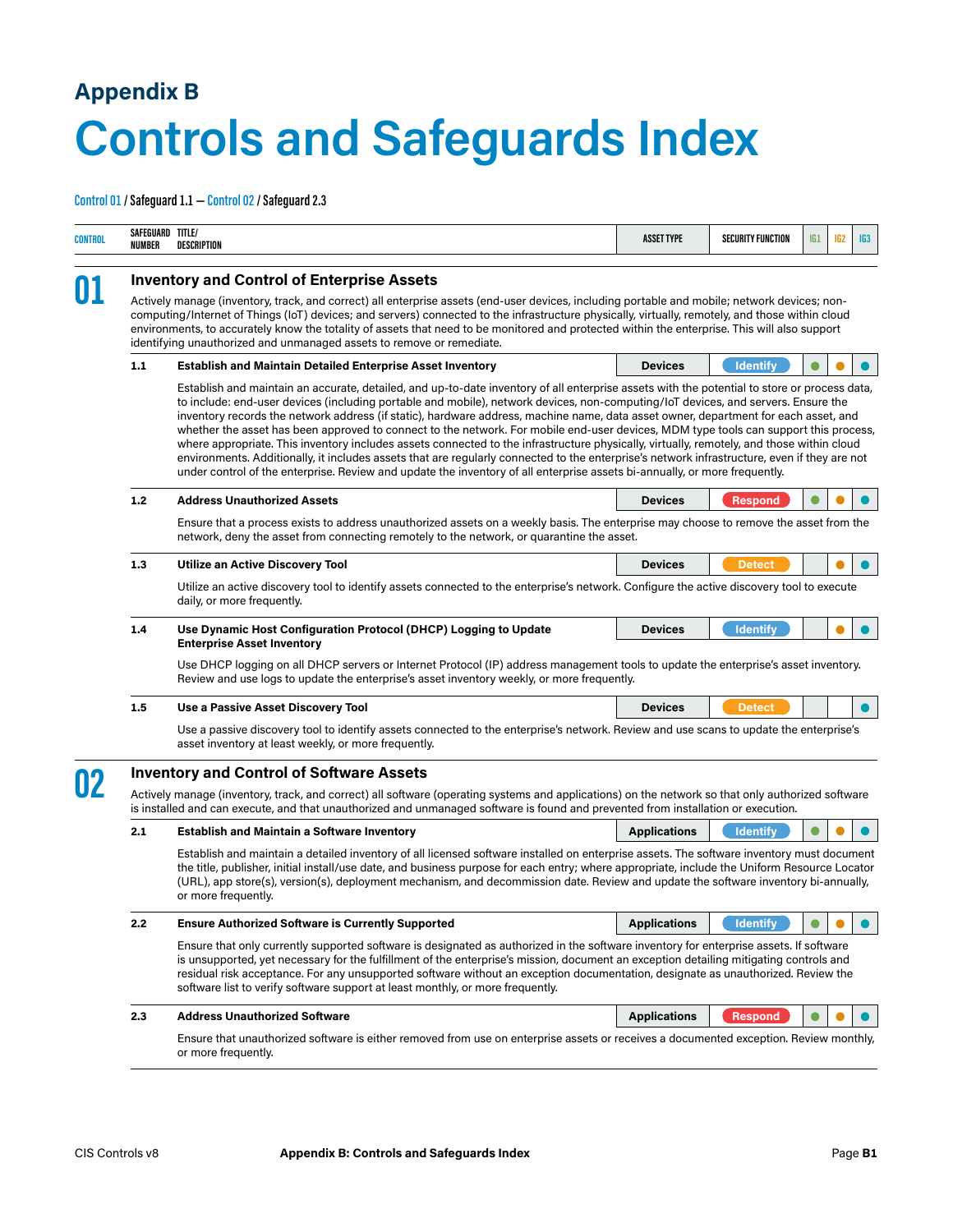| CONTROL | SAFEGUARD TITLE/<br>NUMBER | DESCRIPTION                                                                                                                                                                                                                                                                                                                                                                 | <b>ASSET TYPE</b>   | <b>SECURITY FUNCTION</b> | IG1 | 162 | IG <sub>3</sub> |
|---------|----------------------------|-----------------------------------------------------------------------------------------------------------------------------------------------------------------------------------------------------------------------------------------------------------------------------------------------------------------------------------------------------------------------------|---------------------|--------------------------|-----|-----|-----------------|
|         | 2.4                        | Utilize Automated Software Inventory Tools                                                                                                                                                                                                                                                                                                                                  | <b>Applications</b> | <b>Detect</b>            |     |     |                 |
|         |                            | Utilize software inventory tools, when possible, throughout the enterprise to automate the discovery and documentation of<br>installed software.                                                                                                                                                                                                                            |                     |                          |     |     |                 |
|         | 2.5                        | <b>Allowlist Authorized Software</b>                                                                                                                                                                                                                                                                                                                                        | <b>Applications</b> | <b>Protect</b>           |     |     |                 |
|         |                            | Use technical controls, such as application allowlisting, to ensure that only authorized software can execute or be accessed.<br>Reassess bi-annually, or more frequently.                                                                                                                                                                                                  |                     |                          |     |     |                 |
|         | 2.6                        | <b>Allowlist Authorized Libraries</b>                                                                                                                                                                                                                                                                                                                                       | <b>Applications</b> | <b>Protect</b>           |     |     |                 |
|         |                            | Use technical controls to ensure that only authorized software libraries, such as specific .dll, .ocx, .so, etc., files are allowed to load into a<br>system process. Block unauthorized libraries from loading into a system process. Reassess bi-annually, or more frequently.                                                                                            |                     |                          |     |     |                 |
|         | 2.7                        | <b>Allowlist Authorized Scripts</b>                                                                                                                                                                                                                                                                                                                                         | <b>Applications</b> | <b>Protect</b>           |     |     |                 |
|         |                            | Use technical controls, such as digital signatures and version control, to ensure that only authorized scripts, such as specific .ps1, .py, etc.,<br>files are allowed to execute. Block unauthorized scripts from executing. Reassess bi-annually, or more frequently.                                                                                                     |                     |                          |     |     |                 |
| 03      |                            | <b>Data Protection</b><br>Develop processes and technical controls to identify, classify, securely handle, retain, and dispose of data.                                                                                                                                                                                                                                     |                     |                          |     |     |                 |
|         | 3.1                        | <b>Establish and Maintain a Data Management Process</b>                                                                                                                                                                                                                                                                                                                     | Data                | <b>Identify</b>          |     |     |                 |
|         |                            | Establish and maintain a data management process. In the process, address data sensitivity, data owner, handling of data, data retention<br>limits, and disposal requirements, based on sensitivity and retention standards for the enterprise. Review and update documentation<br>annually, or when significant enterprise changes occur that could impact this Safeguard. |                     |                          |     |     |                 |
|         | 3.2                        | <b>Establish and Maintain a Data Inventory</b>                                                                                                                                                                                                                                                                                                                              | <b>Data</b>         | <b>Identify</b>          |     |     |                 |
|         |                            | Establish and maintain a data inventory, based on the enterprise's data management process. Inventory sensitive data, at a minimum.<br>Review and update inventory annually, at a minimum, with a priority on sensitive data.                                                                                                                                               |                     |                          |     |     |                 |
|         | 3.3                        | <b>Configure Data Access Control Lists</b>                                                                                                                                                                                                                                                                                                                                  | <b>Data</b>         | <b>Protect</b>           |     |     |                 |
|         |                            | Configure data access control lists based on a user's need to know. Apply data access control lists, also known as access permissions, to<br>local and remote file systems, databases, and applications.                                                                                                                                                                    |                     |                          |     |     |                 |
|         | 3.4                        | <b>Enforce Data Retention</b>                                                                                                                                                                                                                                                                                                                                               | Data                | <b>Protect</b>           |     |     |                 |
|         |                            | Retain data according to the enterprise's data management process. Data retention must include both minimum and maximum timelines.                                                                                                                                                                                                                                          |                     |                          |     |     |                 |
|         | 3.5                        | <b>Securely Dispose of Data</b>                                                                                                                                                                                                                                                                                                                                             | Data                | <b>Protect</b>           |     |     |                 |
|         |                            | Securely dispose of data as outlined in the enterprise's data management process. Ensure the disposal process and method are<br>commensurate with the data sensitivity.                                                                                                                                                                                                     |                     |                          |     |     |                 |
|         | 3.6                        | <b>Encrypt Data on End-User Devices</b>                                                                                                                                                                                                                                                                                                                                     | <b>Devices</b>      | <b>Protect</b>           |     |     |                 |
|         |                            | Encrypt data on end-user devices containing sensitive data. Example implementations can include: Windows BitLocker <sup>®</sup> , Apple<br>FileVault <sup>®</sup> , Linux <sup>®</sup> dm-crypt.                                                                                                                                                                            |                     |                          |     |     |                 |
|         | 3.7                        | <b>Establish and Maintain a Data Classification Scheme</b>                                                                                                                                                                                                                                                                                                                  | Data                | <b>Identify</b>          |     |     |                 |
|         |                            | Establish and maintain an overall data classification scheme for the enterprise. Enterprises may use labels, such as "Sensitive,"<br>"Confidential," and "Public," and classify their data according to those labels. Review and update the classification scheme annually, or<br>when significant enterprise changes occur that could impact this Safeguard.               |                     |                          |     |     |                 |
|         | 3.8                        | <b>Document Data Flows</b>                                                                                                                                                                                                                                                                                                                                                  | Data                | <b>Identify</b>          |     |     |                 |
|         |                            | Document data flows. Data flow documentation includes service provider data flows and should be based on the enterprise's data<br>management process. Review and update documentation annually, or when significant enterprise changes occur that could impact<br>this Safeguard.                                                                                           |                     |                          |     |     |                 |
|         | 3.9                        | Encrypt Data on Removable Media                                                                                                                                                                                                                                                                                                                                             | Data                | <b>Protect</b>           |     |     |                 |
|         |                            |                                                                                                                                                                                                                                                                                                                                                                             |                     |                          |     |     |                 |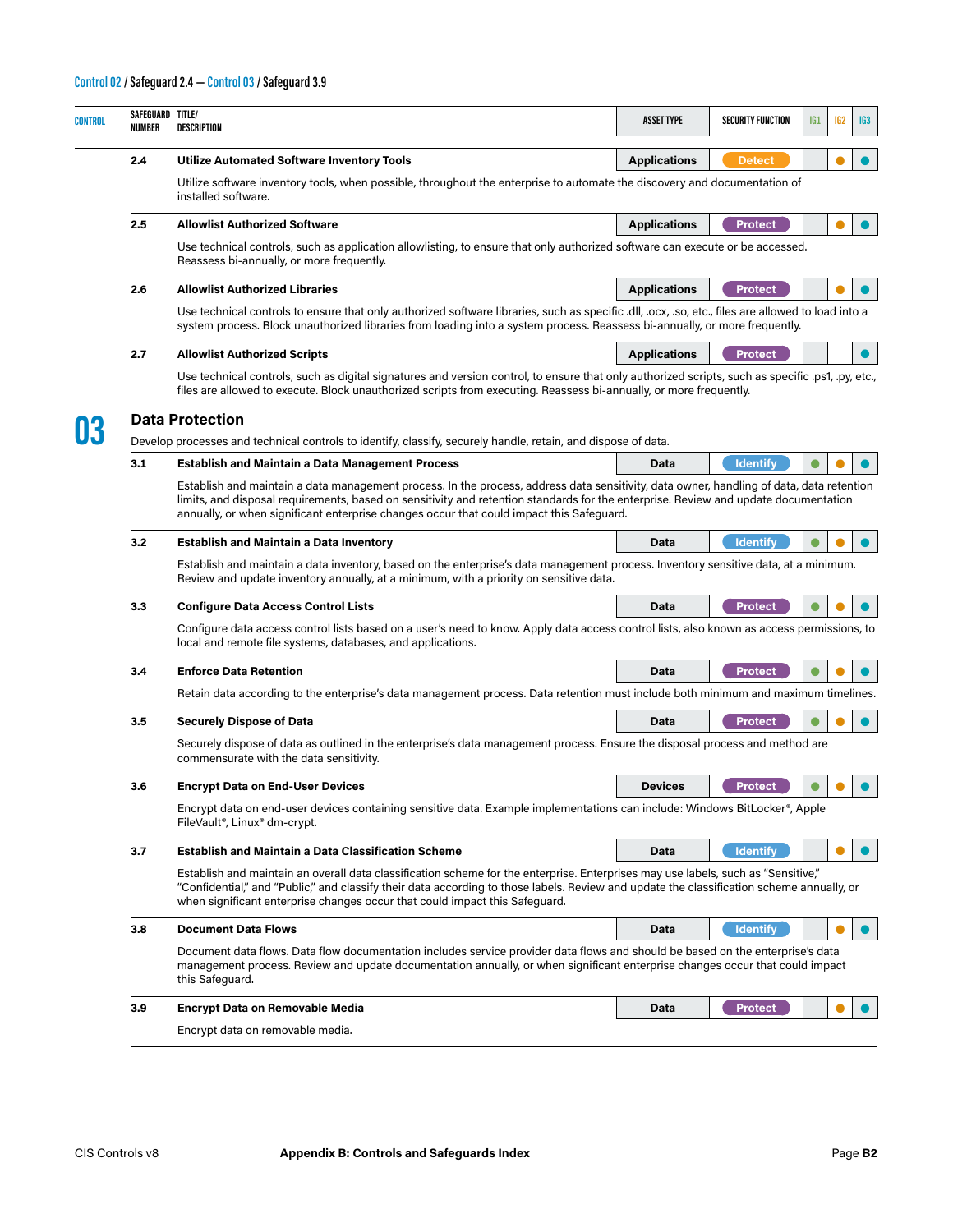#### **Control 03 / Safeguard 3.10 — Control 04 / Safeguard 4.7**

| <b>CONTROL</b> | SAFEGUARD TITLE/<br>NUMBER | <b>DESCRIPTION</b>                                                                                                                                                                                                                                                                                                                                                                                                                         | <b>ASSET TYPE</b>   | <b>SECURITY FUNCTION</b> | <b>IG1</b> | IG <sub>2</sub> | 163       |
|----------------|----------------------------|--------------------------------------------------------------------------------------------------------------------------------------------------------------------------------------------------------------------------------------------------------------------------------------------------------------------------------------------------------------------------------------------------------------------------------------------|---------------------|--------------------------|------------|-----------------|-----------|
|                | 3.10                       | <b>Encrypt Sensitive Data in Transit</b>                                                                                                                                                                                                                                                                                                                                                                                                   | Data                | Protect                  |            |                 |           |
|                |                            | Encrypt sensitive data in transit. Example implementations can include: Transport Layer Security (TLS) and Open Secure<br>Shell (OpenSSH).                                                                                                                                                                                                                                                                                                 |                     |                          |            |                 |           |
|                | 3.11                       | <b>Encrypt Sensitive Data at Rest</b>                                                                                                                                                                                                                                                                                                                                                                                                      | Data                | <b>Protect</b>           |            |                 |           |
|                |                            | Encrypt sensitive data at rest on servers, applications, and databases containing sensitive data. Storage-layer encryption, also known<br>as server-side encryption, meets the minimum requirement of this Safeguard. Additional encryption methods may include application-<br>layer encryption, also known as client-side encryption, where access to the data storage device(s) does not permit access to the<br>plain-text data.       |                     |                          |            |                 |           |
|                | 3.12                       | <b>Segment Data Processing and Storage Based on Sensitivity</b>                                                                                                                                                                                                                                                                                                                                                                            | <b>Network</b>      | <b>Protect</b>           |            |                 |           |
|                |                            | Segment data processing and storage based on the sensitivity of the data. Do not process sensitive data on enterprise assets intended<br>for lower sensitivity data.                                                                                                                                                                                                                                                                       |                     |                          |            |                 |           |
|                | 3.13                       | Deploy a Data Loss Prevention Solution                                                                                                                                                                                                                                                                                                                                                                                                     | Data                | <b>Protect</b>           |            |                 | $\bullet$ |
|                |                            | Implement an automated tool, such as a host-based Data Loss Prevention (DLP) tool to identify all sensitive data stored, processed,<br>or transmitted through enterprise assets, including those located onsite or at a remote service provider, and update the enterprise's<br>sensitive data inventory.                                                                                                                                  |                     |                          |            |                 |           |
|                | 3.14                       | <b>Log Sensitive Data Access</b>                                                                                                                                                                                                                                                                                                                                                                                                           | Data                | <b>Detect</b>            |            |                 |           |
|                |                            | Log sensitive data access, including modification and disposal.                                                                                                                                                                                                                                                                                                                                                                            |                     |                          |            |                 |           |
|                | 4.1                        | <b>Establish and Maintain a Secure Configuration Process</b><br>Establish and maintain a secure configuration process for enterprise assets (end-user devices, including portable and mobile, non-<br>computing/loT devices, and servers) and software (operating systems and applications). Review and update documentation annually, or<br>when significant enterprise changes occur that could impact this Safeguard.                   | <b>Applications</b> | <b>Protect</b>           |            |                 |           |
|                | 4.2                        | <b>Establish and Maintain a Secure Configuration Process for Network</b><br>Infrastructure                                                                                                                                                                                                                                                                                                                                                 | Network             | <b>Protect</b>           |            |                 |           |
|                |                            | Establish and maintain a secure configuration process for network devices. Review and update documentation annually, or when<br>significant enterprise changes occur that could impact this Safeguard.                                                                                                                                                                                                                                     |                     |                          |            |                 |           |
|                | 4.3                        | <b>Configure Automatic Session Locking on Enterprise Assets</b>                                                                                                                                                                                                                                                                                                                                                                            | <b>Users</b>        | <b>Protect</b>           |            |                 |           |
|                |                            | Configure automatic session locking on enterprise assets after a defined period of inactivity. For general purpose operating systems, the<br>period must not exceed 15 minutes. For mobile end-user devices, the period must not exceed 2 minutes.                                                                                                                                                                                         |                     |                          |            |                 |           |
|                | 4.4                        | <b>Implement and Manage a Firewall on Servers</b>                                                                                                                                                                                                                                                                                                                                                                                          | <b>Devices</b>      | <b>Protect</b>           |            |                 |           |
|                |                            | Implement and manage a firewall on servers, where supported. Example implementations include a virtual firewall, operating system<br>firewall, or a third-party firewall agent.                                                                                                                                                                                                                                                            |                     |                          |            |                 |           |
|                | 4.5                        | <b>Implement and Manage a Firewall on End-User Devices</b>                                                                                                                                                                                                                                                                                                                                                                                 | <b>Devices</b>      | <b>Protect</b>           |            |                 |           |
|                |                            | Implement and manage a host-based firewall or port-filtering tool on end-user devices, with a default-deny rule that drops all traffic<br>except those services and ports that are explicitly allowed.                                                                                                                                                                                                                                     |                     |                          |            |                 |           |
|                | 4.6                        | <b>Securely Manage Enterprise Assets and Software</b>                                                                                                                                                                                                                                                                                                                                                                                      | Network             | <b>Protect</b>           |            |                 |           |
|                |                            | Securely manage enterprise assets and software. Example implementations include managing configuration through version-controlled-<br>infrastructure-as-code and accessing administrative interfaces over secure network protocols, such as Secure Shell (SSH) and Hypertext<br>Transfer Protocol Secure (HTTPS). Do not use insecure management protocols, such as Telnet (Teletype Network) and HTTP, unless<br>operationally essential. |                     |                          |            |                 |           |
|                | 4.7                        | <b>Manage Default Accounts on Enterprise Assets and Software</b>                                                                                                                                                                                                                                                                                                                                                                           | <b>Users</b>        | <b>Protect</b>           |            |                 |           |
|                |                            | Manage default accounts on enterprise assets and software, such as root, administrator, and other pre-configured vendor accounts.<br>Example implementations can include: disabling default accounts or making them unusable.                                                                                                                                                                                                              |                     |                          |            |                 |           |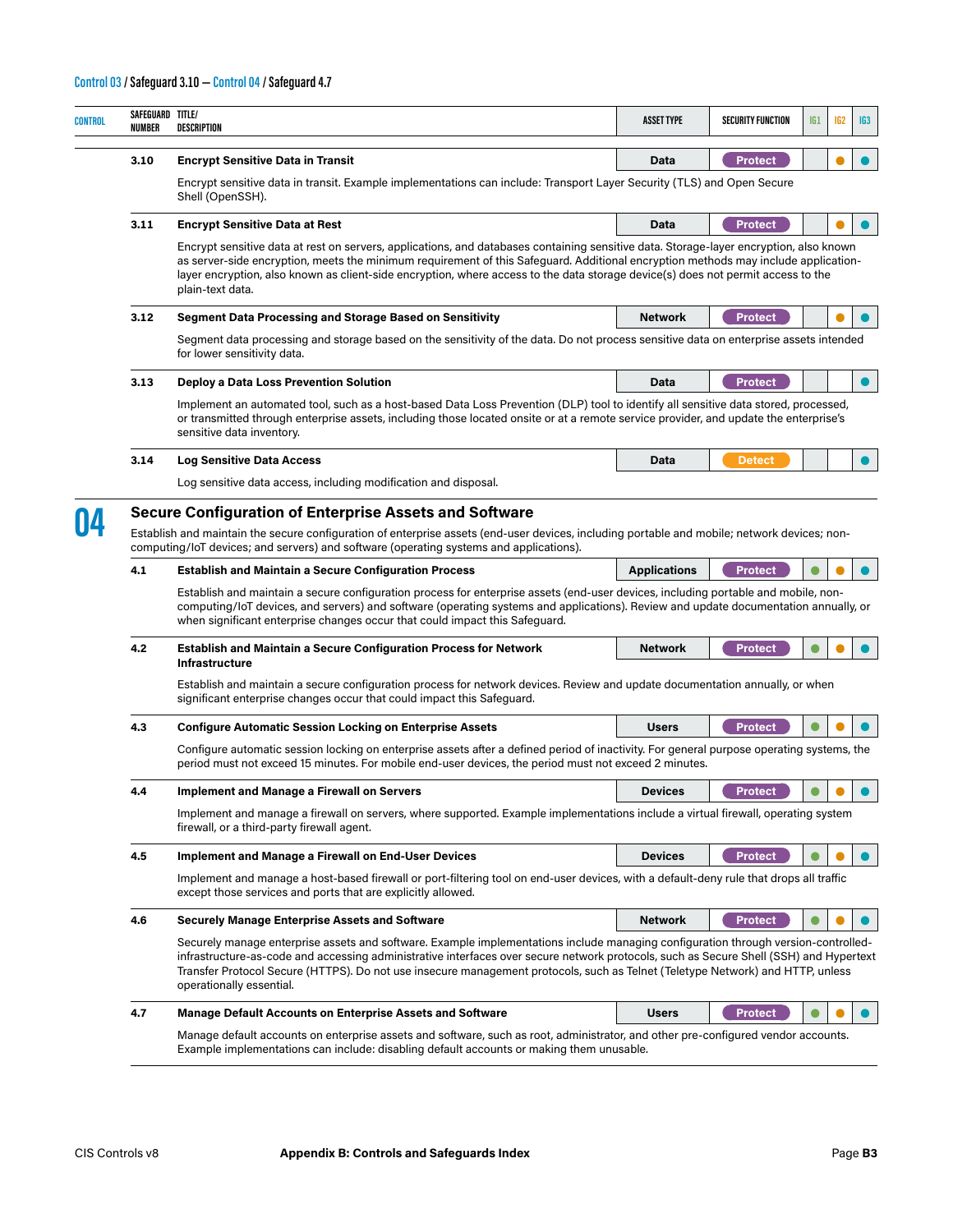|      | SAFEGUARD TITLE/<br>DESCRIPTION                                                                                                                                                                                                                                                                                                                                                                                                                  | <b>ASSET TYPE</b> | <b>SECURITY FUNCTION</b> | IG1 | IG <sub>2</sub> |
|------|--------------------------------------------------------------------------------------------------------------------------------------------------------------------------------------------------------------------------------------------------------------------------------------------------------------------------------------------------------------------------------------------------------------------------------------------------|-------------------|--------------------------|-----|-----------------|
| 4.8  | Uninstall or Disable Unnecessary Services on Enterprise Assets and Software                                                                                                                                                                                                                                                                                                                                                                      | <b>Devices</b>    | <b>Protect</b>           |     |                 |
|      | Uninstall or disable unnecessary services on enterprise assets and software, such as an unused file sharing service, web application<br>module, or service function.                                                                                                                                                                                                                                                                             |                   |                          |     |                 |
| 4.9  | <b>Configure Trusted DNS Servers on Enterprise Assets</b>                                                                                                                                                                                                                                                                                                                                                                                        | <b>Devices</b>    | <b>Protect</b>           |     |                 |
|      | Configure trusted DNS servers on enterprise assets. Example implementations include: configuring assets to use enterprise-controlled<br>DNS servers and/or reputable externally accessible DNS servers.                                                                                                                                                                                                                                          |                   |                          |     |                 |
| 4.10 | <b>Enforce Automatic Device Lockout on Portable End-User Devices</b>                                                                                                                                                                                                                                                                                                                                                                             | <b>Devices</b>    | <b>Respond</b>           |     |                 |
|      | Enforce automatic device lockout following a predetermined threshold of local failed authentication attempts on portable end-user<br>devices, where supported. For laptops, do not allow more than 20 failed authentication attempts; for tablets and smartphones, no more<br>than 10 failed authentication attempts. Example implementations include Microsoft® InTune Device Lock and Apple® Configuration Profile<br>maxFailedAttempts.       |                   |                          |     |                 |
| 4.11 | <b>Enforce Remote Wipe Capability on Portable End-User Devices</b>                                                                                                                                                                                                                                                                                                                                                                               | <b>Devices</b>    | <b>Protect</b>           |     |                 |
|      | Remotely wipe enterprise data from enterprise-owned portable end-user devices when deemed appropriate such as lost or stolen<br>devices, or when an individual no longer supports the enterprise.                                                                                                                                                                                                                                                |                   |                          |     |                 |
| 4.12 | Separate Enterprise Workspaces on Mobile End-User Devices                                                                                                                                                                                                                                                                                                                                                                                        | <b>Devices</b>    | <b>Protect</b>           |     |                 |
|      | Ensure separate enterprise workspaces are used on mobile end-user devices, where supported. Example implementations<br>include using an Apple® Configuration Profile or Android™ Work Profile to separate enterprise applications and data from personal<br>applications and data.                                                                                                                                                               |                   |                          |     |                 |
|      | <b>Account Management</b>                                                                                                                                                                                                                                                                                                                                                                                                                        |                   |                          |     |                 |
|      | Use processes and tools to assign and manage authorization to credentials for user accounts, including administrator accounts, as well as service<br>accounts, to enterprise assets and software.                                                                                                                                                                                                                                                |                   |                          |     |                 |
| 5.1  | <b>Establish and Maintain an Inventory of Accounts</b><br>Establish and maintain an inventory of all accounts managed in the enterprise. The inventory must include both user and administrator<br>accounts. The inventory, at a minimum, should contain the person's name, username, start/stop dates, and department. Validate that all<br>active accounts are authorized, on a recurring schedule at a minimum quarterly, or more frequently. | <b>Users</b>      | <b>Identify</b>          |     |                 |
| 5.2  | <b>Use Unique Passwords</b>                                                                                                                                                                                                                                                                                                                                                                                                                      | <b>Users</b>      | <b>Protect</b>           |     |                 |
|      | Use unique passwords for all enterprise assets. Best practice implementation includes, at a minimum, an 8-character password for<br>accounts using MFA and a 14-character password for accounts not using MFA.                                                                                                                                                                                                                                   |                   |                          |     |                 |
| 5.3  | <b>Disable Dormant Accounts</b>                                                                                                                                                                                                                                                                                                                                                                                                                  | <b>Users</b>      | <b>Respond</b>           |     |                 |
|      | Delete or disable any dormant accounts after a period of 45 days of inactivity, where supported.                                                                                                                                                                                                                                                                                                                                                 |                   |                          |     |                 |
| 5.4  | <b>Restrict Administrator Privileges to Dedicated Administrator Accounts</b>                                                                                                                                                                                                                                                                                                                                                                     | <b>Users</b>      | <b>Protect</b>           |     |                 |
|      | Restrict administrator privileges to dedicated administrator accounts on enterprise assets. Conduct general computing activities, such as<br>internet browsing, email, and productivity suite use, from the user's primary, non-privileged account.                                                                                                                                                                                              |                   |                          |     |                 |
| 5.5  | <b>Establish and Maintain an Inventory of Service Accounts</b>                                                                                                                                                                                                                                                                                                                                                                                   | <b>Users</b>      | <b>Identify</b>          |     |                 |
|      | Establish and maintain an inventory of service accounts. The inventory, at a minimum, must contain department owner, review date,<br>and purpose. Perform service account reviews to validate that all active accounts are authorized, on a recurring schedule at a minimum<br>quarterly, or more frequently.                                                                                                                                    |                   |                          |     |                 |
| 5.6  | <b>Centralize Account Management</b>                                                                                                                                                                                                                                                                                                                                                                                                             | <b>Users</b>      | <b>Protect</b>           |     |                 |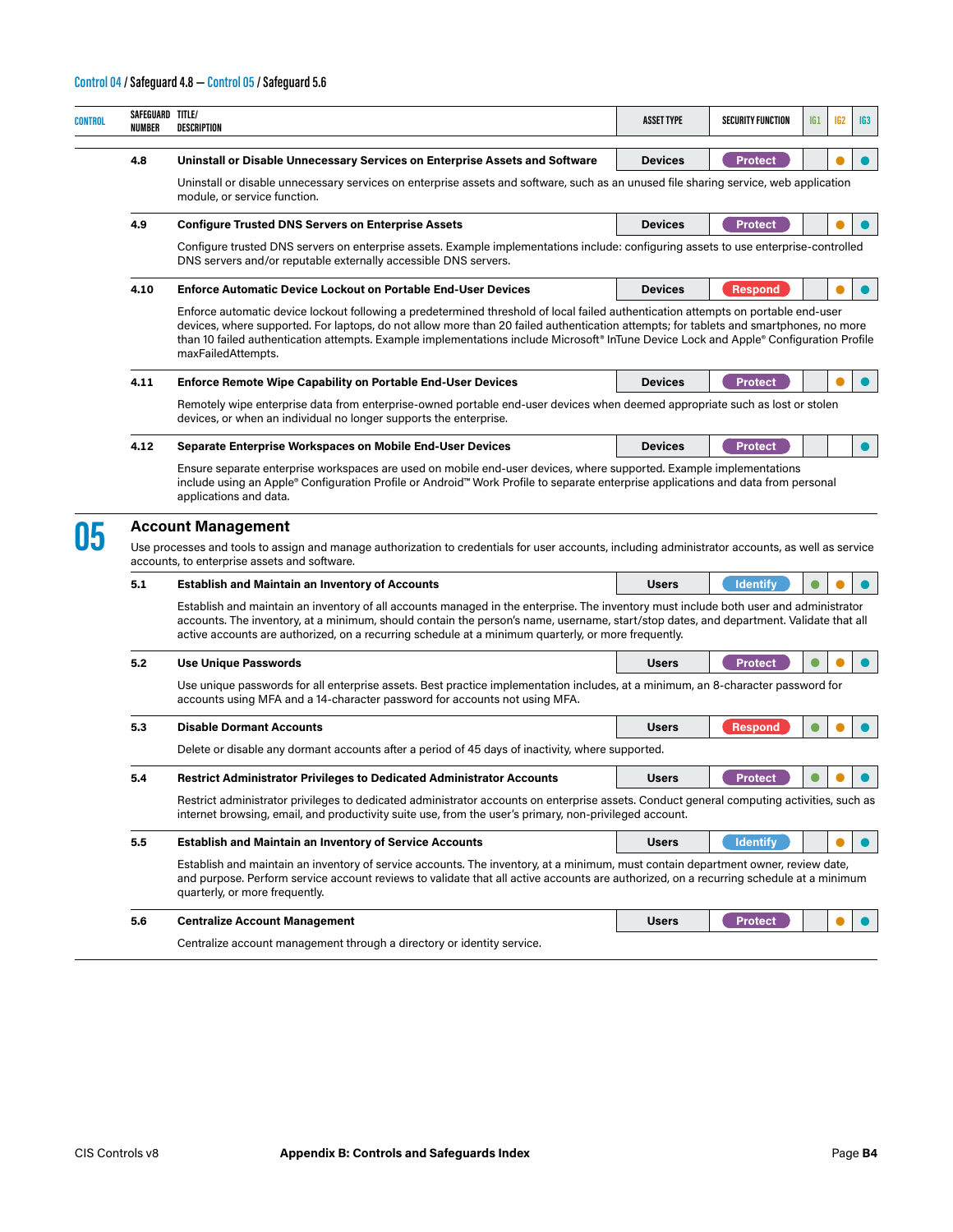| <b>CONTROL</b> | SAFEGUARD TITLE/<br>NUMBER | DESCRIPTION                                                                                                                                                                                                                                                                                                                                                                    | <b>ASSET TYPE</b>   | SECURITY FUNCTION | IG1 | IG <sub>2</sub> | 163       |
|----------------|----------------------------|--------------------------------------------------------------------------------------------------------------------------------------------------------------------------------------------------------------------------------------------------------------------------------------------------------------------------------------------------------------------------------|---------------------|-------------------|-----|-----------------|-----------|
|                |                            | <b>Access Control Management</b>                                                                                                                                                                                                                                                                                                                                               |                     |                   |     |                 |           |
| 06             |                            | Use processes and tools to create, assign, manage, and revoke access credentials and privileges for user, administrator, and service accounts for<br>enterprise assets and software.                                                                                                                                                                                           |                     |                   |     |                 |           |
|                | 6.1                        | <b>Establish an Access Granting Process</b>                                                                                                                                                                                                                                                                                                                                    | <b>Users</b>        | <b>Protect</b>    |     |                 | $\bullet$ |
|                |                            | Establish and follow a process, preferably automated, for granting access to enterprise assets upon new hire, rights grant, or role<br>change of a user.                                                                                                                                                                                                                       |                     |                   |     |                 |           |
|                | 6.2                        | <b>Establish an Access Revoking Process</b>                                                                                                                                                                                                                                                                                                                                    | <b>Users</b>        | <b>Protect</b>    |     |                 |           |
|                |                            | Establish and follow a process, preferably automated, for revoking access to enterprise assets, through disabling accounts immediately<br>upon termination, rights revocation, or role change of a user. Disabling accounts, instead of deleting accounts, may be necessary to<br>preserve audit trails.                                                                       |                     |                   |     |                 |           |
|                | 6.3                        | <b>Require MFA for Externally-Exposed Applications</b>                                                                                                                                                                                                                                                                                                                         | <b>Users</b>        | Protect           |     |                 |           |
|                |                            | Require all externally-exposed enterprise or third-party applications to enforce MFA, where supported. Enforcing MFA through a<br>directory service or SSO provider is a satisfactory implementation of this Safeguard.                                                                                                                                                        |                     |                   |     |                 |           |
|                | 6.4                        | <b>Require MFA for Remote Network Access</b>                                                                                                                                                                                                                                                                                                                                   | <b>Users</b>        | Protect           | 0   |                 | $\bullet$ |
|                |                            | Require MFA for remote network access.                                                                                                                                                                                                                                                                                                                                         |                     |                   |     |                 |           |
|                | 6.5                        | <b>Require MFA for Administrative Access</b>                                                                                                                                                                                                                                                                                                                                   | <b>Users</b>        | <b>Protect</b>    |     |                 |           |
|                |                            | Require MFA for all administrative access accounts, where supported, on all enterprise assets, whether managed on-site or through a<br>third-party provider.                                                                                                                                                                                                                   |                     |                   |     |                 |           |
|                | 6.6                        | Establish and Maintain an Inventory of Authentication and<br><b>Authorization Systems</b>                                                                                                                                                                                                                                                                                      | <b>Users</b>        | <b>Identify</b>   |     |                 |           |
|                |                            | Establish and maintain an inventory of the enterprise's authentication and authorization systems, including those hosted on-site or at a<br>remote service provider. Review and update the inventory, at a minimum, annually, or more frequently.                                                                                                                              |                     |                   |     |                 |           |
|                | 6.7                        | <b>Centralize Access Control</b>                                                                                                                                                                                                                                                                                                                                               | <b>Users</b>        | <b>Protect</b>    |     |                 |           |
|                |                            | Centralize access control for all enterprise assets through a directory service or SSO provider, where supported.                                                                                                                                                                                                                                                              |                     |                   |     |                 |           |
|                | 6.8                        | Define and Maintain Role-Based Access Control                                                                                                                                                                                                                                                                                                                                  | Data                | <b>Protect</b>    |     |                 |           |
|                |                            | Define and maintain role-based access control, through determining and documenting the access rights necessary for each role within<br>the enterprise to successfully carry out its assigned duties. Perform access control reviews of enterprise assets to validate that all<br>privileges are authorized, on a recurring schedule at a minimum annually, or more frequently. |                     |                   |     |                 |           |
|                |                            | <b>Continuous Vulnerability Management</b>                                                                                                                                                                                                                                                                                                                                     |                     |                   |     |                 |           |
|                |                            | Develop a plan to continuously assess and track vulnerabilities on all enterprise assets within the enterprise's infrastructure, in order to remediate,<br>and minimize, the window of opportunity for attackers. Monitor public and private industry sources for new threat and vulnerability information.                                                                    |                     |                   |     |                 |           |
|                | 7.1                        | <b>Establish and Maintain a Vulnerability Management Process</b>                                                                                                                                                                                                                                                                                                               | <b>Applications</b> | <b>Protect</b>    |     |                 |           |
|                |                            | Establish and maintain a documented vulnerability management process for enterprise assets. Review and update documentation<br>annually, or when significant enterprise changes occur that could impact this Safeguard.                                                                                                                                                        |                     |                   |     |                 |           |
|                | 7.2                        | <b>Establish and Maintain a Remediation Process</b>                                                                                                                                                                                                                                                                                                                            | <b>Applications</b> | <b>Respond</b>    |     |                 |           |
|                |                            | Establish and maintain a risk-based remediation strategy documented in a remediation process, with monthly, or more frequent, reviews.                                                                                                                                                                                                                                         |                     |                   |     |                 |           |
|                | 7.3                        | <b>Perform Automated Operating System Patch Management</b>                                                                                                                                                                                                                                                                                                                     | <b>Applications</b> | <b>Protect</b>    |     |                 |           |
|                |                            | Perform operating system updates on enterprise assets through automated patch management on a monthly, or more frequent, basis.                                                                                                                                                                                                                                                |                     |                   |     |                 |           |
|                | 7.4                        | <b>Perform Automated Application Patch Management</b>                                                                                                                                                                                                                                                                                                                          | <b>Applications</b> | <b>Protect</b>    |     |                 |           |
|                |                            | Perform application updates on enterprise assets through automated patch management on a monthly, or more frequent, basis.                                                                                                                                                                                                                                                     |                     |                   |     |                 |           |
|                | 7.5                        | <b>Perform Automated Vulnerability Scans of Internal Enterprise Assets</b>                                                                                                                                                                                                                                                                                                     | <b>Applications</b> | <b>Identify</b>   |     |                 |           |
|                |                            | Perform automated vulnerability scans of internal enterprise assets on a quarterly, or more frequent, basis. Conduct both authenticated<br>and unauthenticated scans, using a SCAP-compliant vulnerability scanning tool.                                                                                                                                                      |                     |                   |     |                 |           |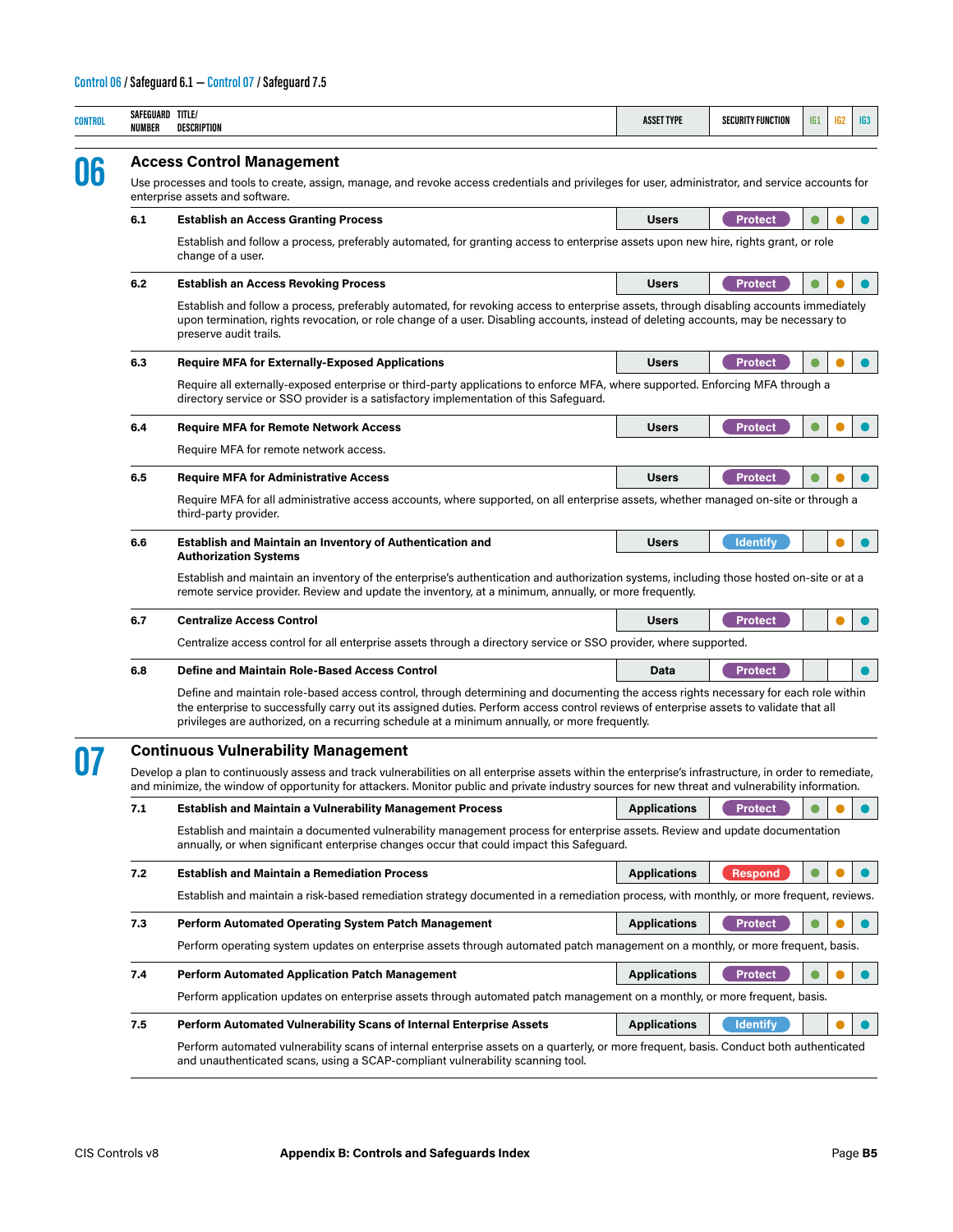| SAFEGUARD TITLE/<br>NUMBER | DESCRIPTION                                                                                                                                                                                                                                                                                                                                | <b>ASSET TYPE</b>   | <b>SECURITY FUNCTION</b> | IG1 | IG <sub>2</sub> | 163       |
|----------------------------|--------------------------------------------------------------------------------------------------------------------------------------------------------------------------------------------------------------------------------------------------------------------------------------------------------------------------------------------|---------------------|--------------------------|-----|-----------------|-----------|
| 7.6                        | Perform Automated Vulnerability Scans of Externally-Exposed<br><b>Enterprise Assets</b>                                                                                                                                                                                                                                                    | <b>Applications</b> | <b>Identify</b>          |     |                 |           |
|                            | Perform automated vulnerability scans of externally-exposed enterprise assets using a SCAP-compliant vulnerability scanning tool.<br>Perform scans on a monthly, or more frequent, basis.                                                                                                                                                  |                     |                          |     |                 |           |
| 7.7                        | <b>Remediate Detected Vulnerabilities</b>                                                                                                                                                                                                                                                                                                  | <b>Applications</b> | Respond                  |     |                 | $\bullet$ |
|                            | Remediate detected vulnerabilities in software through processes and tooling on a monthly, or more frequent, basis, based on the<br>remediation process.                                                                                                                                                                                   |                     |                          |     |                 |           |
|                            | <b>Audit Log Management</b>                                                                                                                                                                                                                                                                                                                |                     |                          |     |                 |           |
|                            | Collect, alert, review, and retain audit logs of events that could help detect, understand, or recover from an attack.                                                                                                                                                                                                                     |                     |                          |     |                 |           |
| 8.1                        | <b>Establish and Maintain an Audit Log Management Process</b>                                                                                                                                                                                                                                                                              | Network             | <b>Protect</b>           |     |                 |           |
|                            | Establish and maintain an audit log management process that defines the enterprise's logging requirements. At a minimum, address<br>the collection, review, and retention of audit logs for enterprise assets. Review and update documentation annually, or when significant<br>enterprise changes occur that could impact this Safeguard. |                     |                          |     |                 |           |
| 8.2                        | <b>Collect Audit Logs</b>                                                                                                                                                                                                                                                                                                                  | <b>Network</b>      | <b>Detect</b>            |     |                 |           |
|                            | Collect audit logs. Ensure that logging, per the enterprise's audit log management process, has been enabled across enterprise assets.                                                                                                                                                                                                     |                     |                          |     |                 |           |
| 8.3                        | <b>Ensure Adequate Audit Log Storage</b>                                                                                                                                                                                                                                                                                                   | <b>Network</b>      | <b>Protect</b>           |     |                 |           |
|                            | Ensure that logging destinations maintain adequate storage to comply with the enterprise's audit log management process.                                                                                                                                                                                                                   |                     |                          |     |                 |           |
| 8.4                        | <b>Standardize Time Synchronization</b>                                                                                                                                                                                                                                                                                                    | <b>Network</b>      | <b>Protect</b>           |     |                 | $\bullet$ |
|                            | Standardize time synchronization. Configure at least two synchronized time sources across enterprise assets, where supported.                                                                                                                                                                                                              |                     |                          |     |                 |           |
| 8.5                        | <b>Collect Detailed Audit Logs</b>                                                                                                                                                                                                                                                                                                         | <b>Network</b>      | <b>Detect</b>            |     |                 |           |
|                            | Configure detailed audit logging for enterprise assets containing sensitive data. Include event source, date, username, timestamp, source<br>addresses, destination addresses, and other useful elements that could assist in a forensic investigation.                                                                                    |                     |                          |     |                 |           |
| 8.6                        | <b>Collect DNS Query Audit Logs</b>                                                                                                                                                                                                                                                                                                        | <b>Network</b>      | <b>Detect</b>            |     |                 |           |
|                            | Collect DNS query audit logs on enterprise assets, where appropriate and supported.                                                                                                                                                                                                                                                        |                     |                          |     |                 |           |
| 8.7                        | <b>Collect URL Request Audit Logs</b>                                                                                                                                                                                                                                                                                                      | <b>Network</b>      | <b>Detect</b>            |     |                 |           |
|                            | Collect URL request audit logs on enterprise assets, where appropriate and supported.                                                                                                                                                                                                                                                      |                     |                          |     |                 |           |
| 8.8                        | <b>Collect Command-Line Audit Logs</b>                                                                                                                                                                                                                                                                                                     | <b>Devices</b>      | <b>Detect</b>            |     |                 |           |
|                            | Collect command-line audit logs. Example implementations include collecting audit logs from PowerShell®, BASH™, and remote<br>administrative terminals.                                                                                                                                                                                    |                     |                          |     |                 |           |
| 8.9                        | <b>Centralize Audit Logs</b>                                                                                                                                                                                                                                                                                                               | Network             | <b>Detect</b>            |     |                 |           |
|                            | Centralize, to the extent possible, audit log collection and retention across enterprise assets.                                                                                                                                                                                                                                           |                     |                          |     |                 |           |
| 8.10                       | <b>Retain Audit Logs</b>                                                                                                                                                                                                                                                                                                                   | Network             | <b>Protect</b>           |     |                 | $\bullet$ |
|                            | Retain audit logs across enterprise assets for a minimum of 90 days.                                                                                                                                                                                                                                                                       |                     |                          |     |                 |           |
| 8.11                       | <b>Conduct Audit Log Reviews</b>                                                                                                                                                                                                                                                                                                           | Network             | <b>Detect</b>            |     |                 | $\bullet$ |
|                            | Conduct reviews of audit logs to detect anomalies or abnormal events that could indicate a potential threat. Conduct reviews on a<br>weekly, or more frequent, basis.                                                                                                                                                                      |                     |                          |     |                 |           |
| 8.12                       | <b>Collect Service Provider Logs</b>                                                                                                                                                                                                                                                                                                       | Data                | <b>Detect</b>            |     |                 | $\bullet$ |
|                            | Collect service provider logs, where supported. Example implementations include collecting authentication and authorization events,<br>data creation and disposal events, and user management events.                                                                                                                                      |                     |                          |     |                 |           |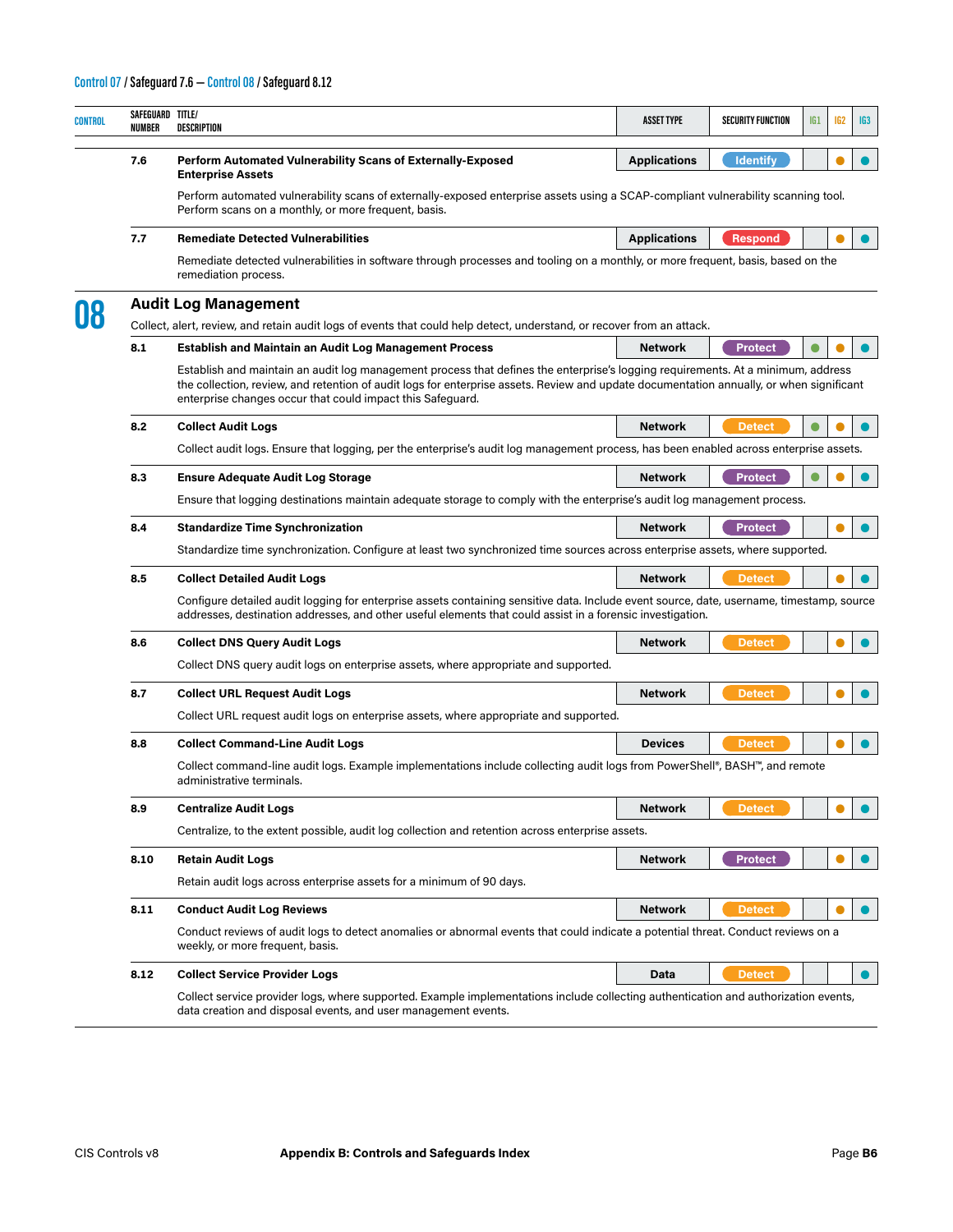| <b>CONTROL</b> | SAFEGUARD TITLE/<br>NUMBER | DESCRIPTION                                                                                                                                                                                                                                                                                                          | <b>ASSET TYPE</b>   | <b>SECURITY FUNCTION</b> | IG1       | IG <sub>2</sub> | 163       |  |  |  |  |  |  |
|----------------|----------------------------|----------------------------------------------------------------------------------------------------------------------------------------------------------------------------------------------------------------------------------------------------------------------------------------------------------------------|---------------------|--------------------------|-----------|-----------------|-----------|--|--|--|--|--|--|
|                |                            | <b>Email and Web Browser Protections</b>                                                                                                                                                                                                                                                                             |                     |                          |           |                 |           |  |  |  |  |  |  |
| 09             |                            | Improve protections and detections of threats from email and web vectors, as these are opportunities for attackers to manipulate human behavior<br>through direct engagement.                                                                                                                                        |                     |                          |           |                 |           |  |  |  |  |  |  |
|                | 9.1                        | <b>Ensure Use of Only Fully Supported Browsers and Email Clients</b>                                                                                                                                                                                                                                                 | <b>Applications</b> | <b>Protect</b>           |           |                 |           |  |  |  |  |  |  |
|                |                            | Ensure only fully supported browsers and email clients are allowed to execute in the enterprise, only using the latest version of browsers<br>and email clients provided through the vendor.                                                                                                                         |                     |                          |           |                 |           |  |  |  |  |  |  |
|                | 9.2                        | <b>Use DNS Filtering Services</b>                                                                                                                                                                                                                                                                                    | <b>Network</b>      | <b>Protect</b>           |           |                 |           |  |  |  |  |  |  |
|                |                            | Use DNS filtering services on all enterprise assets to block access to known malicious domains.                                                                                                                                                                                                                      |                     |                          |           |                 |           |  |  |  |  |  |  |
|                | 9.3                        | <b>Maintain and Enforce Network-Based URL Filters</b>                                                                                                                                                                                                                                                                | <b>Network</b>      | Protect                  |           |                 | $\bullet$ |  |  |  |  |  |  |
|                |                            | Enforce and update network-based URL filters to limit an enterprise asset from connecting to potentially malicious or unapproved<br>websites. Example implementations include category-based filtering, reputation-based filtering, or through the use of block lists. Enforce<br>filters for all enterprise assets. |                     |                          |           |                 |           |  |  |  |  |  |  |
|                | 9.4                        | <b>Restrict Unnecessary or Unauthorized Browser and Email Client Extensions</b>                                                                                                                                                                                                                                      | <b>Applications</b> | <b>Protect</b>           |           |                 |           |  |  |  |  |  |  |
|                |                            | Restrict, either through uninstalling or disabling, any unauthorized or unnecessary browser or email client plugins, extensions, and<br>add-on applications.                                                                                                                                                         |                     |                          |           |                 |           |  |  |  |  |  |  |
|                | 9.5                        | <b>Implement DMARC</b>                                                                                                                                                                                                                                                                                               | <b>Network</b>      | <b>Protect</b>           |           |                 |           |  |  |  |  |  |  |
|                |                            | To lower the chance of spoofed or modified emails from valid domains, implement DMARC policy and verification, starting with<br>implementing the Sender Policy Framework (SPF) and the DomainKeys Identified Mail (DKIM) standards.                                                                                  |                     |                          |           |                 |           |  |  |  |  |  |  |
|                | 9.6                        | <b>Block Unnecessary File Types</b>                                                                                                                                                                                                                                                                                  | <b>Network</b>      | <b>Protect</b>           |           |                 |           |  |  |  |  |  |  |
|                |                            | Block unnecessary file types attempting to enter the enterprise's email gateway.                                                                                                                                                                                                                                     |                     |                          |           |                 |           |  |  |  |  |  |  |
|                | 9.7                        | <b>Deploy and Maintain Email Server Anti-Malware Protections</b>                                                                                                                                                                                                                                                     | <b>Network</b>      | <b>Protect</b>           |           |                 |           |  |  |  |  |  |  |
|                |                            | Deploy and maintain email server anti-malware protections, such as attachment scanning and/or sandboxing.                                                                                                                                                                                                            |                     |                          |           |                 |           |  |  |  |  |  |  |
|                |                            | <b>Malware Defenses</b>                                                                                                                                                                                                                                                                                              |                     |                          |           |                 |           |  |  |  |  |  |  |
|                |                            | Prevent or control the installation, spread, and execution of malicious applications, code, or scripts on enterprise assets.                                                                                                                                                                                         |                     |                          |           |                 |           |  |  |  |  |  |  |
|                | 10.1                       | <b>Deploy and Maintain Anti-Malware Software</b>                                                                                                                                                                                                                                                                     | <b>Devices</b>      | <b>Protect</b>           | $\bullet$ |                 |           |  |  |  |  |  |  |
|                |                            | Deploy and maintain anti-malware software on all enterprise assets.                                                                                                                                                                                                                                                  |                     |                          |           |                 |           |  |  |  |  |  |  |
|                | 10.2                       | <b>Configure Automatic Anti-Malware Signature Updates</b>                                                                                                                                                                                                                                                            | <b>Devices</b>      | <b>Protect</b>           |           |                 |           |  |  |  |  |  |  |
|                |                            | Configure automatic updates for anti-malware signature files on all enterprise assets.                                                                                                                                                                                                                               |                     |                          |           |                 |           |  |  |  |  |  |  |
|                | 10.3                       | Disable Autorun and Autoplay for Removable Media                                                                                                                                                                                                                                                                     | <b>Devices</b>      | <b>Protect</b>           |           |                 |           |  |  |  |  |  |  |
|                |                            | Disable autorun and autoplay auto-execute functionality for removable media.                                                                                                                                                                                                                                         |                     |                          |           |                 |           |  |  |  |  |  |  |
|                | 10.4                       | <b>Configure Automatic Anti-Malware Scanning of Removable Media</b>                                                                                                                                                                                                                                                  | <b>Devices</b>      | <b>Detect</b>            |           |                 |           |  |  |  |  |  |  |
|                |                            | Configure anti-malware software to automatically scan removable media.                                                                                                                                                                                                                                               |                     |                          |           |                 |           |  |  |  |  |  |  |
|                | 10.5                       | <b>Enable Anti-Exploitation Features</b>                                                                                                                                                                                                                                                                             | <b>Devices</b>      | <b>Protect</b>           |           |                 | $\bullet$ |  |  |  |  |  |  |
|                |                            | Enable anti-exploitation features on enterprise assets and software, where possible, such as Microsoft® Data Execution Prevention (DEP),<br>Windows® Defender Exploit Guard (WDEG), or Apple® System Integrity Protection (SIP) and Gatekeeper™.                                                                     |                     |                          |           |                 |           |  |  |  |  |  |  |
|                | 10.6                       | <b>Centrally Manage Anti-Malware Software</b>                                                                                                                                                                                                                                                                        | <b>Devices</b>      | <b>Protect</b>           |           |                 | $\bullet$ |  |  |  |  |  |  |
|                |                            | Centrally manage anti-malware software.                                                                                                                                                                                                                                                                              |                     |                          |           |                 |           |  |  |  |  |  |  |
|                | 10.7                       | <b>Use Behavior-Based Anti-Malware Software</b>                                                                                                                                                                                                                                                                      | <b>Devices</b>      | <b>Detect</b>            |           |                 |           |  |  |  |  |  |  |
|                |                            | Use behavior-based anti-malware software.                                                                                                                                                                                                                                                                            |                     |                          |           |                 |           |  |  |  |  |  |  |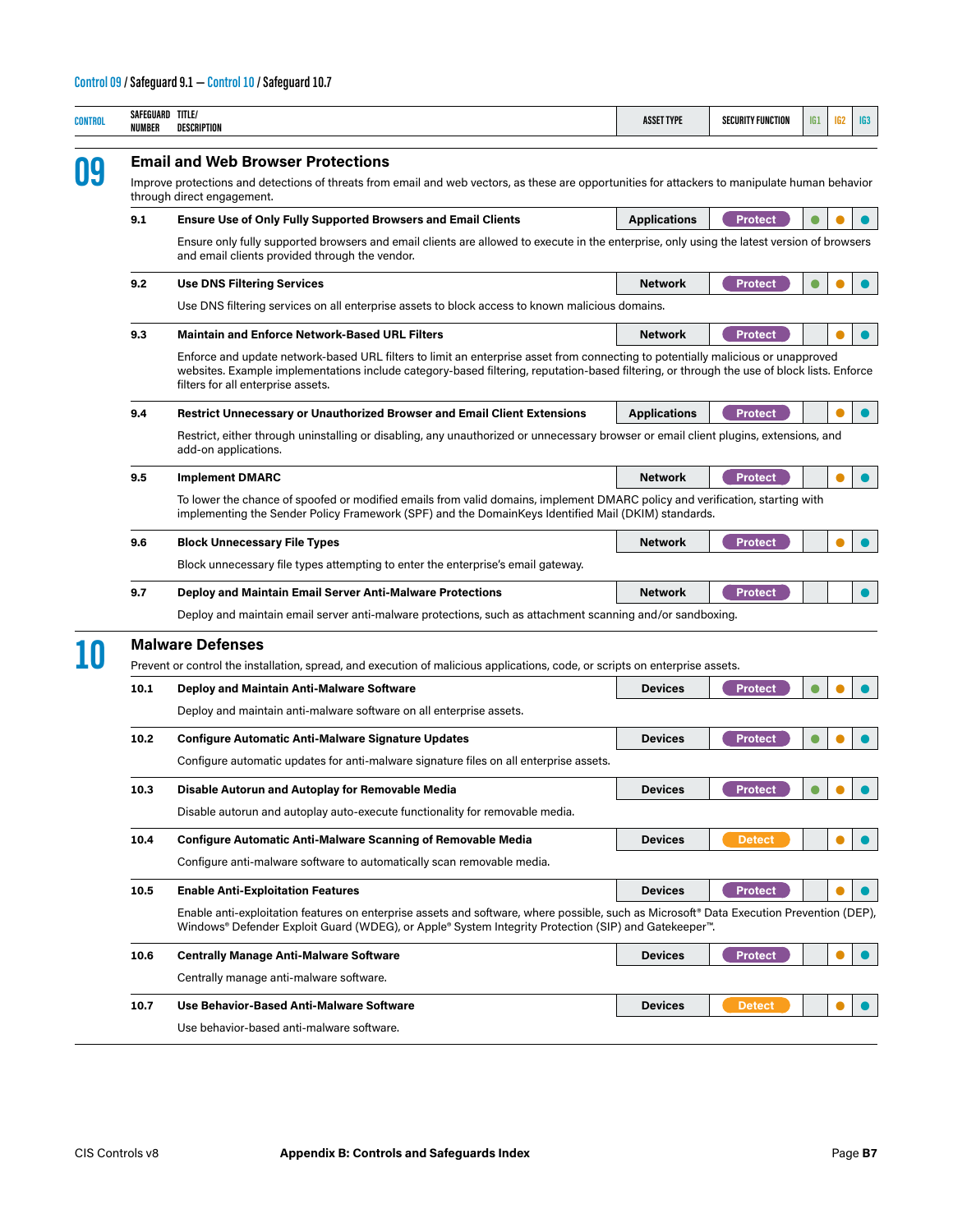| <b>CONTROL</b> | SAFEGUARD TITLE/<br>NUMBER                                                                                                                                                                                                      | DESCRIPTION                                                                                                                                                                                                                                                                                             | <b>ASSET TYPE</b> | <b>SECURITY FUNCTION</b> | IG1 | IG <sub>2</sub> | IG <sub>3</sub> |  |  |  |  |
|----------------|---------------------------------------------------------------------------------------------------------------------------------------------------------------------------------------------------------------------------------|---------------------------------------------------------------------------------------------------------------------------------------------------------------------------------------------------------------------------------------------------------------------------------------------------------|-------------------|--------------------------|-----|-----------------|-----------------|--|--|--|--|
|                |                                                                                                                                                                                                                                 | <b>Data Recovery</b><br>Establish and maintain data recovery practices sufficient to restore in-scope enterprise assets to a pre-incident and trusted state.                                                                                                                                            |                   |                          |     |                 |                 |  |  |  |  |
|                | 11.1                                                                                                                                                                                                                            | <b>Establish and Maintain a Data Recovery Process</b>                                                                                                                                                                                                                                                   | Data              | <b>Recover</b>           |     |                 |                 |  |  |  |  |
|                |                                                                                                                                                                                                                                 | Establish and maintain a data recovery process. In the process, address the scope of data recovery activities, recovery prioritization, and<br>the security of backup data. Review and update documentation annually, or when significant enterprise changes occur that could impact<br>this Safeguard. |                   |                          |     |                 |                 |  |  |  |  |
|                | 11.2                                                                                                                                                                                                                            | <b>Perform Automated Backups</b>                                                                                                                                                                                                                                                                        | <b>Data</b>       | <b>Recover</b>           |     |                 |                 |  |  |  |  |
|                |                                                                                                                                                                                                                                 | Perform automated backups of in-scope enterprise assets. Run backups weekly, or more frequently, based on the sensitivity of the data.                                                                                                                                                                  |                   |                          |     |                 |                 |  |  |  |  |
|                | 11.3                                                                                                                                                                                                                            | <b>Protect Recovery Data</b>                                                                                                                                                                                                                                                                            | Data              | <b>Protect</b>           |     |                 |                 |  |  |  |  |
|                |                                                                                                                                                                                                                                 | Protect recovery data with equivalent controls to the original data. Reference encryption or data separation, based on requirements.                                                                                                                                                                    |                   |                          |     |                 |                 |  |  |  |  |
|                | 11.4                                                                                                                                                                                                                            | <b>Establish and Maintain an Isolated Instance of Recovery Data</b>                                                                                                                                                                                                                                     | <b>Data</b>       | <b>Recover</b>           |     |                 |                 |  |  |  |  |
|                |                                                                                                                                                                                                                                 | Establish and maintain an isolated instance of recovery data. Example implementations include, version controlling backup destinations<br>through offline, cloud, or off-site systems or services.                                                                                                      |                   |                          |     |                 |                 |  |  |  |  |
|                | 11.5                                                                                                                                                                                                                            | <b>Test Data Recovery</b>                                                                                                                                                                                                                                                                               | Data              | Recover                  |     |                 |                 |  |  |  |  |
|                |                                                                                                                                                                                                                                 | Test backup recovery quarterly, or more frequently, for a sampling of in-scope enterprise assets.                                                                                                                                                                                                       |                   |                          |     |                 |                 |  |  |  |  |
|                | <b>Network Infrastructure Management</b><br>Establish, implement, and actively manage (track, report, correct) network devices, in order to prevent attackers from exploiting vulnerable<br>network services and access points. |                                                                                                                                                                                                                                                                                                         |                   |                          |     |                 |                 |  |  |  |  |
|                | 12.1                                                                                                                                                                                                                            | <b>Ensure Network Infrastructure is Up-to-Date</b>                                                                                                                                                                                                                                                      | <b>Network</b>    | <b>Protect</b>           |     |                 |                 |  |  |  |  |
|                |                                                                                                                                                                                                                                 | Ensure network infrastructure is kept up-to-date. Example implementations include running the latest stable release of software and/<br>or using currently supported network-as-a-service (NaaS) offerings. Review software versions monthly, or more frequently, to verify<br>software support.        |                   |                          |     |                 |                 |  |  |  |  |
|                | 12.2                                                                                                                                                                                                                            | <b>Establish and Maintain a Secure Network Architecture</b>                                                                                                                                                                                                                                             | <b>Network</b>    | <b>Protect</b>           |     |                 |                 |  |  |  |  |
|                |                                                                                                                                                                                                                                 | Establish and maintain a secure network architecture. A secure network architecture must address segmentation, least privilege, and<br>availability, at a minimum.                                                                                                                                      |                   |                          |     |                 |                 |  |  |  |  |
|                | 12.3                                                                                                                                                                                                                            | <b>Securely Manage Network Infrastructure</b>                                                                                                                                                                                                                                                           | <b>Network</b>    | <b>Protect</b>           |     |                 |                 |  |  |  |  |
|                |                                                                                                                                                                                                                                 | Securely manage network infrastructure. Example implementations include version-controlled-infrastructure-as-code, and the use of<br>secure network protocols, such as SSH and HTTPS.                                                                                                                   |                   |                          |     |                 |                 |  |  |  |  |
|                | 12.4                                                                                                                                                                                                                            | <b>Establish and Maintain Architecture Diagram(s)</b>                                                                                                                                                                                                                                                   | <b>Network</b>    | <b>Identify</b>          |     |                 |                 |  |  |  |  |
|                |                                                                                                                                                                                                                                 | Establish and maintain architecture diagram(s) and/or other network system documentation. Review and update documentation<br>annually, or when significant enterprise changes occur that could impact this Safeguard.                                                                                   |                   |                          |     |                 |                 |  |  |  |  |
|                | 12.5                                                                                                                                                                                                                            | <b>Centralize Network Authentication, Authorization, and Auditing (AAA)</b>                                                                                                                                                                                                                             | <b>Network</b>    | <b>Protect</b>           |     |                 |                 |  |  |  |  |
|                |                                                                                                                                                                                                                                 | Centralize network AAA.                                                                                                                                                                                                                                                                                 |                   |                          |     |                 |                 |  |  |  |  |
|                | 12.6                                                                                                                                                                                                                            | Use of Secure Network Management and Communication Protocols                                                                                                                                                                                                                                            | <b>Network</b>    | <b>Protect</b>           |     |                 |                 |  |  |  |  |
|                |                                                                                                                                                                                                                                 | Use secure network management and communication protocols (e.g., 802.1X, Wi-Fi Protected Access 2 (WPA2) Enterprise or greater).                                                                                                                                                                        |                   |                          |     |                 |                 |  |  |  |  |
|                | 12.7                                                                                                                                                                                                                            | <b>Ensure Remote Devices Utilize a VPN and are Connecting to an Enterprise's</b><br><b>AAA Infrastructure</b>                                                                                                                                                                                           | <b>Devices</b>    | <b>Protect</b>           |     |                 |                 |  |  |  |  |
|                |                                                                                                                                                                                                                                 | Require users to authenticate to enterprise-managed VPN and authentication services prior to accessing enterprise resources on end-<br>user devices.                                                                                                                                                    |                   |                          |     |                 |                 |  |  |  |  |
|                | 12.8                                                                                                                                                                                                                            | <b>Establish and Maintain Dedicated Computing Resources for All</b><br><b>Administrative Work</b>                                                                                                                                                                                                       | <b>Devices</b>    | <b>Protect</b>           |     |                 | $\bullet$       |  |  |  |  |
|                |                                                                                                                                                                                                                                 | Establish and maintain dedicated computing resources, either physically or logically separated, for all administrative tasks or tasks<br>requiring administrative access. The computing resources should be segmented from the enterprise's primary network and not be<br>allowed internet access.      |                   |                          |     |                 |                 |  |  |  |  |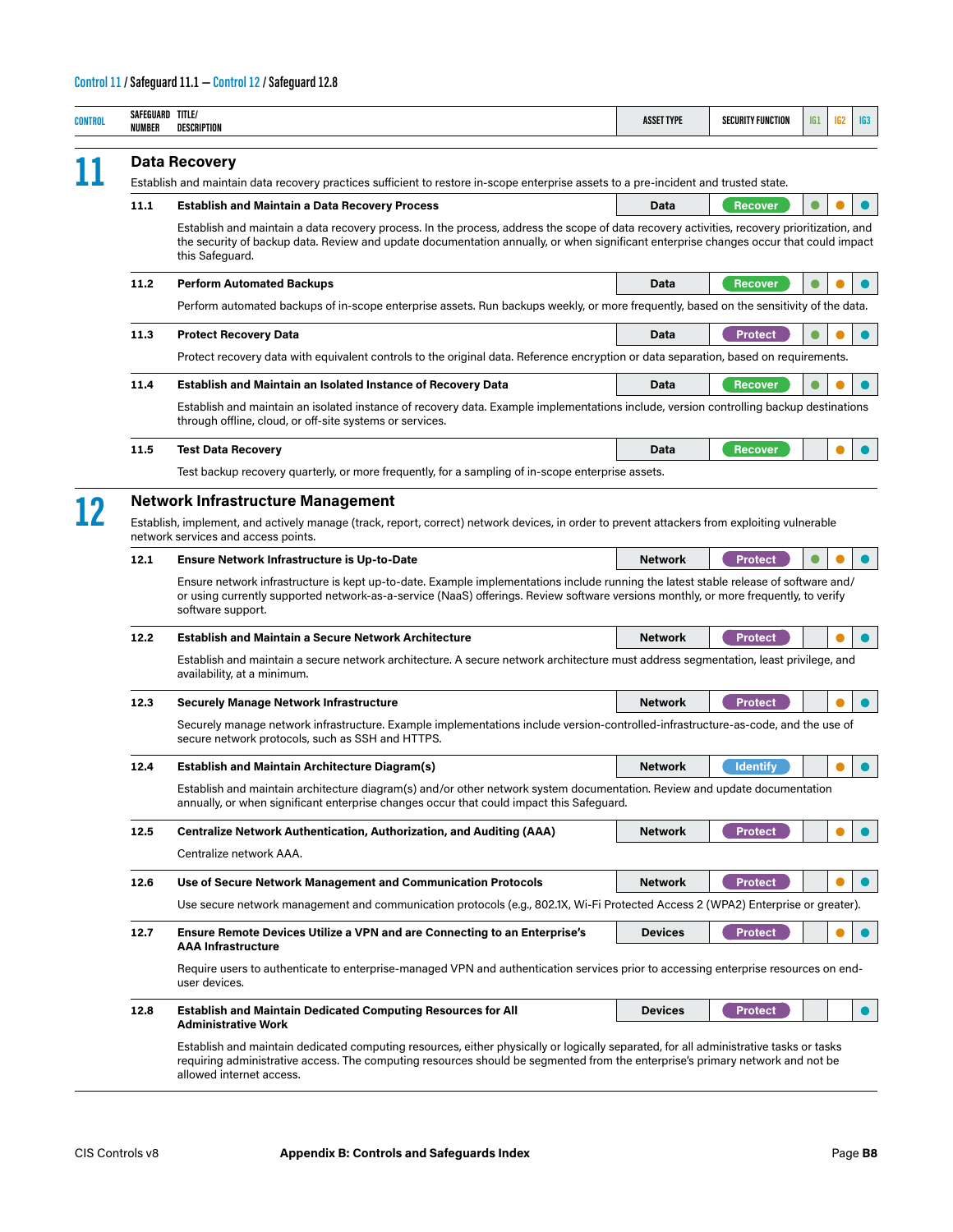| CONTROL | SAFEGUARD TITLE/<br>NUMBER | DESCRIPTION                                                                                                                                                                                                                                                                                                                                                                                     | <b>ASSET TYPE</b> | <b>SECURITY FUNCTION</b> | IG1 | 162 | IG <sub>3</sub> |  |  |  |
|---------|----------------------------|-------------------------------------------------------------------------------------------------------------------------------------------------------------------------------------------------------------------------------------------------------------------------------------------------------------------------------------------------------------------------------------------------|-------------------|--------------------------|-----|-----|-----------------|--|--|--|
|         |                            | <b>Network Monitoring and Defense</b>                                                                                                                                                                                                                                                                                                                                                           |                   |                          |     |     |                 |  |  |  |
| 13      |                            | Operate processes and tooling to establish and maintain comprehensive network monitoring and defense against security threats across the<br>enterprise's network infrastructure and user base.                                                                                                                                                                                                  |                   |                          |     |     |                 |  |  |  |
|         | 13.1                       | <b>Centralize Security Event Alerting</b>                                                                                                                                                                                                                                                                                                                                                       | <b>Network</b>    | <b>Detect</b>            |     |     |                 |  |  |  |
|         |                            | Centralize security event alerting across enterprise assets for log correlation and analysis. Best practice implementation requires the use<br>of a SIEM, which includes vendor-defined event correlation alerts. A log analytics platform configured with security-relevant correlation<br>alerts also satisfies this Safequard.                                                               |                   |                          |     |     |                 |  |  |  |
|         | 13.2                       | Deploy a Host-Based Intrusion Detection Solution                                                                                                                                                                                                                                                                                                                                                | <b>Devices</b>    | <b>Detect</b>            |     |     |                 |  |  |  |
|         |                            | Deploy a host-based intrusion detection solution on enterprise assets, where appropriate and/or supported.                                                                                                                                                                                                                                                                                      |                   |                          |     |     |                 |  |  |  |
|         | 13.3                       | Deploy a Network Intrusion Detection Solution                                                                                                                                                                                                                                                                                                                                                   | <b>Network</b>    | <b>Detect</b>            |     |     |                 |  |  |  |
|         |                            | Deploy a network intrusion detection solution on enterprise assets, where appropriate. Example implementations include the use of a<br>Network Intrusion Detection System (NIDS) or equivalent cloud service provider (CSP) service.                                                                                                                                                            |                   |                          |     |     |                 |  |  |  |
|         | 13.4                       | Perform Traffic Filtering Between Network Segments                                                                                                                                                                                                                                                                                                                                              | <b>Network</b>    | <b>Protect</b>           |     |     |                 |  |  |  |
|         |                            | Perform traffic filtering between network segments, where appropriate.                                                                                                                                                                                                                                                                                                                          |                   |                          |     |     |                 |  |  |  |
|         | 13.5                       | <b>Manage Access Control for Remote Assets</b>                                                                                                                                                                                                                                                                                                                                                  | <b>Devices</b>    | <b>Protect</b>           |     |     | $\bullet$       |  |  |  |
|         |                            | Manage access control for assets remotely connecting to enterprise resources. Determine amount of access to enterprise resources<br>based on: up-to-date anti-malware software installed, configuration compliance with the enterprise's secure configuration process, and<br>ensuring the operating system and applications are up-to-date.                                                    |                   |                          |     |     |                 |  |  |  |
|         | 13.6                       | <b>Collect Network Traffic Flow Logs</b>                                                                                                                                                                                                                                                                                                                                                        | <b>Network</b>    | <b>Detect</b>            |     |     |                 |  |  |  |
|         |                            | Collect network traffic flow logs and/or network traffic to review and alert upon from network devices.                                                                                                                                                                                                                                                                                         |                   |                          |     |     |                 |  |  |  |
|         | 13.7                       | Deploy a Host-Based Intrusion Prevention Solution                                                                                                                                                                                                                                                                                                                                               | <b>Devices</b>    | <b>Protect</b>           |     |     |                 |  |  |  |
|         |                            | Deploy a host-based intrusion prevention solution on enterprise assets, where appropriate and/or supported. Example implementations<br>include use of an Endpoint Detection and Response (EDR) client or host-based IPS agent.                                                                                                                                                                  |                   |                          |     |     |                 |  |  |  |
|         | 13.8                       | Deploy a Network Intrusion Prevention Solution                                                                                                                                                                                                                                                                                                                                                  | <b>Network</b>    | <b>Protect</b>           |     |     |                 |  |  |  |
|         |                            | Deploy a network intrusion prevention solution, where appropriate. Example implementations include the use of a Network Intrusion<br>Prevention System (NIPS) or equivalent CSP service.                                                                                                                                                                                                        |                   |                          |     |     |                 |  |  |  |
|         | 13.9                       | <b>Deploy Port-Level Access Control</b>                                                                                                                                                                                                                                                                                                                                                         | <b>Devices</b>    | <b>Protect</b>           |     |     |                 |  |  |  |
|         |                            | Deploy port-level access control. Port-level access control utilizes 802.1x, or similar network access control protocols, such as<br>certificates, and may incorporate user and/or device authentication.                                                                                                                                                                                       |                   |                          |     |     |                 |  |  |  |
|         | 13.10                      | <b>Perform Application Layer Filtering</b>                                                                                                                                                                                                                                                                                                                                                      | <b>Network</b>    | <b>Protect</b>           |     |     |                 |  |  |  |
|         |                            | Perform application layer filtering. Example implementations include a filtering proxy, application layer firewall, or gateway.                                                                                                                                                                                                                                                                 |                   |                          |     |     |                 |  |  |  |
|         | 13.11                      | <b>Tune Security Event Alerting Thresholds</b>                                                                                                                                                                                                                                                                                                                                                  | <b>Network</b>    | <b>Detect</b>            |     |     | $\bullet$       |  |  |  |
|         |                            | Tune security event alerting thresholds monthly, or more frequently.                                                                                                                                                                                                                                                                                                                            |                   |                          |     |     |                 |  |  |  |
| 14      |                            | <b>Security Awareness and Skills Training</b>                                                                                                                                                                                                                                                                                                                                                   |                   |                          |     |     |                 |  |  |  |
|         |                            | Establish and maintain a security awareness program to influence behavior among the workforce to be security conscious and properly skilled to<br>reduce cybersecurity risks to the enterprise.                                                                                                                                                                                                 |                   |                          |     |     |                 |  |  |  |
|         | 14.1                       | <b>Establish and Maintain a Security Awareness Program</b>                                                                                                                                                                                                                                                                                                                                      | N/A               | <b>Protect</b>           |     |     | $\bullet$       |  |  |  |
|         |                            | Establish and maintain a security awareness program. The purpose of a security awareness program is to educate the enterprise's<br>workforce on how to interact with enterprise assets and data in a secure manner. Conduct training at hire and, at a minimum, annually.<br>Review and update content annually, or when significant enterprise changes occur that could impact this Safeguard. |                   |                          |     |     |                 |  |  |  |
|         | 14.2                       | <b>Train Workforce Members to Recognize Social Engineering Attacks</b>                                                                                                                                                                                                                                                                                                                          | N/A               | <b>Protect</b>           |     |     |                 |  |  |  |
|         |                            | Train workforce members to recognize social engineering attacks, such as phishing, pre-texting, and tailgating.                                                                                                                                                                                                                                                                                 |                   |                          |     |     |                 |  |  |  |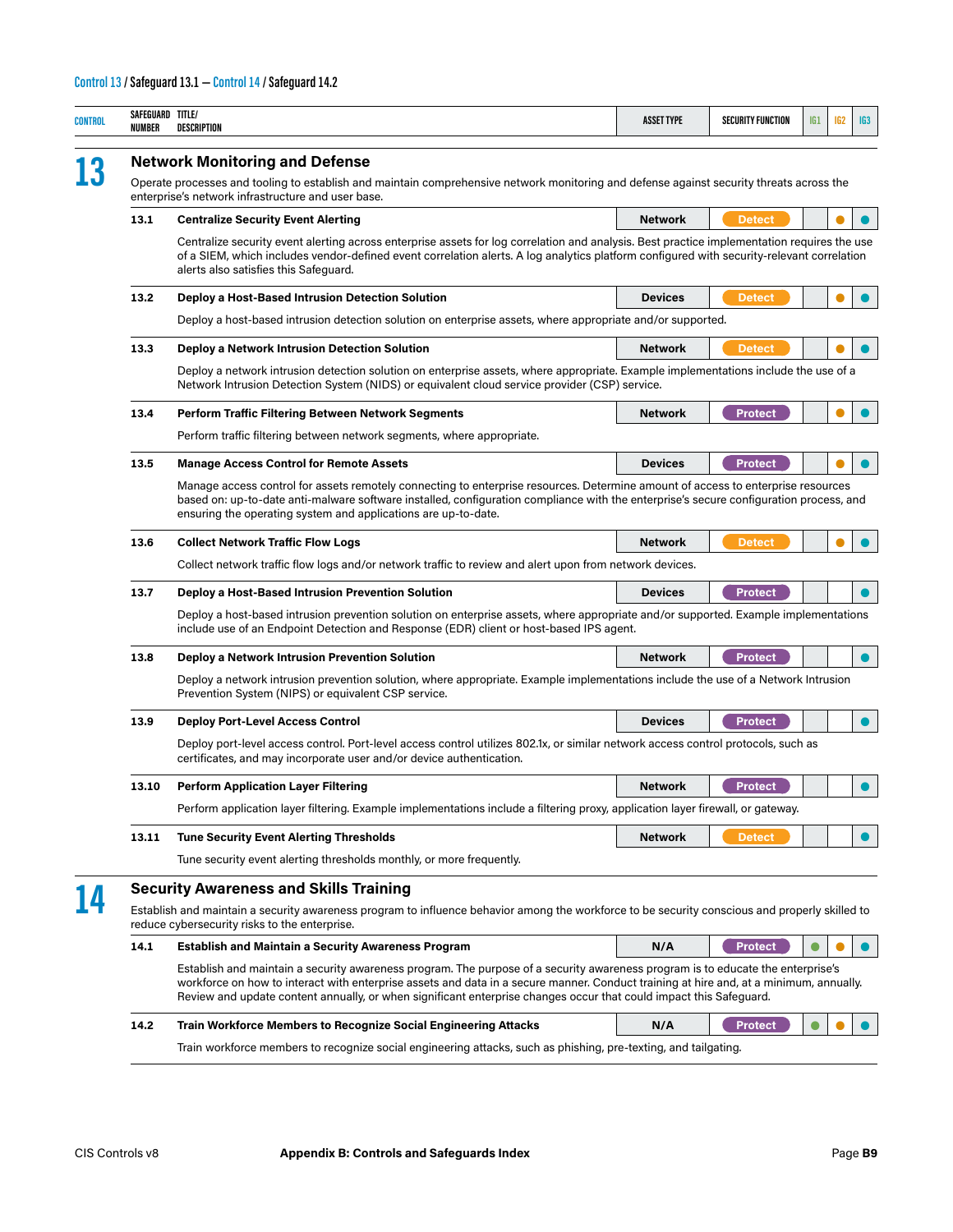#### **Control 14 / Safeguard 14.3 — Control 15 / Safeguard 15.4**

| <b>CONTROL</b> | SAFEGUARD TITLE/<br>NUMBER | DESCRIPTION                                                                                                                                                                                                                                                                                                                                                                                                                                                                                   | <b>ASSET TYPE</b> | <b>SECURITY FUNCTION</b> | IG1       | 162 | IG <sub>3</sub> |
|----------------|----------------------------|-----------------------------------------------------------------------------------------------------------------------------------------------------------------------------------------------------------------------------------------------------------------------------------------------------------------------------------------------------------------------------------------------------------------------------------------------------------------------------------------------|-------------------|--------------------------|-----------|-----|-----------------|
|                | 14.3                       | <b>Train Workforce Members on Authentication Best Practices</b>                                                                                                                                                                                                                                                                                                                                                                                                                               | N/A               | <b>Protect</b>           |           |     |                 |
|                |                            | Train workforce members on authentication best practices. Example topics include MFA, password composition, and<br>credential management.                                                                                                                                                                                                                                                                                                                                                     |                   |                          |           |     |                 |
|                | 14.4                       | <b>Train Workforce on Data Handling Best Practices</b>                                                                                                                                                                                                                                                                                                                                                                                                                                        | N/A               | <b>Protect</b>           |           |     |                 |
|                |                            | Train workforce members on how to identify and properly store, transfer, archive, and destroy sensitive data. This also includes training<br>workforce members on clear screen and desk best practices, such as locking their screen when they step away from their enterprise<br>asset, erasing physical and virtual whiteboards at the end of meetings, and storing data and assets securely.                                                                                               |                   |                          |           |     |                 |
|                | 14.5                       | Train Workforce Members on Causes of Unintentional Data Exposure                                                                                                                                                                                                                                                                                                                                                                                                                              | N/A               | <b>Protect</b>           |           |     |                 |
|                |                            | Train workforce members to be aware of causes for unintentional data exposure. Example topics include mis-delivery of sensitive data,<br>losing a portable end-user device, or publishing data to unintended audiences.                                                                                                                                                                                                                                                                       |                   |                          |           |     |                 |
|                | 14.6                       | Train Workforce Members on Recognizing and Reporting Security Incidents                                                                                                                                                                                                                                                                                                                                                                                                                       | N/A               | <b>Protect</b>           |           |     |                 |
|                |                            | Train workforce members to be able to recognize a potential incident and be able to report such an incident.                                                                                                                                                                                                                                                                                                                                                                                  |                   |                          |           |     |                 |
|                | 14.7                       | Train Workforce on How to Identify and Report if Their Enterprise Assets are<br><b>Missing Security Updates</b>                                                                                                                                                                                                                                                                                                                                                                               | N/A               | <b>Protect</b>           |           |     |                 |
|                |                            | Train workforce to understand how to verify and report out-of-date software patches or any failures in automated processes and tools.<br>Part of this training should include notifying IT personnel of any failures in automated processes and tools.                                                                                                                                                                                                                                        |                   |                          |           |     |                 |
|                | 14.8                       | Train Workforce on the Dangers of Connecting to and Transmitting Enterprise<br>Data Over Insecure Networks                                                                                                                                                                                                                                                                                                                                                                                    | N/A               | <b>Protect</b>           | $\bullet$ |     |                 |
|                |                            | Train workforce members on the dangers of connecting to, and transmitting data over, insecure networks for enterprise activities.<br>If the enterprise has remote workers, training must include guidance to ensure that all users securely configure their home network<br>infrastructure.                                                                                                                                                                                                   |                   |                          |           |     |                 |
|                | 14.9                       | <b>Conduct Role-Specific Security Awareness and Skills Training</b>                                                                                                                                                                                                                                                                                                                                                                                                                           | N/A               | <b>Protect</b>           |           |     |                 |
|                |                            | Conduct role-specific security awareness and skills training. Example implementations include secure system administration courses for<br>IT professionals, OWASP® Top 10 vulnerability awareness and prevention training for web application developers, and advanced social<br>engineering awareness training for high-profile roles.                                                                                                                                                       |                   |                          |           |     |                 |
|                |                            | <b>Service Provider Management</b>                                                                                                                                                                                                                                                                                                                                                                                                                                                            |                   |                          |           |     |                 |
| 15             |                            | Develop a process to evaluate service providers who hold sensitive data, or are responsible for an enterprise's critical IT platforms or processes, to<br>ensure these providers are protecting those platforms and data appropriately.                                                                                                                                                                                                                                                       |                   |                          |           |     |                 |
|                | 15.1                       | <b>Establish and Maintain an Inventory of Service Providers</b>                                                                                                                                                                                                                                                                                                                                                                                                                               | N/A               | <b>Identify</b>          |           |     |                 |
|                |                            | Establish and maintain an inventory of service providers. The inventory is to list all known service providers, include classification(s),<br>and designate an enterprise contact for each service provider. Review and update the inventory annually, or when significant enterprise<br>changes occur that could impact this Safeguard.                                                                                                                                                      |                   |                          |           |     |                 |
|                | 15.2                       | <b>Establish and Maintain a Service Provider Management Policy</b>                                                                                                                                                                                                                                                                                                                                                                                                                            | N/A               | <b>Identify</b>          |           |     |                 |
|                |                            | Establish and maintain a service provider management policy. Ensure the policy addresses the classification, inventory, assessment,<br>monitoring, and decommissioning of service providers. Review and update the policy annually, or when significant enterprise changes<br>occur that could impact this Safeguard.                                                                                                                                                                         |                   |                          |           |     |                 |
|                | 15.3                       | <b>Classify Service Providers</b>                                                                                                                                                                                                                                                                                                                                                                                                                                                             | N/A               | <b>Identify</b>          |           |     |                 |
|                |                            | Classify service providers. Classification consideration may include one or more characteristics, such as data sensitivity, data volume,<br>availability requirements, applicable regulations, inherent risk, and mitigated risk. Update and review classifications annually, or when<br>significant enterprise changes occur that could impact this Safeguard.                                                                                                                               |                   |                          |           |     |                 |
|                | 15.4                       | <b>Ensure Service Provider Contracts Include Security Requirements</b>                                                                                                                                                                                                                                                                                                                                                                                                                        | N/A               | <b>Protect</b>           |           |     |                 |
|                |                            | Ensure service provider contracts include security requirements. Example requirements may include minimum security program<br>requirements, security incident and/or data breach notification and response, data encryption requirements, and data disposal<br>commitments. These security requirements must be consistent with the enterprise's service provider management policy. Review service<br>provider contracts annually to ensure contracts are not missing security requirements. |                   |                          |           |     |                 |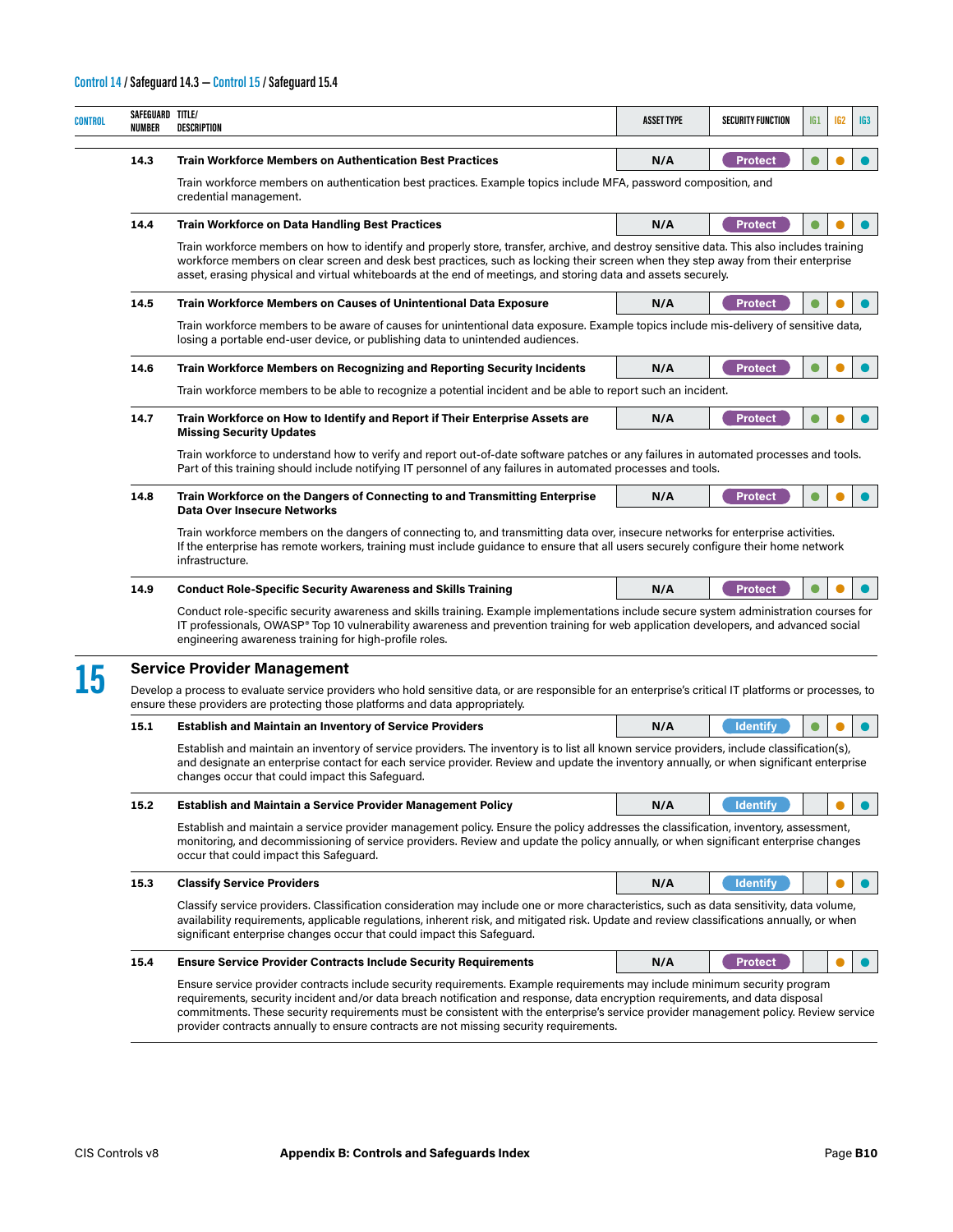l,

| SAFEGUARD TITLE/<br>CONTROL<br>NUMBER | DESCRIPTION                                                                                                                                                                                                                                                                                                                                                                                                                                                                                                                                                                                                                                                                                                                                   | <b>ASSET TYPE</b>   | <b>SECURITY FUNCTION</b> | IG1 | IG <sub>2</sub> | 163 |  |  |  |  |
|---------------------------------------|-----------------------------------------------------------------------------------------------------------------------------------------------------------------------------------------------------------------------------------------------------------------------------------------------------------------------------------------------------------------------------------------------------------------------------------------------------------------------------------------------------------------------------------------------------------------------------------------------------------------------------------------------------------------------------------------------------------------------------------------------|---------------------|--------------------------|-----|-----------------|-----|--|--|--|--|
| 15.5                                  | <b>Assess Service Providers</b>                                                                                                                                                                                                                                                                                                                                                                                                                                                                                                                                                                                                                                                                                                               | N/A                 | <b>Identify</b>          |     |                 |     |  |  |  |  |
|                                       | Assess service providers consistent with the enterprise's service provider management policy. Assessment scope may vary based on<br>classification(s), and may include review of standardized assessment reports, such as Service Organization Control 2 (SOC 2) and<br>Payment Card Industry (PCI) Attestation of Compliance (AoC), customized questionnaires, or other appropriately rigorous processes.<br>Reassess service providers annually, at a minimum, or with new and renewed contracts.                                                                                                                                                                                                                                           |                     |                          |     |                 |     |  |  |  |  |
| 15.6                                  | <b>Monitor Service Providers</b>                                                                                                                                                                                                                                                                                                                                                                                                                                                                                                                                                                                                                                                                                                              | Data                | <b>Detect</b>            |     |                 |     |  |  |  |  |
|                                       | Monitor service providers consistent with the enterprise's service provider management policy. Monitoring may include periodic<br>reassessment of service provider compliance, monitoring service provider release notes, and dark web monitoring.                                                                                                                                                                                                                                                                                                                                                                                                                                                                                            |                     |                          |     |                 |     |  |  |  |  |
| 15.7                                  | <b>Securely Decommission Service Providers</b>                                                                                                                                                                                                                                                                                                                                                                                                                                                                                                                                                                                                                                                                                                | Data                | <b>Protect</b>           |     |                 |     |  |  |  |  |
|                                       | Securely decommission service providers. Example considerations include user and service account deactivation, termination of data<br>flows, and secure disposal of enterprise data within service provider systems.                                                                                                                                                                                                                                                                                                                                                                                                                                                                                                                          |                     |                          |     |                 |     |  |  |  |  |
| 16                                    | <b>Application Software Security</b>                                                                                                                                                                                                                                                                                                                                                                                                                                                                                                                                                                                                                                                                                                          |                     |                          |     |                 |     |  |  |  |  |
|                                       | Manage the security life cycle of in-house developed, hosted, or acquired software to prevent, detect, and remediate security weaknesses before<br>they can impact the enterprise.                                                                                                                                                                                                                                                                                                                                                                                                                                                                                                                                                            |                     |                          |     |                 |     |  |  |  |  |
| 16.1                                  | <b>Establish and Maintain a Secure Application Development Process</b>                                                                                                                                                                                                                                                                                                                                                                                                                                                                                                                                                                                                                                                                        | <b>Applications</b> | <b>Protect</b>           |     |                 |     |  |  |  |  |
|                                       | Establish and maintain a secure application development process. In the process, address such items as: secure application design<br>standards, secure coding practices, developer training, vulnerability management, security of third-party code, and application security<br>testing procedures. Review and update documentation annually, or when significant enterprise changes occur that could impact<br>this Safeguard.                                                                                                                                                                                                                                                                                                              |                     |                          |     |                 |     |  |  |  |  |
| 16.2                                  | <b>Establish and Maintain a Process to Accept and Address Software</b><br><b>Vulnerabilities</b>                                                                                                                                                                                                                                                                                                                                                                                                                                                                                                                                                                                                                                              | <b>Applications</b> | <b>Protect</b>           |     |                 |     |  |  |  |  |
|                                       | Establish and maintain a process to accept and address reports of software vulnerabilities, including providing a means for external<br>entities to report. The process is to include such items as: a vulnerability handling policy that identifies reporting process, responsible<br>party for handling vulnerability reports, and a process for intake, assignment, remediation, and remediation testing. As part of the<br>process, use a vulnerability tracking system that includes severity ratings, and metrics for measuring timing for identification, analysis,<br>and remediation of vulnerabilities. Review and update documentation annually, or when significant enterprise changes occur that could<br>impact this Safeguard. |                     |                          |     |                 |     |  |  |  |  |
|                                       | Third-party application developers need to consider this an externally-facing policy that helps to set expectations for outside<br>stakeholders.                                                                                                                                                                                                                                                                                                                                                                                                                                                                                                                                                                                              |                     |                          |     |                 |     |  |  |  |  |
| 16.3                                  | <b>Perform Root Cause Analysis on Security Vulnerabilities</b>                                                                                                                                                                                                                                                                                                                                                                                                                                                                                                                                                                                                                                                                                | <b>Applications</b> | <b>Protect</b>           |     |                 |     |  |  |  |  |
|                                       | Perform root cause analysis on security vulnerabilities. When reviewing vulnerabilities, root cause analysis is the task of evaluating<br>underlying issues that create vulnerabilities in code, and allows development teams to move beyond just fixing individual vulnerabilities<br>as they arise.                                                                                                                                                                                                                                                                                                                                                                                                                                         |                     |                          |     |                 |     |  |  |  |  |
| 16.4                                  | <b>Establish and Manage an Inventory of Third-Party Software Components</b>                                                                                                                                                                                                                                                                                                                                                                                                                                                                                                                                                                                                                                                                   | <b>Applications</b> | <b>Protect</b>           |     |                 |     |  |  |  |  |
|                                       | Establish and manage an updated inventory of third-party components used in development, often referred to as a "bill of materials," as<br>well as components slated for future use. This inventory is to include any risks that each third-party component could pose. Evaluate the<br>list at least monthly to identify any changes or updates to these components, and validate that the component is still supported.                                                                                                                                                                                                                                                                                                                     |                     |                          |     |                 |     |  |  |  |  |
| 16.5                                  | Use Up-to-Date and Trusted Third-Party Software Components                                                                                                                                                                                                                                                                                                                                                                                                                                                                                                                                                                                                                                                                                    | <b>Applications</b> | <b>Protect</b>           |     |                 |     |  |  |  |  |
|                                       | Use up-to-date and trusted third-party software components. When possible, choose established and proven frameworks and libraries<br>that provide adequate security. Acquire these components from trusted sources or evaluate the software for vulnerabilities before use.                                                                                                                                                                                                                                                                                                                                                                                                                                                                   |                     |                          |     |                 |     |  |  |  |  |
| 16.6                                  | Establish and Maintain a Severity Rating System and Process for Application<br><b>Vulnerabilities</b>                                                                                                                                                                                                                                                                                                                                                                                                                                                                                                                                                                                                                                         | <b>Applications</b> | <b>Protect</b>           |     |                 |     |  |  |  |  |
|                                       | Establish and maintain a severity rating system and process for application vulnerabilities that facilitates prioritizing the order in<br>which discovered vulnerabilities are fixed. This process includes setting a minimum level of security acceptability for releasing code or<br>applications. Severity ratings bring a systematic way of triaging vulnerabilities that improves risk management and helps ensure the most<br>severe bugs are fixed first. Review and update the system and process annually.                                                                                                                                                                                                                           |                     |                          |     |                 |     |  |  |  |  |
| 16.7                                  | Use Standard Hardening Configuration Templates for Application Infrastructure                                                                                                                                                                                                                                                                                                                                                                                                                                                                                                                                                                                                                                                                 | <b>Applications</b> | <b>Protect</b>           |     |                 |     |  |  |  |  |
|                                       | Use standard, industry-recommended hardening configuration templates for application infrastructure components. This includes<br>underlying servers, databases, and web servers, and applies to cloud containers, Platform as a Service (PaaS) components, and SaaS<br>components. Do not allow in-house developed software to weaken configuration hardening.                                                                                                                                                                                                                                                                                                                                                                                |                     |                          |     |                 |     |  |  |  |  |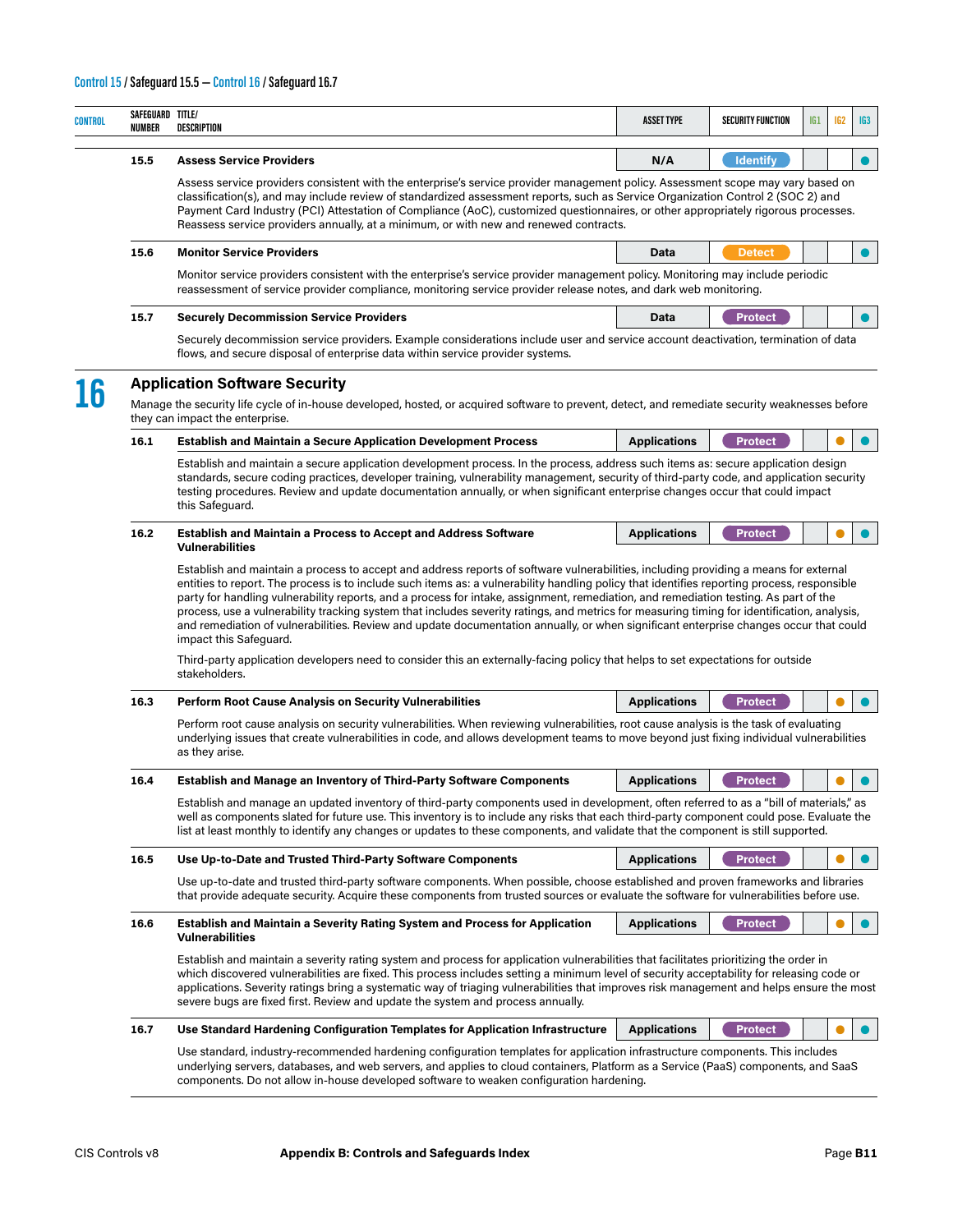| NUMBER | SAFEGUARD TITLE/<br><b>DESCRIPTION</b>                                                                                                                                                                                                                                                                                                                                                                                                                                                                                                                                                                                                                             | <b>ASSET TYPE</b>   | <b>SECURITY FUNCTION</b> | IG1 | 162 | IG <sub>3</sub> |  |  |
|--------|--------------------------------------------------------------------------------------------------------------------------------------------------------------------------------------------------------------------------------------------------------------------------------------------------------------------------------------------------------------------------------------------------------------------------------------------------------------------------------------------------------------------------------------------------------------------------------------------------------------------------------------------------------------------|---------------------|--------------------------|-----|-----|-----------------|--|--|
| 16.8   | <b>Separate Production and Non-Production Systems</b>                                                                                                                                                                                                                                                                                                                                                                                                                                                                                                                                                                                                              | <b>Applications</b> | <b>Protect</b>           |     |     |                 |  |  |
|        | Maintain separate environments for production and non-production systems.                                                                                                                                                                                                                                                                                                                                                                                                                                                                                                                                                                                          |                     |                          |     |     |                 |  |  |
| 16.9   | <b>Train Developers in Application Security Concepts and Secure Coding</b>                                                                                                                                                                                                                                                                                                                                                                                                                                                                                                                                                                                         | <b>Applications</b> | <b>Protect</b>           |     |     |                 |  |  |
|        | Ensure that all software development personnel receive training in writing secure code for their specific development environment and<br>responsibilities. Training can include general security principles and application security standard practices. Conduct training at least<br>annually and design in a way to promote security within the development team, and build a culture of security among the developers.                                                                                                                                                                                                                                          |                     |                          |     |     |                 |  |  |
| 16.10  | <b>Apply Secure Design Principles in Application Architectures</b>                                                                                                                                                                                                                                                                                                                                                                                                                                                                                                                                                                                                 | <b>Applications</b> | <b>Protect</b>           |     |     |                 |  |  |
|        | Apply secure design principles in application architectures. Secure design principles include the concept of least privilege and enforcing<br>mediation to validate every operation that the user makes, promoting the concept of "never trust user input." Examples include ensuring<br>that explicit error checking is performed and documented for all input, including for size, data type, and acceptable ranges or formats.<br>Secure design also means minimizing the application infrastructure attack surface, such as turning off unprotected ports and services,<br>removing unnecessary programs and files, and renaming or removing default accounts. |                     |                          |     |     |                 |  |  |
| 16.11  | <b>Leverage Vetted Modules or Services for Application Security Components</b>                                                                                                                                                                                                                                                                                                                                                                                                                                                                                                                                                                                     | <b>Applications</b> | <b>Protect</b>           |     |     |                 |  |  |
|        | Leverage vetted modules or services for application security components, such as identity management, encryption, and auditing and<br>logging. Using platform features in critical security functions will reduce developers' workload and minimize the likelihood of design or<br>implementation errors. Modern operating systems provide effective mechanisms for identification, authentication, and authorization<br>and make those mechanisms available to applications. Use only standardized, currently accepted, and extensively reviewed encryption<br>algorithms. Operating systems also provide mechanisms to create and maintain secure audit logs.    |                     |                          |     |     |                 |  |  |
| 16.12  | <b>Implement Code-Level Security Checks</b>                                                                                                                                                                                                                                                                                                                                                                                                                                                                                                                                                                                                                        | <b>Applications</b> | <b>Protect</b>           |     |     | $\bullet$       |  |  |
|        | Apply static and dynamic analysis tools within the application life cycle to verify that secure coding practices are being followed.                                                                                                                                                                                                                                                                                                                                                                                                                                                                                                                               |                     |                          |     |     |                 |  |  |
| 16.13  | <b>Conduct Application Penetration Testing</b>                                                                                                                                                                                                                                                                                                                                                                                                                                                                                                                                                                                                                     | <b>Applications</b> | <b>Protect</b>           |     |     |                 |  |  |
|        | Conduct application penetration testing. For critical applications, authenticated penetration testing is better suited to finding business<br>logic vulnerabilities than code scanning and automated security testing. Penetration testing relies on the skill of the tester to manually<br>manipulate an application as an authenticated and unauthenticated user.                                                                                                                                                                                                                                                                                                |                     |                          |     |     |                 |  |  |
| 16.14  | <b>Conduct Threat Modeling</b>                                                                                                                                                                                                                                                                                                                                                                                                                                                                                                                                                                                                                                     | <b>Applications</b> | <b>Protect</b>           |     |     |                 |  |  |
|        | Conduct threat modeling. Threat modeling is the process of identifying and addressing application security design flaws within a design,<br>before code is created. It is conducted through specially trained individuals who evaluate the application design and gauge security<br>risks for each entry point and access level. The goal is to map out the application, architecture, and infrastructure in a structured way to<br>understand its weaknesses.                                                                                                                                                                                                     |                     |                          |     |     |                 |  |  |
|        |                                                                                                                                                                                                                                                                                                                                                                                                                                                                                                                                                                                                                                                                    |                     |                          |     |     |                 |  |  |
|        | <b>Incident Response Management</b><br>Establish a program to develop and maintain an incident response capability (e.g., policies, plans, procedures, defined roles, training, and<br>communications) to prepare, detect, and quickly respond to an attack.                                                                                                                                                                                                                                                                                                                                                                                                       |                     |                          |     |     |                 |  |  |
| 17.1   | <b>Designate Personnel to Manage Incident Handling</b>                                                                                                                                                                                                                                                                                                                                                                                                                                                                                                                                                                                                             | N/A                 | Respond                  |     |     |                 |  |  |
|        | Designate one key person, and at least one backup, who will manage the enterprise's incident handling process. Management personnel<br>are responsible for the coordination and documentation of incident response and recovery efforts and can consist of employees<br>internal to the enterprise, third-party vendors, or a hybrid approach. If using a third-party vendor, designate at least one person internal<br>to the enterprise to oversee any third-party work. Review annually, or when significant enterprise changes occur that could impact<br>this Safeguard.                                                                                      |                     |                          |     |     |                 |  |  |
| 17.2   | <b>Establish and Maintain Contact Information for Reporting Security Incidents</b>                                                                                                                                                                                                                                                                                                                                                                                                                                                                                                                                                                                 | N/A                 | <b>Respond</b>           |     |     |                 |  |  |
|        | Establish and maintain contact information for parties that need to be informed of security incidents. Contacts may include internal<br>staff, third-party vendors, law enforcement, cyber insurance providers, relevant government agencies, Information Sharing and Analysis<br>Center (ISAC) partners, or other stakeholders. Verify contacts annually to ensure that information is up-to-date.                                                                                                                                                                                                                                                                |                     |                          |     |     |                 |  |  |
| 17.3   | <b>Establish and Maintain an Enterprise Process for Reporting Incidents</b>                                                                                                                                                                                                                                                                                                                                                                                                                                                                                                                                                                                        | N/A                 | Respond                  |     |     |                 |  |  |
|        | Establish and maintain an enterprise process for the workforce to report security incidents. The process includes reporting timeframe,<br>personnel to report to, mechanism for reporting, and the minimum information to be reported. Ensure the process is publicly available to<br>all of the workforce. Review annually, or when significant enterprise changes occur that could impact this Safeguard.                                                                                                                                                                                                                                                        |                     |                          |     |     |                 |  |  |
| 17.4   | <b>Establish and Maintain an Incident Response Process</b>                                                                                                                                                                                                                                                                                                                                                                                                                                                                                                                                                                                                         | N/A                 | <b>Respond</b>           |     |     |                 |  |  |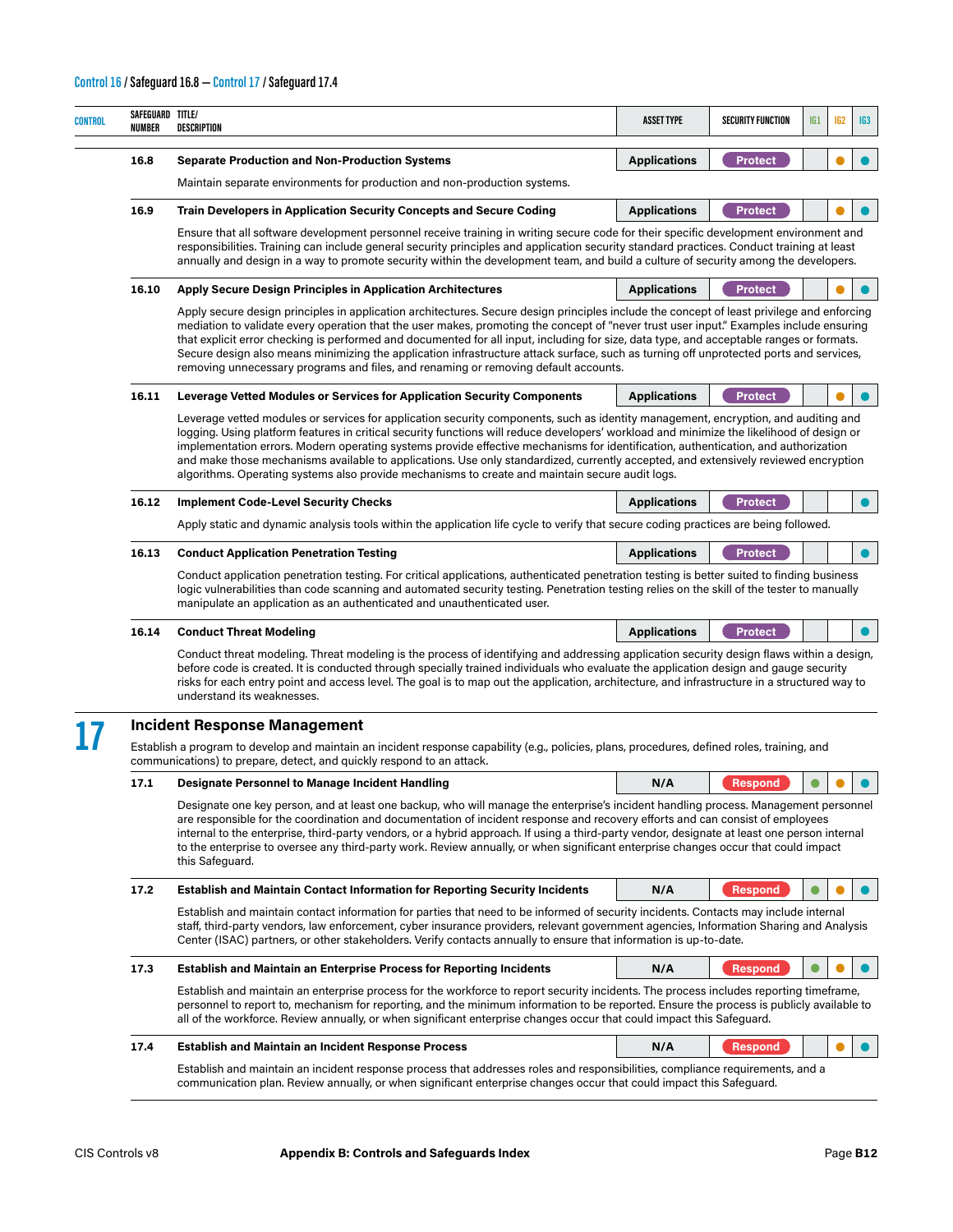| NUMBER | SAFEGUARD TITLE/<br>DESCRIPTION                                                                                                                                                                                                                                                                                                                                                                                                                                                                                                  | <b>ASSET TYPE</b> | SECURITY FUNCTION | IG1 | 162 | 163       |  |
|--------|----------------------------------------------------------------------------------------------------------------------------------------------------------------------------------------------------------------------------------------------------------------------------------------------------------------------------------------------------------------------------------------------------------------------------------------------------------------------------------------------------------------------------------|-------------------|-------------------|-----|-----|-----------|--|
| 17.5   | <b>Assign Key Roles and Responsibilities</b>                                                                                                                                                                                                                                                                                                                                                                                                                                                                                     | N/A               | <b>Respond</b>    |     |     |           |  |
|        | Assign key roles and responsibilities for incident response, including staff from legal, IT, information security, facilities, public relations,<br>human resources, incident responders, and analysts, as applicable. Review annually, or when significant enterprise changes occur that<br>could impact this Safeguard.                                                                                                                                                                                                        |                   |                   |     |     |           |  |
| 17.6   | <b>Define Mechanisms for Communicating During Incident Response</b>                                                                                                                                                                                                                                                                                                                                                                                                                                                              | N/A               | Respond           |     |     |           |  |
|        | Determine which primary and secondary mechanisms will be used to communicate and report during a security incident. Mechanisms<br>can include phone calls, emails, or letters. Keep in mind that certain mechanisms, such as emails, can be affected during a security<br>incident. Review annually, or when significant enterprise changes occur that could impact this Safeguard.                                                                                                                                              |                   |                   |     |     |           |  |
| 17.7   | <b>Conduct Routine Incident Response Exercises</b>                                                                                                                                                                                                                                                                                                                                                                                                                                                                               | N/A               | <b>Recover</b>    |     |     |           |  |
|        | Plan and conduct routine incident response exercises and scenarios for key personnel involved in the incident response process to<br>prepare for responding to real-world incidents. Exercises need to test communication channels, decision making, and workflows.<br>Conduct testing on an annual basis, at a minimum.                                                                                                                                                                                                         |                   |                   |     |     |           |  |
| 17.8   | <b>Conduct Post-Incident Reviews</b>                                                                                                                                                                                                                                                                                                                                                                                                                                                                                             | N/A               | <b>Recover</b>    |     |     |           |  |
|        | Conduct post-incident reviews. Post-incident reviews help prevent incident recurrence through identifying lessons learned and<br>follow-up action.                                                                                                                                                                                                                                                                                                                                                                               |                   |                   |     |     |           |  |
| 17.9   | <b>Establish and Maintain Security Incident Thresholds</b>                                                                                                                                                                                                                                                                                                                                                                                                                                                                       | N/A               | <b>Recover</b>    |     |     |           |  |
|        | <b>Penetration Testing</b><br>Test the effectiveness and resiliency of enterprise assets through identifying and exploiting weaknesses in controls (people, processes, and<br>technology), and simulating the objectives and actions of an attacker.                                                                                                                                                                                                                                                                             |                   |                   |     |     |           |  |
| 18.1   | <b>Establish and Maintain a Penetration Testing Program</b>                                                                                                                                                                                                                                                                                                                                                                                                                                                                      | N/A               | <b>Identify</b>   |     |     |           |  |
|        | Establish and maintain a penetration testing program appropriate to the size, complexity, and maturity of the enterprise. Penetration<br>testing program characteristics include scope, such as network, web application, Application Programming Interface (API), hosted<br>services, and physical premise controls; frequency; limitations, such as acceptable hours, and excluded attack types; point of contact<br>information; remediation, such as how findings will be routed internally; and retrospective requirements. |                   |                   |     |     |           |  |
| 18.2   | <b>Perform Periodic External Penetration Tests</b>                                                                                                                                                                                                                                                                                                                                                                                                                                                                               | <b>Network</b>    | <b>Identify</b>   |     |     |           |  |
|        | Perform periodic external penetration tests based on program requirements, no less than annually. External penetration testing must<br>include enterprise and environmental reconnaissance to detect exploitable information. Penetration testing requires specialized skills and<br>experience and must be conducted through a qualified party. The testing may be clear box or opaque box.                                                                                                                                     |                   |                   |     |     |           |  |
| 18.3   | <b>Remediate Penetration Test Findings</b>                                                                                                                                                                                                                                                                                                                                                                                                                                                                                       | <b>Network</b>    | <b>Protect</b>    |     |     |           |  |
|        | Remediate penetration test findings based on the enterprise's policy for remediation scope and prioritization.                                                                                                                                                                                                                                                                                                                                                                                                                   |                   |                   |     |     |           |  |
| 18.4   | <b>Validate Security Measures</b>                                                                                                                                                                                                                                                                                                                                                                                                                                                                                                | <b>Network</b>    | <b>Protect</b>    |     |     | $\bullet$ |  |
|        | Validate security measures after each penetration test. If deemed necessary, modify rulesets and capabilities to detect the techniques<br>used during testing.                                                                                                                                                                                                                                                                                                                                                                   |                   |                   |     |     |           |  |
| 18.5   | <b>Perform Periodic Internal Penetration Tests</b>                                                                                                                                                                                                                                                                                                                                                                                                                                                                               | N/A               | <b>Identify</b>   |     |     | $\bullet$ |  |
|        | Perform periodic internal penetration tests based on program requirements, no less than annually. The testing may be clear box<br>or opaque box.                                                                                                                                                                                                                                                                                                                                                                                 |                   |                   |     |     |           |  |